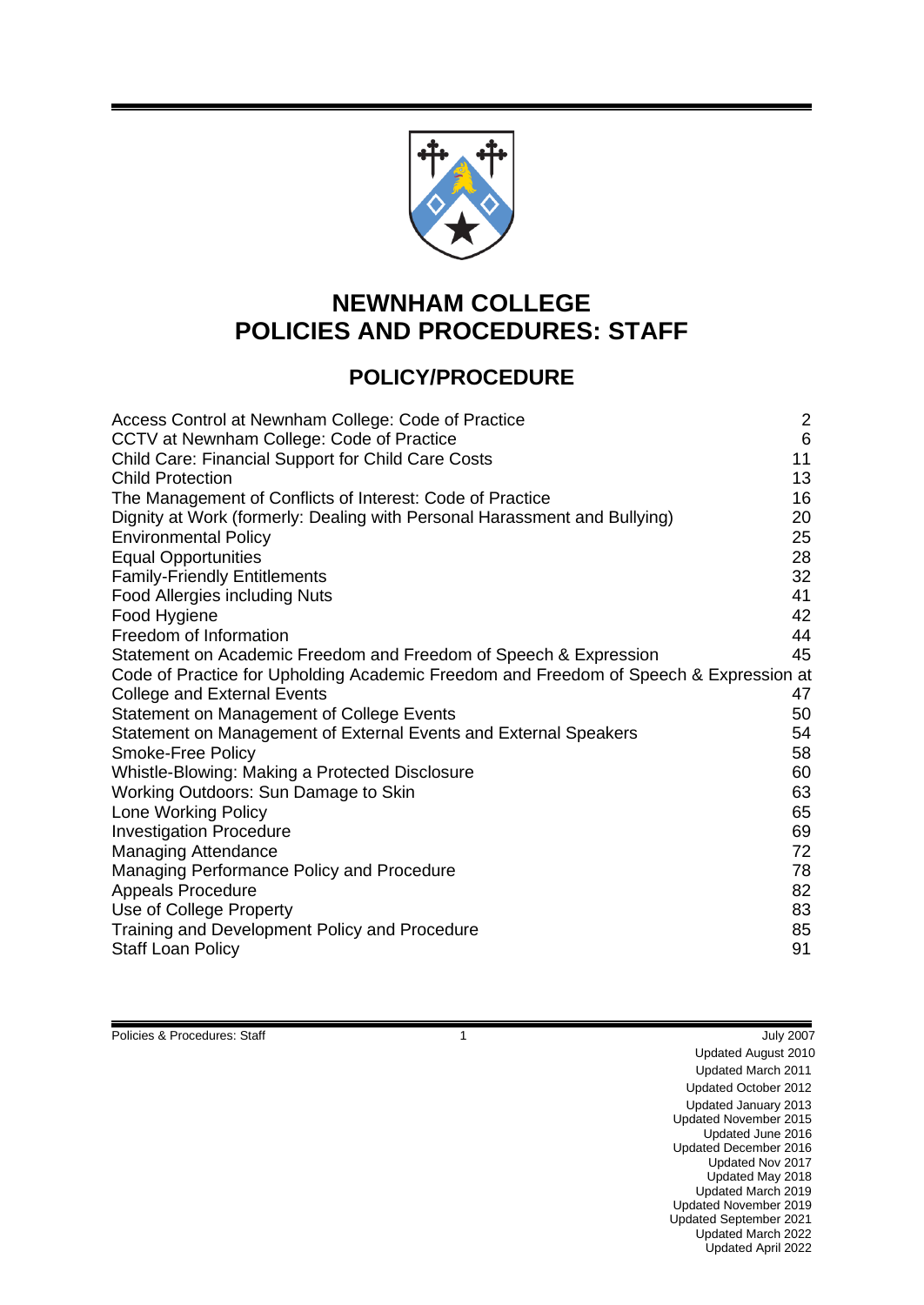# <span id="page-1-0"></span>**Access Control at Newnham College: Code of Practice**

# 1) **Introduction**

The purpose of this paper is to set out the basis for the continued installation and use of card access controlled doors, gates and car park barriers at Newnham College.

# <span id="page-1-1"></span>2) **General Purposes**

The purpose of card access controlled doors, gates and car park barriers include:

- The detection and prevention of crime
- The remote management and monitoring of the College car parks
- Ensuring that only authorised card holders are able to access certain doors, gates and car park barriers at certain agreed (programmed) times

# 3) **Responsibility for the proposed scheme**

The Council will be responsible for the scheme. Overall responsibility lies with the Bursar (Data Protection Officer) and the Domestic Bursar, with delegation to other Heads of Department as appropriate (principally the Head Porter).

## 4) **The reasons for using Access Control**

# 1.1 **Newnham College is an open site**

- The College buildings are situated within gardens open to the public, and grounds are habitually used by members of the public and local residents.
- The main range of buildings, which is inhabited by undergraduates, is locked between the times of midnight and 6am when the only access is through the Porters' Lodge front door, but otherwise there is open access and each student's room door is in effect a front door.
- The openness is valued by the College, and access between buildings would be quite impractical if a regime of locking up were to be imposed.
- Incidents and thefts do occur, however, and the installation of card accessed controlled doors in certain areas such as the garden entrances to the buildings is under continuing consideration.

## 1.2 **Car parking**

There is increasing pressure on the car parks, which are used by the staff, Senior Members and some students, as well as visitors and contractors. The management of the car parks remote from the Porters' Lodge is facilitated by the use of card access controlled barriers.

## 5) **Processing Data**

Data will be processed only in furtherance of one of the purposes of the scheme, as set out in paragraph [\(2\)](#page-1-1) above.

## 6) **Data Protection**

The College's Data Protection Policy includes information on how information is retained on the College computer systems [including the "card-use information log"] and how access to this can be sought. Day-to-day compliance with the requirements of the Code of Practice is the responsibility of the Head Porter and the Domestic Bursar.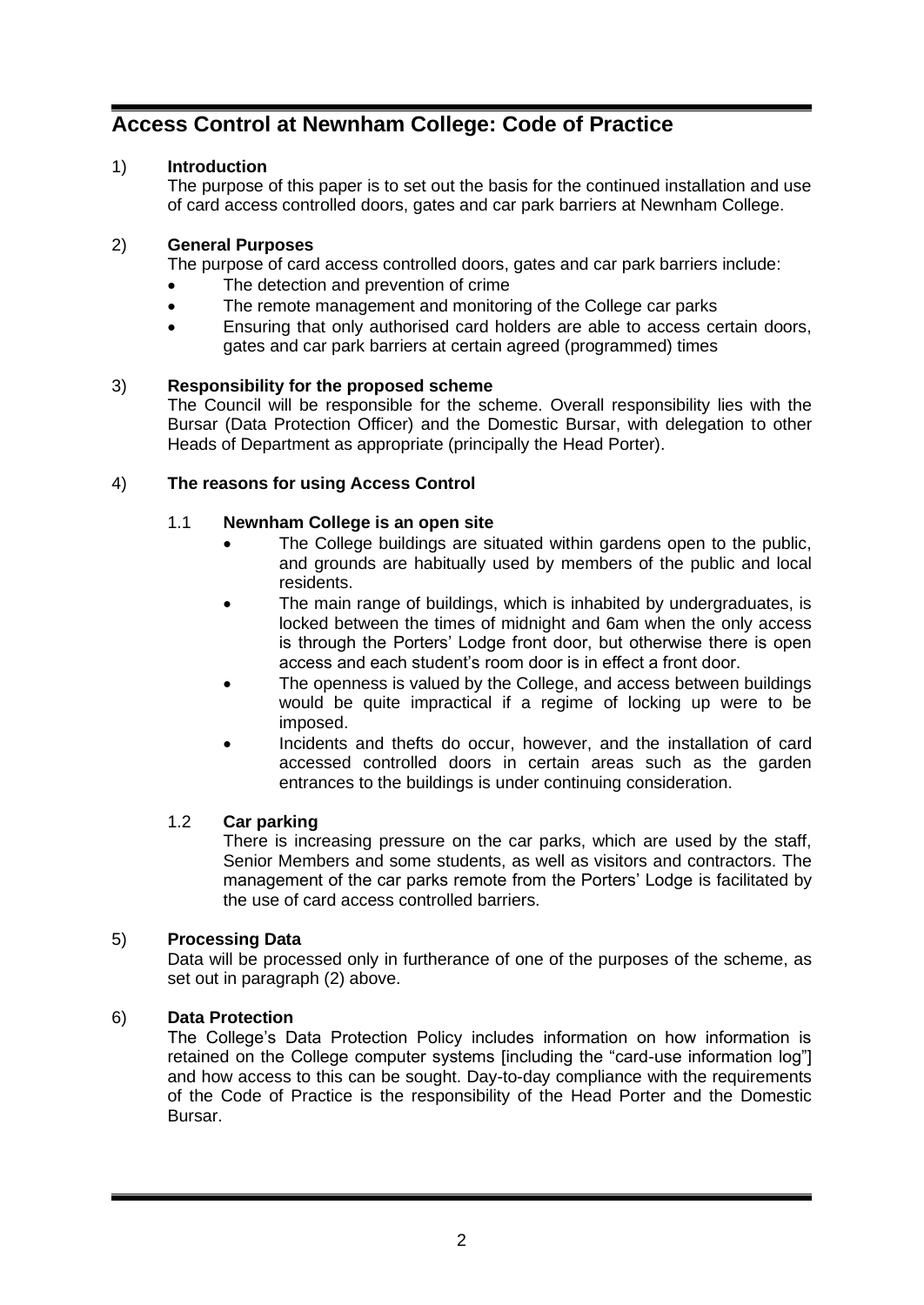# 7) **Security and Disclosure Policies**

- 1.3 Data on the card access system will be kept routinely for 30 days and destroyed automatically thereafter. During the 30-day period it will be backed up each night.
- 1.4 Members of the Porters' Lodge staff will be trained in the use of the card access system and in the data protection principles governing its operation, including the principle that the equipment must be used only in order to achieve the purposes for which it has been installed. Members of the Porters' Lodge staff will be made aware of the procedure which needs to be followed should access to see the card use information log be sought. Such a request may only be authorised by the Head Porter, Deputy Head Porter or responsible College Officer. [See [1.14\]](#page-3-0)
- 1.5 If data is processed for one of the purposes outlined at paragraph [\(2\)](#page-1-1) above, for instance to print off a card use information log for use in evidence in criminal proceedings, it will be kept in the Head Porter's safe. The data will be disclosed only to responsible College Officers and to the police. The data will be accompanied by the following documentation (collated on an **Access Control Record Request Form**):
	- The date and time on which the data held in the card-use information log were removed from the general system for use in legal proceedings
	- The reason why the data were removed from the system
	- The name of the person removing the data
	- The name(s) of any person(s) requesting the data. If this should include third parties, this will include the organisation to which the third party belongs
	- Any crime incident number to which the data may be relevant
	- The signature of the collecting police officer, where appropriate
	- The outcome, if any, of providing the data.

## 8) **Installation and Maintenance**

- 1.6 Upon installation, an initial check will be undertaken to ensure that the equipment performs properly.
- 1.7 The card access doors, gates and car park barriers and system will be serviced on a yearly basis. A maintenance log will be kept in the Porters' Lodge in the Access Control File.
- 1.8 The procedures to be followed if a card access controlled door, gate or car park barrier is faulty are as follows:
	- The fault should be reported to the Head Porter and the Buildings Manager
	- If the Head Porter is absent, any member of the Porters' Lodge staff may report the fault to the Buildings Manager
	- The fault should be passed on to the service provider within the next working day following the report of the fault
	- The Head Porter and Buildings Manager have the responsibility for checking that the fault has been repaired.

# 9) **Access to and Disclosure of information to third parties**

1.9 Access to, and disclosure of, the information kept on the card access system must be restricted and carefully controlled, not only to ensure that the rights of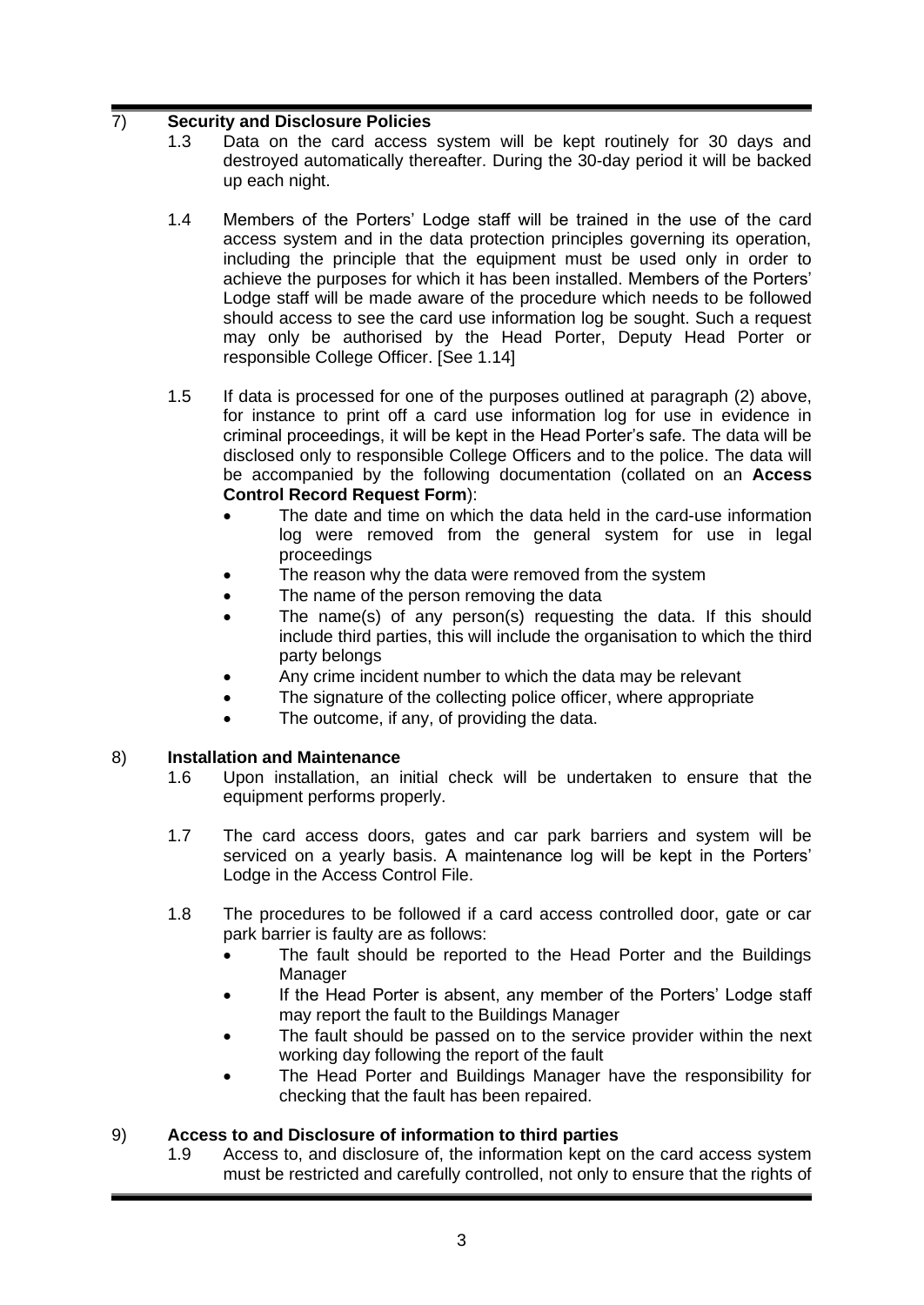individuals are preserved, but also to ensure that the chain of evidence remains intact should the information be required for evidential purposes.

- 1.10 Access to "card use information log" will normally be restricted to the Head Porter, the Deputy Head Porter, the IT Manager, and to responsible College Officers.
- 1.11 Access to information will be documented.
- 1.12 Disclosure of the information to third parties should only be made in limited and prescribed purposes, normally to one of the following:
	- Law enforcement agencies where the information would assist in a specific criminal enquiry
	- Prosecution agencies
	- Relevant legal representatives
	- People whose information has been recorded in the log (the "data subject") (unless disclosure to the individual would prejudice criminal enquiries or criminal proceedings).
- 1.13 All requests for access or for disclosures will be recorded. If access or disclosure is denied the reason will be documented. If access to, or disclosure of, the information is allowed, the following will be documented:
	- The date and time at which access was allowed or the date on which disclosure was made
	- The identification of any third party who was allowed access to or to whom disclosure was made
	- The reason for allowing access or disclosure
	- The extent of the information to which access was allowed or which was disclosed.

## 10) **Access by data subjects**

All staff involved in operating the equipment must be able to recognise a request for access to the "card use information log" by data subjects.

- <span id="page-3-0"></span>1.14 **Requests for access** 
	- Any individual requesting access must complete an "**Access Control Record Request Form**" (these are available in the Access Control File in the Porters' Lodge).
	- All subject access requests will be dealt with by the Head Porter, the Deputy Head Porter, the Bursar or the Domestic Bursar.
	- A copy of the "Access Control Record Request Form" will be given to the Bursar's Office for their records and to check whether the request is, or is not, part of an ordinary Date Protection Subject Access Request.
	- A fee of £10 will be charged and the search for the information requested will not be carried out until the fee has been received.
	- One of these responsible people will locate the information requested.
	- The responsible person must provide a written response to the individual within 21 days of receiving the request setting out their decision on the request.
	- The Code of Practice will be followed.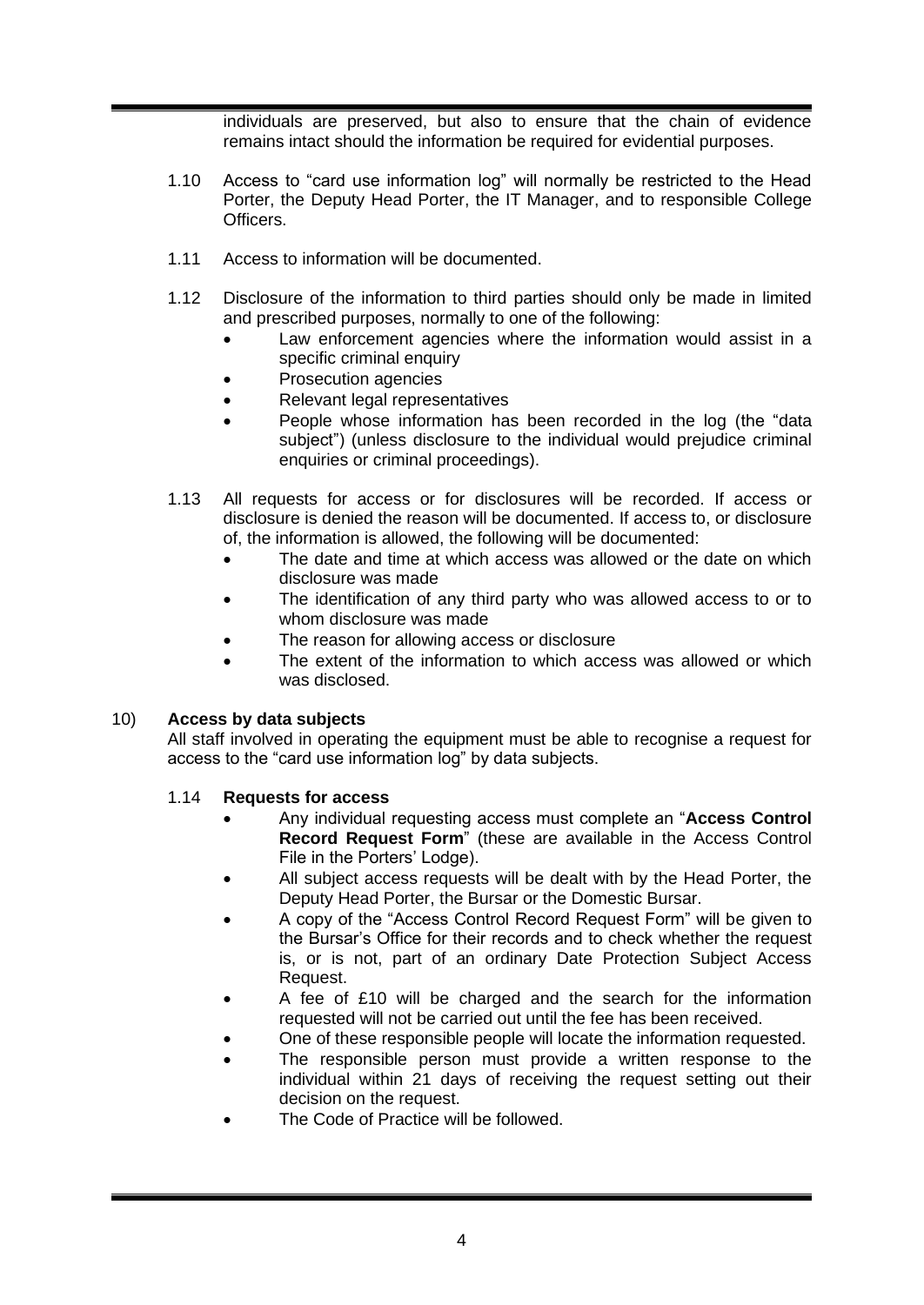- 1.15 The Domestic Bursar will undertake a yearly review of the documented system in order to ensure that the provisions of the Code of Practice are being complied with. This will normally take place in mid-May.
- 1.16 A report will be made annually to the College Council, including sections on the location and maintenance of the access controlled, doors, gates and car park barriers, on the number and nature of enquiries and complaints received. The results will be assessed annually by the College Council against the stated purpose of the scheme.

# 11) **Complaints Procedure**

- 1.17 Any individual(s) having concerns about the access control system at Newnham College are requested to use the following procedure:
	- Write to ask for a copy of the record form, the Newnham College Code of Practice and the Data Protection Commissioner Code of Practice. The request should be addressed to the Domestic Bursar, Newnham College, Cambridge CB3 9DF.
	- Follow the complaints procedure which is covered in section 5 of the "**Access Control Record Request Form**".
	- Return the record form, with section 5 completed, together with a letter setting out your complaint, to the Bursar, Newnham College, CB3 9DF.

This procedure should be followed if you have a concern about either the use of the access control system at Newnham College, or about non-compliance with the provisions of the Data Protection Commissioner's Code of Practice.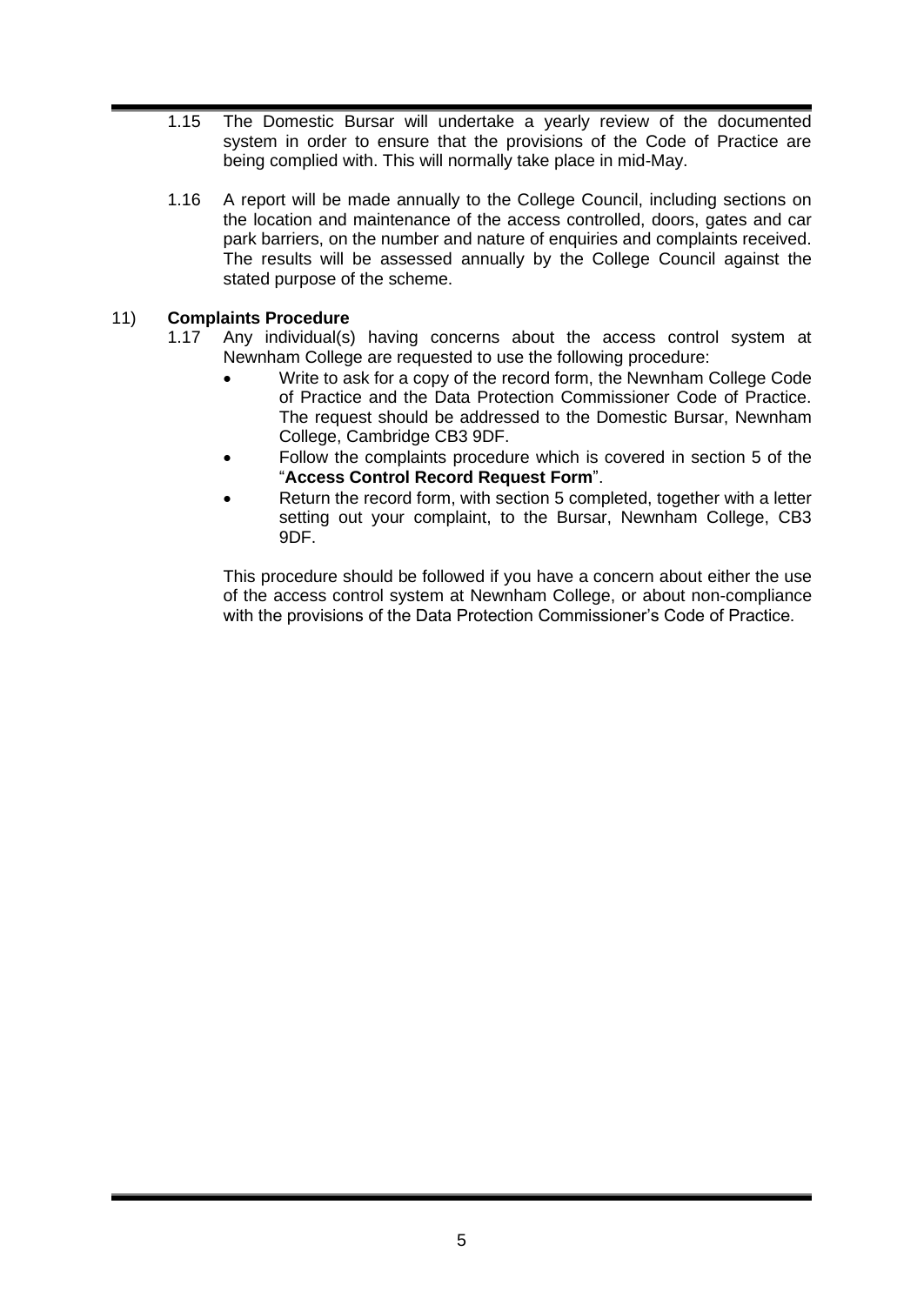# <span id="page-5-0"></span>**CCTV at Newnham College: Code of Practice**

# 1) **Introduction**

The purpose of this paper is to set out the basis for the installation and use of a CCTV system at Newnham College.

# <span id="page-5-1"></span>2) **General Purposes**

Before installing and using CCTV and similar surveillance equipment, users are required to establish the purposes for which they intend to use the equipment. In the case of Newnham College, the purposes include:

- The prevention, investigation and detection of crime
- The apprehension and prosecution of offenders (including use of images in criminal proceedings)
- Monitoring the security of premises.

# 3) **Responsibility for the proposed scheme**

The Council will be responsible for the scheme. Overall responsibility lies with the Bursar (Data Protection Officer) and the Domestic Bursar, with delegation to other Heads of Department as appropriate (principally the Head Porter).

# 4) **The reasons for using CCTV**

# 4.1 **Newnham College is an open site**

- The College buildings are situated within gardens open to the public, and grounds are habitually used by members of the public and local residents.
- The main range of buildings, which is inhabited by undergraduates, is locked either automatically with the new access control system between 7.45pm and 6am, or by the Porter on duty between 10pm and 6am. Between the times of midnight and 6am the only access into the College is through the Porters' Lodge front door.
- Between 6am and the evening lock-up (either 7.45pm or 10pm) there is open access and each student's room door is in effect a front door.
- The lock-up arrangements are kept under review and may be changed from time to time by the Domestic Bursary or by the Council.
- The openness is valued by the College, and access between buildings would be quite impractical if a regime of day-time locking up were to be imposed.
- Incidents and thefts do occur, however, and the CCTV cameras will be installed at strategic points such as vending machines, bicycle sheds and the street entrances to the buildings to assist in the prevention and detection of crime.

# 4.2 **Car parking**

There is increasing pressure on the car parks, which are used by the staff, Senior Members and some students, as well as visitors and contractors. The management of the car parks remote from the Porters' Lodge would be facilitated by the use of CCTV.

# 5) **Processing data**

It is intended that data would be processed only in furtherance of one of the purposes of the scheme, as set out in paragraph [\(2\)](#page-5-1) above.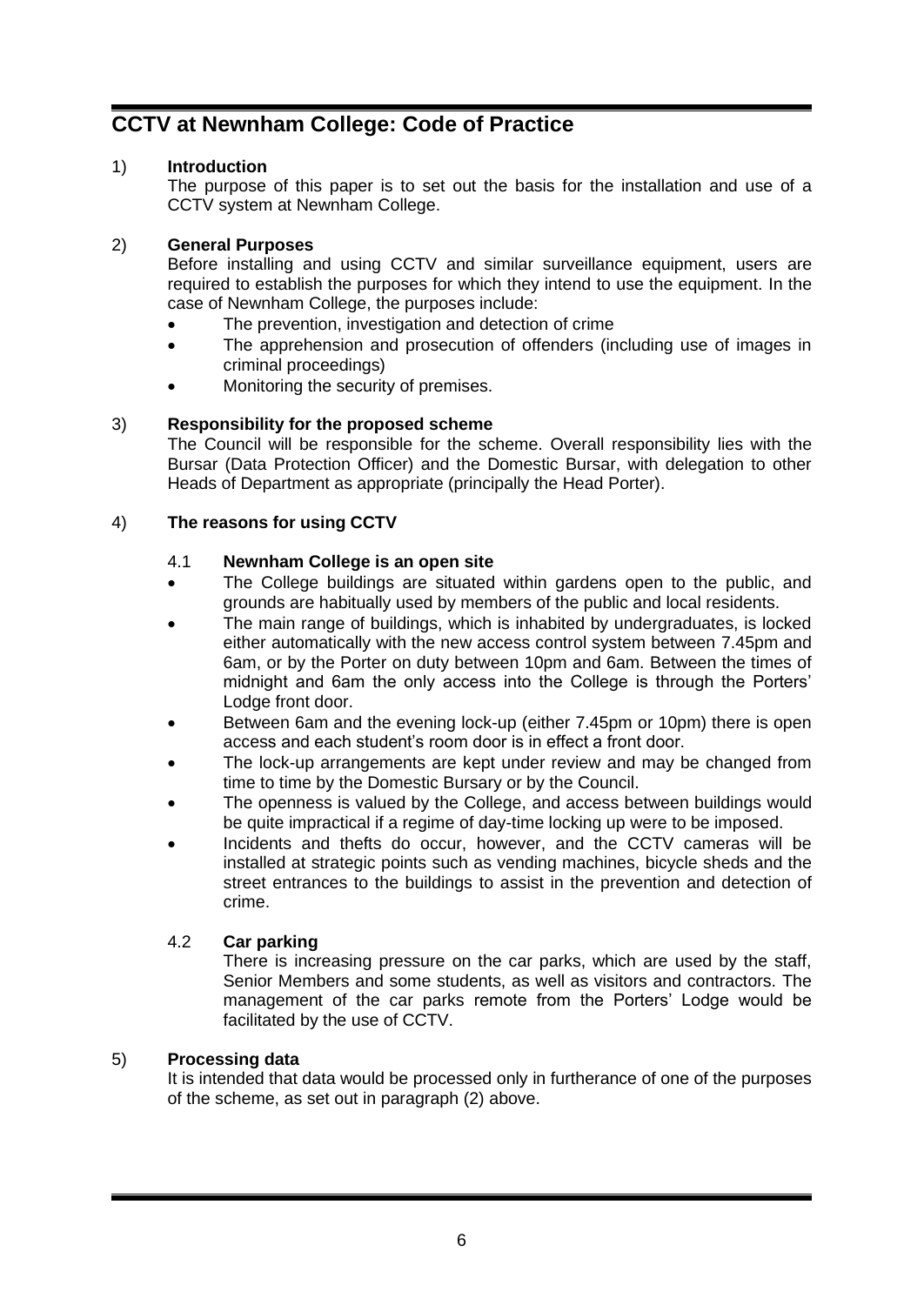# 6) **Data Protection**

The College's Data Protection Registration includes provision for the use of CCTV. A paragraph concerning the use of CCTV is included in the College's Data Protection Policy.

## 7) **Security and disclosure policies**

- 7.1 Data on the CCTV system (a digital system) will be kept routinely for 30 days and destroyed automatically thereafter. During the 30-day period it will be backed up each night.
- 7.2 Members of the Porters' Lodge staff will be trained in the use of the CCTV system and in the data protection principles governing its operation, including the principle that the equipment must be used only in order to achieve the purposes for which it has been installed. Members of the Porters' Lodge staff will be made aware of the procedure which needs to be followed should access to recorded images be sought. Such access may only be authorised by the Head Porter, Deputy Head Porter or responsible College Officer. [See [11.1\]](#page-8-0)
- 7.3 If data is processed for one of the purposes outlined at paragraph 2 above, for instance to make a CD for use in evidence in criminal proceedings, it will be kept in the Head Porter's safe. The data will be disclosed only to responsible College Officers and to the police. The data will be accompanied by the following documentation:
	- The date and time on which the images were removed from the general system for use in legal proceedings
	- The reason why they were removed from the system
	- The name of the person removing the images
	- The name(s) of any person(s) viewing the images. If this should include third parties, this will include the organisation to which the third party belongs
	- The reason for the viewing
	- The outcome, if any, of the viewing
	- Any crime incident number to which the images may be relevant
	- The location of the images. For instance, if the images are handed to a police officer for retention, the name and station of the police officer.
		- The signature of the collecting police officer, where appropriate.
- 7.4 Viewing of recorded images will take place in a restricted area, normally the Head Porter's office.

# 8) **Siting of equipment**

- 8.1 Cameras will be sited to monitor only those spaces which are intended to be monitored, as approved by the Council. Where the system potentially covers private spaces within the College, they will be blanked out. If cameras cover neighbouring property, the owners will be consulted.
- 8.2 Signs will alert the public that they are entering a zone which is covered by surveillance equipment. The signs will be clearly visible and legible. They will cover the identity of the scheme's organisers, its purposes and the details of whom to contact regarding the scheme. The image of a camera will be used and the wording will read: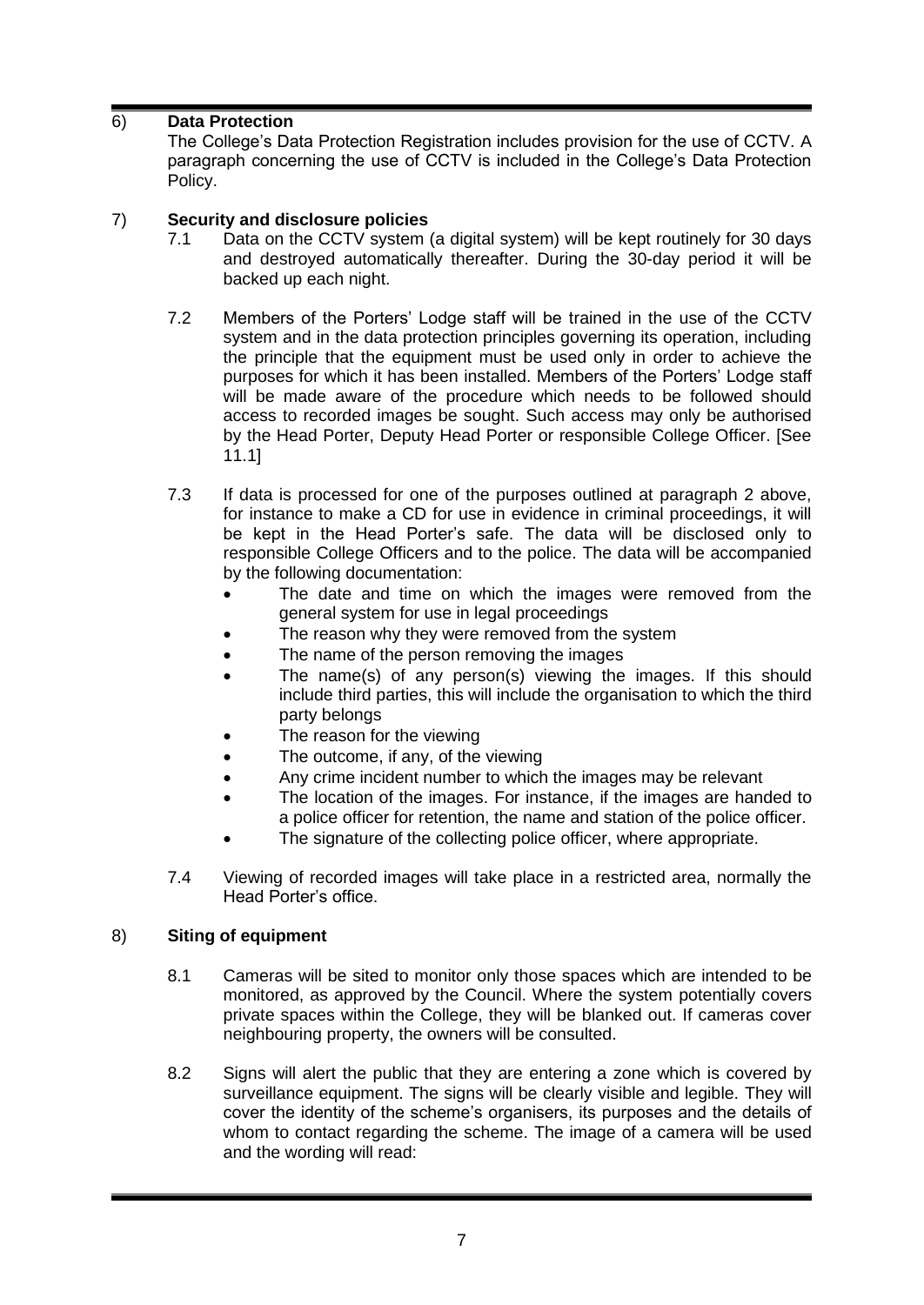*"This scheme is controlled by Newnham College. For further information contact 01223 335700".*

# 9) **Quality of images**

- 9.1 A system has been chosen which satisfies the requirement for good quality images, i.e. adequate for the investigation and detection of crime.
- 9.2 A check to record the accuracy of the recorded location of cameras and the accuracy of date and time recorded will be made on a yearly basis. The Head Porter will normally undertake the check in mid-May.
- 9.3 The purpose of the siting of each camera and the physical conditions in which the cameras are located are recorded. The cameras are designed and constructed to be as vandal-proof as possible.
- 9.4 The CCTV system is not designed to meet the requirements of an automatic facial recognition system.
- 9.5 The cameras and system will be serviced on a yearly basis. A maintenance log will be kept in the Porters' Lodge in the CCTV file.
- 9.6 The procedures to be followed if a camera is damaged are as follows:
	- The fault should be reported to the Head Porter
	- The fault should be reported to the service provider within the next working day following the report of the fault
	- If the Head Porter is absent, any member of the Porters' Lodge staff may report the fault
	- The contract with the CCTV provider ensures 24-hour service
	- The Head Porter has the responsibility for checking that the fault has been repaired, either on the next working day after the repair, or on his return from absence.

## 10) **Access to and disclosure of images to third parties**

- 10.1 Access to, and disclosure of, the images recorded by the CCTV system is restricted and carefully controlled, not only to ensure that the rights of individuals are preserved, but also to ensure that the chain of evidence remains intact should images be required for evidential purposes.
- 10.2 Access to recorded images is normally restricted to the Head Porter, the Deputy Head Porter, the IT Manager and to responsible College Officers.
- 10.3 All access to processed images will be documented.
- 10.4 Disclosure of the recorded images to third parties will only be made in limited and prescribed purposes, normally to one of the following:
	- Law enforcement agencies where the images recorded would assist in a specific criminal enquiry
	- Prosecution agencies
	- Relevant legal representatives
	- The media, at the request of law enforcement agencies and where it is decided that the public's assistance is needed in order to assist in the identification of victim, witness or perpetrator in relation to a criminal incident. As part of that decision, the wishes of the victim of an incident will be taken into account.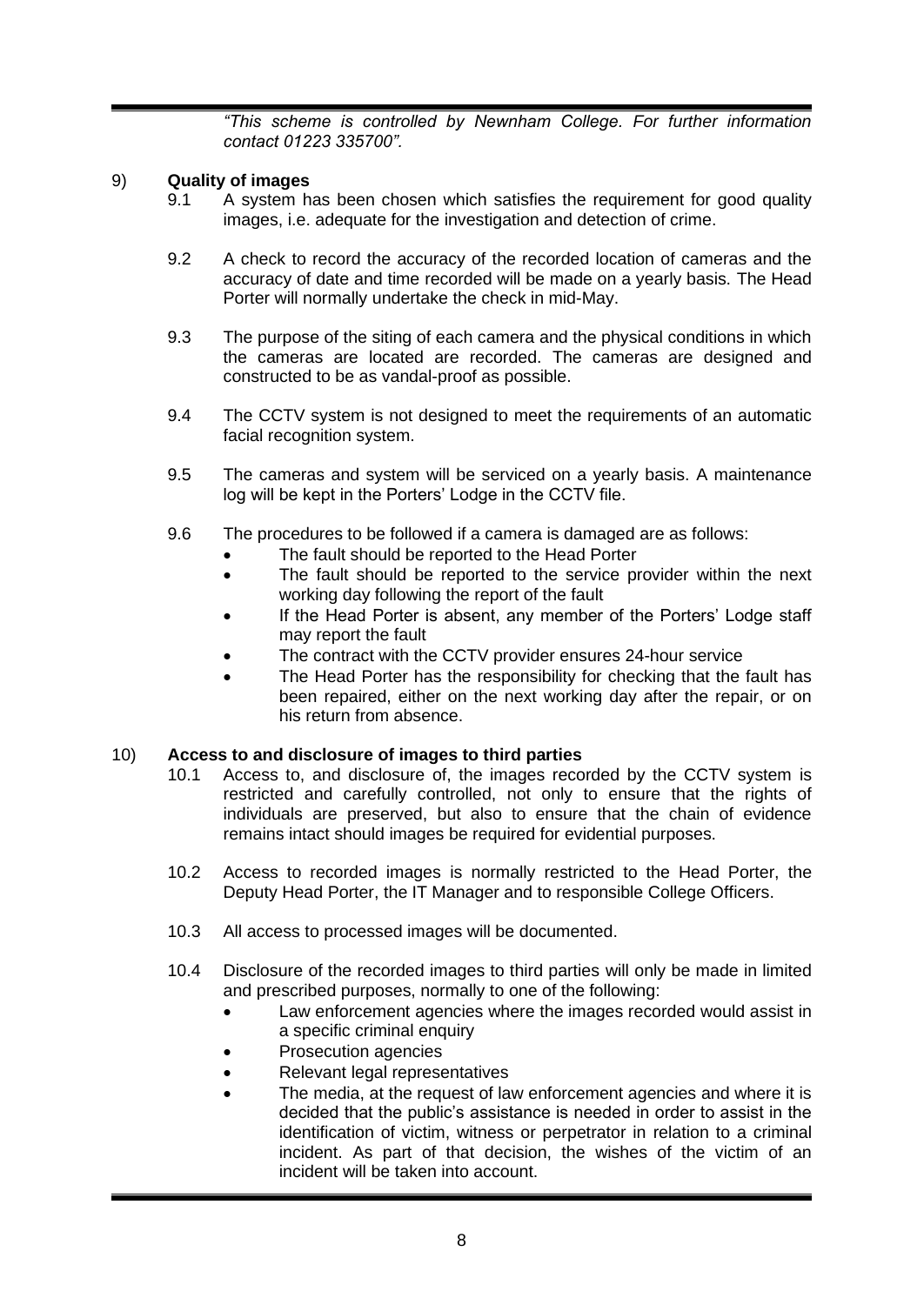- People whose images have been recorded and retained (the "data subject") (unless disclosure to the individual would prejudice criminal enquiries or criminal proceedings).
- 10.5 All requests for access or for disclosures will be recorded. If access or disclosure is denied the reason will be documented. If access to, or disclosure of, the images is allowed, the following will be documented:
	- The date and time at which access was allowed or the date on which disclosure was made
	- The identification of any third party who was allowed access to or to whom disclosure was made
	- The reason for allowing access or disclosure
	- The extent of the information to which access was allowed or which was disclosed.
- 10.6 Recorded images will not be made more widely available, for instance by being made routinely available to the media or placed on the internet.

# 11) **Access by data subjects**

All staff involved in operating the equipment must be able to recognise a request for access to recorded images by data subjects.

# <span id="page-8-0"></span>11.1 **Requests for access**

- Any individual requesting access must complete a "CCTV Record Request Form" (these are available in the CCTV file in the Porters' Lodge).
- All Subject Access Requests will be dealt with by the Head Porter, the Deputy Head Porter, the Domestic Bursar or the Bursar.
- A copy of the "CCTV Record Request Form" will be given to the Bursar's Office for their records and to check that the request is, or is not, part of an ordinary Data Protection Subject Access Request.
- A fee of £10 will be charged and the search for the images requested will not be carried out until the fee has been received.
- One of these responsible people, with the assistance as necessary of a Computer Officer, will locate the images requested.
- The responsible person will determine whether disclosure to the individual will entail disclosing images of third parties.
- The responsible person will determine whether images of third parties are held under a duty of confidence.
- If third party images are not to be disclosed, the designated member of staff shall arrange for them to be disguised or blurred.
- The responsible person must provide a written response to the individual within 21 days of receiving the request setting out their decision on the request.
- 11.2 The Domestic Bursar will undertake a yearly review of the documented system in order to ensure that the provisions of the Code of Practice are being complied with. This will normally take place in mid-May.
- 11.3 A report will be made annually to the College Council, including sections on the location and maintenance of the cameras, on the number and nature of enquiries and complaints received. The results will be assessed annually by the College Council against the stated purpose of the scheme.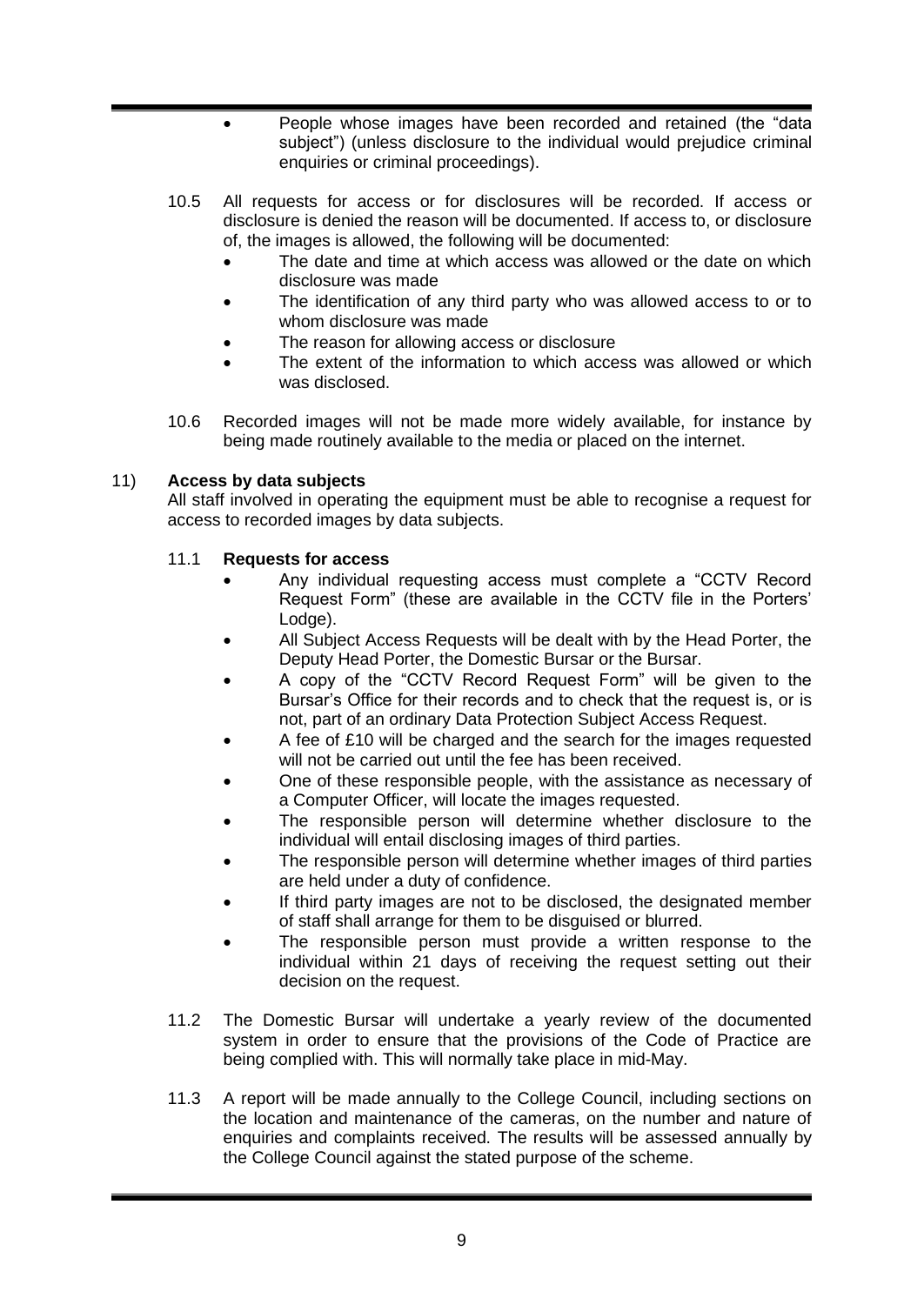# 12) **Complaints procedure**

- 12.1 Any individual(s) having concerns about the CCTV system at Newnham College are requested to use the following procedure:
	- Write to ask for a copy of the "CCTV Record Request Form", the Newnham College Code of Practice and the Information Commissioner's Code of Practice. The request should be addressed to the Domestic Bursar, Newnham College, Cambridge CB3 9DF.
	- Follow the complaints procedure which is covered in section 6 of the "CCTV Record Request Form".
	- Return the "CCTV Record Request Form" with section 6 completed, together with a letter setting out your complaint, to the Bursar, Newnham College, CB3 9DF.

This procedure should be followed if you have a concern about either the use of the CCTV system at Newnham College, or about non-compliance with the provisions of the Information Commissioner's Code of Practice.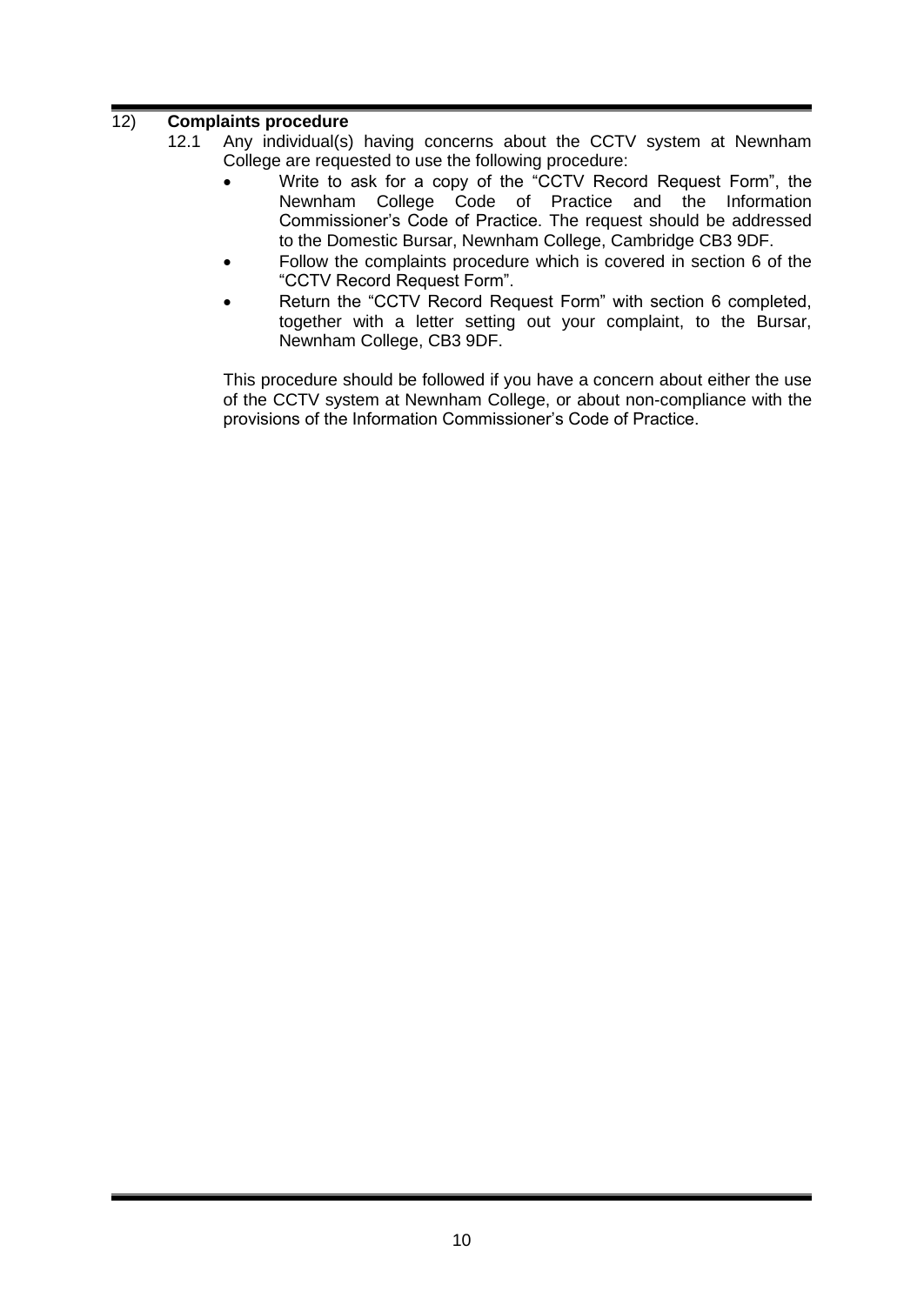# <span id="page-10-0"></span>**Child Care: Financial Support for Child Care Costs**

# 1) **Introduction**

The Government's arrangements for tax-free childcare support is often referred to as the "childcare voucher scheme". This is because most schemes involve the employer providing vouchers issued by commercial companies which their members of staff pass on to a nursery or carer to cash in with the voucher company. However the scheme can also be administered by the employer paying the nursery/carer direct and this is the method the College is following.

Many employers administer the scheme with staff "sacrificing" part of their salary so that nursery fees can be paid. However at Newnham College the scheme is run as an additional payment to qualifying staff.

## 2) **Government Rules**

For the payments to be free of tax and national insurance there are various Government requirements which must be met.

- 2.1 Currently a maximum of £55 per week, £243 per month, can be paid but payment must be made direct (or via a voucher company) to the nursery/carer.
- 2.2 The childcare which is provided must be registered (by OFSTED) or approved (Surestart - run by Nestor Primecare Services Limited for the Government)

Registered and approved childcare includes:

- registered childminders, nurseries and playschemes
- out-of-hours schemes run by schools or local authorities on school premises
- childcare schemes run by approved providers
- childcare in the child's own home by a person (not a relative) approved to care for the child/ren or by a domiciliary worker or nurse from a registered agency
- childcare provided away from the child's home by a person (not a relative unless also looking after unrelated child/ren) approved to care for child/ren aged at least 8 years old.
- approved foster carers (not for their own children)
- 2.3 The payments can be used for childcare for children of up to the  $1<sup>st</sup>$ September following their 15<sup>th</sup> birthday (16<sup>th</sup> if the child is registered disabled).

## 3) **The College Scheme**

- 3.1 For full time staff the maximum payment is currently £55 per week. For parttime staff it is £1.49 multiplied by the number of weekly hours contracted to work. If the cost of care is less than £1.98 per hour, College payments will be limited to 75% of the cost per hour of care, up to a maximum of 37.5 hours of care per week
- 3.2 The scheme is based on care being provided for 37.5 hours per week for preschool children or for school age children during holidays, and 10 hours per week is the maximum for school age children in term-time care.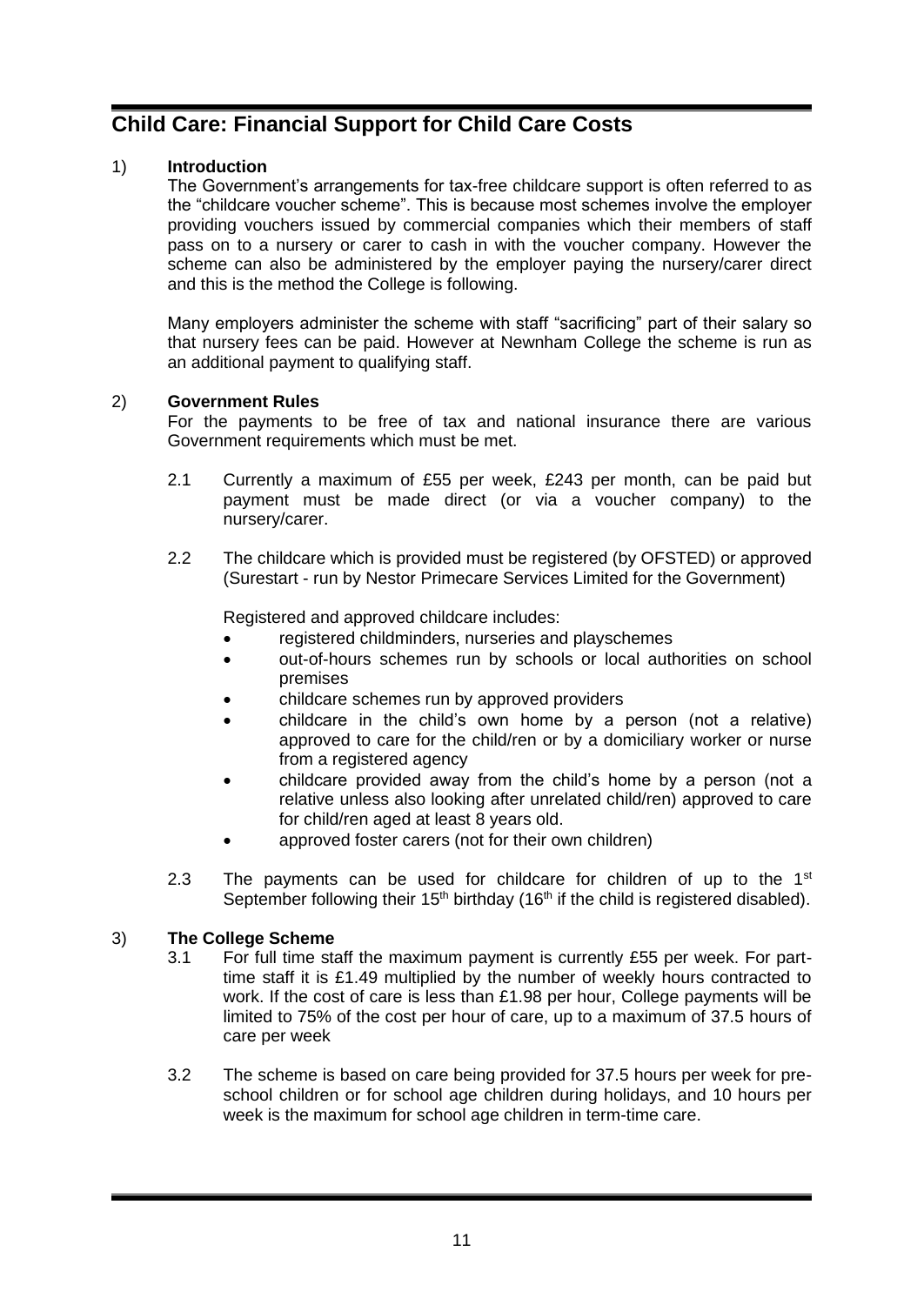- 3.3 At least one parent (or guardian) must be employed by the College. They must continue to be employed by the College for the whole period for which payment is made.
- 3.4 Both parents must be employed, where the child/ren are cared for by both, though it is not necessary that both parents are employed by the College. If the College member of staff works full time but the partner works part time the payment will be based on the smaller number of hours.
- 3.5 The payment will be reduced if the member of staff's partner is in receipt of financial support for child care from their employer. However this will not apply if the partner receives child-care support by salary sacrifice.
- 3.6 The payment will be reduced if another form of financial support for child care costs is being received by the member of staff - such as the County Council grant for nursery education for children from the term in which they reach their fourth birthday.
- 3.7 No payment will be made towards registration fees, deposits, etc., but claims can be made for holiday payments and retainers.
- 3.8 Payment will not be made for any claims backdated for more than 2 months except in exceptional cases such as when application processing is delayed for new entrants, or where submission of a claim by an existing user of the scheme is delayed due to the sickness or approved absence of the claimant.

## 4) **How to claim**

- 4.1 To claim this support, a member of staff must first fill in the College's scheme Registration Form, which is available from the Bursary, and have the nursery/carer complete the Childcare Provider Details form so that their eligibility can be established.
- 4.2 If any changes in circumstances occur the member of staff making claims must immediately inform the Bursary in writing. Such changes include:
	- Change of nursery or carer
	- Change of working hours of the claimant or partner
	- Change in the financial support for childcare by the partner's employer
	- Child reaches their 15th birthday
	- Claims for an additional child not already on the College's registration form
- 4.3 Claims relating to children in pre-school nurseries are made by completing an initial form and then confirming the arrangements each three months. The nursery/carer is then paid automatically each month direct into their bank account.
- 4.4 Claims for after-school clubs and holiday playschemes must be made each month by the  $10<sup>th</sup>$  of the month and relate to the previous month. The nursery/carer will then be paid by bank transfer direct to their bank account within two weeks.

[September 2006]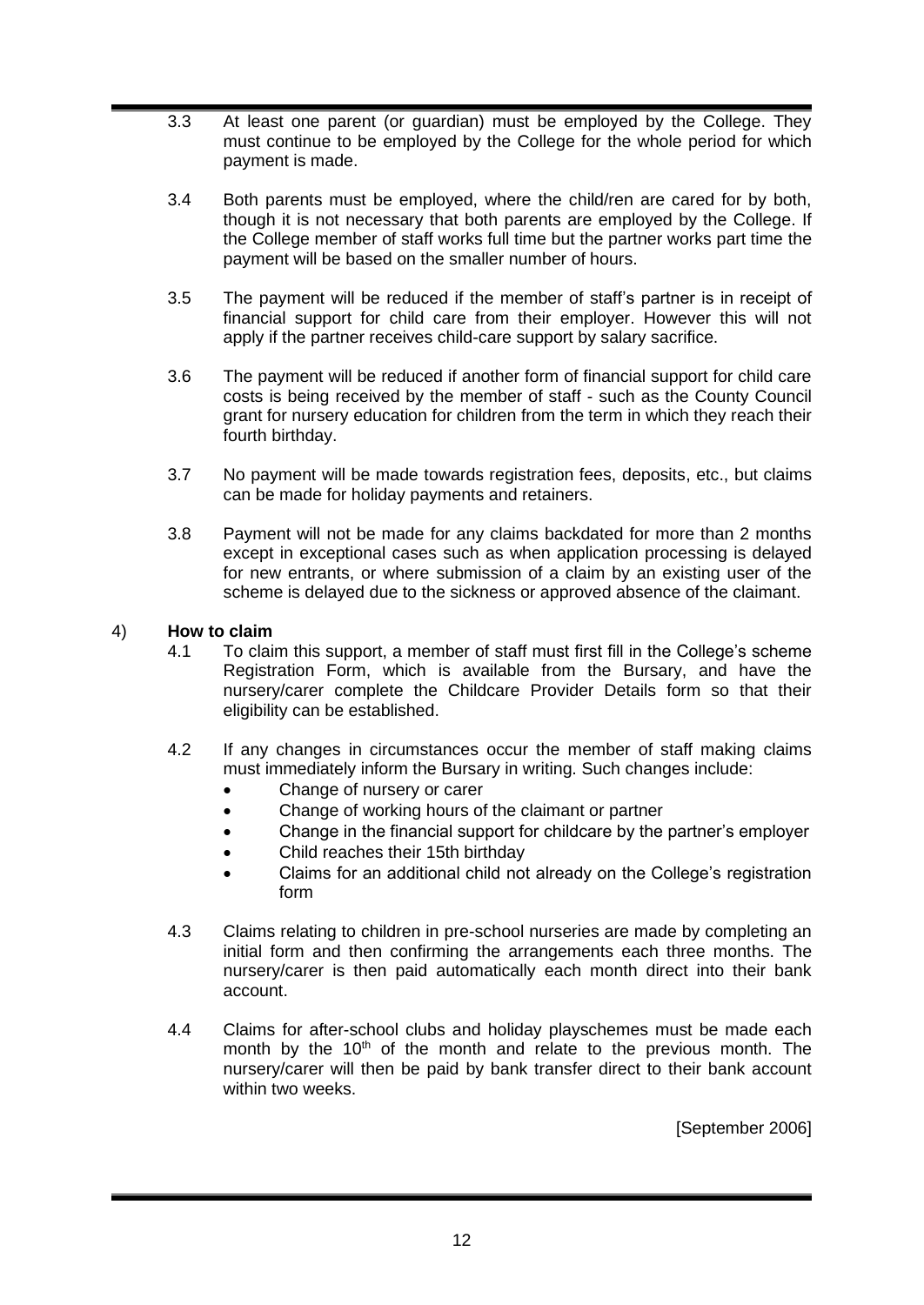# <span id="page-12-0"></span>**Child Protection**

# 1) **Introduction**

The College recognises that members or staff of the College may occasionally work with children in the course of their duties, for example when there are student visitors to the College or students attending residential courses.

In this context, the College is committed to:

- respecting the rights, wishes and well-being of young people with whom it is working;
- taking all reasonable practical steps to protect young people from physical, sexual and emotional abuse;
- safeguarding and promoting the welfare of young people and their protection within a relationship of trust.

# 2) **Responsibility and Designated Safeguarding Lead**

The Senior Tutor is the Designated Safeguarding Lead.

The Admissions Tutor, the Admissions Co-ordinator, the Schools Liaison Officer, the Senior Tutor and the two permanent Night Porters have been checked by the Disclosure and Barring Service (DBS).

Accompanying teachers/other adults are expected to take part in all time-tabled activities and are not to leave visiting students in the sole care of Newnham staff or undergraduate helpers.

Teachers/other accompanying adults also take full responsibility for their students during the night, if visiting groups are staying over.

In addition, the College will have two tutors, the Senior Tutor and the Admissions Tutor, available from 08.00 to 22.30 via phone to give advice in an emergency and to whom complaint can be made if there is any inappropriate or harmful behaviour.

In an out-of-hours emergency teachers/other adults should contact the College Porters. The Porters' Lodge telephone number is: 01223 335700. The Porters will be able to give out the telephone numbers of the Admissions Tutor and the Senior Tutor if necessary.

Any event or emergency that requires the schoolteachers' attention during the night must be reported to the Newnham Admissions Office, at the earliest opportunity the following day.

A number of undergraduate helpers may help on student visits.

## 3) **Records**

Secure lists of undergraduate helpers and visitors (including parental consent forms and medical information) will be kept on file securely in the Admissions Office for the duration of the residential visit. Secures lists of all under 18 school visitors and/or under 18 residential conference guests organised via the Conference Office will be kept in the Conference Office and with the external Conference Organisers.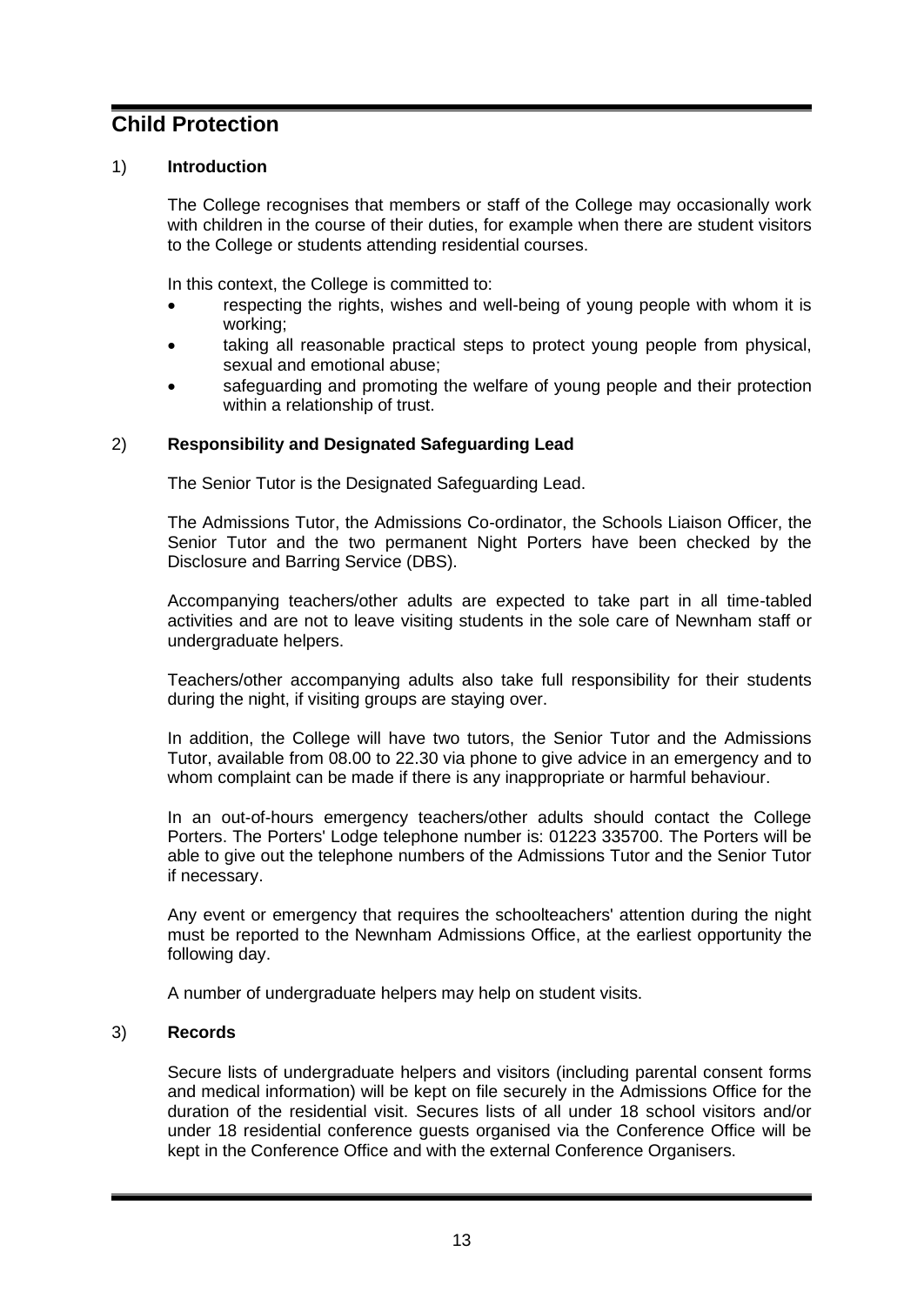This confidential file will normally be accessible only to the Newnham College staff members overseeing the administration of the project (for example the Admissions Tutor, Admissions Co-ordinator, Schools Liaison Officer or Conference and Events Co-ordinator), but in an emergency it can be accessed by the College Porters and College first-aiders.

Any complaints can be entered into a separate file which is accessible by the Senior Tutor only.

## 4) **Training**

All student volunteers will be well briefed in relation to the risk issues associated with activities they are involved in.

Where possible student undergraduate helpers will undergo training in the processes of monitoring, reporting and resolving problems with school visits.

All undergraduate helpers will be made aware that they should share any concerns they have with the Senior Tutor, the Admissions Tutor, or the schoolteachers.

#### 5) **Complaints and Vigilance**

If a complaint is made the Senior Tutor will take notes of the complaint, investigate and report back to the complainant within 24 hours. The complaint will remain confidential unless disciplinary action is to be taken.

Any teacher, undergraduate helper or staff member who suspects a case of abuse, or to whom a suspected case of abuse is reported, whether this is by a stranger, student attendee, undergraduate helper or adult working in or around the access visits, must immediately report the incident to the Senior Tutor.

If the complaint is deemed serious, it will be referred to the Head of Schools and Colleges Liaison / Widening Participation and the person with expertise in child abuse issues at the Cambridge Admissions Office.

Any complaints received with regard to a school visit or residential conference organised via the Conference Office will be dealt with via the Domestic Bursar, the Conference and Event's Co-Ordinator and the external organiser as appropriate.

#### 6) **Illness and Injury**

Newnham staff or undergraduate helpers cannot administer medication in any form, unless written consent has previously been given by a parent or carer. In the event of illness or injury, a qualified College first-aider will be called, or the child will be taken to the local doctors' surgery or hospital as appropriate.

In such circumstances, the parent/carer and GP will be informed.

7)

Parents/carers will be contacted in the event that their child is ill or has suffered an injury, or has severely breached the code of behaviour, or has been involved in or subject to a suspected case of alleged abuse.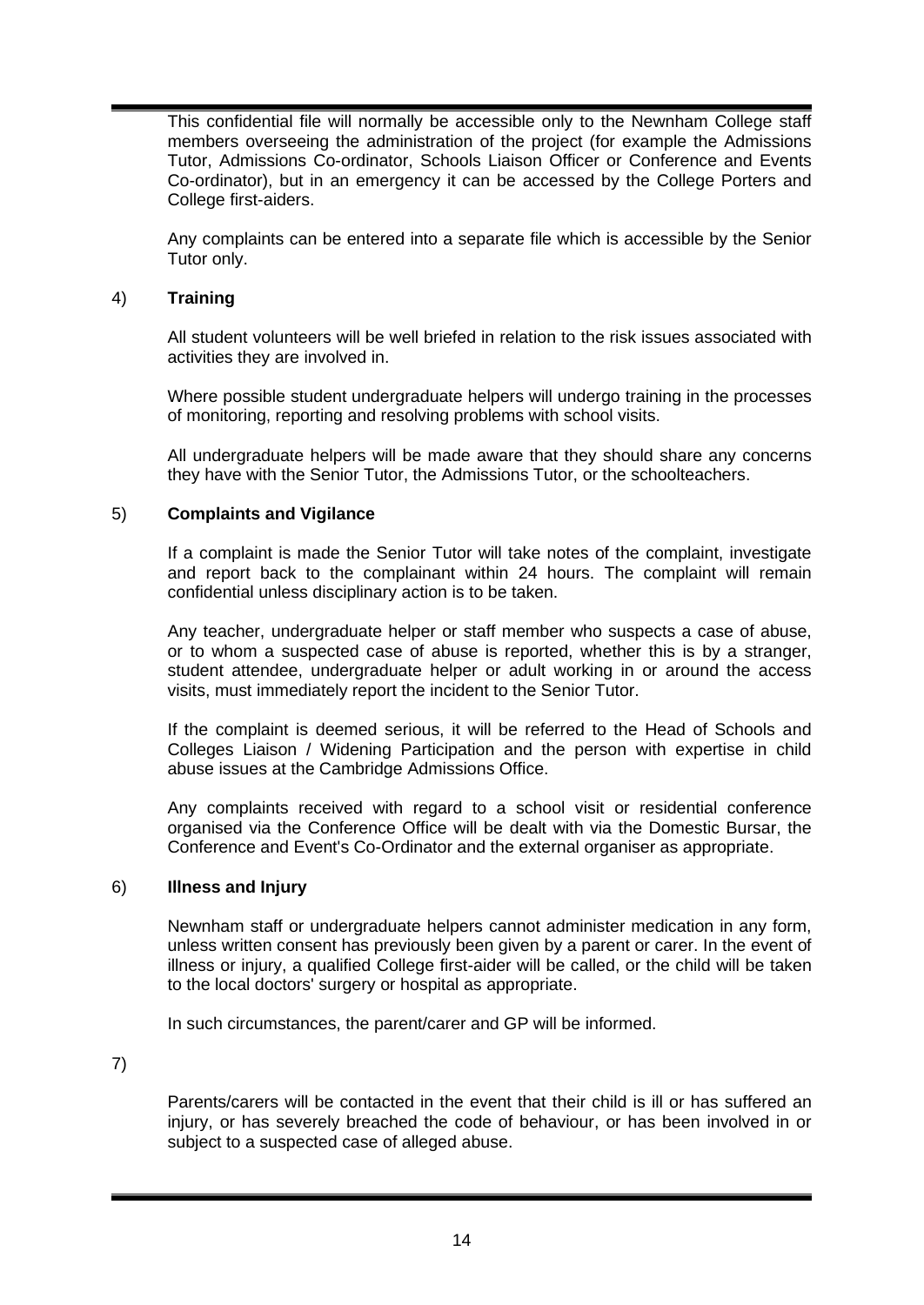As a last resort, in the unlikely event of a serious incident, arrangements will be made with their parents/carers for the affected student(s) to be sent home.

If there has been a criminal offence, we may contact the police.

Contact information for each attendee at a residential event will be kept in the Admissions Office, accessible only in the event of an emergency. Contact information for any school visitors or residential conferences organised via the Conference Office will be kept in the Conference Office.

## 8) **Conference Guests**

All students attending a summer school and their parents or carer will have agreed to the rules listed in the Newnham Code of Behaviour and to any other rules explained by Newnham staff during the event.

The external conference organiser(s) has overall responsibility for the safeguarding and welfare of all under 18 delegates attending their conferences (whether residential or day visits) and to ensure they have the appropriate ratio of trained staff (with DBS certification if appropriate) to under 18 delegates.

April 2015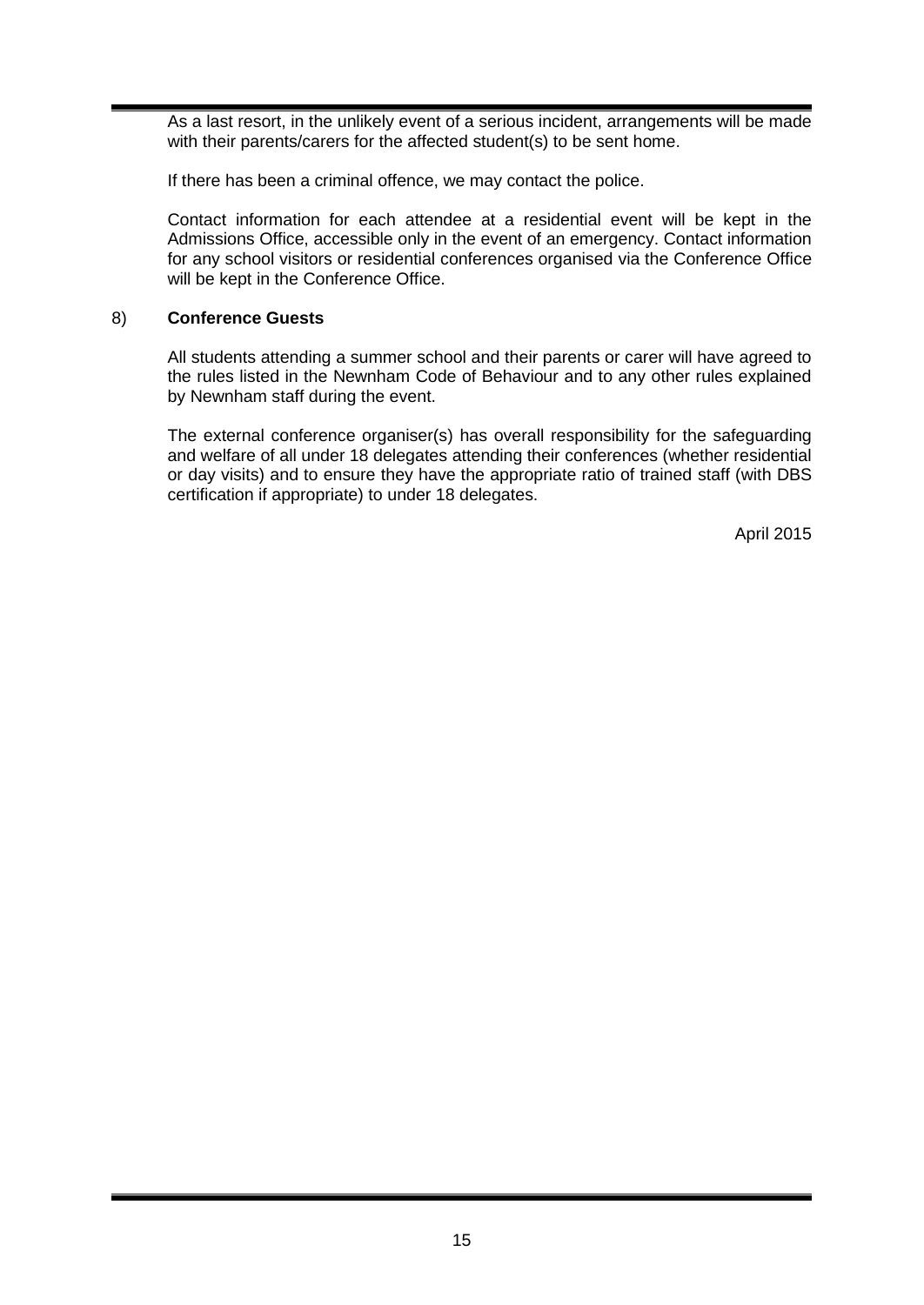# <span id="page-15-0"></span>**The Management of Conflicts of Interest: Code of Practice**

*(Text in italics is provided as explanation)*

#### <span id="page-15-1"></span>1) **Material interests**

(a) A material interest is any matter which may influence the judgment of the person possessing it, or may reasonably appear as capable of influencing that person's judgment, so that the judgment may not be, or may not appear to be, exercised wholly and exclusively in the interests of the College.

*The test for deciding whether or not an interest is material is an objective one. It also depends on appearances—the test is not simply whether the interested person might be influenced, but whether the possibility of influence might reasonably seem to arise. It should be remembered that an interest may derive from a family member.*

*It was asked at the meeting of the Colleges' Committee on 28 October 2006 to what extent shareholdings in public companies should be included in the register of interests. A College might reasonably decide to follow the local authority model code of conduct (see SI 2007/1159), which limits attention to shareholdings in excess of £25,000 nominal value or 1% of the total issued share capital.*

- (b) But an interest shall not be a material interest unless the person having the interest either knew about it or should reasonably have been aware of it.
- (c) Any position as a company director or charity trustee shall not constitute a material interest unless there is a reasonable possibility that the company or the charity, as the case may be, may be engaged in some business, appeal, or transaction involving the College.

*But the directorship of a trading company wholly owned by the College is virtually certain to be a material interest. Any College officer who is a director of a subsidiary company of the College will already know of the special care necessary to manage the conflict that can arise between his or her duty to the College and that to the company, and of the need to be aware at all times in which capacity he or she is acting.*

<span id="page-15-2"></span>(d) If the Principal considers that any member of the Council may have a material interest in an item of business, then the Principal may refer the matter to the Council, who shall, in the member's absence but after hearing his or her views, determine the matter. The determination of the Council shall be binding on the member concerned.

<span id="page-15-3"></span>*The basic principle is that it is for each member of the Council, having conscientious regard to the management of conflict, to judge for him or herself when a material interest arises and to act according to the rules. But this rule provides for an objective external control of the matter by the College.*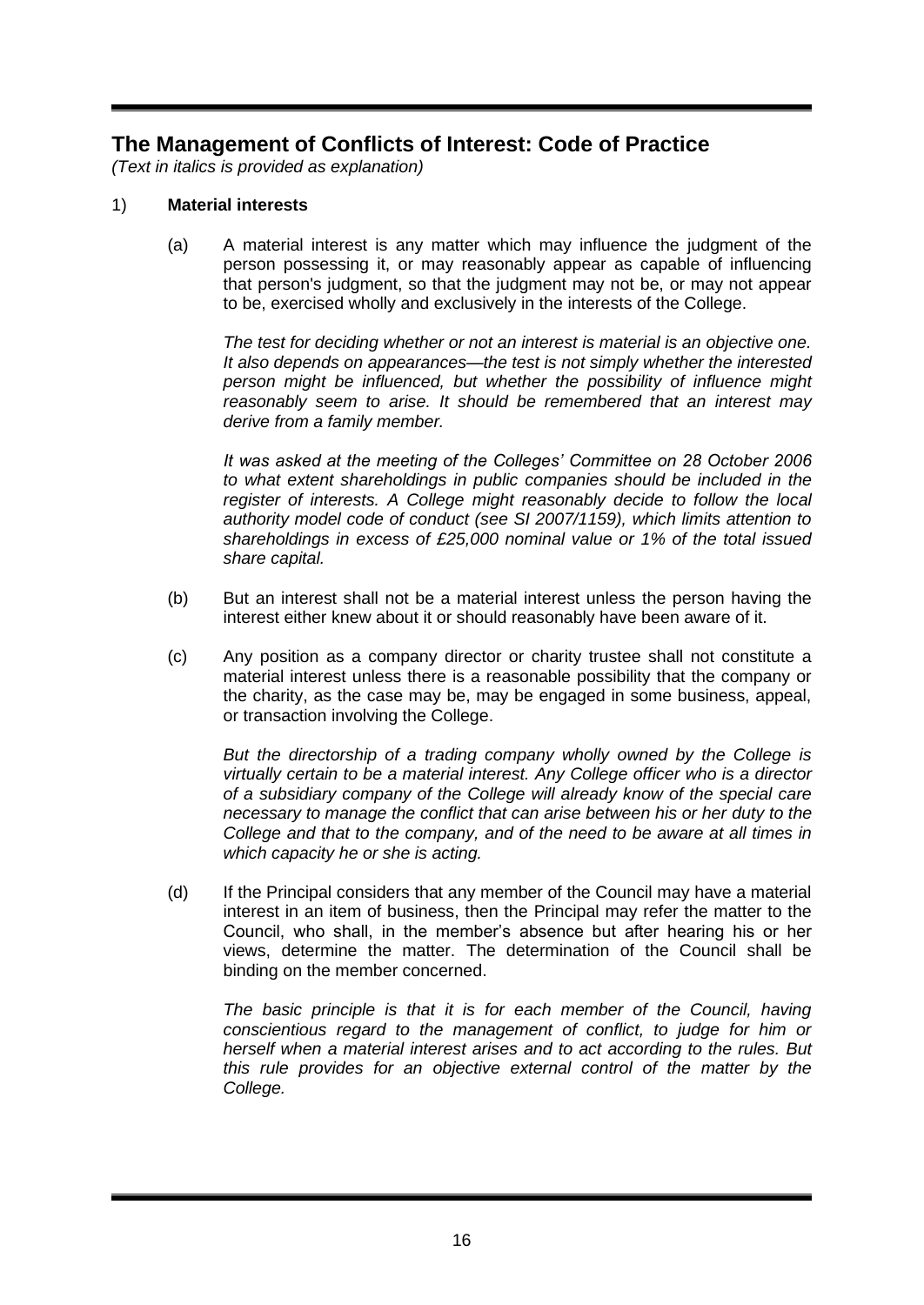## 2) **Register of Interests**

The Bursar shall maintain a Register of Interests of members of the Council, into which shall be entered such information as may be required by these rules or by Ordinance or as may reasonably be requested by the Bursar.

(a) The Register of Interests shall include a statement of membership of any Faculty or Department in the University, and the holding of any office or position in the University. It shall also include any other matters as may be specified by the Council by Ordinance.

The information to be entered in the Register of Interests will be the nature of *the interest of the member concerned and not the quantum of it. For example, the interest (if such there be) in a shareholding is in the company in which the shares are held and not in their amount. Thus the Register should refer to a shareholding in that company without recording the number or value of the shares held.*

- (b) The Bursar shall seek information for entry into the Register of Interests from members of the Council when they become members, and also annually. Members of the Council shall notify the Bursar of changes in their information relevant to the Register of Interests as they occur.
- (c) The Register of Interests shall be available for inspection in the Bursary by any member of the College entitled to attend a meeting of the Governing Body.

## <span id="page-16-2"></span>3) **Declaration of Interests**

- (a) Each agenda for a meeting of the Council shall contain an early item "Declaration of Interests".
- <span id="page-16-3"></span><span id="page-16-0"></span>(b) A member of the Council who has a material interest in an item of business before the Council shall declare that fact on each occasion that the business is under consideration. But that shall not be required
	- (i) for business solely for report which is not discussed by the Council; or
	- (ii) where the interest arises from the holding of an office or position in the College, where the other persons holding such an office or position in the College have a similar interest; or
	- (iii) where the interest arises from membership of a Faculty or Department in the University, or the holding of an office or position in the University, where the other members of the Faculty or Department or the other persons holding such an office or position in the University, as the case may be, have a similar interest.

<span id="page-16-1"></span>*A member of the Council should not declare any interest that is not a material interest; but the primary judgment of whether or not an interest is or is not material is that of the member and should not normally be questioned.*

*The principle behind the exemptions in [\(ii\)](#page-16-0) and [\(iii\)](#page-16-1) is that such interests may be taken to be well-known and of common occurrence within the College. The member may, however, quite properly decide to declare his or her interest in such a case, and it should then be treated as any other declared interest would be.*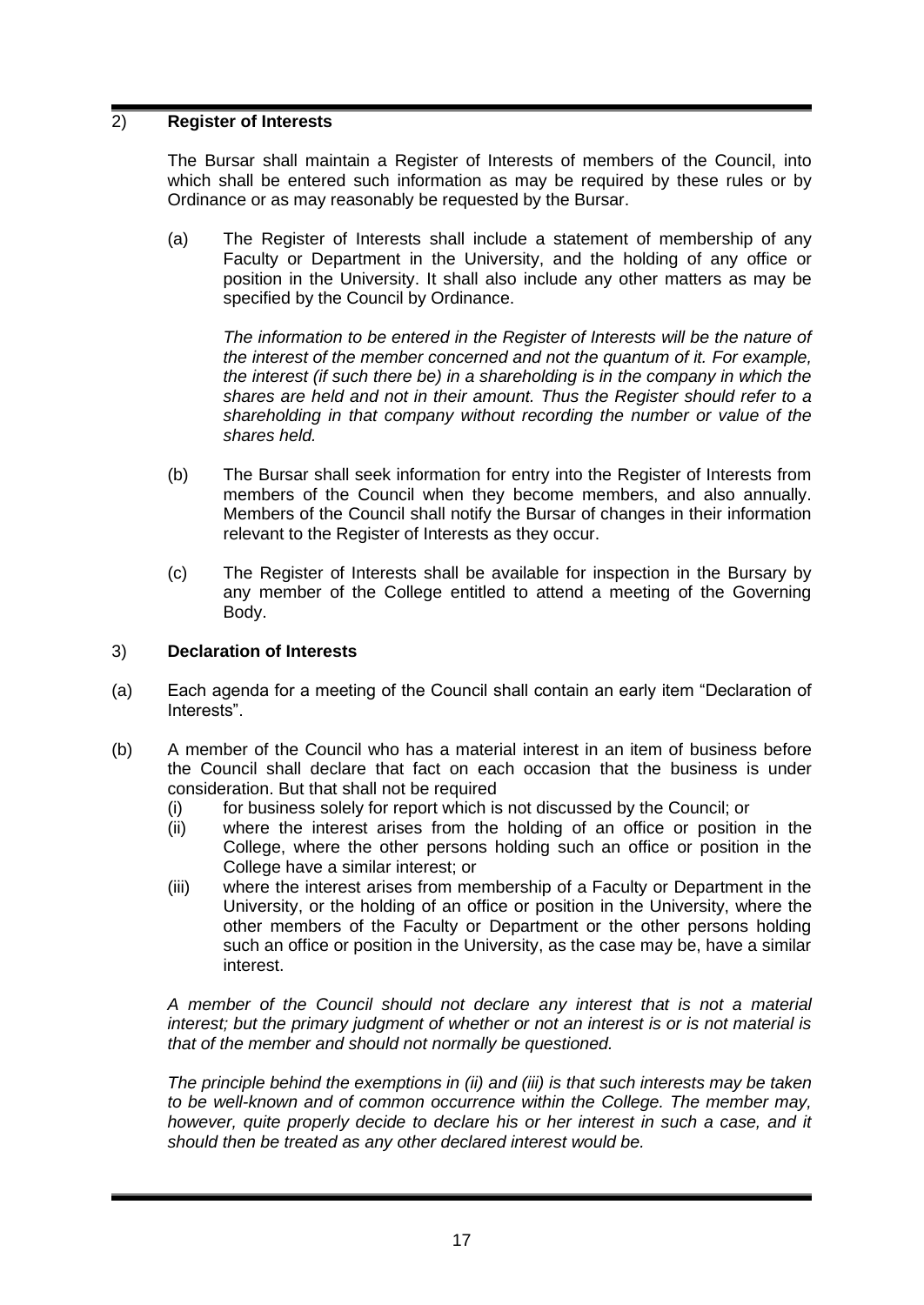- <span id="page-17-0"></span>(c) A member of the Council declaring an interest shall withdraw from any part of a meeting at which the business is under consideration, and shall not speak or vote on the matter.
- <span id="page-17-1"></span>(d) But if the interest is not a pecuniary interest, then the Council may resolve that the member may remain present, and may further resolve to permit the member to speak or to vote on the matter.

*The ordinary rule for material interests is exclusion, but that can be relaxed by the Council in any particular case either wholly or partially (for example, the member may be allowed to remain and speak, but not to vote). However pecuniary interests exclude absolutely.*

*"Pecuniary interest" is undefined. However, in order to require declaration (and thus exclusion) a pecuniary interest must be (i) a material interest, and (ii) not within one of the exempt categories in Rule [\(3\)](#page-16-2)[\(b\).](#page-16-3)*

<span id="page-17-2"></span>(e) Where a member withdraws from a meeting in accordance with Rule [\(3\)](#page-16-2)[\(c\),](#page-17-0) that fact shall be recorded in the minutes of the meeting. Any resolution of the Council under Rule [\(3\)](#page-16-2)[\(d\)](#page-17-1) shall be recorded in the minutes of the meeting at which it is made.

*It follows from Rules [\(3\)](#page-16-2)[\(b\)](#page-16-3) to [\(d\)](#page-17-1) that all declarations of interests should be minuted. Minuting provides good evidence that the members of the Council have addressed their minds to the importance of avoiding conflict of interest.*

*Any resolution to permit a member who has declared an interest to remain, or to speak, or to vote, should be minuted. The reasons for such resolution need not be minuted however, and it would be unusual to do so.*

*The wording of the final sentence of Rule [\(3\)](#page-16-2)[\(e\)](#page-17-2) allows for a single resolution to permit presence, speaking or voting at all meetings at which an item of business is discussed. However, Rule [\(3\)](#page-16-2)[\(b\)](#page-16-3) requires the declaration of the interest at each such meeting.* 

## <span id="page-17-3"></span>4) **Special Decisions**

- (a) A special decision of the Council is one in which a majority of the decision-makers have a material interest.
- <span id="page-17-4"></span>(b) For this purpose the decision-makers shall be taken to comprise the members of the Council present when the decision is made, except for any member who is not entitled to vote in consequence of these rules or for any other reason.

*Rule [\(4\)](#page-17-3) addresses the problem that arises in consequence of the nature of the College as a self-governing academic community: only the Council can decide on the general control and management of the administration of the College, and yet on occasion they, or the great majority of them, will be conflicted. That may occur, for example, in relation to a decision to approve an across-the-board pay increase in the College, or a general restructuring of academic pay, or an increase in the level of Fellows' book grants from, say, £200 to £250 a year.*

*The procedure set out in this rule to deal with that situation is based on the judgment in Public Trustee v. Cooper [2001] WTLR 901.*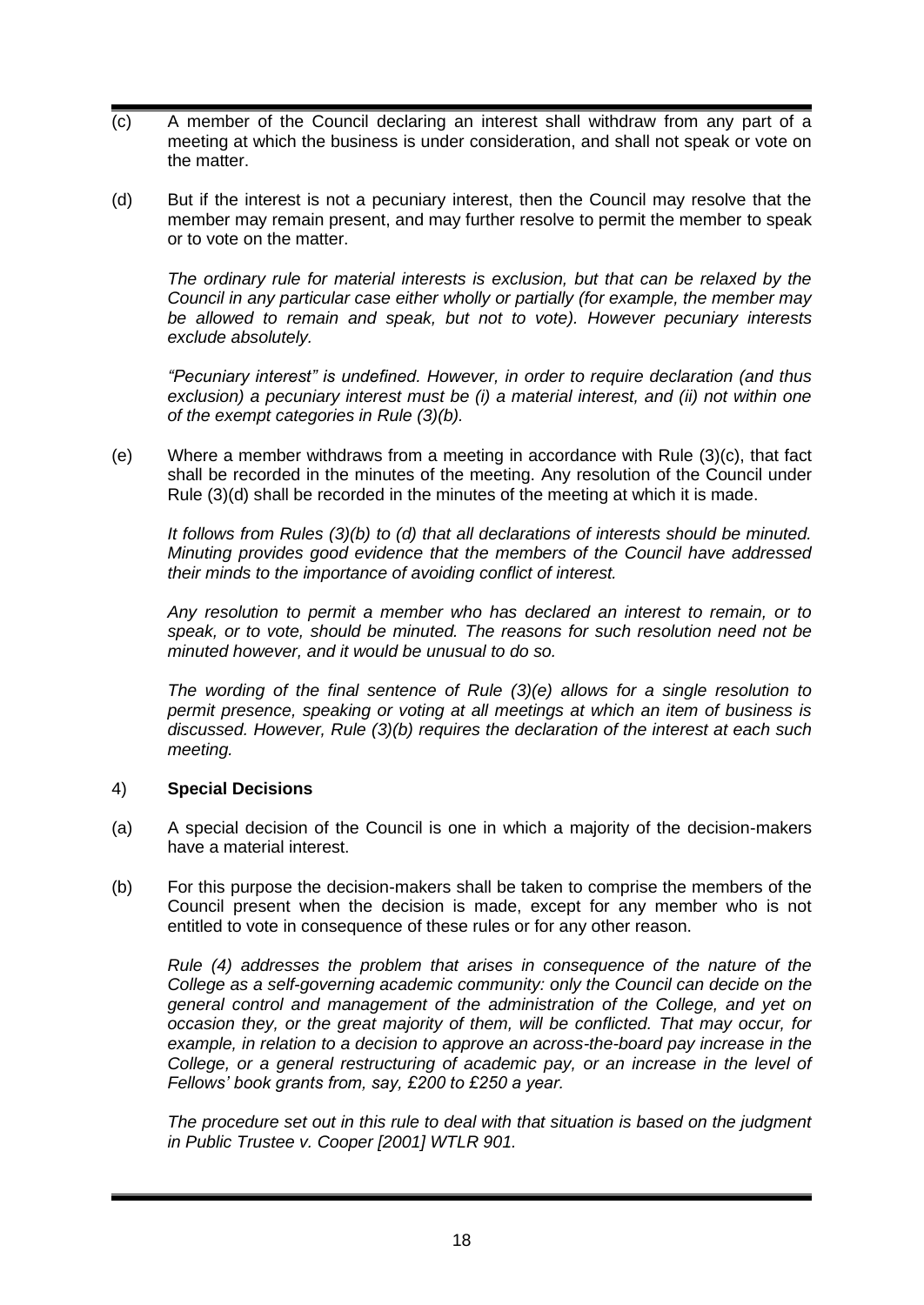- (c) Before the Council make a special decision they will consider, having taken full regard of all the circumstances of the matter
	- (i) whether the nature of the conflict of interest is so pervasive throughout the Council that they have no alternative but to surrender their discretion by seeking the direction of the Charity Commission; or In this case an application for an order should be made in writing under *section 26 of the Charities Act 1993*
	- (ii) whether, notwithstanding the conflict of interest, they are nevertheless able fairly and reasonably to take the decision; and in that case,
	- (iii) whether, before making their decision, they should seek the advice of the Charity Commission in the matter. *In this case an application for advice should be made in writing under section 29 of the Charities Act 1993.*

*Each case must be judged on its facts, but in most cases it is unlikely that the Council will conclude that the advice of the Charity Commission should be sought. The examples referred to in the comment on Rule [\(4\)](#page-17-3)[\(b\)](#page-17-4) illustrate the point: an across-the-board pay increase following a national settlement or some other negotiated or otherwise rationally determined rate cannot merit an application for advice; neither can a general restructuring of academic pay, always supposing that the College has acted in a demonstrably principled way, considering comparators and basing its decision on a reasoned report; an increase in the level of Senior Members' book grant will be of a dimension to lie comfortably within the proper discretion of the charity trustees, despite their conflict. By contrast, suppose that the College had sold part of its ancient estate for a very large amount and wished to increase the pay of members of the Council or of the Governing Body by sums ranging from £3,000 to £10,000 for each of the next three years. Any Council acting*  reasonably would conclude that an application to the Charity Commission under *either section 26 or 29 represented the only proper way forward.*

## 5) **Committees and other bodies**

- (a) The above rules shall apply with necessary modifications to committees, working parties and other bodies within the College, as they apply to the Council.
- (b) But Rules [\(1\)](#page-15-1)[\(d\),](#page-15-2) [\(0](#page-15-3) and [\(4\)](#page-17-3) shall not apply, and any other rule may be disapplied either generally or for specified items of business by decision of the Council.

*The extension of the provisions to committees, etc. represents good practice. But members of committees will not, by such membership alone, be charity trustees of the College.*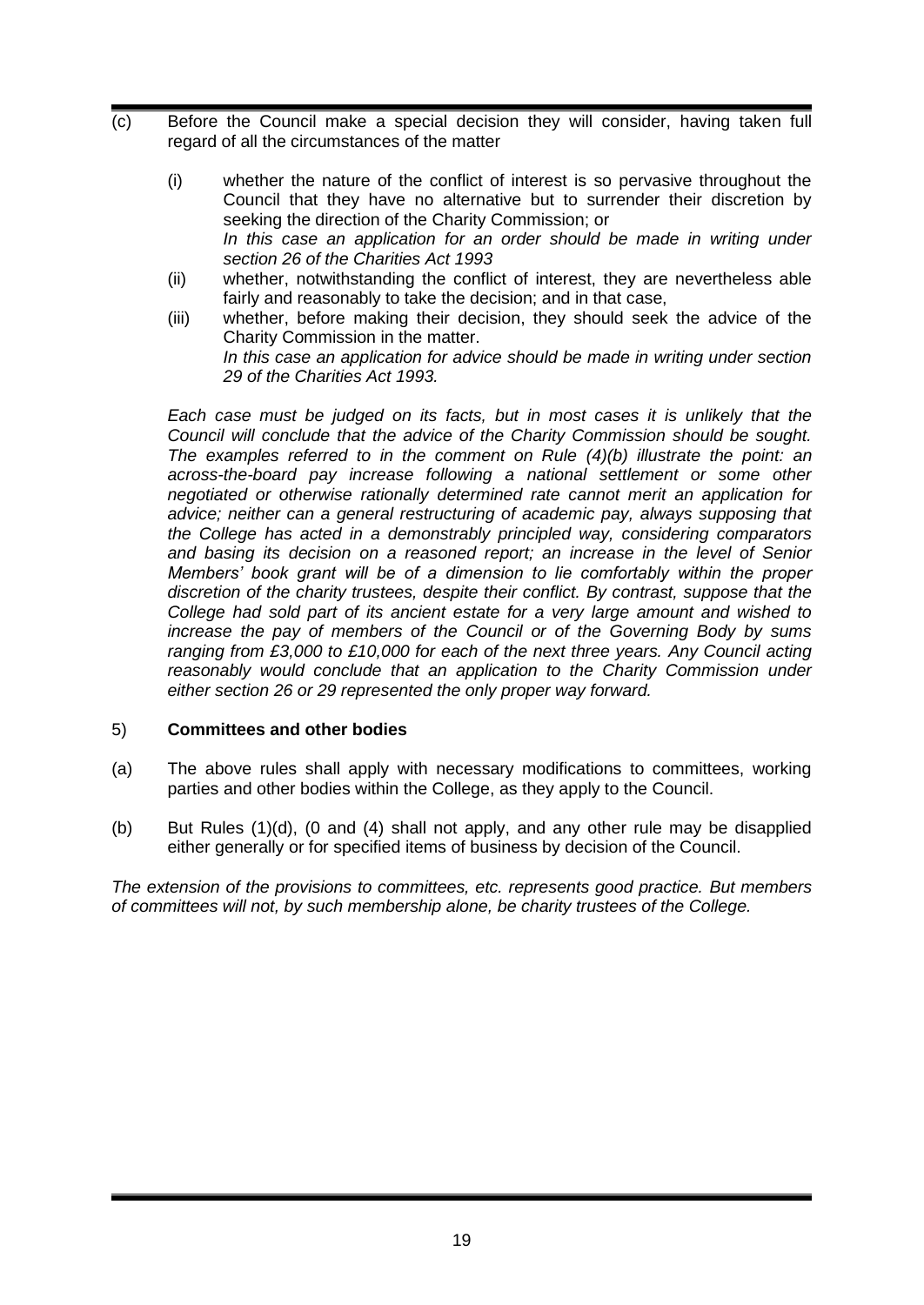# <span id="page-19-0"></span>**Dignity at Work (formerly: Dealing with Personal Harassment and Bullying)**

# 1) **Dignity at Work: College Policy.**

The College is committed to providing a work environment free from bullying, harassment, embarrassment, intimidation, threats or discrimination. It aims to protect the dignity of staff, Fellows, Senior Members, students, visitors to the College, and all members of the College community in their work and their interactions with others.

The policy applies to interactions between College staff, Fellows, Senior Members and students and all visitors to the College, including academic visitors and visiting researchers, those attending public events, contractors and their staff. This list is not exhaustive.

The policy covers bullying and harassment in the workplace and in any work related setting outside the workplace, e.g. business trips and work related social events.

The aim of this policy and the accompanying procedure is to prevent bullying and harassment, to provide guidance and to resolve any problems should they occur and prevent further recurrence.

The College recognises that to work and study effectively staff, Fellows, Senior Members and students need an environment in which they are respected and valued for their contributions, irrespective of their, age, sex, gender reassignment, pregnancy, maternity, race (which includes colour, nationality and ethnic or national origins), sexual orientation, religion or belief or because someone is married or in a civil partnership.

Bullying and harassment at work are a violation of employment and discrimination laws, and may also contravene criminal and/or civil law in some circumstances. In addition, this sort of behaviour can reduce the effectiveness of our College by creating a hostile or threatening environment. The damage, tension and conflict which harassment and bullying creates not only results in poor morale for all, but can also put strains on personal and family life, leading to illness and increased staff turnover.

The following principles will guide the College's actions:

- 1.1 Bullying, intimidation and any form of harassment on the grounds of any of the Protected Characteristics referred to above is wholly unacceptable behaviour, and the College will take any such incidents brought to its attention seriously.
- 1.2 Newnham College does not tolerate bullying or harassment of their staff by third parties. If you experience bullying or harassment from third parties please bring this to the attention of the Harassment Adviser immediately using the procedure outlined below.
- 1.3 Complaints will be considered with all reasonable speed and the College will take appropriate action as quickly as possible.
- 1.4 The College regards confidentiality as extremely important. On the one hand, complainants will find that their case is dealt with more easily if they act with care and discretion in seeking help. On the other hand, imposed secrecy is often a component of intimidation and a victim is not obliged to protect his or her harasser. The Harassment Advisers will always act confidentially in so far as this is practicable but they may have to disclose information to relevant people,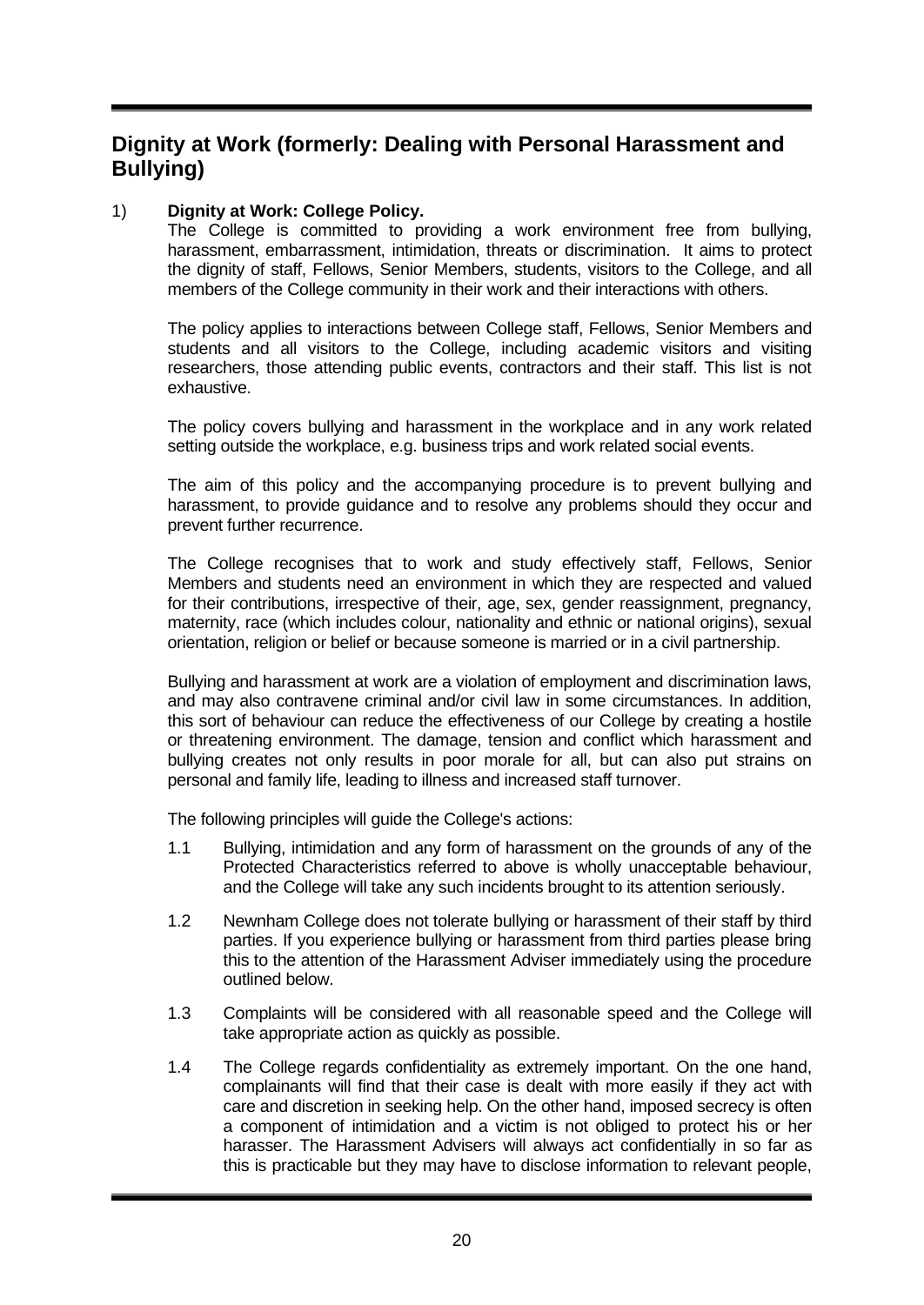almost always with the agreement of the complainant, if further action or investigation is to be undertaken. Where very serious harassment is alleged, it may be necessary for the College to act without the consent of the complainant. The College may be obliged by a Court or Tribunal to make disclosure.

- 1.5 The Harassment Advisers will use their best endeavours to protect and support any complainant (and, if requested, the alleged harasser) until a complaint is resolved with the agreement of all parties; or until the outcome of Grievance and Disciplinary Procedures is established; and at any future time if repercussions occur.
- 1.6 It is important that the rights of the alleged harasser to natural justice are respected.
- 1.7 Malicious or vexatious behaviour by either an alleged harasser or a complainant may be a disciplinary matter and may lead to dismissal. Malicious gossip by, or to, a third party may also be a disciplinary matter.
- 1.8 Bullying and harassment may be criminal offences.

#### 2) **What is bullying and harassment?**

**Bullying** is defined as persistent behaviour against an individual that is intimidating, degrading, offensive or malicious and undermines the confidence and self-esteem of the recipient.

*Harassment* is defined as unwanted conduct that either violates a person's dignity, or creates an intimidating, hostile, degrading, humiliating or offensive environment for that person. It may be related to any personal characteristic of the individual (whether perceived or real), or by association (ie related to the individual's relationship or dealings with others who have that personal characteristic). It may be persistent, or an isolated incident and can take many forms, from relatively mild banter to actual physical violence.

Acts of discrimination, harassment, bullying or victimisation against staff, Fellows, Senior Members, students or visitors are disciplinary offences and will be dealt with under the College's disciplinary procedure. Conduct of this type will often be gross misconduct which can lead to dismissal without notice.

Staff may not always realise that their behaviour constitutes bullying or harassment but they must recognise that what is acceptable to one person may not be acceptable to another.

The examples below are not exhaustive but give a clear indication of the sorts of actions that constitute bullying or harassment.

- **unwanted physical conduct** such as unnecessary touching, patting, pinching, brushing against another person's body, insulting behaviour or obscene gestures, physical threats and assault.
- **unwanted verbal conduct** such as unwelcome advances, patronising titles or nicknames, propositions or remarks, innuendo, lewd or suggestive comments, over-familiar behaviour, slogans or songs, jokes, gossip and slander (including speculation about a person's private life and sexual activities), banter or abusive/offensive language which is either threatening or refers to a person's sex, race (including colour and ethnic or national origins), disability, sexual orientation, religion or belief, age, marital status or civil partnership, pregnancy/maternity or gender reassignment.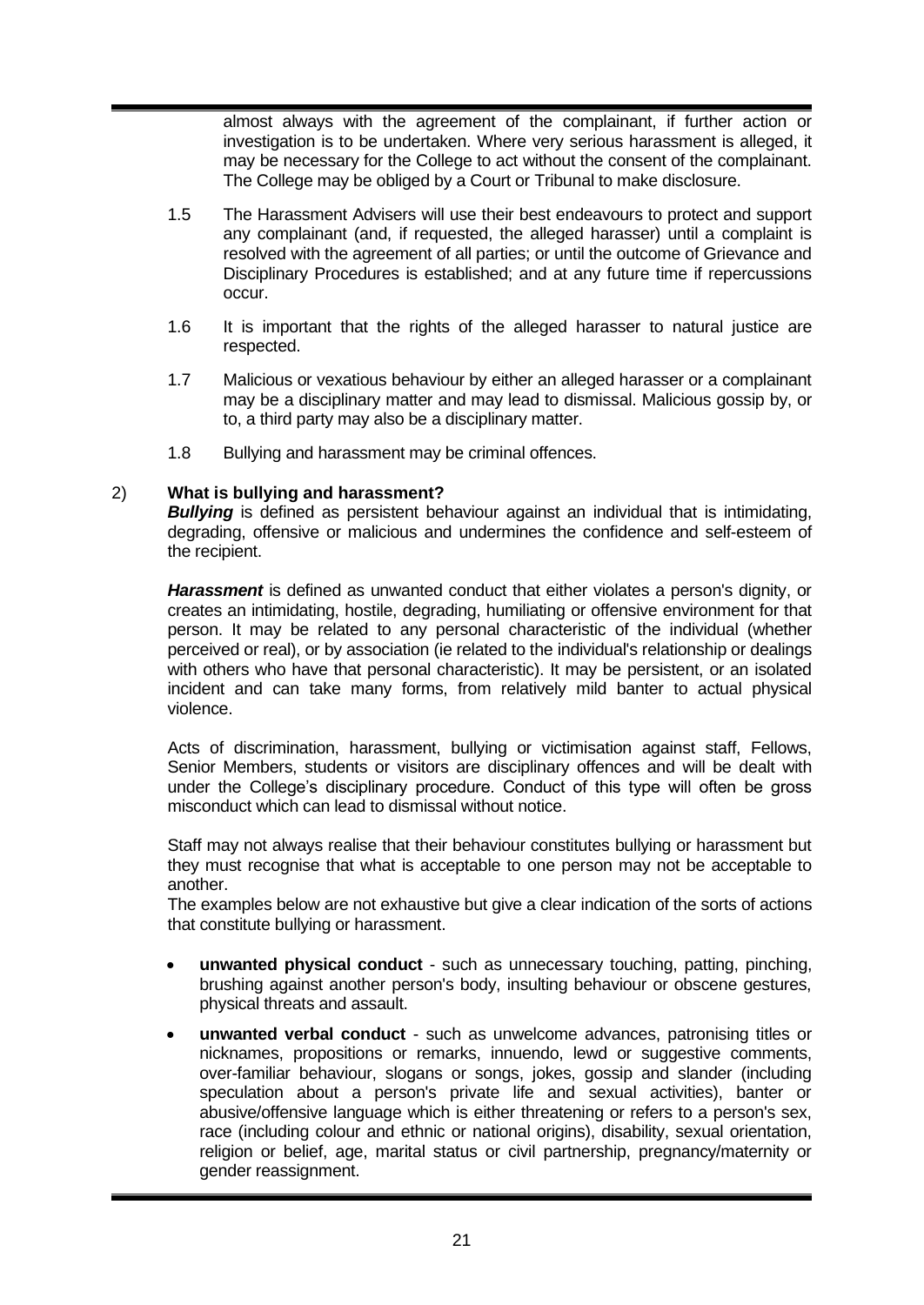- **unwanted non-verbal conduct** such as racially or sexually based graffiti or graffiti referring to an individual's characteristics or private life, abusive or offensive gestures, leering, whistling, creation or distribution of suggestive or offensive pictures or videos through any means.
- **bullying** includes unwanted physical contract or assault but also verbal bullying such as insulting or threatening comments, comments intended to undermine, belittle, embarrass or humiliate the recipient, persistent criticism or trivial faultfinding, and personal abuse, either in public or private, which humiliates or demeans the individual involved.
- **virtual bullying** includes distribution of unwanted emails, texts, images or humiliating data published on social networking internet sites or abusing company technological facilities to contact the member of staff in an intimidating or malicious manner.
- **coercion** including threats of dismissal or loss of promotion etc for refusal of sexual favours (or promises made in return for sexual favours), pressure to participate in political or religious groups etc.
- **isolation or non-co-operation at work** deliberate exclusion from conversations or social activities.

Bullying or harassment can be a single serious incident or persistent and repeated, continuing after the person subjected to it makes it clear he/she wants it to stop.

## 3) **Action to take if you suffer Harassment or Bullying**

Should you feel you are suffering from any harassment or bullying, you are encouraged to take action as soon as possible. Failure to take action promptly may make it difficult for the College to investigate your grievance fairly and adequately. The College reserves the right to refuse to investigate any grievances raised more than three months after the alleged incident.

## 3.1 **Personal action**

A member of staff or a student who feels that s/he is being bullied or harassed may feel able to approach the person whom s/he perceives as the harasser. The complainant may seek support on a confidential basis in formulating what s/he wants to say, and in speaking or writing to the other person. If a successful resolution is achieved, the HR Officer may keep a confidential record and in some cases to inform a party's immediate Line Manager in general terms, if s/he considers this appropriate.

In some situations this course of action may not be possible. However if the complainant is confident enough and/or the person complained against had no intention of giving offence, a resolution of this kind should make it possible to restore good working relationships.

## 3.2 **Informal complaint**

The complainant may be unable or reluctant to approach the person complained against. If so, the complainant is encouraged to approach their immediate Line Manager or someone they trust and feel comfortable talking to. To further support staff, the College has four volunteer Harassment Advisors that can also act as a source of support for those who feel they are being bullied and harassed, or those who have been accused of bullying and harassment.

The confidential helper of choice may then support the complainant to make it clear to the harasser on an informal basis that the behaviour is unwelcome and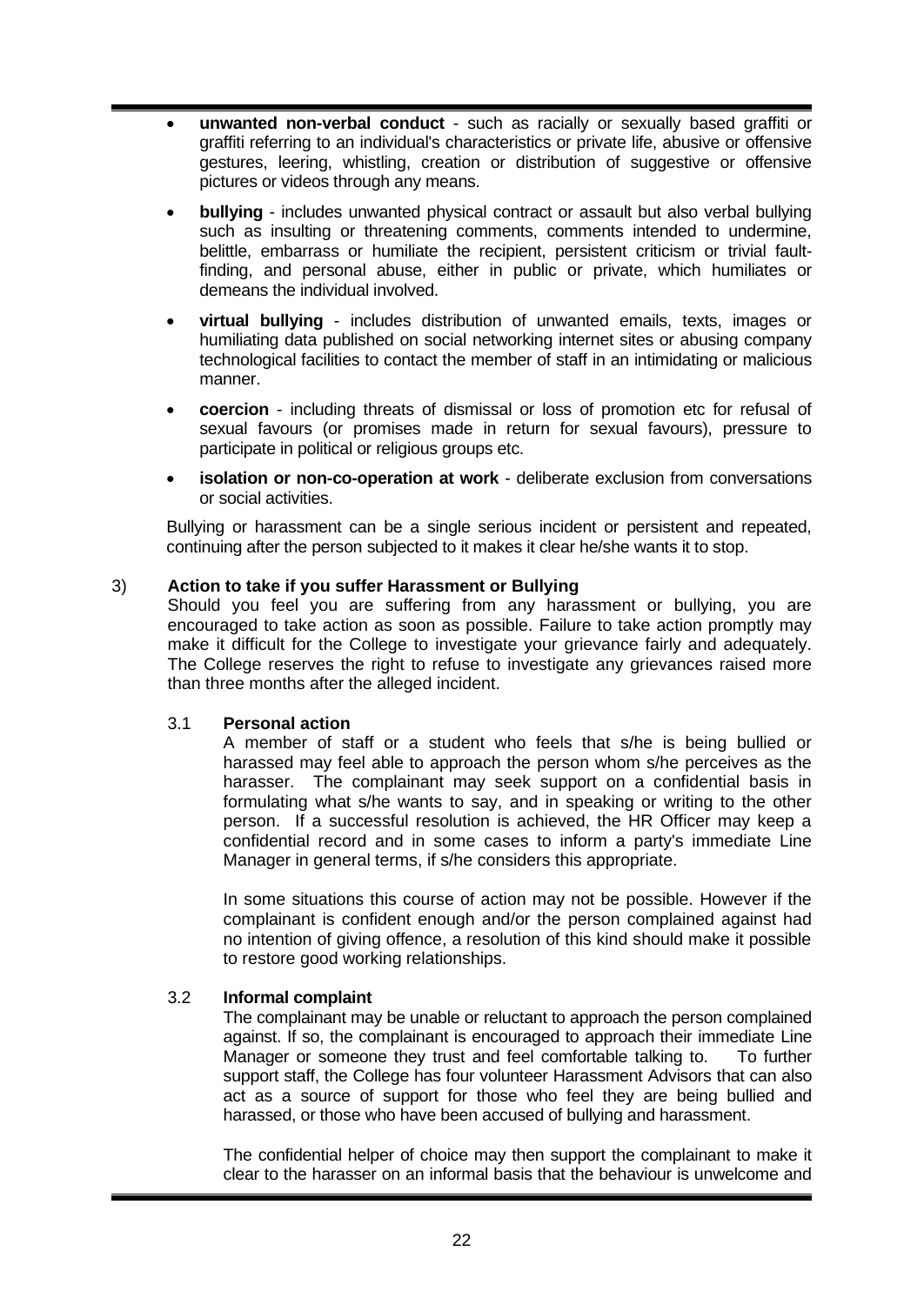must stop. If s/he is unable to do this verbally then a written request may be effective, or alternatively the confidential helper may approach the person on behalf of the complainant.

If it is not possible to resolve the difficulty informally, the parties will be asked to consider entering a mediation process with the support of a Harassment Advisor. Mediation requires that both sides of a situation are understood. Perceived harassment may be unintentional, it may occur in the context of a complex relationship, it may be a consequence of a mental illness, or it may be malicious and wholly one sided. Mediation may result in an apology, an acknowledgement that behaviour was inappropriate, an agreement on the part of the alleged harasser to seek medical treatment or sick leave, or some other resolution, such that complainant, alleged harasser and Harassment Adviser are all convinced that the matter is fully resolved and that no repercussions are expected. The Harassment Adviser may keep notes of the complainant's allegation and the alleged harasser's response but these notes will not be available to anyone else. No notes will be kept in employment or College files. Protection and support will be provided throughout a process of attempted mediation.

# 3.3 **Formal complaint**

If the Informal Stage is unsuccessful, or inappropriate, the Harassment Adviser will inform the appropriate College Officer of the names of the complainant and the alleged harasser. This is to protect both parties from retaliation or unexpected repercussions. The details of the complaint may not be disclosed at this stage. If either a complainant or alleged harasser offers his or her resignation during the investigation of a complaint, the Harassment Adviser shall be consulted before that resignation is accepted. This is to ensure that resignations are not made under pressure.

The Harassment Adviser may then suggest a course of action depending on circumstances and the position of the alleged harasser i.e. whether the alleged harasser is a member of Newnham, the University or the public. The course of action will attempt to achieve resolution but, unlike the informal stage, it will be made clear to both parties that, in the event of failure to achieve a resolution, the Harassment Adviser may recommend that the complainant instigate a Grievance Procedure (see section 6 below). A Grievance cannot be taken out anonymously.

In situations where the alleged harasser is not a member of Newnham it may be appropriate to raise the matter with relevant University authorities, with the College of which the alleged harasser is a member, or with the police. You are advised to act in conjunction with one of the Harassment Advisers if you wish to pursue these options.

If a person who is not a member of Newnham has a complaint against a member of Newnham, they may contact one of the Harassment Advisers who will act on their behalf according to the stages outlined above.

#### *Note:*

*The Harassment Advisers may have recourse to the following documents which may also be relevant in a possible case of harassment or bullying:*

- *Staff Handbook: Disciplinary Procedures*
- *Policies and Procedures: Staff – Grievance Procedures*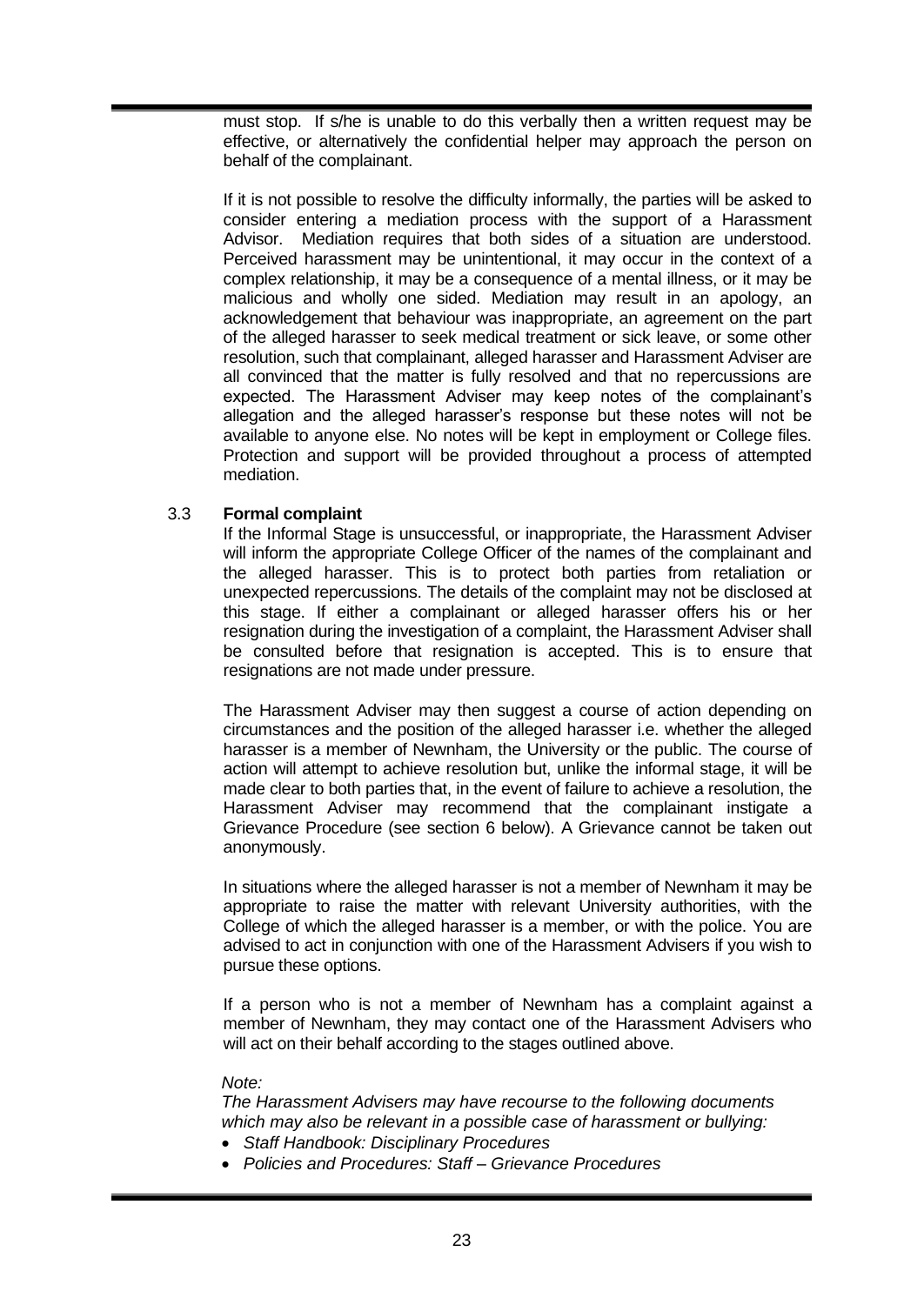- *Policies and Procedures: Students – Complaints Procedures*
- *Ordinance IV of the Council. 'Procedure in case of serious disciplinary offence.' (junior members)*
- *Part III 'Discipline, dismissal and removal from office' and Part VI 'Grievance procedures' of Statute XXV of Newnham College (academic staff)*
- *Ordinance V of the Governing Body. 'Procedure in case of serious disciplinary offence.' (Senior Members)*

# 4) **Action to take if you are physically assaulted**

Depending on the seriousness of the assault, you should contact any of the following as soon as possible: a Harassment Adviser, your tutor (if you are student), College Nurse, your GP, Accident and Emergency Services, the police, the Counselling Service, a Rape Crisis Centre. The Porters will help you to contact the appropriate people, especially if the assault has occurred at night. You should not wash, change your clothes or drink alcohol if the assault is sufficiently serious for medical treatment to be required, or if the police are called. Assault may be more serious than it at first appears. If in doubt, consult a doctor and the police. You may feel unable to cope with a police interview but one of the Harassment Advisers, or other contacts, will help you. A short report to the police may be all that is necessary in the first instance. At a later time you may make a fuller statement, or request that the matter be taken no further. It may be difficult to press charges if you have not contacted the police within a reasonable time. If you did not make any of the contacts described above, but realise later that you should have done so, then you should still contact them. You should continue to use the support services described above for as long as necessary. The psychological aftermath of an assault can be protracted if it is not adequately dealt with.

## 5) **Sources of help for staff**

Head of Department

College Officers: Bursar, Domestic Bursar, Senior Tutor, Vice-Principal College Harassment Advisers: Please see the College List (page 6) for full details of these Advisers.

## *External Help*

Newnham Walk Surgery, tel: 366811 Linkline (Cambridge 67575) Samaritans, 4 Emmanuel Street (Cambridge 364455) Black Women's Support Group (Cambridge 369753) University Counselling Service (Cambridge 332865) Cambridge Rape Crisis Centre (Cambridge 358314) London Rape Crisis Centre (0171 837 1600)

## 6) **Grievance and Disciplinary Procedures**

The Grievance and Disciplinary Procedures are not part of the Harassment Procedure since they may be instigated directly in response to matters not covered by this policy. In the case of harassment, the Harassment Advisers will have established that the complainant has a reasonable case but attempts at resolution in the Informal and Formal Stages of the Harassment Procedure will have failed to produce a reliable resolution. Protection and support will be provided throughout a Grievance and Disciplinary Procedure brought as a consequence of a Harassment Procedure.

The Grievance Procedure and the Disciplinary Procedure are included in the Staff Handbook.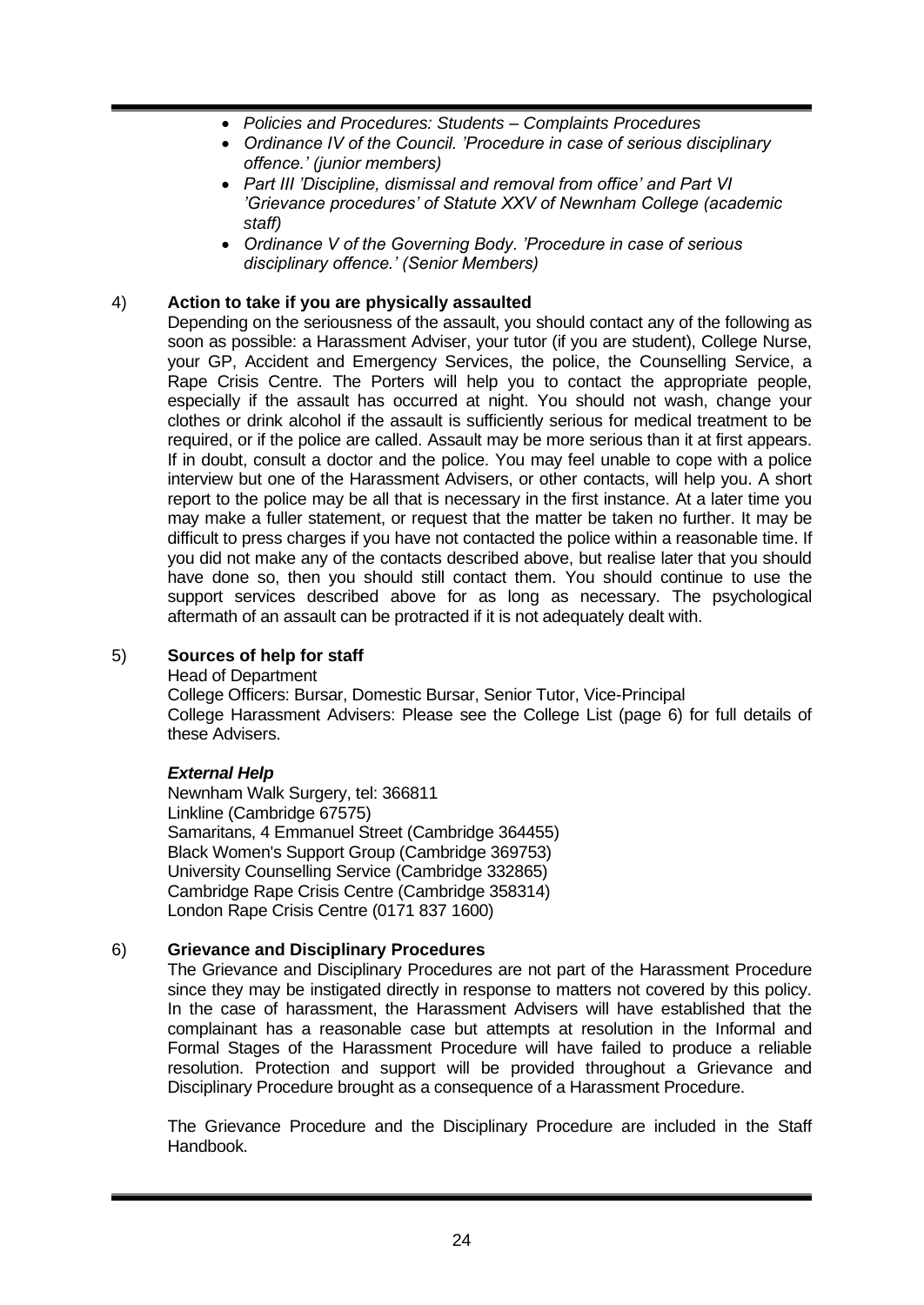# <span id="page-24-0"></span>**Environmental Policy**

# 1) **Introduction**

Newnham College recognises the need to function all year round in a manner that minimises its harmful environmental impact. To this end Newnham College will:

- Maximise the proportion of waste that is recycled & minimise the quantity of non-recyclable refuse.
- Reduce energy consumption, especially of energy derived from fossil fuels.
- Ensure that improvements, purchases and developments are environmentally sound.
- Minimise the use of unsustainable transport by all members of the College.
- Minimise consumption of water.
- Minimise the use of chemical pollutants.
- Ensure that the Environmental Policy is enacted, enforced and reviewed

## <span id="page-24-1"></span>2) **Maximise the proportion of waste that is recycled & minimise the quantity of non-recyclable refuse.**

## *Newnham College is already committed to:*

- 2.1 Reducing the amount of waste that it produces from College kitchens, buttery, staff offices and student accommodation.
- 2.2 Making full use of the recycling facilities provided by Cambridge City Council including glass, cans and white paper.
- 2.3 Collecting for composting all organic and green waste from the college gardens.
- 2.4 Recycling or safely disposing of all white goods, computers and electrical appliances.
- 2.5 Using reusable resources and containers and avoiding unnecessary packaging where possible.
- 2.6 Always purchasing recycled resources where these are both suitable and available.
- 2.7 Providing sufficient, accessible and well-publicised collection points for recyclable waste, with responsibility for recycling clearly allocated.
- 2.8 Making specific arrangements for events, such the May Ball/June Event and 'Bops', where significant recyclable waste is likely to be produced, in order to both minimize the waste produced and maximize what is recycled/reused.
- 2.9 Promoting the reuse of items and waste recycling among staff, students and conference guests through training, posters and incentives.
- 2.10 Returning print cartridges to the manufacturers and office suppliers for refilling (through the JCR and the Bursar's Secretary).

## *Newnham College will aim to: (over the next 12 months)*

2.11 Increase the recycling facilities provided in College by Cambridge City Council to include bins for plastic containers and cardboard.

#### 3) **Reduce energy consumption, especially of energy derived from fossil fuels.** *Newnham College is already committed to:*

- 3.1 Providing energy efficient heating systems with adjustable controls for individual heating appliances.
- 3.2 Encouraging its staff, students and conference guests to save energy through visible reminders and information to increase awareness. This particularly concerns turning off electrical appliances when not in use in both communal and residential rooms.
- 3.3 Monitoring and understanding the importance of different sources of College energy consumption, and setting appropriate and measurable targets for a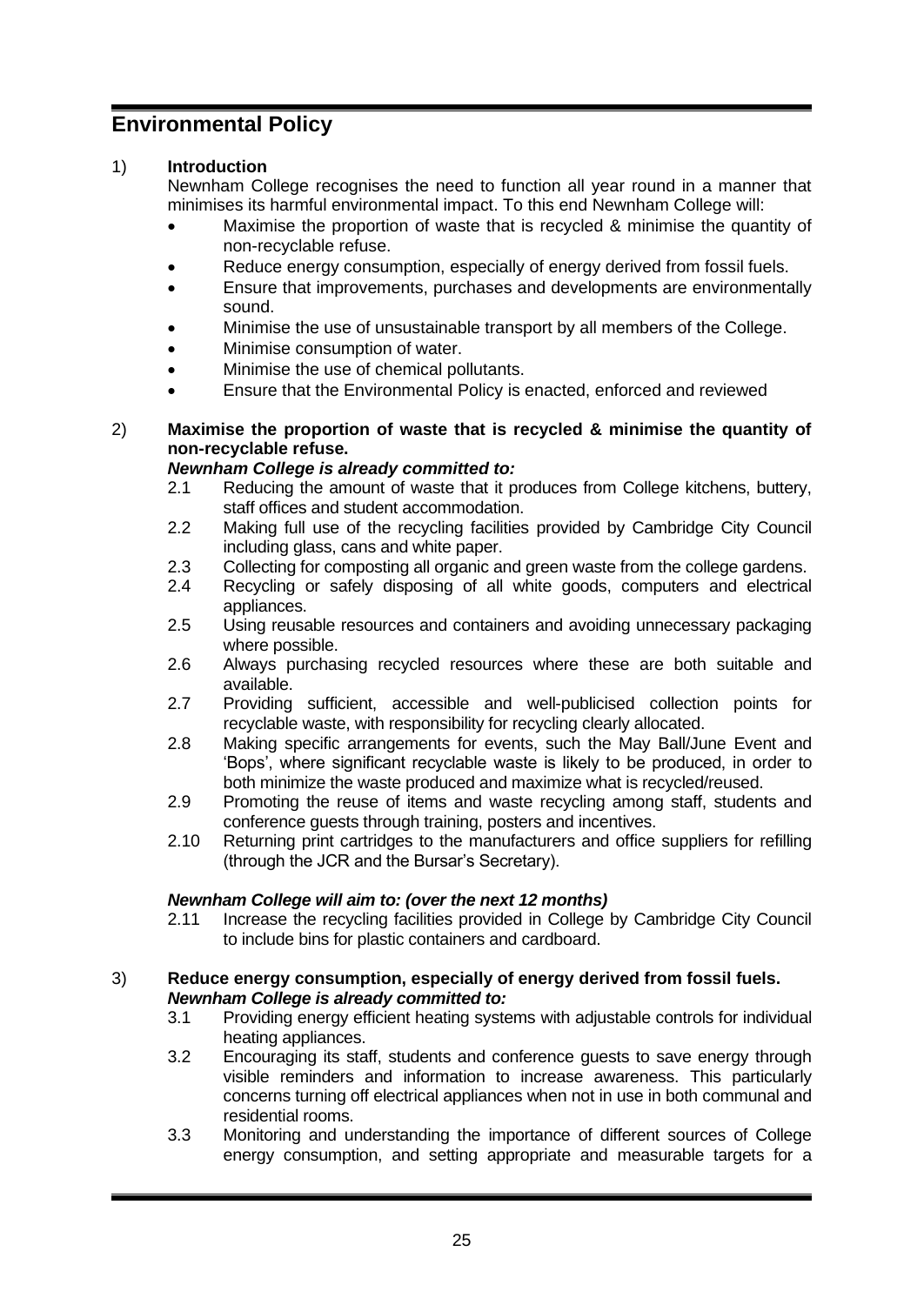reduction in certain areas of consumption and/or in the overall consumption of energy.

# *Newnham College will aim to: (over the next 1 - 5 years)*

- 3.4 Give preference to the most energy efficient and environmentally sound appliances available, this includes using energy-saving light bulbs.
- 3.5 Investigate renewable and carbon-neutral electricity options for the purchase of energy, with the aim of supplying all College properties with electricity that can be attributed to renewable and carbon-neutral sources. *(Any increase in the cost of this energy may need to be passed onto the students and so a debate needs to take place with the students to decide whether they are willing to pay extra for renewable and carbon-neutral suppliers.)*
- 3.6 Consider purchasing electricity contracts independent of any consortium in order to obtain a renewable and carbon-neutral supply.

#### *Newnham College will aim to: (over the next 5 - 10 years)*

3.7 Consider on-site micro-generation of renewable electricity.

## 4) **Ensure that improvements, purchases and developments are environmentally sound.**

#### *Newnham College is already committed to:*

4.1 Seeking and acting upon professional advice in order to minimize the adverse environmental impact of any new developments. This includes efficient heating and water systems, appropriate space for recycling, and the use of recycled and/or sustainable building materials where possible.

#### *Newnham College will aim to: (over the next 1 – 5 years)*

- 4.2 Purchase efficient and environmentally sound appliances in order to fulfil the commitments in Section [\(2\),](#page-24-1) and consider replacing old stock with 'greener', more efficient alternatives.
- 4.3 Purchase food that has been produced and delivered with minimal impact on the environment, this includes buying locally produced, organic and free-range food.

#### 5) **Minimise the use of unsustainable transport by all members of the College.** *Newnham College is already committed to:*

- 5.1 Making available information about bicycle and pedestrian routes and public transport services to staff and students.
- 5.2 Reducing the proportion of travel on College business carried out in private transport and eliminating unnecessary and inefficient use of College vehicles.

#### *Newnham College will aim to: (over the next 1 – 5 years)*

5.3 Make available information about car-share schemes to staff and students.

## 6) **Minimise consumption of water.**

#### *Newnham College is already committed to:*

- 6.1 Repairing sources of water leakage, such as dripping taps and showers as quickly as possible.
- 6.2 Purchasing the most efficient washing machines available which have an economy setting as default.

#### *Newnham College will aim to: (over the next 1 – 5 years)*

- 6.3 Encourage a decrease in water usage among staff, students and conference guests, through visible reminders and information to increase awareness.
- 6.4 Install appliances that reduce water consumption.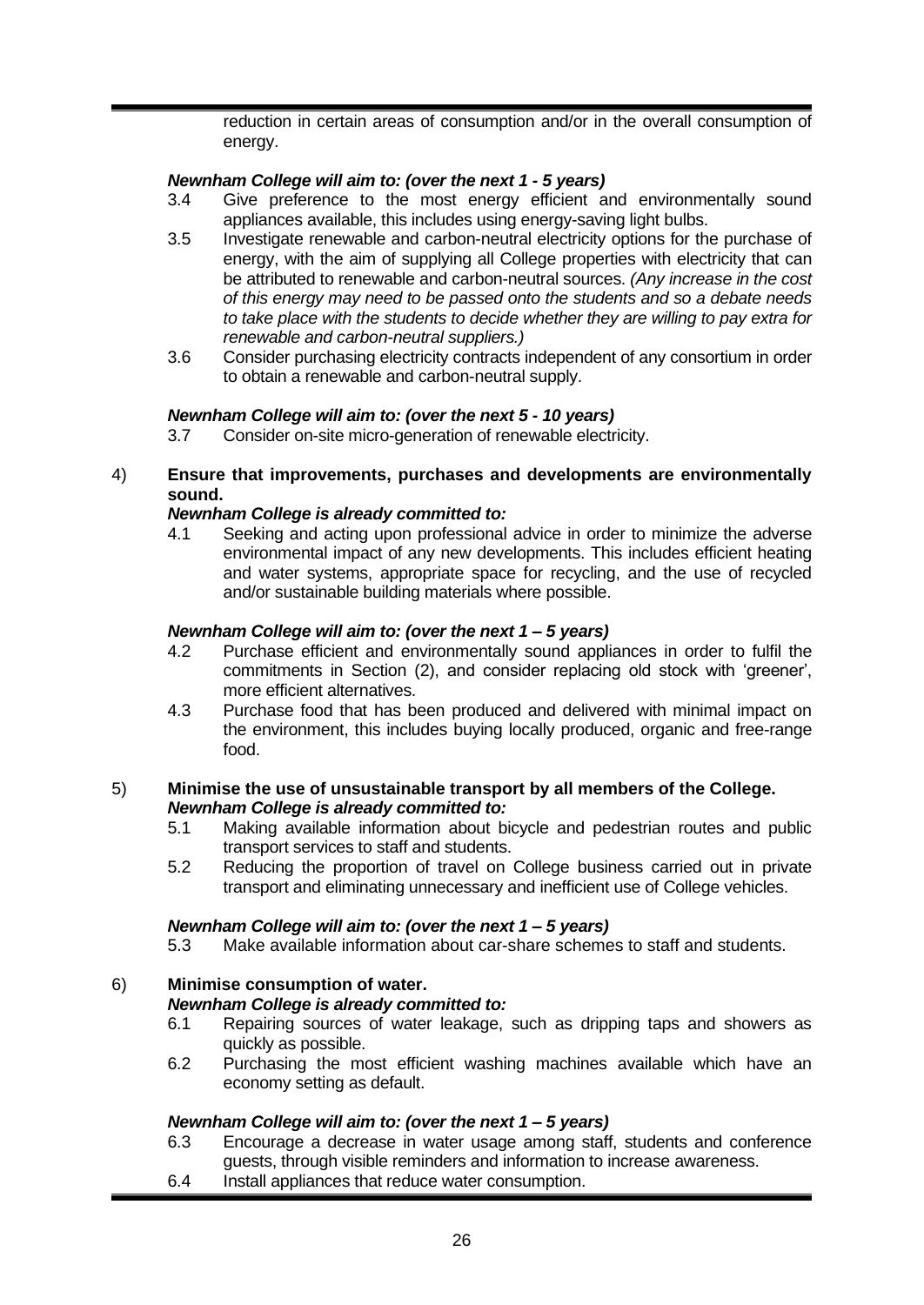# 7) **Minimise the use of chemical pollutants**

# *Newnham College is already committed to:*

- 7.1 Making available non-harmful washing up liquid<br>7.2 Ensuring that all cleaning products used by
- Ensuring that all cleaning products used by College staff have a minimal detrimental impact on the environment, i.e. are biodegradable and non-toxic, even where this exceeds the 7.3 Control of Substances Hazardous to Health (COSHH) regulations
- 7.3 Minimising the use of fertilisers in College grounds, opting for the use of compost produced on site wherever possible.
- 7.4 Minimising or eliminating the use of pesticides where possible.

## 8) **Ensure that the Environmental Policy is enacted, enforced and reviewed.** *Newnham College is already committed to:*

8.1 Ensuring that Newnham College has an Environmental Policy that is enforced and reviewed on an annual basis at the appropriate committee.

# *Newnham College will aim to: (over the next 12 months)*

8.2 Monitor progress and set measurable targets wherever possible.

[2007]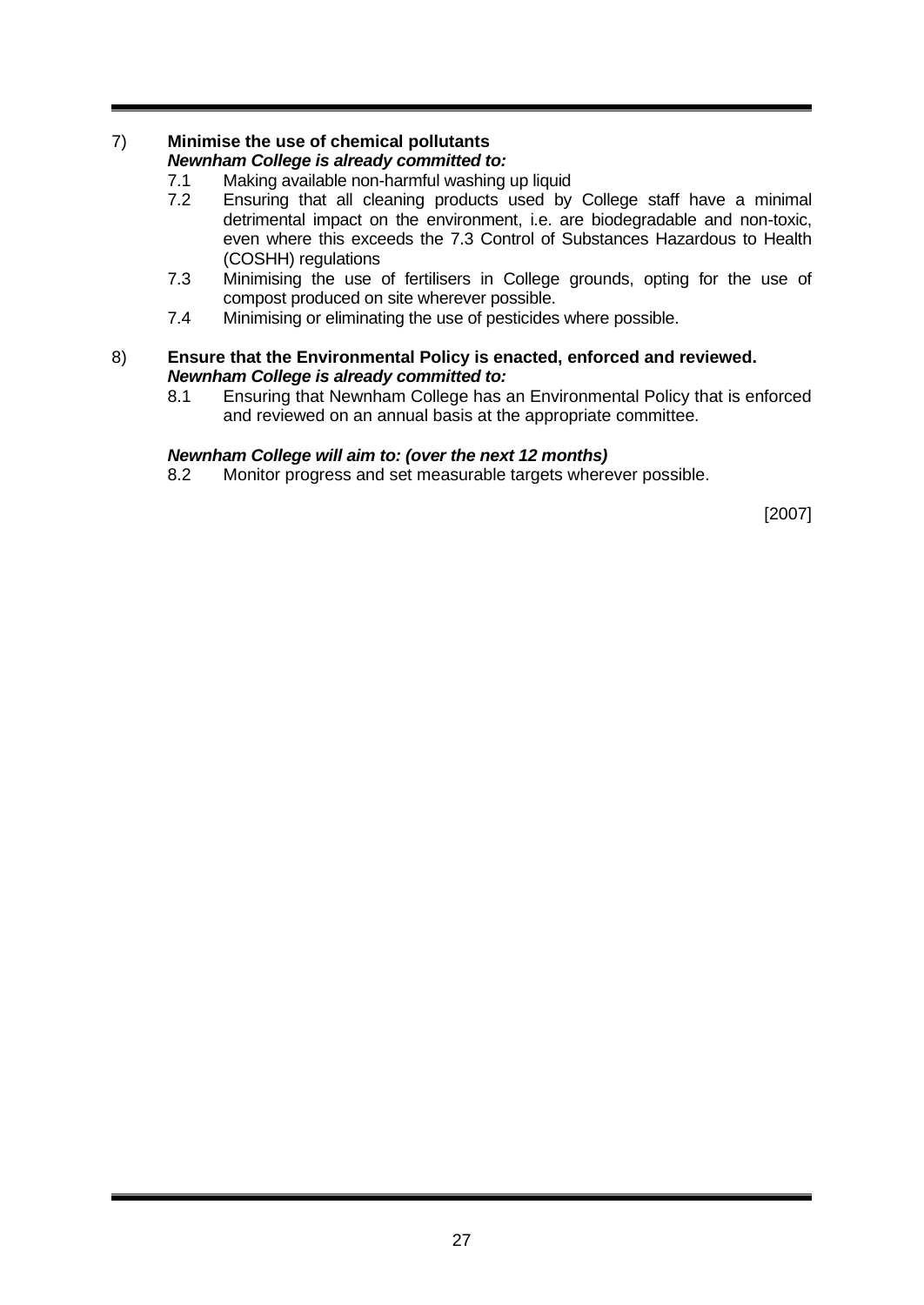# <span id="page-27-0"></span>**Equal Opportunities**

# 1) **Introduction**

Newnham College was founded to provide a liberal education for women. Its student body is female and, by its Statutes, only women may be elected into a Fellowship. This complies with legislation on sex discrimination, given in the Equality Act 2010, Section 5(3) of the Employment Act 1989, and Article 3 of the College Charter.

# 2) **Statement of Policy**

2.1 The College is committed to an active approach to equality of opportunity, one which encourages an inclusive culture and values diversity.

We recognise that discrimination is unacceptable and although equality of opportunity has been a long standing feature of our employment practices and procedure, we have made the decision to adopt a formal equal opportunities policy. Breaches of the policy may lead to formal disciplinary proceedings and, if appropriate, disciplinary action.

- 2.2 This policy has been developed with regard to the Equality Act 2010, the Equality and Human Rights Commission and its predecessor organisations.
- 2.3 The aim of the policy is to ensure no job applicant, member of staff or worker is discriminated against either directly or indirectly on the grounds of age, disability, gender reassignment, marriage and civil partnership, pregnancy and maternity (including the relevant times for those undergoing IVF treatment), race, religion or belief, sex and sexual orientation (the "Protected Characteristics") or the fact that someone is a part-time worker or a fixed-term member of staff.
- 2.4 The College also recognises that all members of staff should normally receive equal pay for the same work, work rated as equivalent or work of equal value.
- 2.5 The policy will be implemented in accordance with the appropriate statutory requirements and full account will be taken of all available guidance and in particular any relevant Codes of Practice.
- 2.6 We will maintain a neutral working environment in which no member of staff or worker feels under threat or intimidated. (See "Dignity at Work" in "Policies & Procedures: Staff".)

## 3) **Responsibilities**

The College Council has overall responsibility for ensuring that the College meets its obligations under employment legislation and that the principles of equality of opportunity are given due regard in its strategic planning.

Responsibility for the implementation and review of the policy as it relates to different sections of the College community will be allocated as follows:

- The Bursar and Domestic Bursar (for non-academic staff)
- The Senior Tutor and the Bursar (for members of the teaching staff)
- The Senior Tutor, the Graduate Tutor, Tutors, Assistant Tutors, Assistant Graduate Tutors and Directors of Studies (for current students)
- The Admissions Tutor, the Graduate Tutor and the Senior Tutor (for candidates for admission to the College)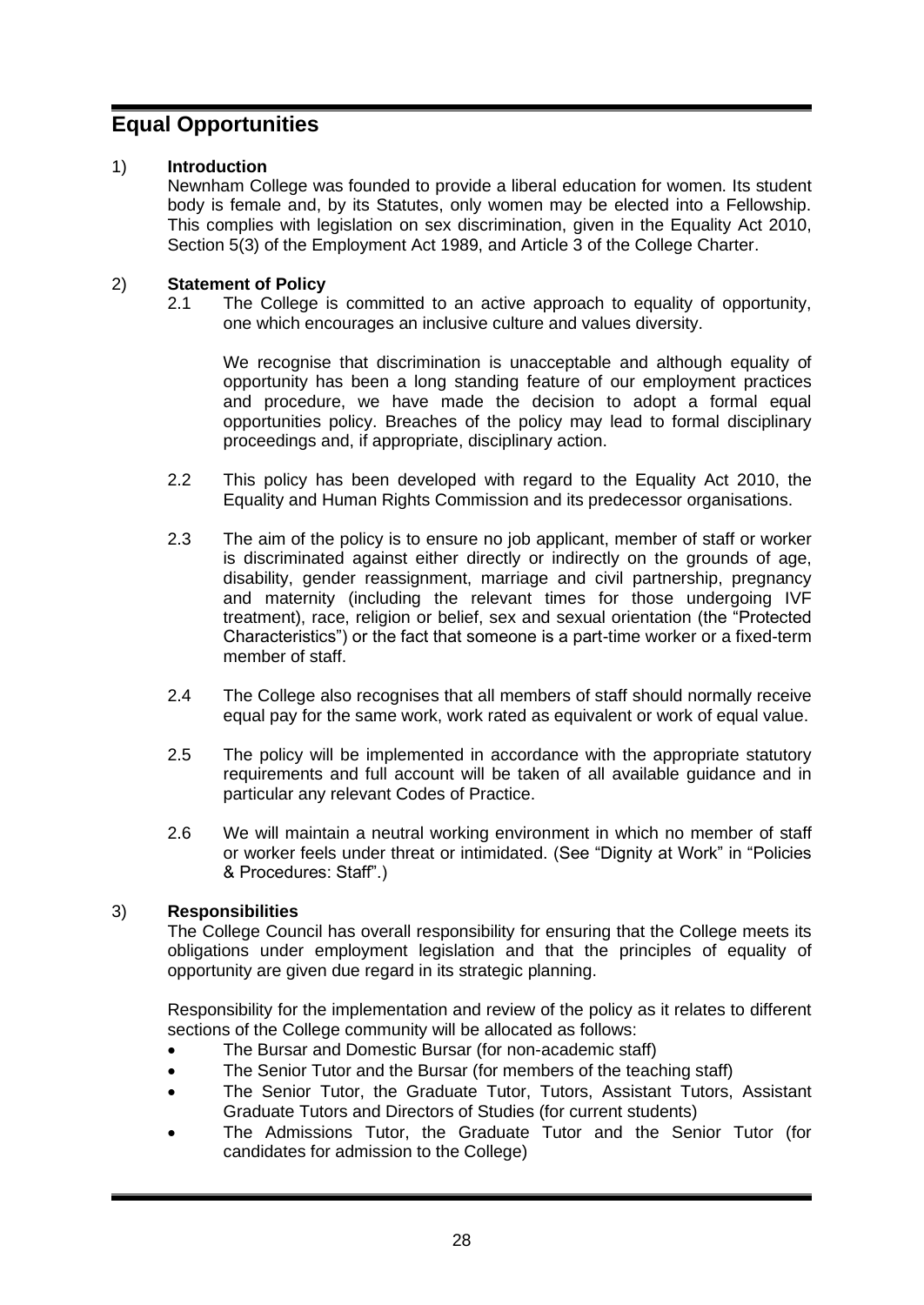• The Principal and Convenors of the Fellowship Electors (for candidates for Junior Research Fellowships).

All members and members of staff of the College who have managerial responsibilities have a duty to put the Equal Opportunities Policy and its procedures into practice and to follow appropriate procedures if breaches of the policy occur. They should ensure that all staff know about their responsibilities and receive guidance and training as appropriate.

All members and members of staff of the College have responsibilities to respect the Equal Opportunities Policy and to keep up to date with the requirements of the law and to take up training opportunities.

# 4) **Forms of Discrimination**

- 4.1 This policy sets out basic definitions of direct and indirect discrimination and refers staff to a Dignity at Work (anti-harassment) policy.
- 4.2 Discrimination by or against a member of staff is generally prohibited unless there is a specific legal exemption. Discrimination may be direct or indirect and it may occur intentionally or unintentionally.
- 4.3 Direct discrimination occurs where someone is treated less favourably because of one of more of the Protected Characteristics referred to above. Discriminating against someone because of a wrongly held perception that they possess a particular Protected Characteristic or because of their association with someone with a particular Protected Characteristic will similarly not be tolerated by the College.
- 4.4 Indirect discrimination occurs where someone is disadvantaged by an unjustified provision, criterion or practice that also puts other people with the same Protected Characteristic at a particular disadvantage.
- 4.5 Harassment related to any Protected Characteristic is prohibited. Harassment is unwanted conduct that has the purpose or effect of violating someone's dignity, or creating an intimidating, hostile, degrading, humiliating or offensive environment for them. Harassment is dealt with further in our Dignity at Work policy.
- 4.6 Victimisation is also prohibited. This is detrimental treatment of someone who has complained or given information about discrimination or harassment, or supported someone else's complaint.

## 5) **Recruitment and Selection**

- 5.1 The recruitment and selection process is crucially important to any equal opportunities policy. We will endeavour through appropriate training to ensure that members of staff making selection and recruitment decisions will not discriminate on the grounds of any of the Protected Characteristics, whether consciously or unconsciously, in making these decisions, except where legally permitted.
- 5.2 Applicants will not be asked questions about health and disability before a job offer is made, except where these questions are necessary to:
	- (a) establish whether the candidate can comply with a requirement necessary to the selection process;
	- (b) establish whether any reasonable adjustments are required for the selection process;
	- (c) establish whether the candidate will be able to carry out a function that is intrinsic to the work concerned;
	- (d) monitor diversity;
	- (e) take positive action;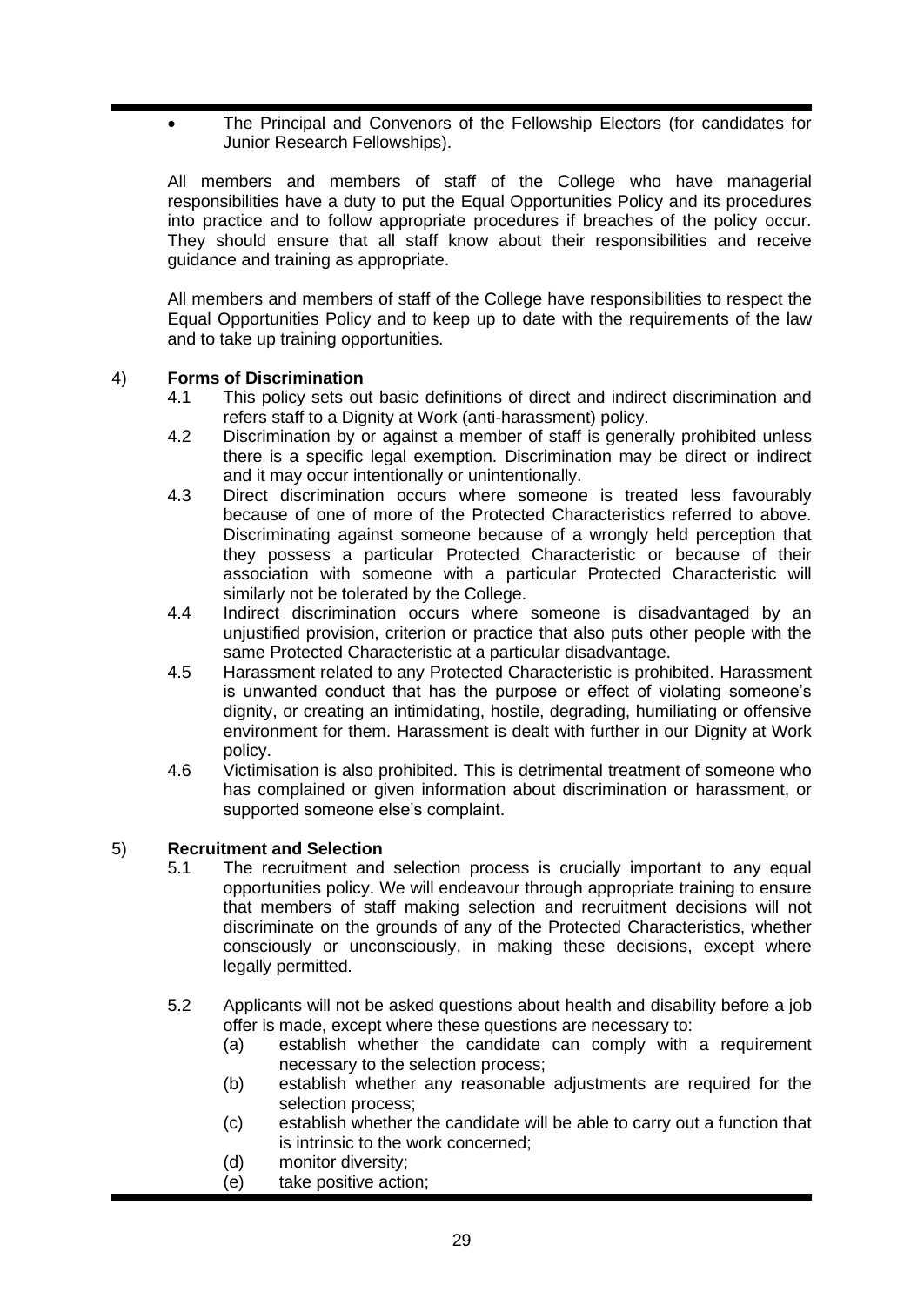- (f) ascertain whether a candidate has a disability where this is an occupational requirement of the job.
- 5.3 Promotion and advancement will be made on merit and all decisions relating to this will be made within the overall framework and principles of this policy.
- 5.4 Job descriptions, where used, will be kept under review to ensure that they are in line with our equal opportunities policy. Job requirements will be reflected accurately in any personnel specifications.
- 5.5 We will adopt a consistent, non-discriminatory approach to the advertising of vacancies.
- 5.6 All applicants who apply for jobs with us will receive fair treatment and will be considered solely on their ability to do the job.
- 5.7 All members of staff involved in the recruitment process will periodically review their selection criteria to ensure that they are related to the job requirements and do not unlawfully discriminate.
- 5.8 Short listing and interviewing will normally be carried out by more than one person where possible.
- 5.9 Interview questions will be related to the requirements of the job and will not be of a discriminatory nature.
- 5.10 We will not automatically disqualify any applicant because he/she is unable to complete a standard application form.
- 5.11 Selection decisions will not be influenced by an applicant's association with someone with a Protected Characteristic nor any perceived prejudices of other staff.

## 6) **Training, Promotion and Conditions of Service**

- 6.1 All staff will be given appropriate access to training to enable them to progress within the organisation.
- 6.2 Our conditions of service, benefits and facilities are reviewed regularly to ensure that they are available to all staff who should have access to them and that there are no unlawful obstacles to accessing them.
- 6.3 Senior staff will receive training in the application of this policy to ensure that they are aware of its contents and provisions.

#### 7) **Termination**

- 7.1 We will monitor redundancy criteria and procedures to ensure that they are fair and objective and are not directly or indirectly discriminatory.
- 7.2 We will also ensure that disciplinary procedures are carried out fairly and uniformly for all staff, whether they result in the giving of disciplinary warnings, dismissal or other disciplinary action.

#### 8) **Monitoring**

8.1 We will maintain and review the employment records of all members of staff in order to monitor the progress of this policy.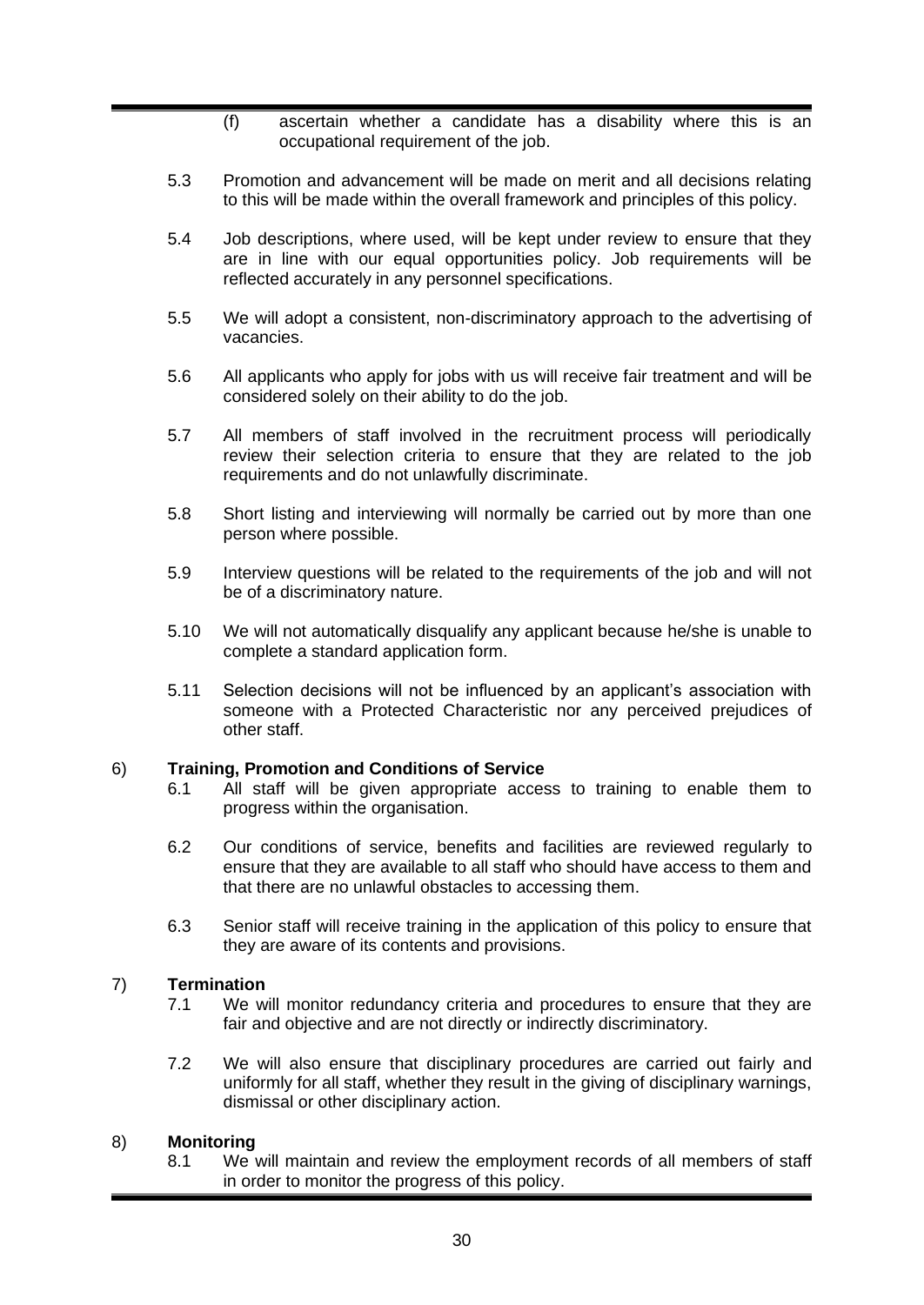- 8.2 Monitoring may involve:
	- the collection and classification and examination of information regarding the Protected Characteristics of all applicants and current members of staff including the distribution of members of staff and the success rates of applicants; and
	- recording recruitment, training and promotional records of all members of staff, the decisions reached and the reason for those decisions.
- 8.3 The results of any monitoring procedure will be reviewed at regular intervals to assess the effectiveness of the implementation of this policy. Consideration will be given, if necessary, to adjusting this policy to afford greater equality of opportunities to all applicants and staff.

## 9) **Complaints / Breach**

- 9.1 Any member of staff or job applicant who believes that they may have been discriminated against, contrary to the terms of this policy, is encouraged to raise the matter in accordance with the College's Grievance Procedure or in the case of a job applicant by writing to the Bursar.
- 9.2 Any member of staff who is found to have committed an act of discrimination will be subject to disciplinary action in accordance with the College's Disciplinary Procedures. Such behaviour may constitute gross misconduct and may result in dismissal without notice.

The Grievance and Disciplinary Procedures are set out in the Staff Handbook.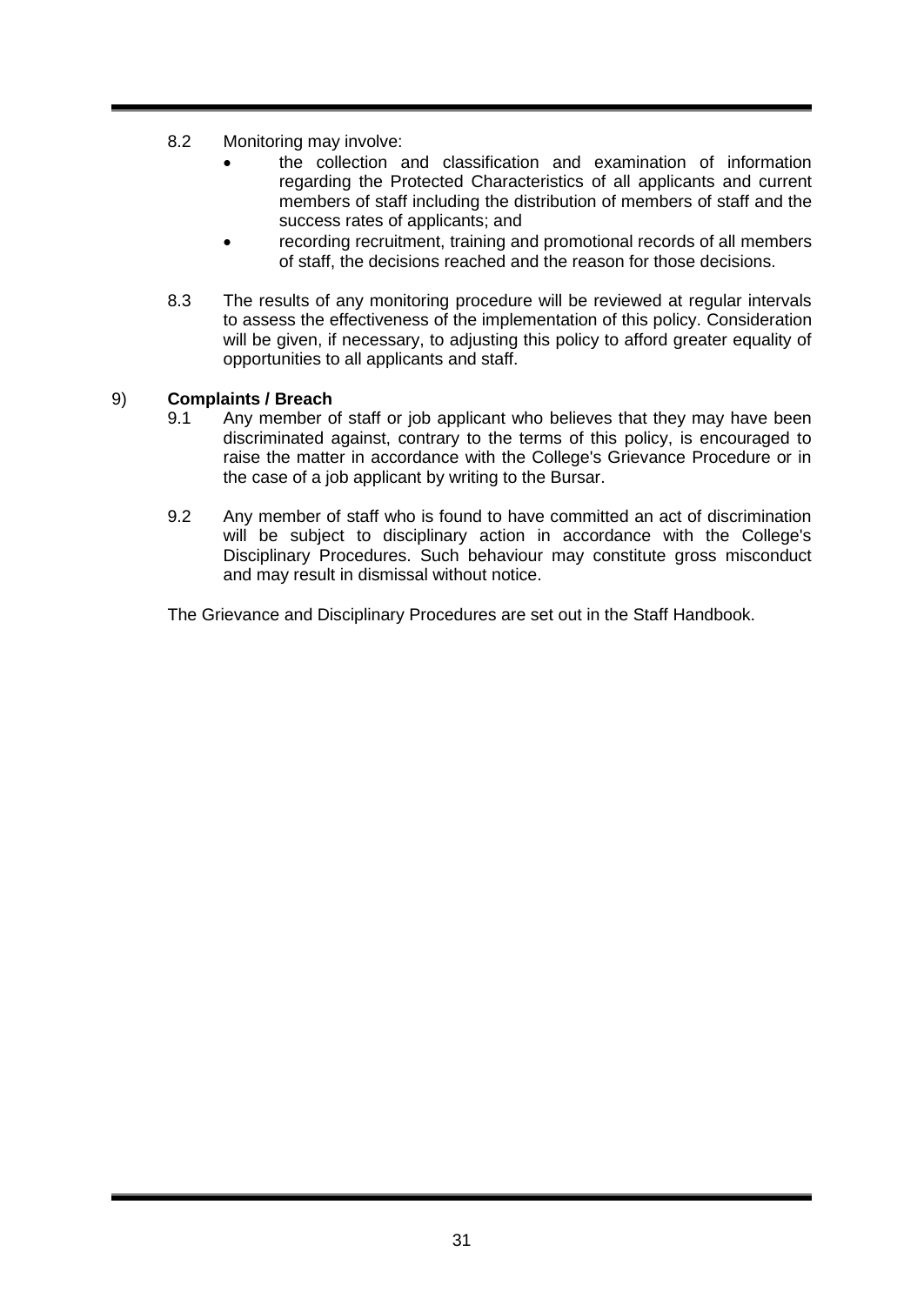# <span id="page-31-0"></span>**Family-Friendly Entitlements**

# 1) **Introduction**

The Government has been committed to encouraging the growth of flexible working and other work-life balance policies in the UK for working parents. To ensure that every child has the best start in life and to create more choice for all parents; helping fathers and mothers better control the balance between work and time spent with their child, whilst ensuring that the needs of business are met. To meet this commitment, employment legislation has been put in place which provides working parents with the following entitlements:

- **Maternity leave and pay**
- **Adoption leave and pay**
- **Paternity leave and pay**
- **Parental leave**
- **Shared Parental leave**
- **Time off for dependants**
- **Flexible working**

## 2) **Maternity leave and pay**

A member of staff has the following statutory maternity rights:

- Protection against being exposed to any significant risk while at work
- Time off work for antenatal care with pay
- Maternity leave and pay
- Protection against unfair treatment or dismissal

A member of staff must present written notification of her pregnancy and the expected date of confinement as soon as possible. This notification should be forwarded to the Bursar or Domestic Bursar so that the member of staff can be informed in writing of their specific entitlements.

A risk assessment should be carried out by the Head of Department (with the College's Health and Safety Officer), specific to the member of staff, to identify any hazards that could pose a health or safety risk and take appropriate action to remove or reduce the risk. The Head of Department should regularly monitor and review any assessment made to take into account possible risks that may occur at different stages of the pregnancy. Appropriate action should not be to the detriment of the member of staff but may entail looking at alternative work, more frequent breaks or even suspension from work on paid leave.

All female members of staff, regardless of service or part-time, full-time status, are entitled to:

## (i) *Ante-natal Care*:

Entitlement to reasonable paid time off during normal working hours to receive ante-natal care. The staff member should give as much notice as possible of the appointment.

From 1 October 2014, prospective fathers or a mother's partner can also take reasonable paid time off to attend up to two ante-natal appointments.

## (ii) *Maternity Leave*:

All staff, regardless of length of service, have an entitlement to 26 weeks ORDINARY maternity leave (OML) and 26 weeks ADDITIONAL maternity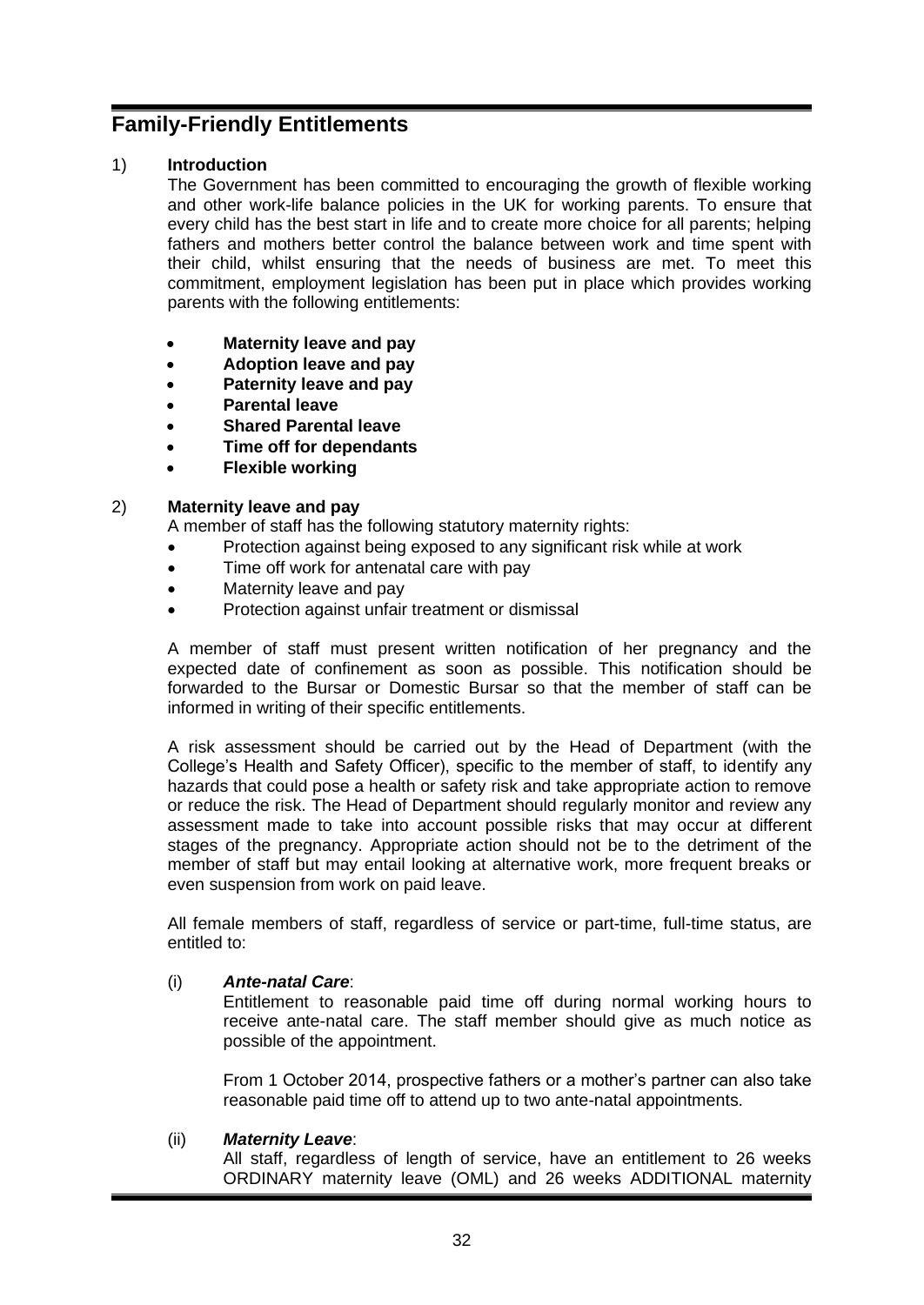leave (AML) immediately following OML. The member of staff can choose when the OML will begin by notifying the College in writing no later than the end of the 15th week before the baby is due of their intention to take maternity leave but maternity leave may not start earlier than the beginning of the 11th week before the baby is due, unless the baby is born earlier. The date on which maternity leave may start may be varied depending on circumstances or upon 28 days' notice.

Included in the OML is a period called **COMPULSORY maternity leave** which commences on the day the baby is born; during this period the member of staff is not permitted to work for **two weeks** immediately after giving birth.

Maternity leave may be triggered by pregnancy-related absence at the 4th week before the baby is due or at the date of premature birth. The member of staff may further request up to 4 weeks unpaid leave under the parental leave entitlement.

## (iii) *Maternity Pay entitlement*:

Qualification for the Statutory Maternity Payment (SMP) is dependent on the member of staff's current earnings and length of service and medical evidence (see table for further information). Medical evidence is normally a MATB1 form which is issued around the  $20<sup>th</sup>$  week before the week the baby is due, usually in the  $21<sup>st</sup>$  week of pregnancy and completed by a doctor or registered midwife. This certificate must be provided to the College as soon as it is issued and no later than 3 weeks after the date your SMP is due to commence.

Provided the member of staff has satisfied the statutory maternity pay conditions, **contractual maternity pay** will be:

- a. for the first 18 weeks of maternity leave the member of staff's normal basic pay (plus any bonus, arrears, overtime, holiday pay, etc.);
- b. for the next 21 weeks of maternity leave statutory maternity pay in accordance with current legislation, as summarised on the "Gov.uk" website. [\(https://www.gov.uk/maternity-pay-leave/overview\)](https://www.gov.uk/maternity-pay-leave/overview)

Statutory Maternity Pay (SMP) is currently payable for 39 weeks to those who are entitled to it. Any SMP to which the member of staff is entitled is deemed to be included in the amounts payable under (a) and (b) above unless the amount of SMP due is greater in which case the higher amount will be paid.

Payments will be made on the member of staff's normal pay day and at her normal pay intervals. Once contractual maternity pay has been exhausted only SMP is payable (subject to eligibility).

If a member of staff decides not to return to work after maternity leave, or returns to work but subsequently decides not to continue in the employment of the College for a period of at least three months, the College has the right to reclaim any contractual maternity pay that she received that is in excess of any SMP that she has received.

If a member of staff returns to work but does not subsequently continue in employment for a period of at least three months, the amount deducted will be a proportion of the excess pay as follows: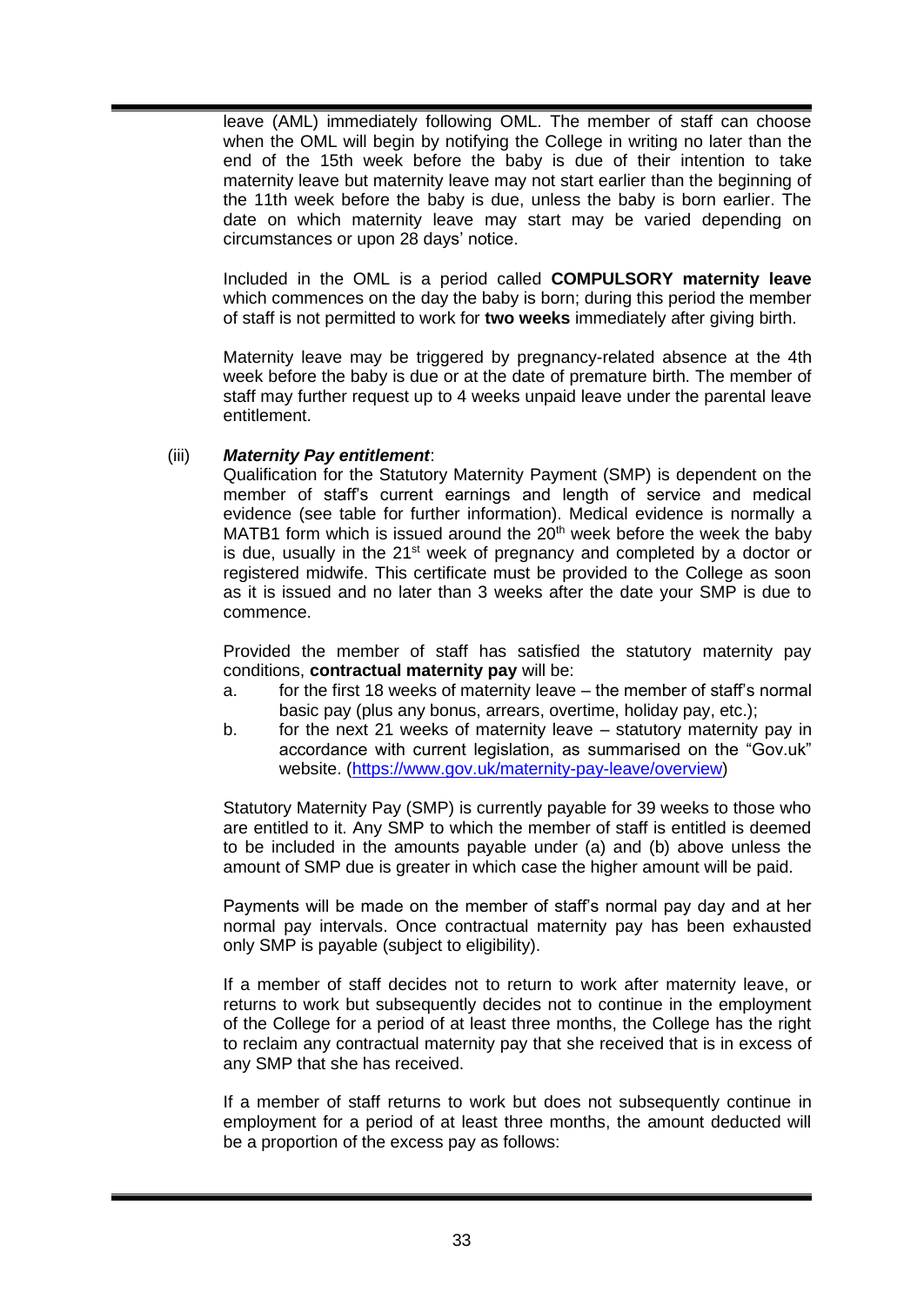| Up to one month               | All maternity pay           |
|-------------------------------|-----------------------------|
| One month up to two months    | Two-thirds of maternity pay |
| Two months up to three months | One-third of maternity pay  |

In exercising this right to reclaim pay, the College will take into account personal circumstances.

#### (iv) *Keeping in touch days*: (KIT Days)

Members of staff can work for up to ten days without losing SMP or bringing their maternity leave to an end and the College can keep in regular contact with the member of staff during their leave. If the member of staff on maternity leave and the College both agree, that member of staff can do up to ten days work during their OML or AML. These days are known as "Keeping In Touch Days" (KIT Days). These days are not limited to the member of staff's normal role and these days could be used for training or other events.

A member of staff is not required to take up any "KIT Days": it is up to the member of staff to choose. Nor does the College have to offer these "KIT Days" to the member of staff. Also the College cannot demand that a member of staff comes into work at any time during their maternity leave period nor can the member of staff be penalised for refusing to take up a "KIT Day".

Further details regarding these "KIT Day" arrangements, including what a member of staff would be doing and how they would be paid, will be discussed and agreed on an individual basis.

#### (v) *Return to Work*:

A member of staff returning to work after Maternity Leave is not obliged by law to advise the College of her intention to return unless she wishes to return earlier than the end of her full entitlement to leave. However, the member of staff concerned is encouraged to advise her Line Manager of her anticipated return date to help ensure a smooth handover of responsibilities.

If the member of staff intends to return to work before the end of the Ordinary or the Additional Maternity Leave period, or, has previously given an earlier return date but wishes to change that date, she must give at least eight weeks' notice in writing.

In the case of Ordinary Maternity Leave, the member of staff is entitled by law to return to the same job in which she was employed before her absence which may have been subject to general improvements to the rate of pay or other terms and conditions (in which case such improvements would have been automatically applied to the members of staff position whilst she was away).

In the case of Additional Maternity Leave, the member of staff is entitled to return to the same job or, if this is not reasonably practicable, to another job which is both suitable and appropriate and her other terms and conditions should not be less favourable than those which would have applied if she had not been absent.

#### (vi) *Annual Leave*:

During OML and AML, annual leave will accrue at the rate provided under your contract.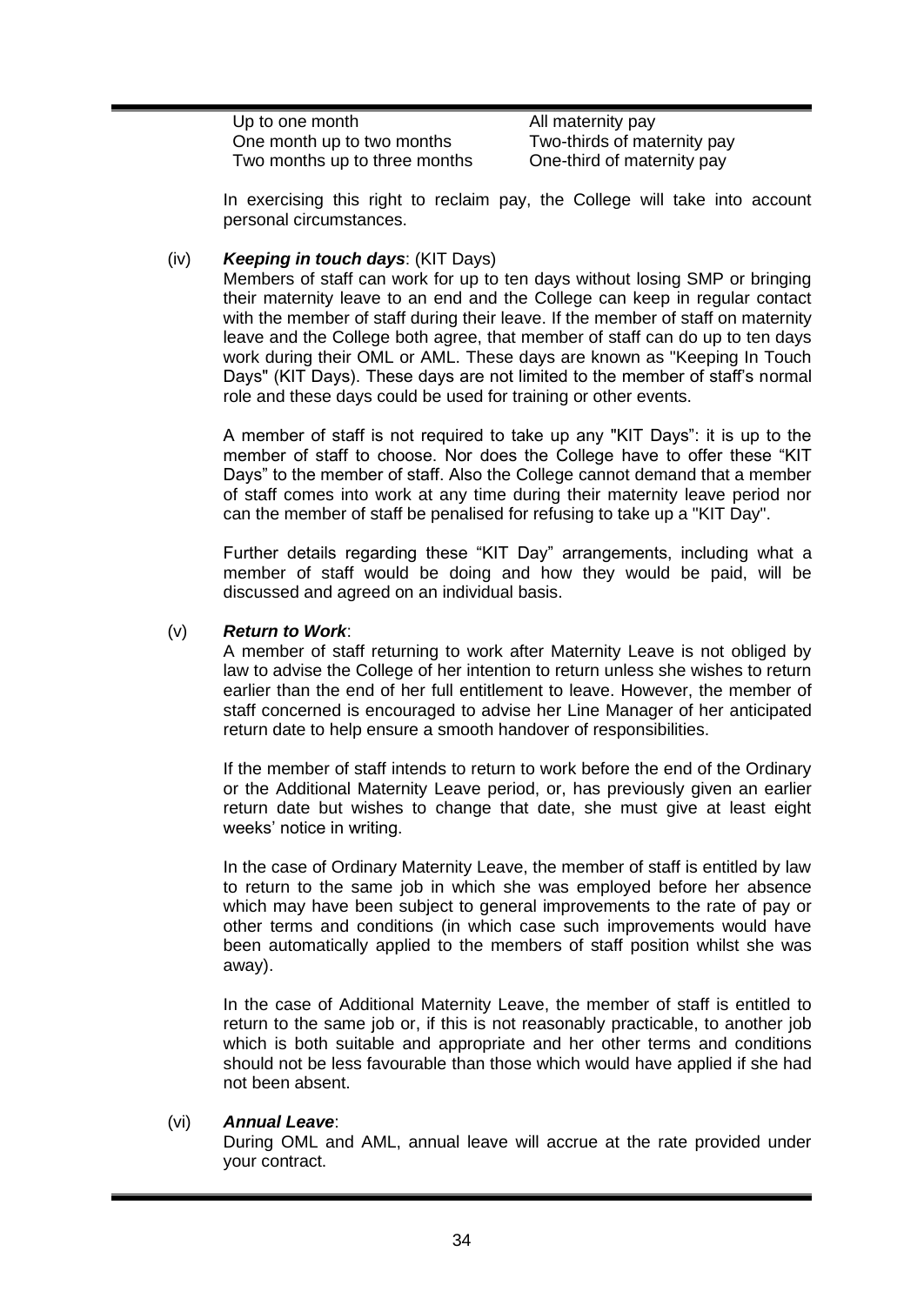If the holiday year is due to end during your maternity leave, you should ensure that you have taken the full year's entitlement before starting your maternity leave. The normal annual holiday leave entitlement will be 25 working days, as well as the 8 Public, Bank or Statutory Holidays in a 'holiday leave year' which runs from 1st October to 30th September unless varied by the Individual Statement of Main Terms of Employment.

## 3) **Adoption leave and pay**

Rights to leave and pay for adoptive parents were introduced for members of staff whose children are placed with them on or after 6 April 2003 and staff are protected from suffering detriment or unfair dismissal for reasons related to taking, or seeking to take, adoption leave.

Adoption leave and pay may allow one member of an adoptive couple to take paid time off work when their new child starts to live with them. Paternity leave and pay may be available for the other member of the couple, or an adopter's partner.

Adoption leave and pay is not available in circumstances where a child is not newly matched for adoption, for example when a step-parent is adopting a partner's child or children.

To qualify for adoption leave, the member of staff must:

- be newly matched with a child for adoption by an adoption agency
- have worked continuously for their employer for at least 26 weeks ending with the week in which they are notified of being matched with a child for adoption

The contract of employment continues during their adoption leave and the member of staff will receive all contractual benefits except wages or salary, and may be eligible for Statutory Adoption Pay (see below).

## (i) *Matching certificate*:

The member of staff should ask their adoption agency for a Matching Certificate which will include basic information on matching and expected placement dates to verify their entitlement to adoption leave and/or Statutory Adoption Pay.

Adopters are entitled to up to 26 weeks' Ordinary Adoption Leave (OML) followed immediately by up to at least 26 weeks' Additional Adoption Leave (AAL) - a total of up to 52 weeks' leave.

## (ii) *Adoption Pay Entitlement*:

During their adoption leave, most adopters are entitled to Statutory Adoption Pay (SAP) from the College. Qualification for adoption payment is dependent on the member of staff's current earnings, length of service and matching evidence (see table for further information).

Provided the member of staff has satisfied the statutory adoption pay conditions, contractual adoption pay will be paid on the same basis as contractual maternity pay.

Following the placement of a child for adoption, the rights to paternity leave and pay give eligible members of staff the right to take paid leave to care for their new child or support the adopter. The member of staff may also request up to a further 4 weeks' unpaid leave under the parental leave entitlement, subject to meeting the eligibility requirements for such leave.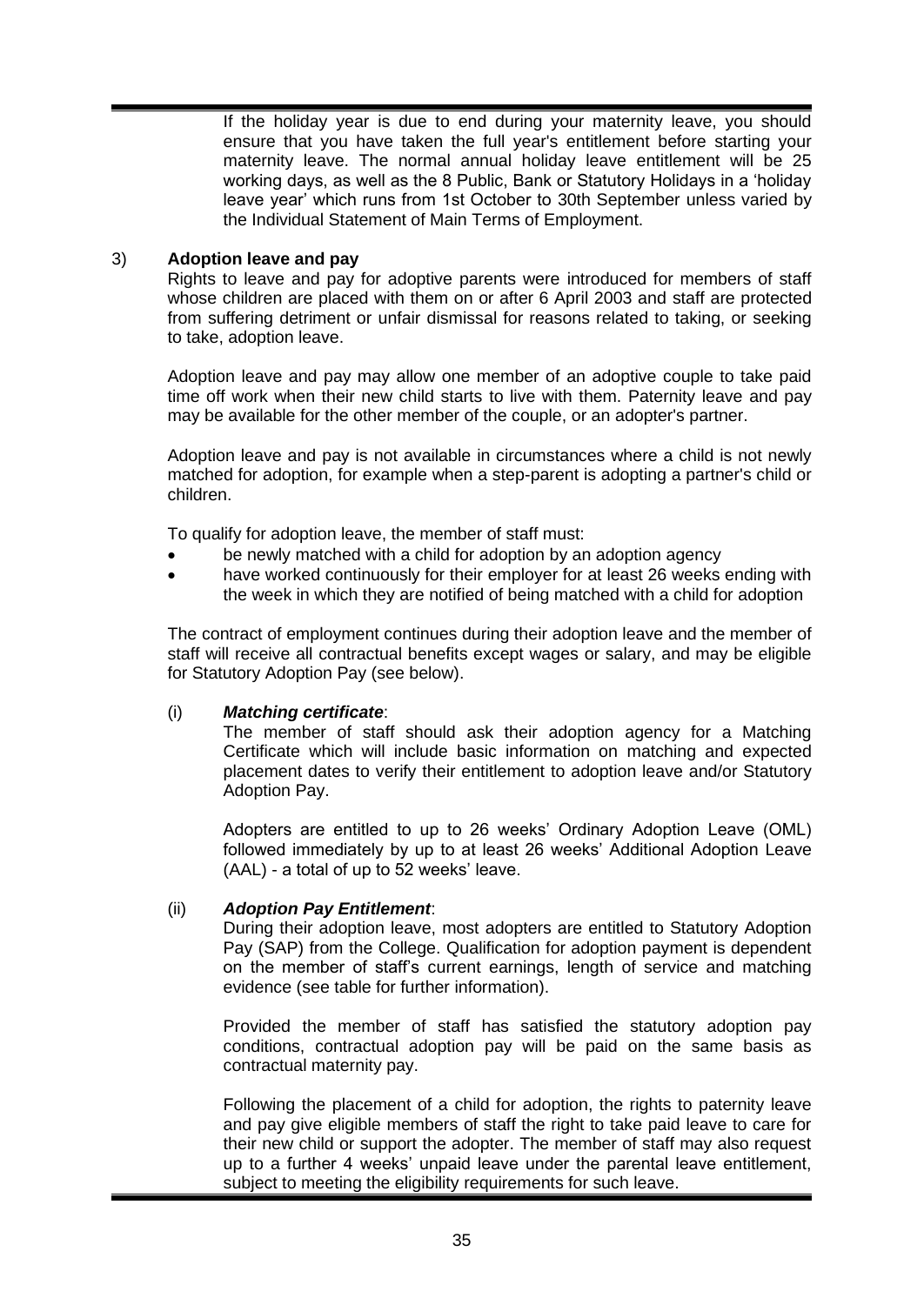# 4) **Paternity leave and pay**

## (i) *Ordinary Paternity Leave*:

In order to qualify for two weeks' ordinary paternity leave, the member of staff must:

- have been employed for at least 26 weeks by the end of the 15th week before the expected week of childbirth or 26 weeks ending with the week in which the adopter is notified of being matched with a child
- have or expect to have responsibility for the upbringing of the child
- be the biological father OR be married to OR be the partner of the child's mother
- take the leave for the specific purpose of caring for the newborn-child and supporting the mother (or for the purpose of caring for the child newly-placed for adoption and supporting the adoptive parent).

Only one period of leave is available irrespective of whether more than one child is born as a result of the same pregnancy or adopted as part of the same arrangement.

The two weeks leave must be taken either as one complete unit of two weeks or two one week units, within 56 days of the child's birth or expected week of childbirth or, in adoption cases, within 56 days of the child's placement. A member of staff should inform their Head of Department who will contact the College Accountant so that the member of staff can be informed in writing of their specific entitlements.

Provided the member of staff has satisfied the statutory paternity pay conditions, contractual paternity pay will be:

for 2 weeks of paternity leave  $-$  the member of staff's normal basic pay.

Any Statutory Paternity Pay (SPP) to which the member of staff is entitled is deemed to be included in the amounts payable under (a) above, unless the amount of SPP due is greater in which case the higher amount will be paid.

## (ii) *Additional Paternity Leave*:

A member of staff will be entitled to Additional Paternity Leave (APL), provided:

- The member of staff remains employed by the College before the first week of their APL;
- The child's mother or co-adopter, as the case may be, has been entitled to statutory leave:
	- a. In birth cases, the child's mother has been entitled to maternity leave, statutory maternity pay or maternity allowance in respect of her pregnancy, or
	- b. In adoption cases, the child's adopter has been entitled to one or both of adoption leave or statutory adoption pay in respect of the child's adoption; and
- The child's mother or co-adopter, as the case may be, has returned to work.

APL must be taken as multiples of complete weeks and as one period. The minimum amount of APL that can be taken is two weeks and the maximum is 26 weeks.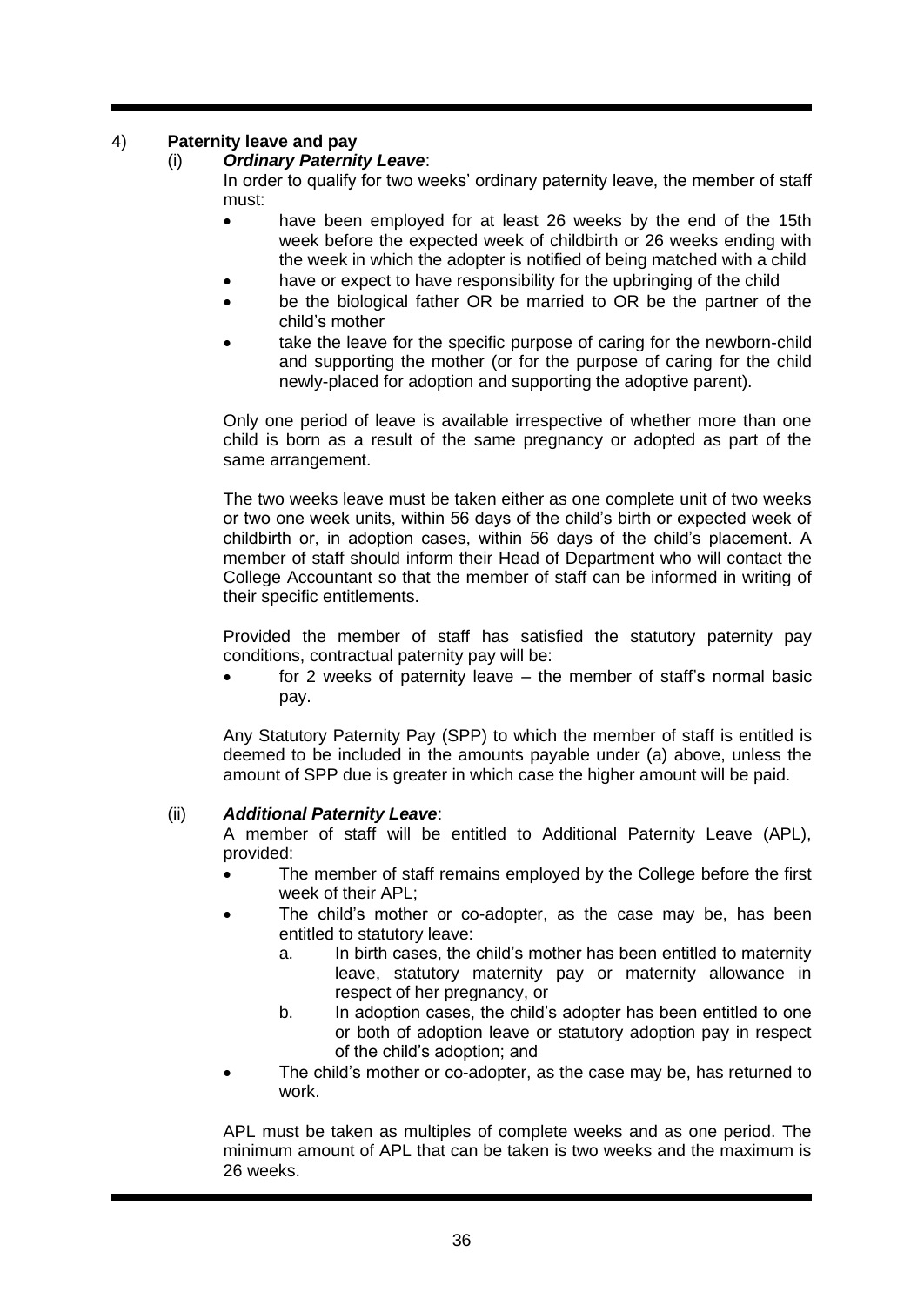APL must be taken in the period beginning 20 weeks after the child's date of birth, or adoption placement, and ending 12 months after that date of birth or adoption.

If a member of staff wishes to take APL in relation to a child's birth, they must provide the following at least eight weeks before the date on which they would like to start their leave:

- A written "leave notice" stating:
	- a. The Expected Week of Childbirth;
	- b. The child's date of birth; and
	- c. The dates on which they would like their APL to start and finish.
- A signed "member of staff declaration" confirming that:
	- a. They are either the child's father or the spouse, partner or civil partner of the child's mother;
	- b. Apart from the child's mother, they expect to have the main responsibility for the upbringing of the child; and
	- c. They wish to take APL in order to care for the child.
- A written "mother declaration" from the child's mother stating:
	- a. Her name, address and National Insurance number;
	- b. The date she intends to return to work;
	- c. The member of staff's relationship with the child;
	- d. That, to her knowledge, the member of staff is the only person exercising an entitlement to APL in respect of the child; and
	- e. That she consents to the College processing the information she has provided.

The College will write to the member of staff to confirm the start and finish dates of their APL within 28 days of receiving their leave notice, member of staff declaration and mother's declaration.

The College may require the member of staff to provide a copy of the child's birth certificate and the name and address of the mother's employer or, if she is self-employed, her business address.

Where the member of staff is to take APL, they are entitled to give the College written notice to cancel or vary the start and/or finish dates that they previously notified to the College in accordance with the provisions above. The member of staff must do this:

- At least six weeks before the date they originally told the College was the date on which they wanted their APL to start; or
- If they want to start their APL earlier than that original start date, at least six weeks before the date on which they now wish their APL to start.

If the member of staff is unable to give six weeks' notice, they should give the College written notice of their wishes as soon as possible. However, in these circumstances, if the College is unable to accommodate their request, the College may require the member of staff to take a period of APL of up to six weeks starting on either the member of staff's original or revised start date.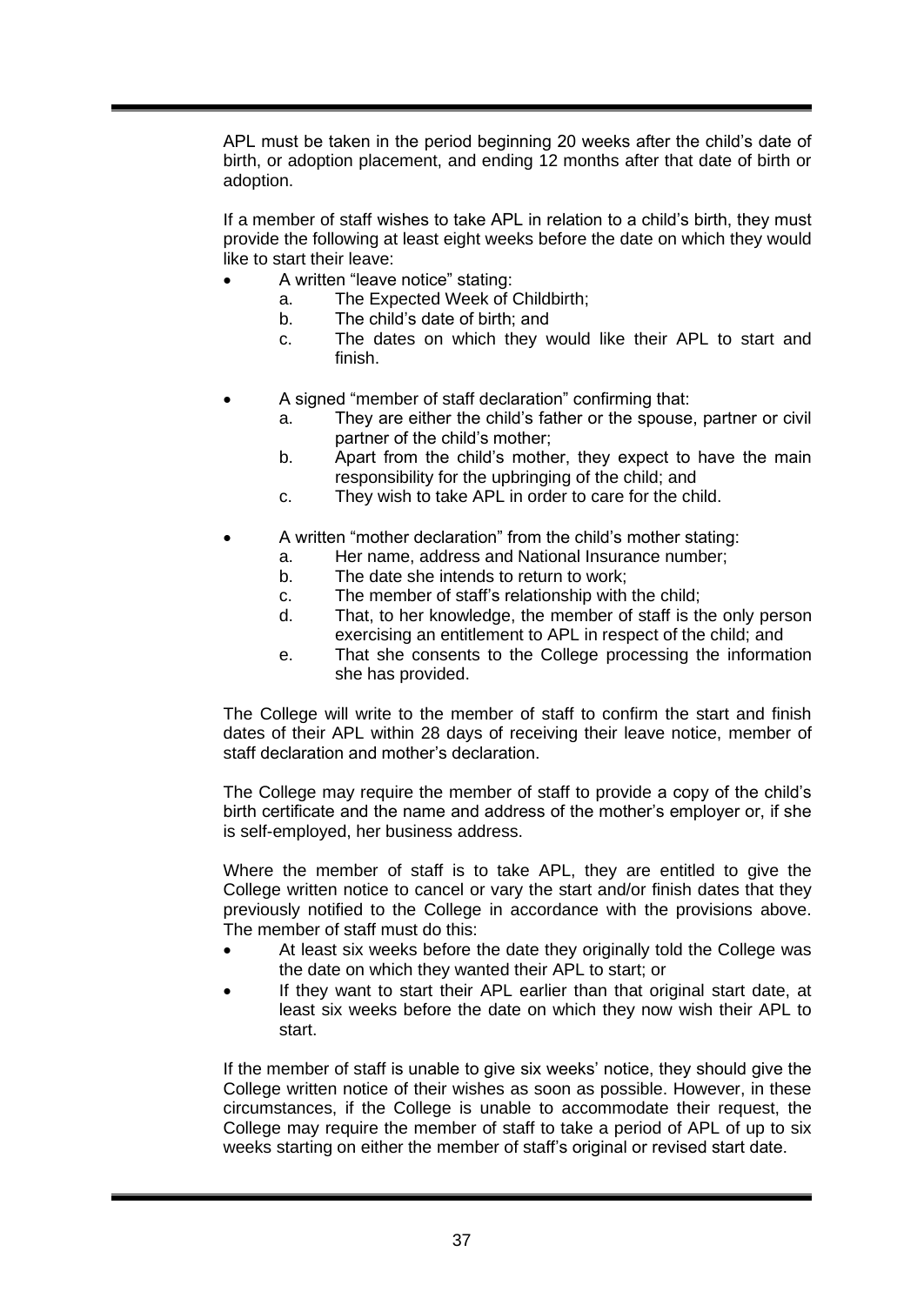If the member of staff takes APL in accordance with this policy, they will be entitled to Additional Statutory Paternity Pay (ASPP). Whether and, if so, for how long they will be entitled to ASPP will depend on:

- Their average weekly earnings being not less than the lower earnings limit set by the government; and
- The child's mother or co-adopter, as the case may be, having returned to work without having taken at least two weeks of their maternity allowance, maternity pay or adoption pay period. Their entitlement to ASPP will equate to the number of weeks of unexpired maternity allowance, maternity pay or adoption pay that remained when the child's mother/co-adopter returned to work.

ASPP will be paid at the prescribed rate set by the government for the relevant tax year, or 90% of the member of staff's average weekly earnings, if this is lower.

#### (iii) *Keeping in touch days*: (KIT Days)

The College may make reasonable contact with the member of staff from time to time during their APL.

A member of staff may work for up to ten days without bringing their paternity leave or ASPP to an end however, they are not obliged to undertake any such work during their paternity leave.

Please see the **Maternity Policy** for further information regarding KIT Days.

#### (iv) *Return to work*:

A member of staff returning to work following OPL or APL is entitled to return to the same position they held before commencing leave. Their terms of employment will be the same as they would have been had they not been absent.

If the member of staff wishes to return early from APL, they must give the College **at least six weeks' prior notice**, as detailed above.

#### 5) **Ordinary Parental Leave**

The College offers Ordinary Parental Leave to eligible members of staff in order to balance work and family commitments.

18 weeks' unpaid Parental Leave will be available in respect of each child born or adopted of a member of staff who meets the following criteria:-

- The member of staff has one year's continuous employment with the College
- The member of staff is the parent of a child under the age of 18 (father, mother or other person with formal parental responsibility for the child)

A member of staff will have parental responsibility if he/she has parental responsibility within the meaning of the Children's Act 1989, or is registered as being the father on the child's birth certificate.

NB: Parental Leave for part-time members of staff will be prorated, e.g. a "week's leave" for a member of staff working three days a week will be three days.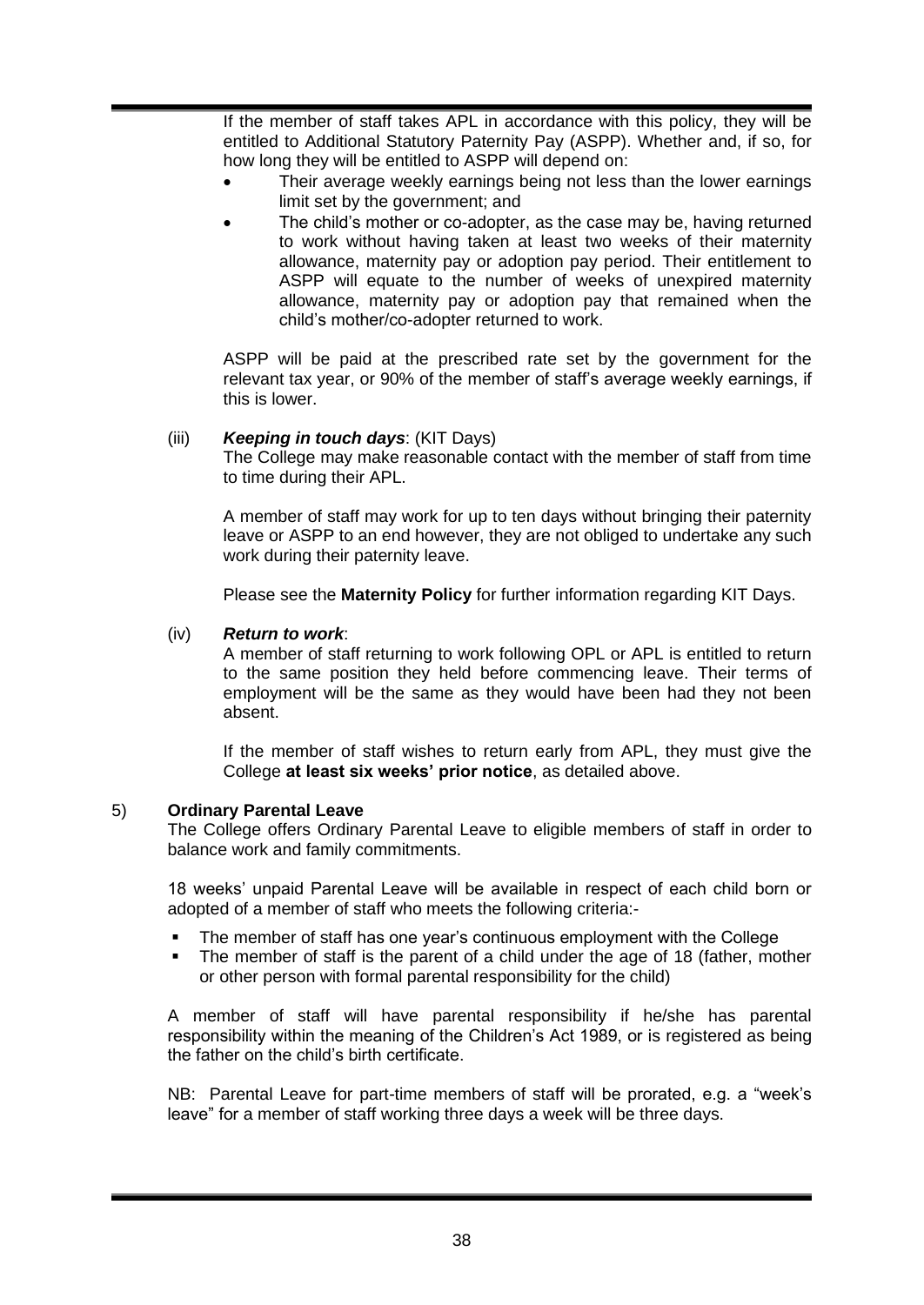#### 5.1 **Conditions for taking Parental Leave**

- Periods of unpaid Parental Leave must be taken in blocks of one week, unless the child is disabled. Due to the difficulty of managing Parental Leave of less than a full week, if a member of staff with parental responsibility of a child who is not disabled chooses to take less than a full week's leave, a full week will nonetheless be deducted from the member of staff's entitlement.
- A maximum of 4 weeks' Parental Leave can be taken in any year. (A year for the purposes of this policy being 12 months commencing with the child's birthday, or the anniversary of the date on which the member of staff accrues one year's continuous employment if this is later.)
- Staff can take the leave any time up the child's  $18<sup>th</sup>$  birthday

#### 5.2 **Notice Requirements**

- The member of staff must give at least 21 days' written notice of any Parental Leave that he/she wishes to take, where possible specifying the exact dates on which the period of leave is to begin and end.
- If College business would be particularly disrupted were the member of staff to take Parental Leave on the dates requested, the College may postpone the leave for up to six months (except where the member of staff has given notice to take Parental Leave immediately after the birth or placement for adoption of the child).
- The College may request reasonable evidence to confirm a member of staff is the parent of, or has formal parental responsibility for the child, which may include the birth certificate, adoption papers confirming the date of placement or an award of disability living allowance in the case of a disabled child.

#### 6) **Shared Parental Leave**

From 5 April 2015, mothers, fathers or adopters will be able to opt to take shared parental leave within the first year after the birth or adoption placement. This will apply to parents of babies due or children placed for adoption on or after this date.

Under these arrangements, fathers' and mothers' partners will be able to take some time off concurrently and will be able to decide how they share the one year of shared parental leave following a child's birth or adoption placement. Adopters' pay and leave entitlements will also be brought into line with those of birth parents.

As a College we follow the University of Cambridge policy which is available on the policies and procedures section of the University HR website, replacing the Additional Paternity Leave Policy with immediate effect:

<http://www.hr.admin.cam.ac.uk/policies-procedures/shared-parental-leave-policy> If you have any further questions please contact the Bursary for further details.

#### 7) **Time off for Dependants**

A member of staff may be allowed a reasonable amount of unpaid time off during working hours to take care of or deal with immediate problems or sort out longer term arrangements in respect of a dependant: i.e. if a child/parent falls ill or to cope with the unexpected breakdown of arrangements for caring for a dependant.

A dependant is the member of staff's parent, wife, husband, civil partner, child or someone who lives with the member of staff as part of the family or someone who depends on the member of staff in the particular circumstances of an illness. No pre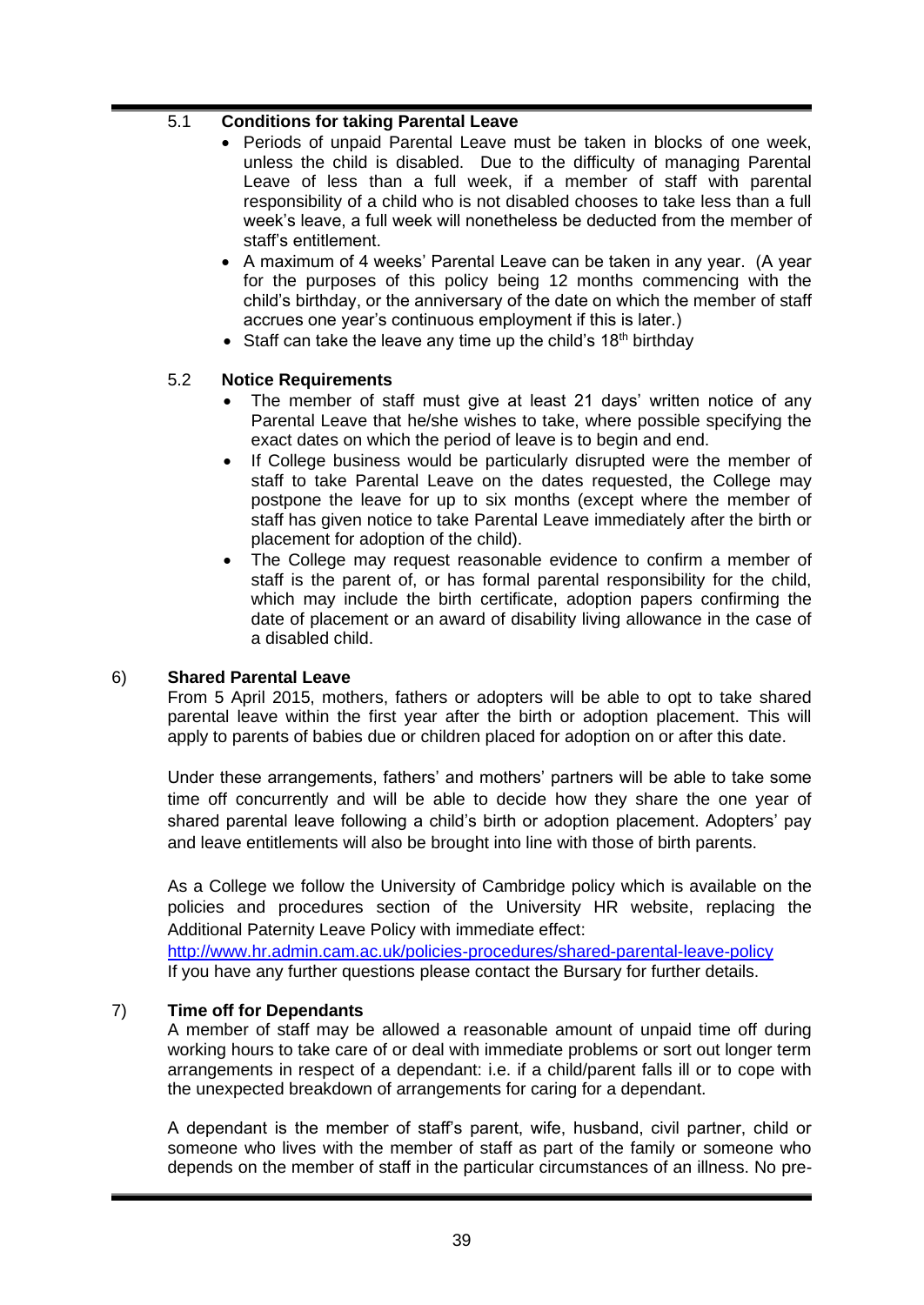determined maximum is set out on the amount of time off which can be taken, however it is expected that normally one or two days will be the most that are needed to deal with the immediate issues and to sort out longer term arrangements if necessary.

If a member of staff wishes to take time off in accordance with this policy, they should tell the College as soon as reasonably practicable the reason for their absence and how long they expect to be away from work.

#### 8) **Right to Request Flexible Working**

Any member of staff is entitled to request a variation of their individual terms and conditions (one application in any 12-month period) if they have at least 26 weeks' service with the College.

The application has to be in writing addressed to your Head of Department, and should:

- state it is an application for the statutory right to request flexible hours or a variation in their individual terms and conditions
- state whether any previous application has been made
- specify the proposed change and effective date of change
- explain how the change may affect the College and how in the member of staff's opinion this effect may be dealt with

A meeting will be held to discuss the application within 28 days of receipt of a written request. The member of staff has the right to be accompanied by a fellow member of staff, or a Senior Member or a trade union representative. The College will give written notification to the member of staff within 14 days of the meeting either approving the application and specifying details of the change or confirming the decision to refuse. A refusal should be on one or more of the following grounds:

- the burden of additional costs
- detrimental effect on ability to meet the needs of the College
- inability to reorganise work among existing staff to meet the needs of the department
- inability to recruit additional staff
- detrimental impact on performance or quality
- insufficiency of work during the periods the member of staff proposes to work
- planned structural change.

#### 9) **Children in the workplace**

The College recognises that there will be times when childcare problems arise, which can cause difficulties for parents/ carers of children (those under 18 years of age). However there are health, safety, environment and regulatory concerns that must be addressed when considering the presence of children in the workplace.

Children of members of staff are not allowed into College on a regular basis, during the member of staff's working hours. In extremely rare circumstance, and with the approval of the member of staff's line manager/HOD (or, in the case of Academic Staff, the Vice-Principal or Senior Tutor), a child may be permitted to enter College for a very short and unavoidable period of time. In all cases of children in the workplace, the College is not responsible for ensuring the child is safe and well supervised. Parents/carers are fully responsible for the safety and supervision of the child for the entire visit.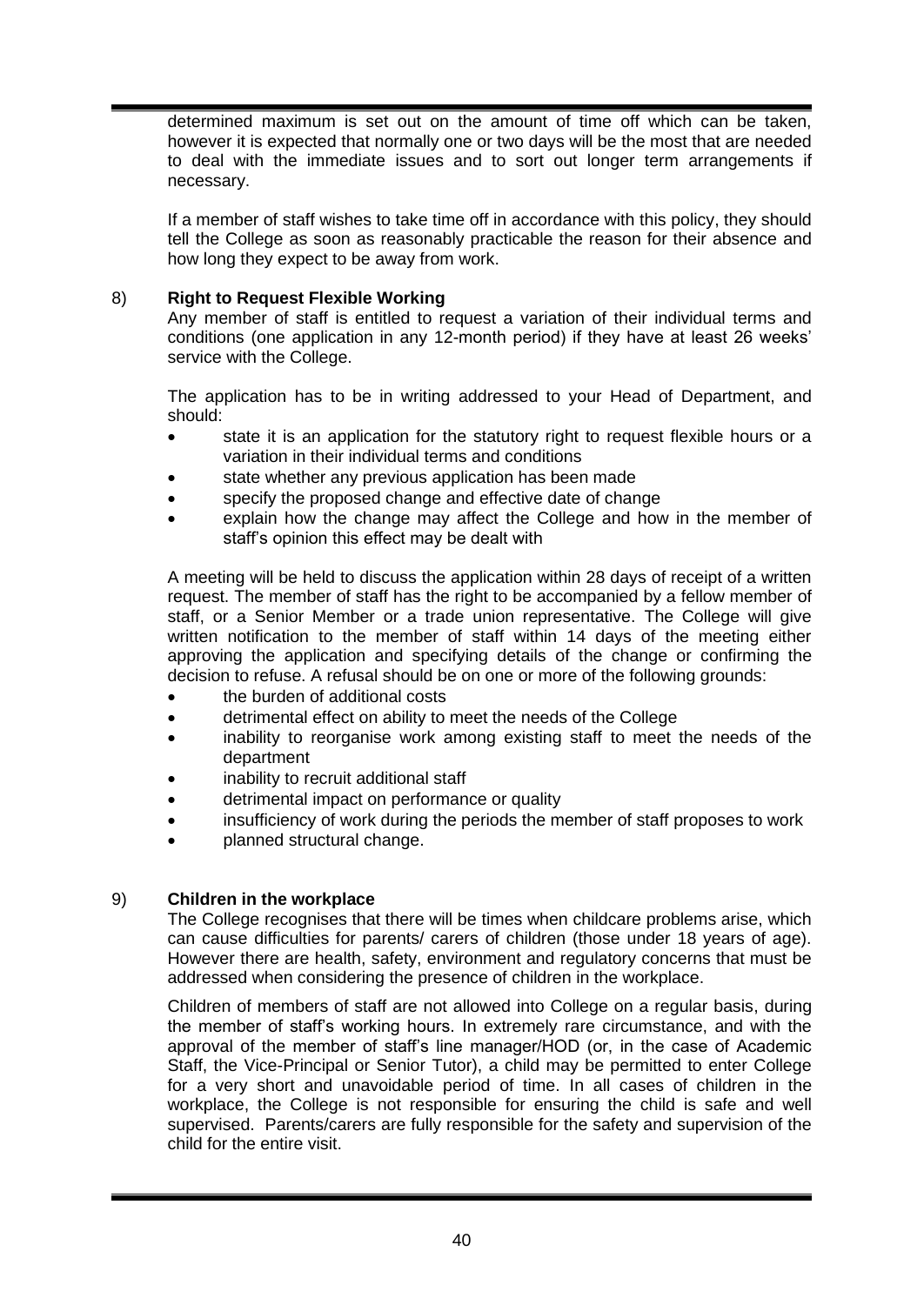# **Food Allergies including Nuts**

A member of staff, Senior Member or student suffering from a food allergy, e.g. nuts or similar condition is responsible for carrying his/her own medication and epi-pens.

A member of staff or Senior Member with a medical condition should ensure that the College Nurse is informed. Students should ensure that the Tutorial Office is informed as well as the College Nurse.

The Catering Department labels food carefully on menus and at the point of choice.

Changes in the law (introduced  $13<sup>th</sup>$  December 2014) require the department to identify & provide allergenic information to all guests. The department uses a key code to identify the allergenic content of buttery dishes which is further supported by a recipe book which identifies the core content of all dishes prepared on site. Labels are in use on food counters using the appropriate abbreviations for all dishes. Should anyone wish to view the content of any of the daily dishes they are requested to speak to a member of the catering management team who will happily oblige.

Updated November 2015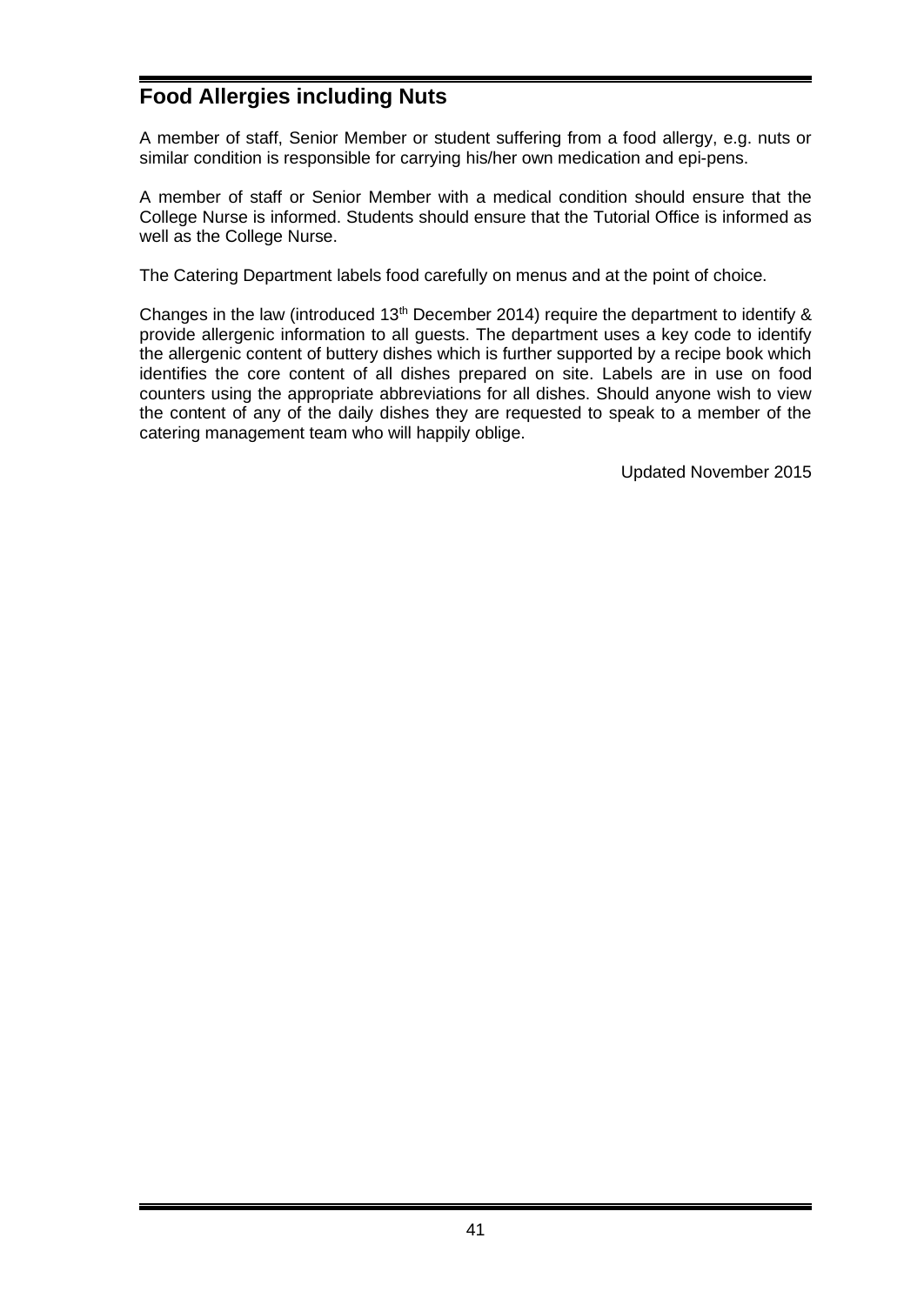# **Food Hygiene Policy**

## **1) Introduction**

The College is fully committed to ensuring that all statutory provisions governing the purchase, storage, preparation and serving of food are observed at all times. College catering is bound to comply with the Food Hygiene Regulations of 2006 relating to food and beverages prepared & supplied by the College.

The Catering Operations Manager is absolutely responsible to the Domestic Bursar, on a day to day basis, for the implementation of the Food Hygiene Policy through codes of practice and schedules, working closing with the Executive Chef.

## **2) Policy**

The policy requires that all food supplied by the College will have been produced to the highest standards, complying with all food safety and hygiene legislation, good practice, guidance notes and codes of practice issued within the catering industry. The College will ensure that resources, both in staffing and finances, will be available to enable this policy to be complied with. This policy will be available for inspection at all times.

## **3) Implementation**

The following have a key role in implementing this policy:

- 3.1 Catering Operations Manager with the Executive Chef:
	- For the selection, appointment and training of staff
	- For disciplining of non-conforming staff

## 3.2 Domestic Bursar:

For planning availability of adequate resources to ensure that all catering equipment and buildings connected with catering are maintained and repaired to the standards necessary to ensure compliance with statutory directives and guidance; and for reporting, as necessary, to the College Council.

## 3.3 Bursar

For ensuring that adequate financial resources are made available to enable compliance with this policy.

# **4) Duties of key personnel**

- 4.1 The Catering Operations Manager with the Executive Chef are responsible for:
	- Ensuring compliance with the Food Safety Policy in all areas under their control by adequate training of staff, monitoring and management of control systems;
	- Ensuring that all staff under their control maintain standards of hygiene and cleanliness within all catering areas to ensure compliance with the policy;
	- Ensuring that staff are trained according to the statutory directives and guidance;
	- Implementing the policy by the use of monitoring systems and management control systems and then auditing them on a not less than monthly frequency;
	- Developing the codes of practice in conjunction with relevant personnel and ensuring that they are adhered to.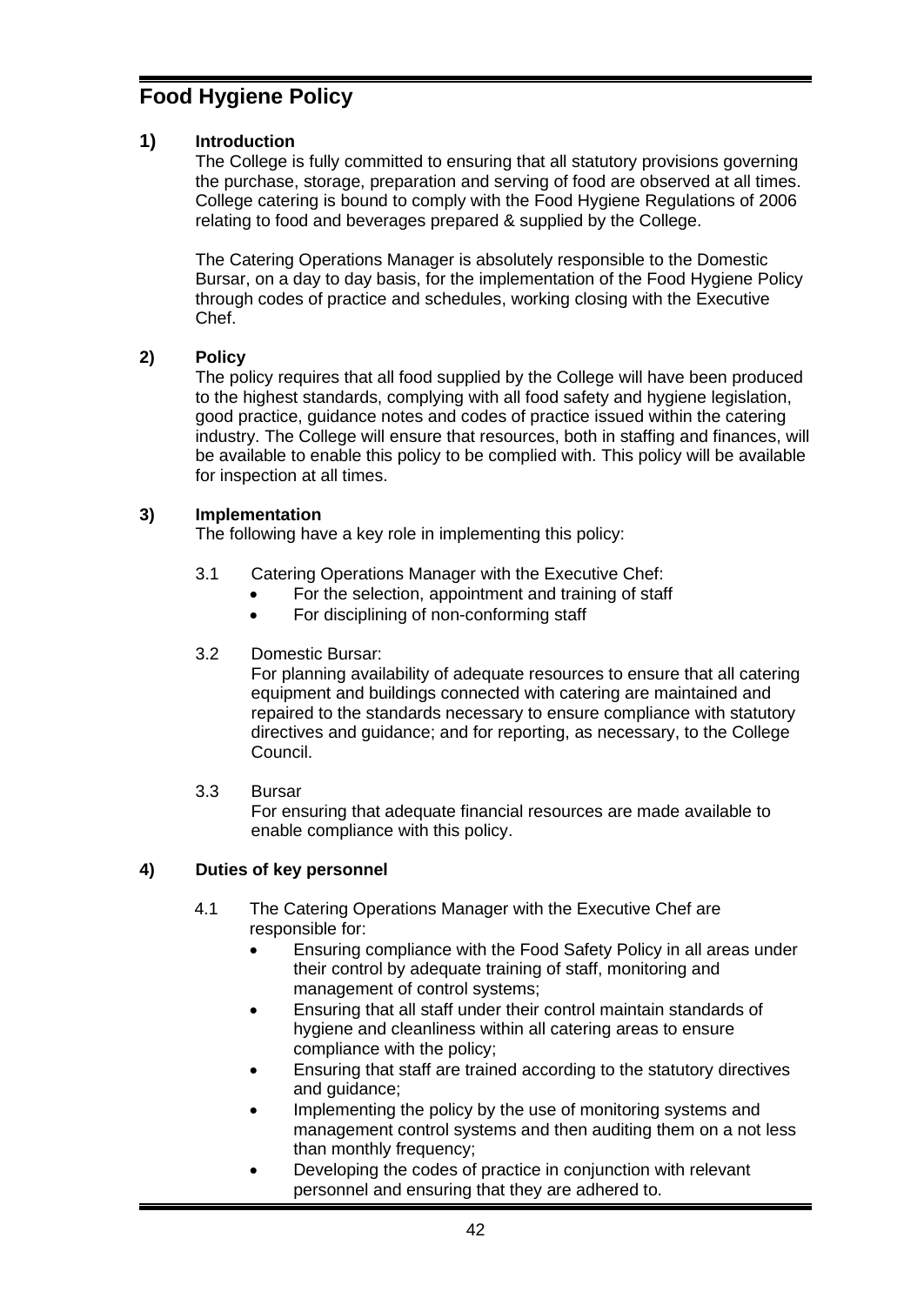## **5) Codes of Practice**

Internal departmental codes of practice and schedules are to be used to ensure that this policy is implemented by all relevant staff.

#### **6) Review**

This policy will be reviewed internally by the Catering Operations Manager, Executive Chef and Domestic Bursar annually. Any amendments will be forwarded to the Safety Committee to approve and then be forwarded to the College Council for information).

> *Issued November 2015 Updated by Safety Committee 25 February 2019 Approved by the College Council 15 March 2019*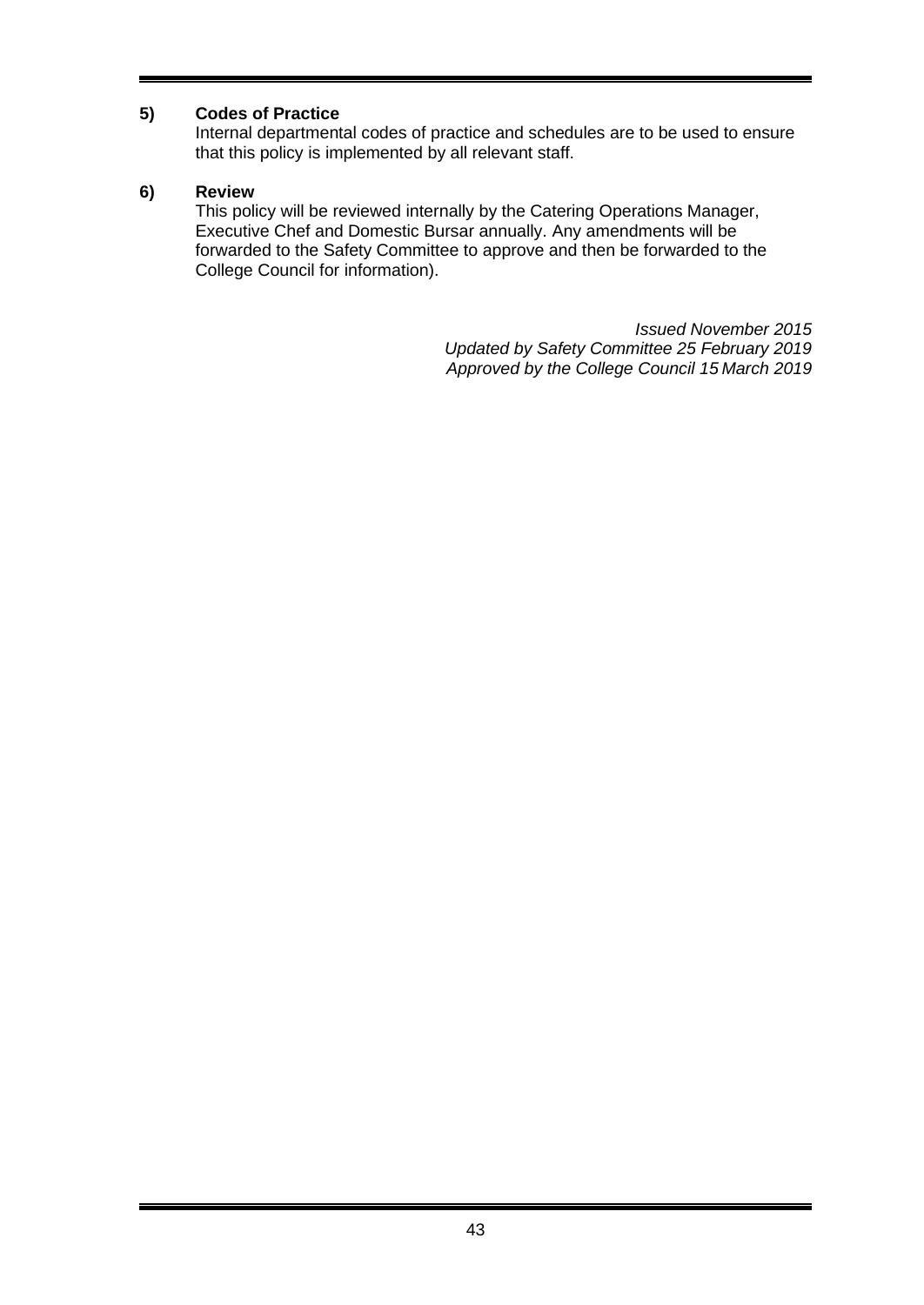# **Freedom of Information**

Under the terms of the Freedom of Information Act 2000 the College is defined as a "public authority" and is required to provide public access to all types of "recorded information".

Any Freedom of Information requests should be made to: foi@newn.cam.ac.uk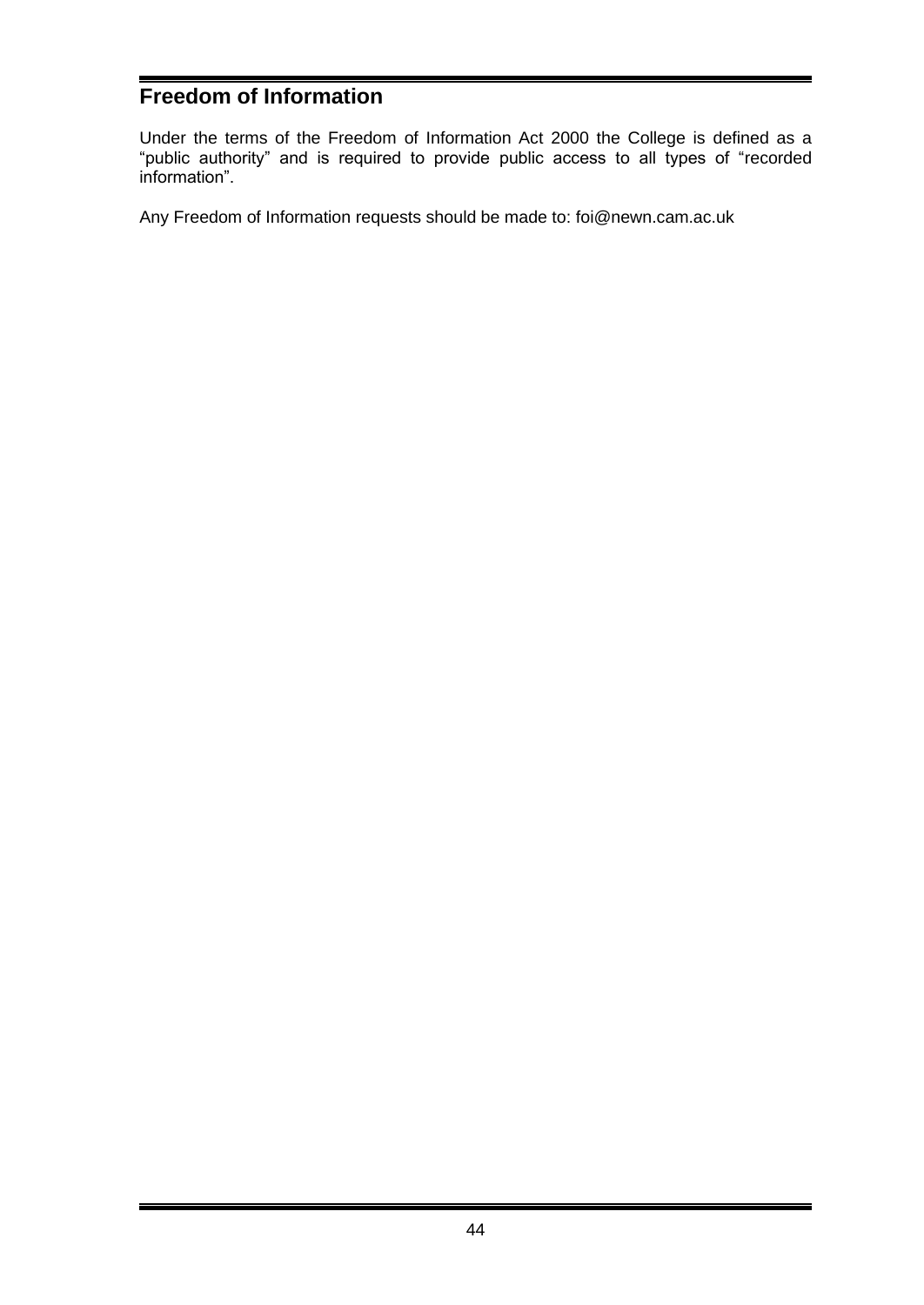# **Statement on Academic Freedom and Freedom of Speech & Expression**

## **Context**

- 1. Colleges are required by law to outline principles for their members in relation to their right to freedom of speech in the context of other legal responsibilities of the College. This Statement takes into account the specific legal responsibilities, as set out in Section 43 of the Education (No 2) Act 1986, the Equality Act 2010 and the Counter-Terrorism and Security Act 2015.
- 2. This Statement outlines the principles of free speech which apply to all members of the College, staff or students connected to the University or another College, and visiting speakers (i.e. speakers who are not members of the University of Cambridge or one of the Colleges).

#### **Principles**

<span id="page-44-0"></span>3. The College is strongly committed to the principle of freedom of speech and expression. It fosters an environment where all of its members can participate fully in the life of the College, and where each member feels confident and able to research, question and test received wisdom, and to express new ideas and controversial or unpopular opinions, without fear of isolation, marginalisation or discrimination.

Equally, the College expects its members to receive and respond to intellectual and ideological challenges in a constructive and peaceable way.

The College also acknowledges its statutory duties in protecting its members and other people from "radicalisation", which in this context means being drawn in by others to support terrorism, or to commit acts of terrorism.

- 4. Subject to paragraph [3](#page-44-0) above, no premises of the College will be denied to any member or body of members by reason of the beliefs or views of that individual or of that body or the policy or objectives of that body.
- 5. In holding to these key principles, the College will take into account its obligations regarding freedom of speech, the management of the health and safety of its members and the general public, the promotion of equal opportunities and prevention of discrimination on the grounds of belief, race, gender or sexual orientation or other legally-protected characteristics, and its duties associated with preventing people from being drawn into terrorism or the promotion of terrorist activities.

As an example of this, the College reserves the right to refuse access to its premises if it is of the opinion that a visiting speaker or the purpose of a meeting is likely to give rise to the incitement of crime and/or is likely to cause a breach of the peace.

## **Policies and procedures**

- 6. In determining the likelihood of risk of harm to members of the College and/or the general public, or members of the College being drawn into terrorism, or otherwise promoting any violent or illegal action, the College publishes policies and/or procedures to set out and manage:
	- a) the behavioural expectations of students and student unions, as set out in the College's [Dignity@Study statement;](http://www.newn.cam.ac.uk/student-life/student-information/student-handbook/student-procedures-and-guidance/)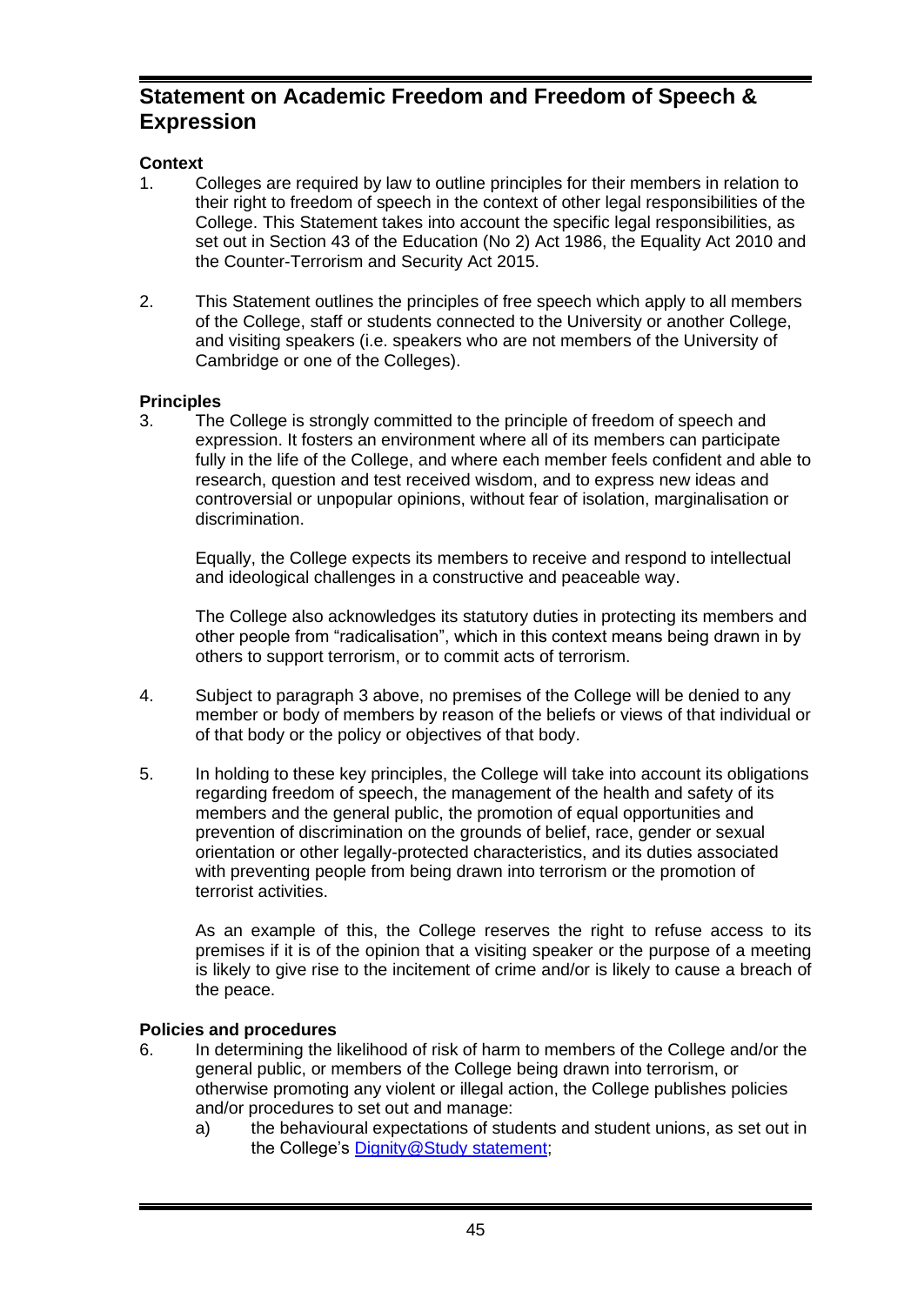- b) the management of College events at which controversial views may be expressed (whether or not they are held at the College), as set out in the College's Statement on Management of College Events; and
- c) the management and conduct of visiting speakers at meetings held within the College, as set out in the College's Statement on Management of External Events and External Speakers.

In all cases, the College's Code of Practice for Upholding Academic Freedom and Freedom of Speech and Expression at College and External Events should also be read in conjunction with the relevant statement(s), and its requirements met.

22 June 2016

## **Annex**

## **Dignity@Study**

The College's core values encompass freedom of thought and expression, and freedom from discrimination. As a place of learning, teaching and research, the College provides an environment in which to exchange ideas, opinions and views. The College is committed to maintaining a learning and working environment in which the rights and dignity of all members of the University community are respected.

The College expects all members of its community to treat each other with respect, courtesy and consideration. All members of the collegiate University community have the right to expect professional behaviour from others, and have a corresponding responsibility to behave professionally towards others. Appropriate behaviour is fostered by a University culture which encourages positive, supportive and open interactions.

The College recognises that to work and study effectively, students need a climate of equal opportunity in which they are respected and valued for their contribution, irrespective of their sex, gender identity (including reassignment), marital, parental or partnership status, race, ethnic or national origin, colour, disability, sexuality, religion or belief, or age. The University will not tolerate the harassment or bullying of any member of its community by another.

There is a need for procedures to deal with any less positive relationships in general and in particular with inappropriate behaviour (including bullying, harassment, victimisation, or discrimination) that may affect the well-being of individuals within the University. Students who have complaints concerning the behaviour of other students or Senior Members (and who consider that they have been harassed or bullied by another student or students or Senior Member); and students who have complaints concerning the behaviour of members of College staff (and who consider that they have been harassed or bullied by a member of staff), are advised that such complaints, including allegations of harassment or bullying which arise within the College teaching, learning and working environment will normally be dealt with under the College's complaints procedures.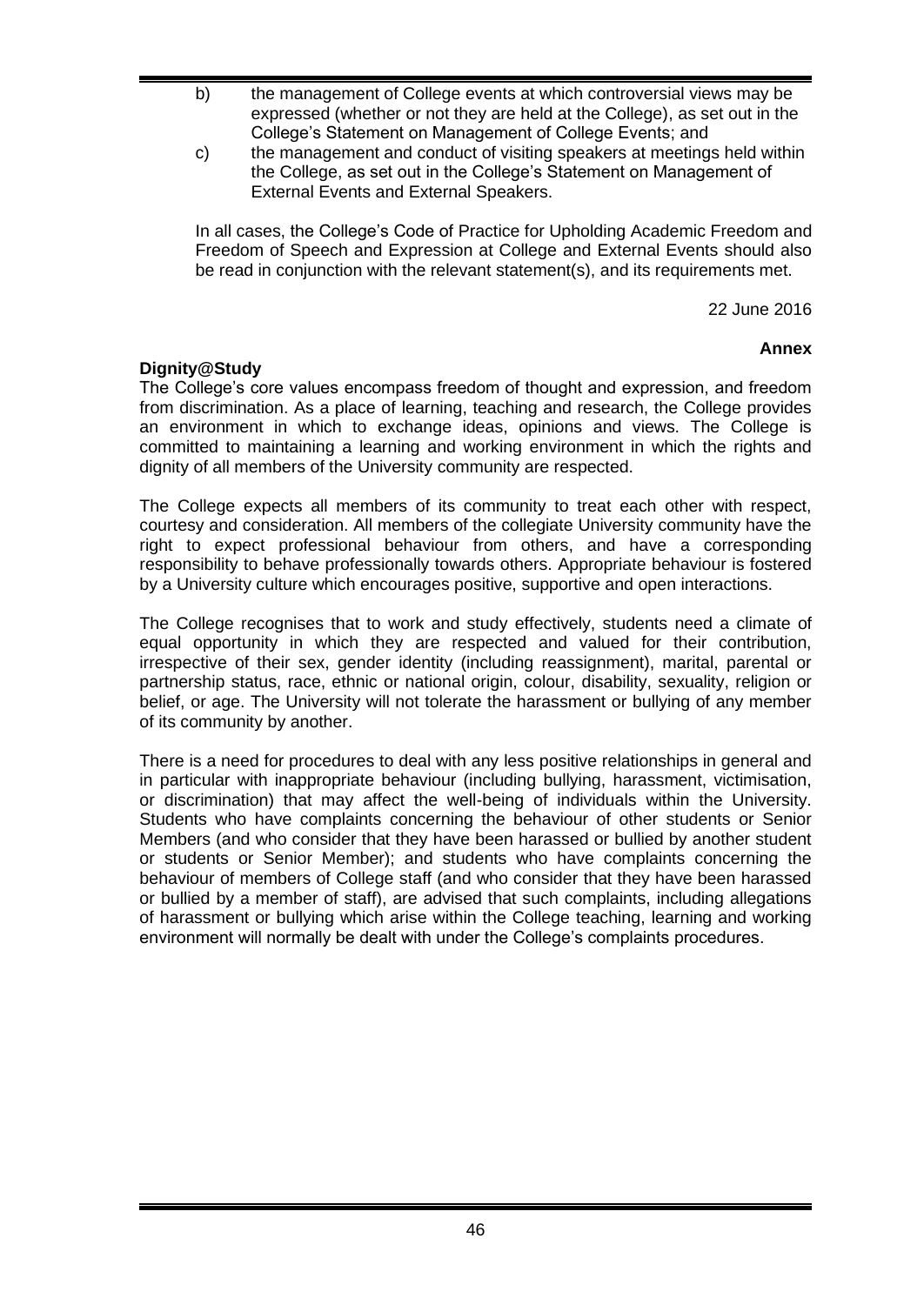# **Code of Practice for Upholding Academic Freedom and Freedom of Speech & Expression at College and External Events**

## **Introduction**

1. Section 43 of the Education Act (No.2) 1986 places a duty on the College to take such steps as are reasonably practicable to ensure that freedom of speech within the law is secured for its members, students and employees and for visiting speakers. A copy of the section is annexed to this Code of Practice.

The section also requires the College to issue and keep up to date a Code of Practice to be followed by students, other members and employees of the College.

This sets out the procedures to be followed when events are to be held on College premises, or when College events are to be held at an external venue, and lays down the conduct required in connection with events.

This Code of Practice therefore applies to all students, other members and employees of the College in respect of events on any of the College's premises. Outdoor as well as indoor events on College premises are included, as are College events held at external venues.

2. This Code of Practice also takes into account the specific legal responsibilities of the Counter-Terrorism and Security Act 2015.

## **Code of Practice**

- 3. No member of staff, Senior Member or student shall intentionally or recklessly disrupt or impede or attempt to disrupt or impede the activities and functions of the College, or of any part thereof, or of the University.
- 4. No member of staff, Senior Member or student shall intentionally or recklessly impede academic freedom, freedom of speech and expression, or lawful assembly on any premises of the College, or at a College event held at a venue external to the College.
- 5. Paragraphs 3-4 also applies to all staff or students connected to the University of Cambridge or another College, and visiting speakers and guests (i.e. who are not members of the University or one of the Colleges and/or from outside of Collegiate Cambridge).
- 6. These regulations apply to all events held on College premises, whether in person or virtually, including events organised by external parties, and to all College events held at venues external to the College.

Members of the College are reminded that actions that disrupt meetings or impede academic freedom, freedom of speech and expression or lawful assembly will also constitute offences under the University's regulations for discipline (for students, see University Student's Handbook): see also paragraph [7](#page-46-0) below.

<span id="page-46-0"></span>7. The organisers of any event on College premises, or of any event held by the College at an external venue, and persons attending the event, whether in person or virtually must comply with instructions given by any College officer or by any other person authorised to act on behalf of the College (including the Proctors) in the proper discharge of their duties.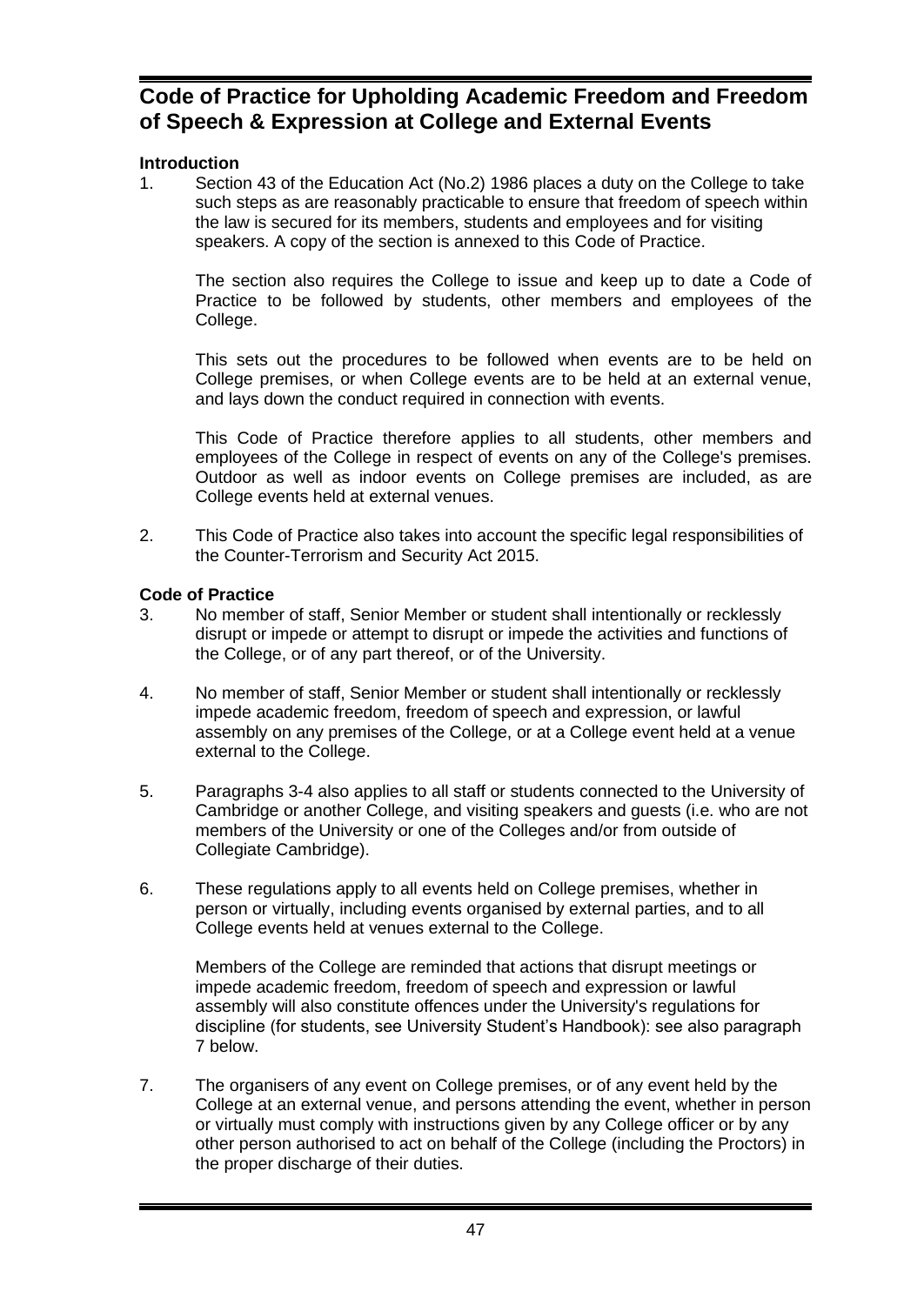#### **Other legal requirements**

8. The attention of organisers of public meetings and assemblies is drawn to Sections 11 and 14 of the Public Order Act 1986, concerning processions and assemblies. Further details are available separately.

Other legal requirements may affect the conduct of meetings. A speaker, for example, who incites an audience to crime, to breach of the peace and/or to discrimination on the grounds of any legally-protected characteristics, may be committing a criminal offence.

Equally, assemblies of persons, even if directed to lawful purposes, cease to be lawful if they threaten serious public disorder or breaches of the peace.

#### **Application of the code**

9. Any person who is in any doubt about the application of this Code of Practice to any event in the College, or organised by the College at an external venue, is under an obligation to consult the Bursar (for members of staff of Senior Members) or the Senior Tutor (for students) who will determine whether the provisions of the code apply.

## **Breach of the code**

10. A breach of the code by any member of staff, Senior Member or student of any of the requirements of this code may be treated as a serious disciplinary offence.

7 October 2021

#### **Annex**

#### Section 43 of the Education (No 2) Act 1986

- 43 (1)Every individual and body of persons concerned in the government of any establishment to which this section applies shall take such steps as are reasonably practicable to ensure that freedom of speech within the law is secured for members, students and employees of the establishment and for visiting speakers.
- (2) The duty imposed by subsection (1) above includes (in particular) the duty to ensure, so far as is reasonably practicable, that the use of any premises of the establishment is not denied to any individual or body of persons on any ground connected with -
	- (a) the beliefs or views of that individual or of any member of that body, or
	- (b) the policy or objectives of that body.
- (3) The governing body of every such establishment shall, with a view to facilitating the discharge of the duty imposed by subsection (1) above in relation to that establishment, issue and keep up to date a code of practice setting out -
	- (a) the procedures to be followed by members, students and employees of the establishment in connection with the organisation –
		- (i) of meetings which are to be held on premises of the establishment and which fall within any class of meeting specified in the code; and
		- (ii) of other activities which are to take place on those premises and which fall within any class of activity so specified; and
	- (b) the conduct required of such persons in connection with any such meeting or activity; and dealing with such other matters as the governing body consider appropriate.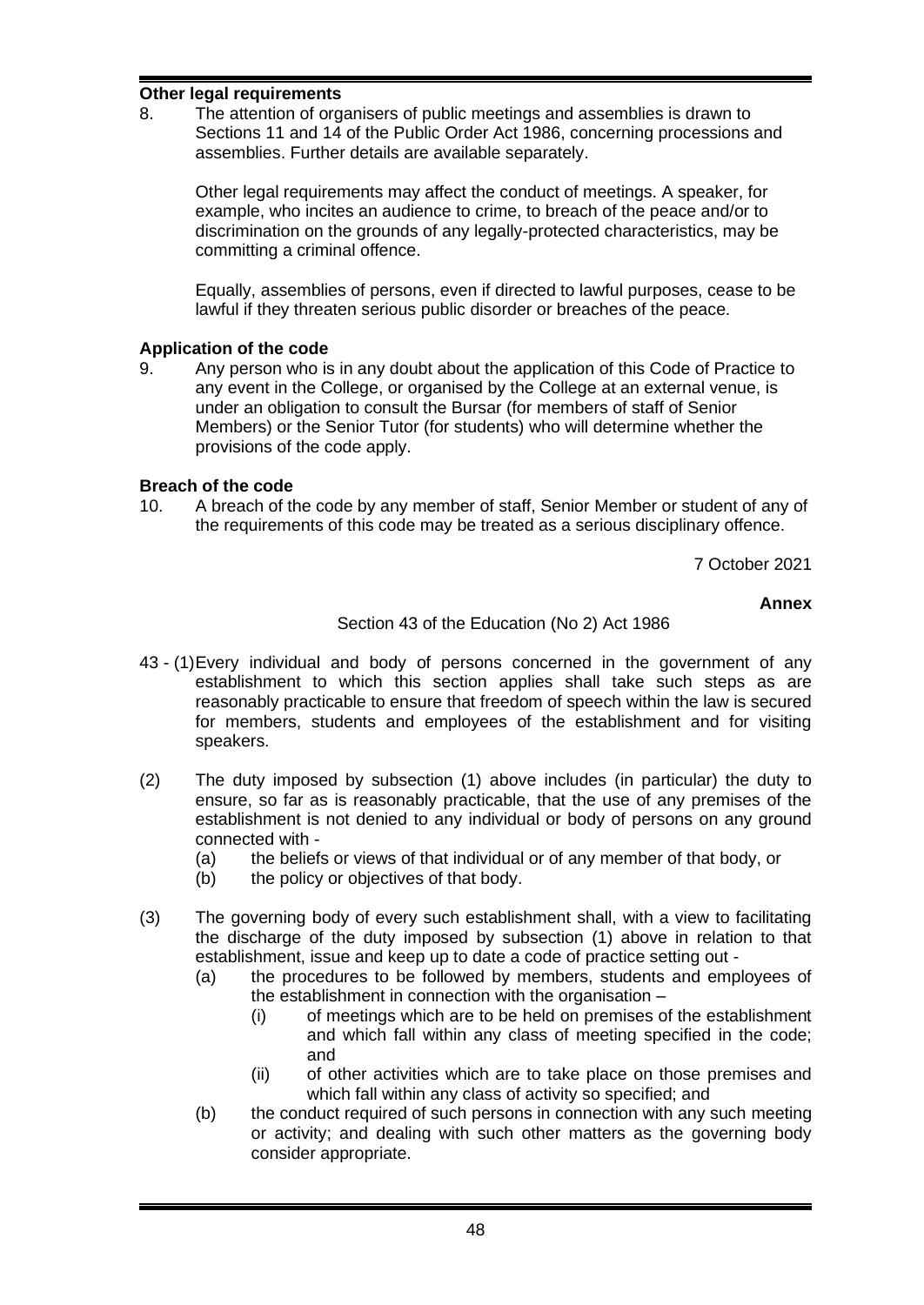- (4) Every individual and body of persons concerned in the government of any such establishment shall take such steps as are reasonably practicable (including where appropriate the initiation of disciplinary measures) to secure that the requirements of the code of practice for that establishment, issued under subsection (3) above, are complied with.
- (5) The establishments to which this section applies are
	- (a) any university;
	- (b) any establishment which is maintained by a local education authority and for which section 1 of the 1968 (No 2) Act (government and conduct of colleges of education and other institutions providing further education) requires there to be an instrument of government; and
	- (c) any establishment of further education designated by or under regulations made under section 27 of the 1980 Act as an establishment substantially dependent for its maintenance on assistance from local education authorities or on grants under section 100(1)(b) of the 1944 Act.
- (6) In this section: -

"governing body", in relation to any university, means the executive governing body which has responsibility for the management and administration of its revenue and property and the conduct of its affairs (that is to say the body commonly called the council of the university);

"university" includes a university college and any college, or institution in the nature of a college, in a university.

- (7) Where any establishment
	- (a) falls within subsection (5)(b) above; or
	- (b) falls within subsection (5)(c) above by virtue of being substantially dependent for its maintenance on assistance from local education authorities:

the local education authority or authorities maintaining or (as the case may be) assisting the establishment shall, for the purposes of this section, be taken to be concerned in its government.

(8) Where a students' union, occupies premises which are not premises of the establishment in connection with which the union is constituted, any reference in this section to the premises of the establishment shall be taken to include a reference to the premises occupied by the students' union.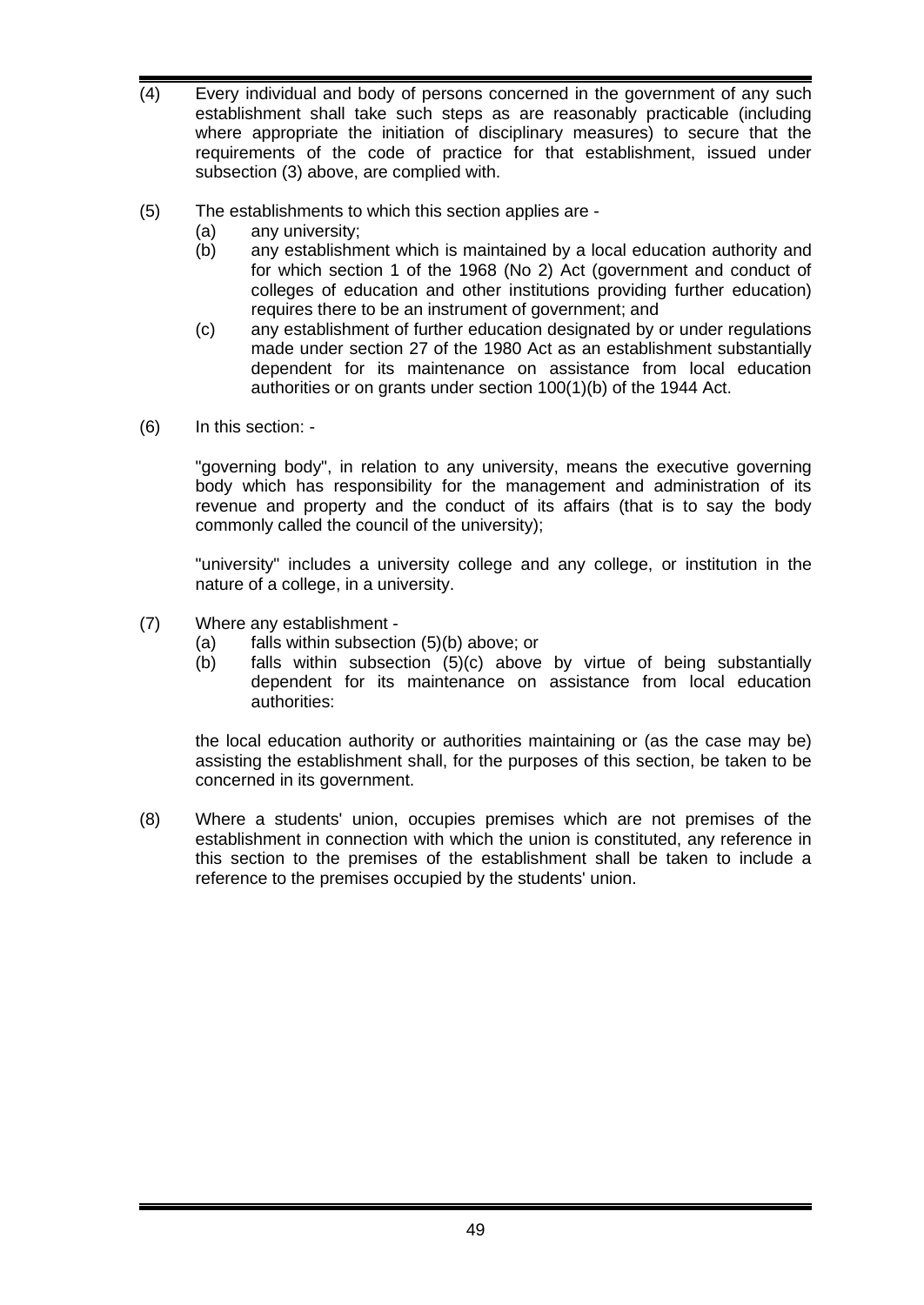# **Statement on Management of College Events**

# **Context**

- 1. Colleges are required to have written procedures to demonstrate their compliance with their new legal duties as set out in the Counter-Terrorism and Security Act 2015 and the *Prevent* duty guidance issued by government. In particular, they are required to have written procedures on how they manage the risk assessment and subsequent management of College events, which in this context relates to scheduled or advertised meetings or activities that include speakers who are members of the University or one of the Colleges and/or significant numbers of attendees from within Collegiate Cambridge.
- 2. This applies, for example, to events hosted by Senior Members and by student societies, and to other internal bookings made with the College (e.g., Senior Members' Research Forum, events hosted by Newnham Associates for students). It also applies to events hosted by the College at venues other than at the College (e.g., at a departmental lecture theatre or hall).

# **Principles**

- 3. The College is strongly committed to the principle of freedom of speech and expression and has published a statement to that effect: this must be referenced in an appropriate place for those seeking to book College rooms for an internal event, or booking a venue other than at the College site for a College event; students who take the lead in managing College student societies (including but not limited to the JCR and MCR) should have it brought to their attention.
- 4. This document outlines key elements of written procedures for:
	- d) the management of internal events at which controversial views may be expressed (whether or not they are held at the College); and
	- e) the management of speakers at meetings held by the College (whether or not they are held at the College).

# **Approval and risk management of events**

- 5. All rooms and meeting places of the College have a designated owner. In all cases, the designated owner has the responsibility of ensuring that the rooms and meeting places are used appropriately, and may specify in writing particular terms and conditions relating to the use of that room or meeting place, which may include terms and conditions relating to any particular meeting or activity, if appropriate.
- 6. No College event can take place in a room or meeting place without prior approval by the designated owner (or clearly-indicated nominated members of staff with delegated authority). Such decisions are made in the light of information provided by an event organiser (who must be a specific person, acting on their own behalf or on behalf of an organisation responsible for the College event) through mechanisms approved by the nominated members of staff.
- 7. Conditions apply to all room bookings for College events, including:
	- The College reserves the right to seek additional information before confirming a booking.
	- The College event organiser (i.e. the named person making the booking) agrees as a condition of submitting the room booking request to notify the College if any of the details submitted change.
	- The College reserves the right to review its decision on allowing a College event to proceed if any of the information provided changes.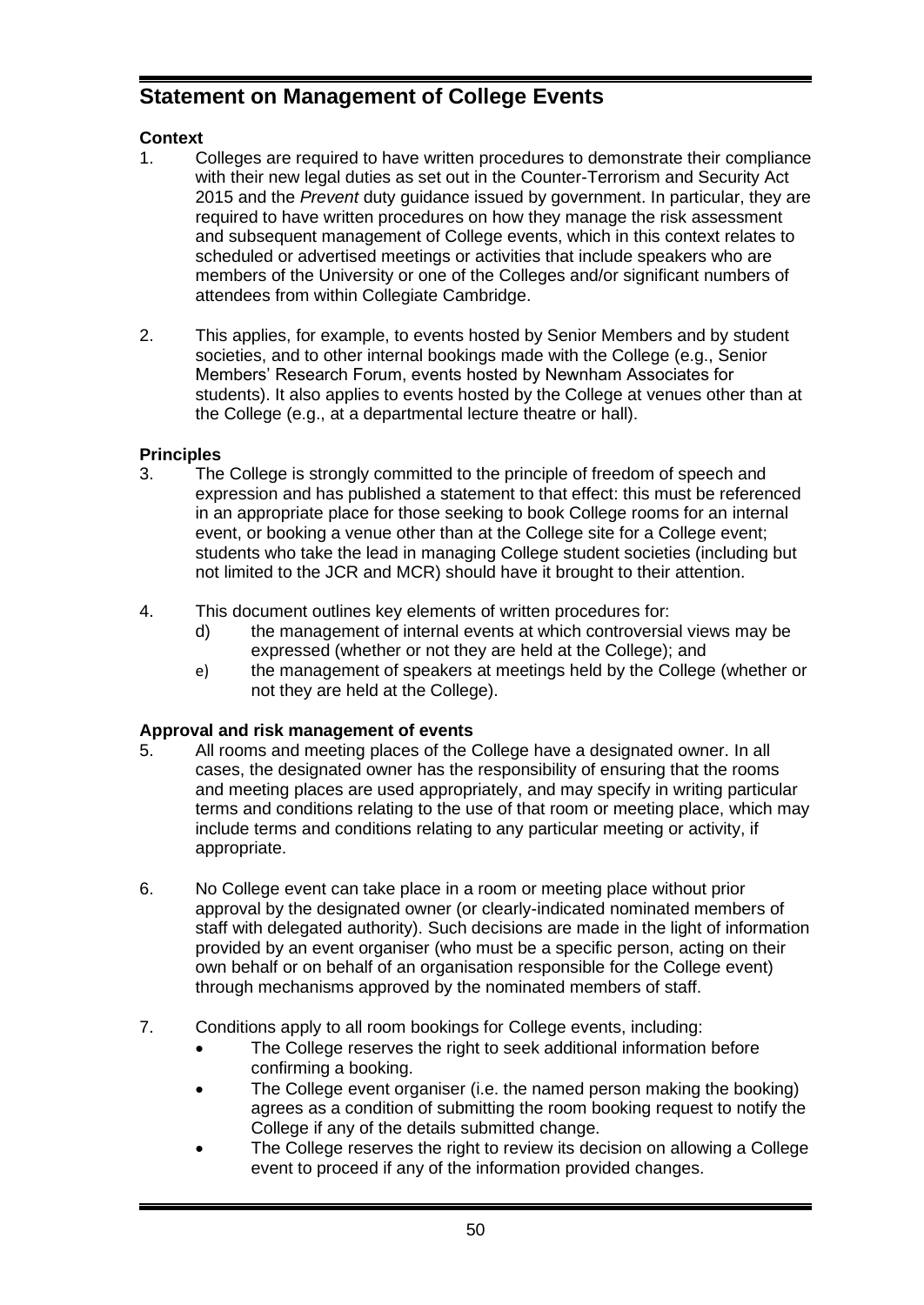- The deliberate provision of false or incomplete information by the College event organiser may be addressed under the disciplinary procedures of the College, if appropriate, or otherwise invalidate the booking.
- 8. An initial room booking should be made through the published process, and will not be considered complete unless it includes the following information, as a minimum:
	- name and contact details of the College event organiser;
	- title of the proposed College event;
	- names and contact details of formal presenters or speakers at the College event, if any;
	- details of any College organisation or society represented or publicised at the event;
	- brief description of proposed talks and/or activities;
	- dates and times of the proposed College event;
	- if a College event at an external venue, details of the venue including contact information for the venue's facilities manager or equivalent;
	- projected number of attendees, including:
		- student members of the College;
		- other members of the College;
		- other members of the University;
		- people external to the College and the University.
- 9. The designated owner (or clearly-indicated nominated members of staff with delegated authority) will use this information to assess the likelihood of a range of risks: this will include the assessment of risks specifically relating to the protection of freedom of speech and the Colleges' responsibility in preventing crime (including the promotion of illegal discrimination or terrorism).
- 10. Activities likely to be considered inappropriate to be conducted on College premises or at events organised by the College at an external venue include:
	- internal or external speakers giving talks which directly or indirectly promote violence towards members of the College or the general public, or which may advance the radicalisation of College members (as it is defined in the College's statement on freedom of speech);
	- internal or external speakers whose presence or activity, in the view of the College, carries a reasonable likelihood of risk to the health or safety of its members or of the general public;
	- physical activities where there has not been due regard for the safety of participants and onlookers;
	- activities where the College has been advised by the police that they represent a high risk at the specified time or location proposed.

22 June 2016

**Annex**

## **Process for Booking College Events and Meetings**

Rooms and meeting places for events are managed by the following people on behalf of the College:

| Name                                                                            | Role                  |   | Phone/Email                        |
|---------------------------------------------------------------------------------|-----------------------|---|------------------------------------|
| Mel Searle<br>(for booking function<br>rooms and the gardens,<br>and organising | Conference<br>Manager | & | Events   conference@newn.cam.ac.uk |
|                                                                                 |                       |   |                                    |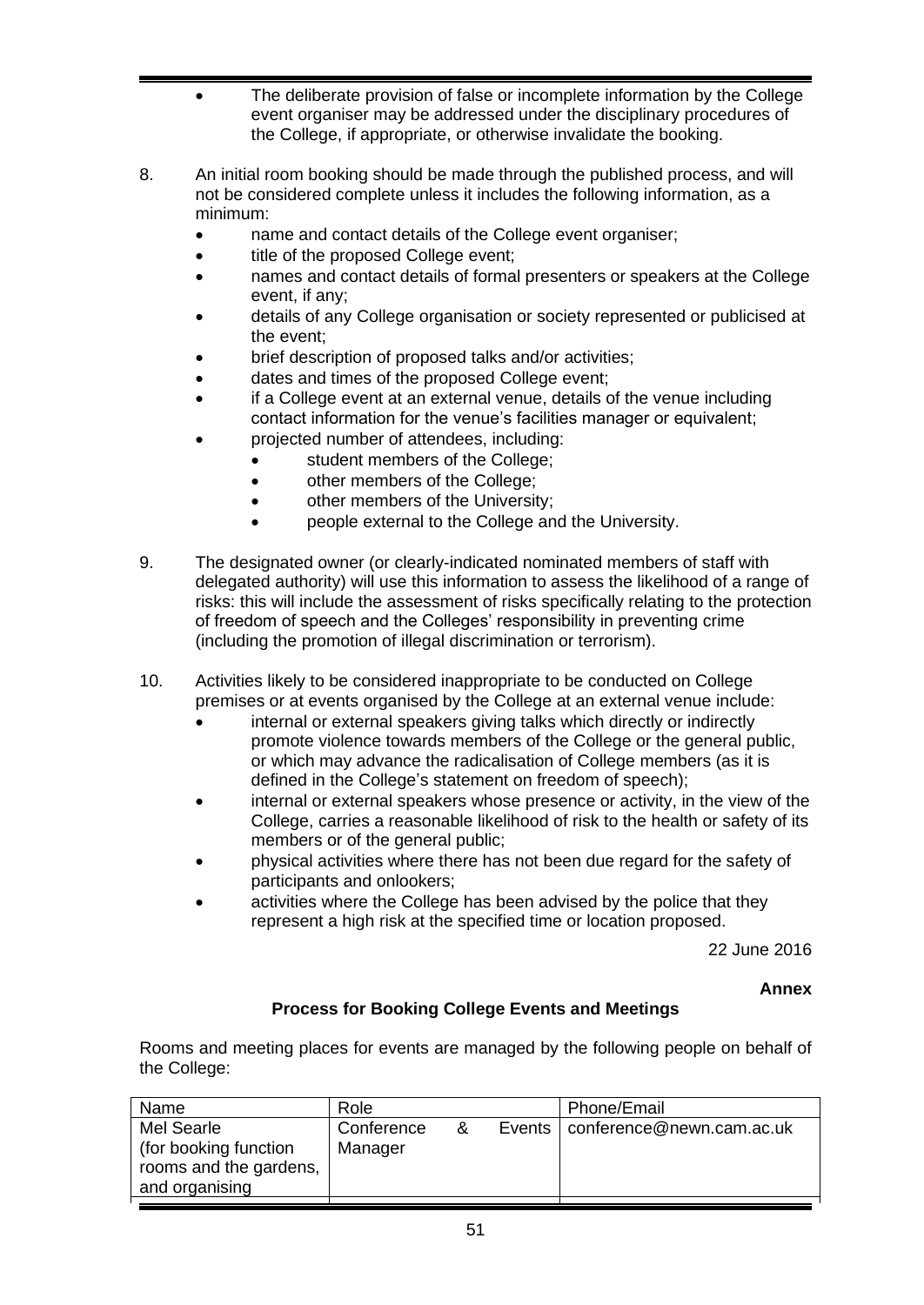| bookings of College    |                        |                              |
|------------------------|------------------------|------------------------------|
| events at external     |                        |                              |
| venues)                |                        |                              |
| Mr Bob Watson          | <b>Head Porter</b>     | Bob.watson@newn.cam.ac.uk    |
| (for booking JCRs)     |                        |                              |
| MCR President, in      | <b>MCR President</b>   | mcr.president@newn.cam.ac.uk |
| consultation with Dr   |                        |                              |
| Kate Fleet, Graduate   | Graduate Tutor         | khf11@cam.ac.uk              |
| Tutor (for exceptional |                        |                              |
| use of the Middle      |                        |                              |
| Combination Room       |                        |                              |
| other than for or by   |                        |                              |
| Newnham Graduate       |                        |                              |
| students)              |                        |                              |
| Wendy Evans            | <b>Domestic Bursar</b> | dburs1@newn.cam.ac.uk        |

Undergraduate students can also book the Junior Combination Rooms (JCRs) on-line.

Information required from the event organiser at the time of making the booking:

- name and contact details of the College event organiser;
- title of the proposed College event;
- names and contact details of formal presenters or speakers at the College event, if any;
- details of any College organisation or society represented or publicised at the event;
- brief description of proposed talks and/or activities;
- dates and times of the proposed College event;
- if a College event at an external venue, details of the venue including contact information for the venue's facilities manager or equivalent;
- projected number of attendees, including:
	- student members of the College;
	- other members of the College;
	- other members of the University;
	- people external to the College and the University.

Details of room layout, equipment needed and catering requirements will also be required at the time of the booking.

Requests for events must be provided in writing by the event organiser and ideally no later than 24 hours in advance for the JCRs and at least a week in advance for the function rooms in advance of the event. Requests to make a booking at an external venue will require earlier notification to enable liaison with the venue owner; the Conference and Events Co-Ordinator should be contacted as early as possible for advice and assistance. (In any event, the organiser will need to take into account any lead time he or she may wish to have to publicise the event: an event should not be publicised before approval has been granted.)

The College reserves the right to refuse outright any requests for the use of a room or meeting place if such a request is made within 24 hours of the proposed event.

Bookings should be made through contacting the persons above for a bookings form; or, in respect of the JCRs, these can be booked through the use of an on-line booking form.

When part of any booking envisages the use of the Garden, permission must be sought separately and explicitly.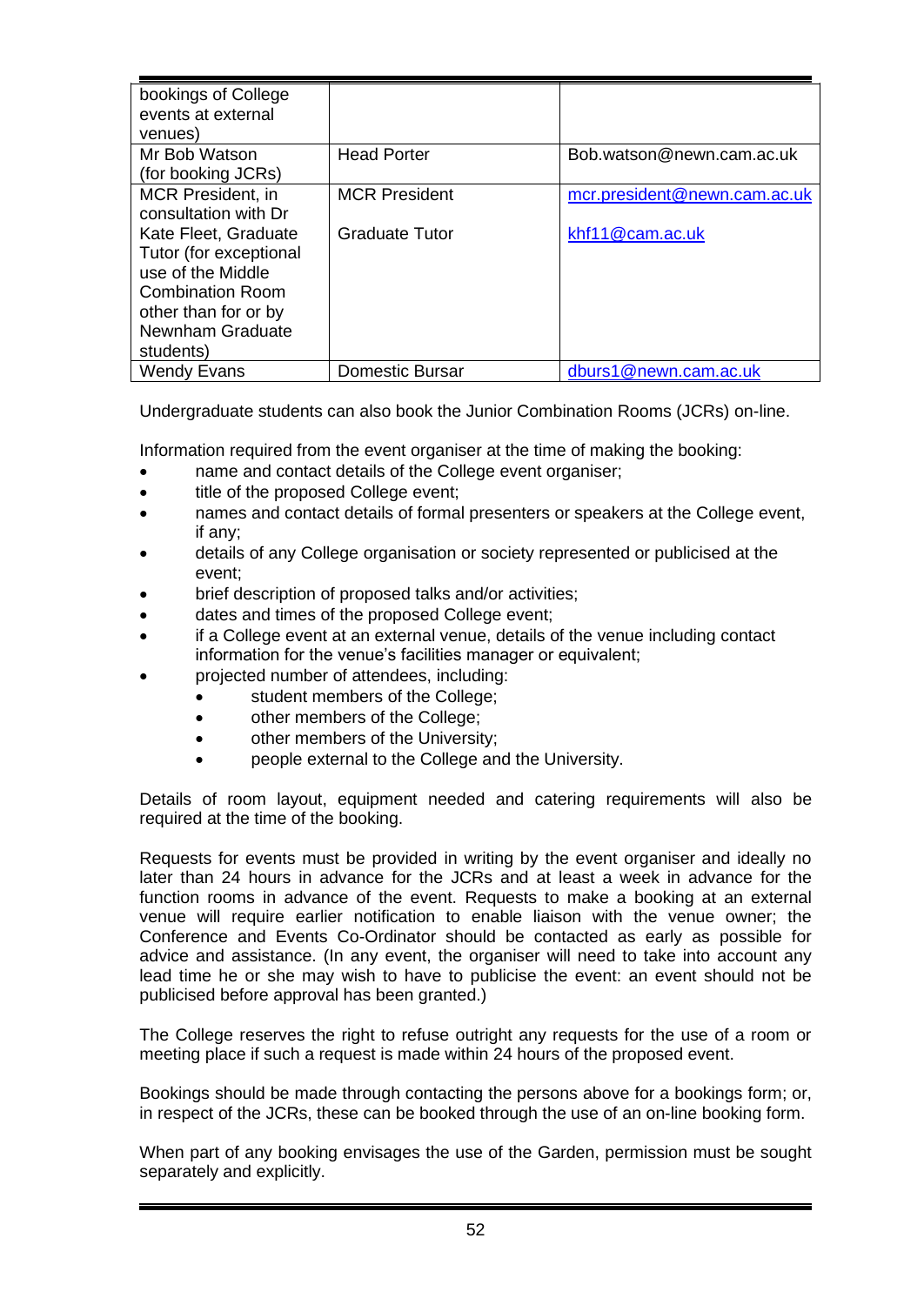No event may be publicised as taking place until confirmation has been received from the College. If an event or room booking is refused, you may appeal the decision to the Domestic Bursar, who may refer the matter to the College Council. The appeal decision will be the final decision of the College.

In addition:

- No out-of-College or private functions may be arranged from the first week of May to mid-June.
- The College reserves the right to seek additional information before confirming a booking.
- The event organiser (i.e. the named person making the booking) agrees as a condition of submitting the room booking request to notify the College if any of the details submitted change.
- The College reserves the right to review its decision on allowing an event to proceed if any of the information provided changes.
- The deliberate provision of false or incomplete information by the event organiser may be addressed under the disciplinary procedures of the College, if appropriate, or otherwise invalidate the booking.

## **Specific Guidelines for Garden Parties & Functions**

The Garden is in great demand for parties in the summer and most particularly during May Week. Senior Members wishing to have a party in the Garden then should make the necessary arrangements early in the Easter Term, but are asked to accept that Junior Members have priority. Bookings on behalf of Faculties or Departments will not be accepted earlier than the week before May Week to allow Junior Members an opportunity to book private parties.

- Organisers of functions must comply with any conditions set by the College authorities.
- Functions are not permitted in the gardens during the Easter Term from 1 May until the Friday of the last week of Full Term inclusive.
- No meetings may be held in the gardens.
- Parties are permitted only on Old Hall Chestnut Tree Lawn and the lawn south of Peile.
- Music is not allowed at parties in the garden.
- All parties must end by 9.00 pm.
- The number of people attending must not exceed that applied for.
- Plays may be performed during the same period as parties. Finishing times for plays to be arranged separately.
- Whenever you use the garden, please take care to keep it tidy.
- Smoking is permitted only in designated areas *[See Smoke-Free Policy]*.

## **Who may hold functions in the garden:**

- Newnham College students
- Newnham College Clubs and Societies, including Newnham Associates
- Other College or University Clubs and Societies provided that the booking is made by a Newnham student member of the club or society who is prepared to be present throughout the function and is prepared to take full responsibility for the function
- Senior Members and College Staff, including the Development and Roll Office

7 October 2021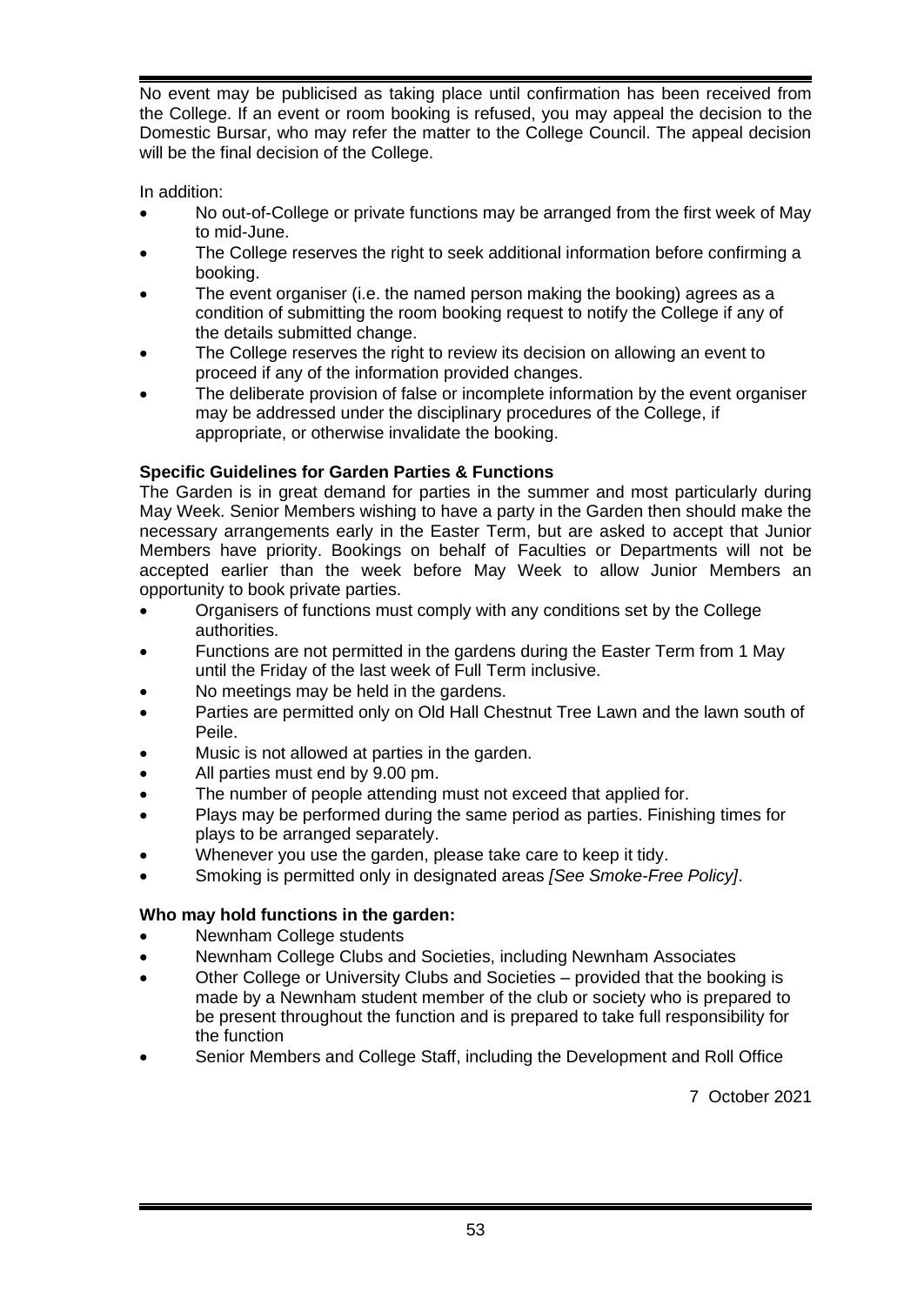# **Statement on Management of External Events and External Speakers**

# **Context**

- 1. Colleges are required to have written procedures to demonstrate their compliance with their new legal duties as set out in the Counter-Terrorism and Security Act 2015 and the *Prevent* duty guidance issued by government. In particular, they are required to have written procedures on how they manage the risk assessment and subsequent management of "external events", which in this context relates to scheduled or advertised meetings or activities that include visiting speakers (i.e. speakers who are not members of the University or one of the Colleges) and/or significant numbers of attendees from outside of Collegiate Cambridge.
- 2. This applies, for example, to student society events hosting a visiting speaker held in College or elsewhere, and to external bookings made with the College (e.g. graduate seminars, alumnae events and conferences).

# **Principles**

- 3. The College is strongly committed to the principle of freedom of speech and expression and has published a statement to that effect: this must be referenced in an appropriate place for those seeking to book College rooms for an external event; students who take the lead in managing College student societies (including but not limited to the JCR and MCR) should have it brought to their attention.
- 4. This document outlines key elements of written procedures for:
	- f) the management of external events at which controversial views may be expressed (whether or not they are held at the College); and
	- g) the management of visiting speakers at meetings held within the College.

# **Approval and risk management of events**

- 5. All rooms and meeting places of the College have a designated owner. In all cases, the designated owner has the responsibility of ensuring that the rooms and meeting places are used appropriately, and may specify in writing particular terms and conditions relating to the use of that room or meeting place, which may include terms and conditions relating to any particular meeting or activity, if appropriate.
- 6. No external event can take place in a room or meeting place without prior approval by the designated owner (or clearly-indicated nominated members of staff with delegated authority). Such decisions are made in the light of information provided by an external event organiser (who must be a specific person, acting on their own behalf or on behalf of an organisation responsible for the external event) through mechanisms approved by the nominated members of staff.
- 7. Conditions apply to all room bookings for external events, including:
	- The College reserves the right to seek additional information before confirming a booking.
	- The external event organiser (i.e. the named person making the booking) agrees as a condition of submitting the room booking request to notify the College if any of the details submitted change.
	- The College reserves the right to review its decision on allowing an external event to proceed if any of the information provided changes.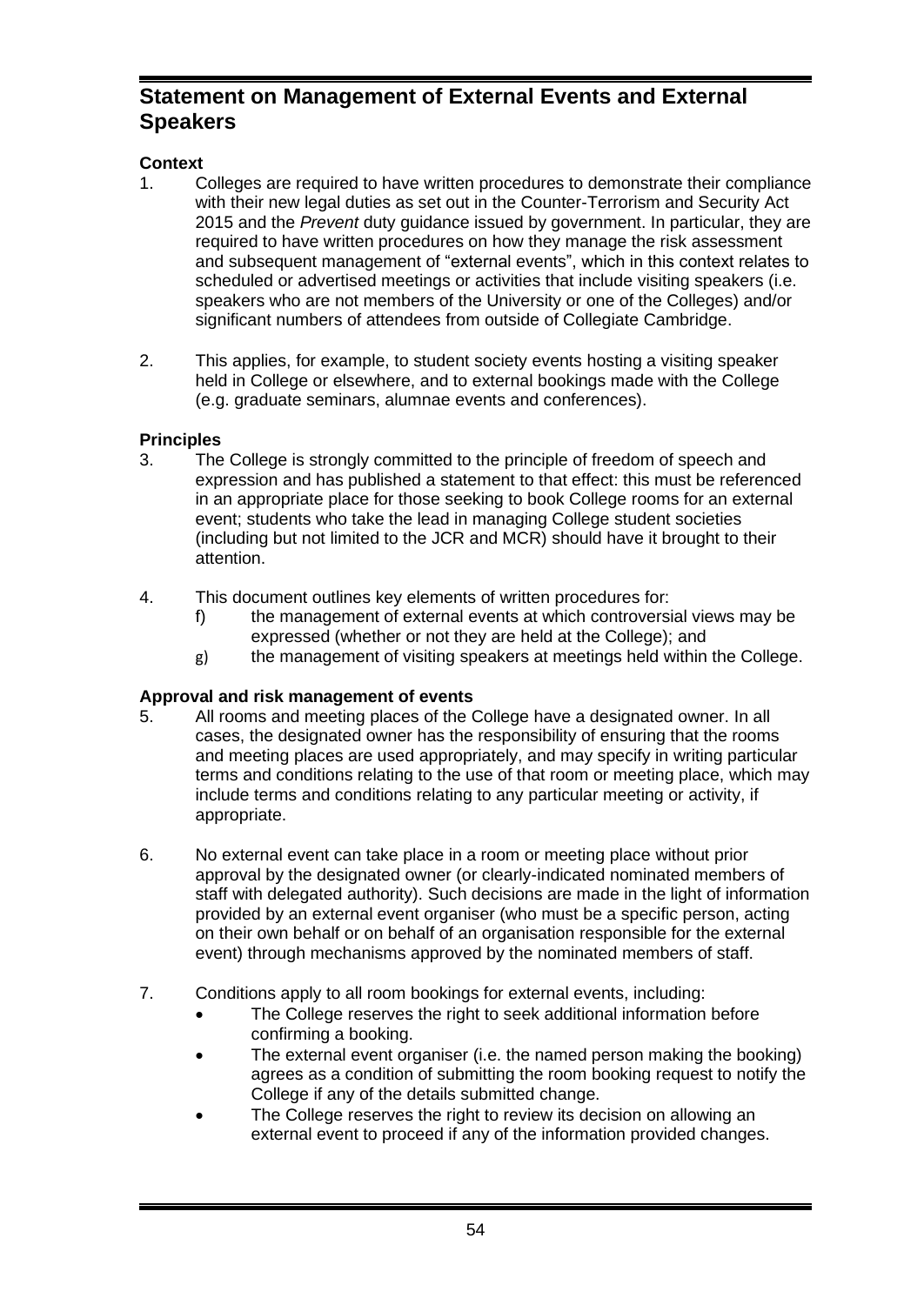- The deliberate provision of false or incomplete information by the external event organiser may be addressed under the disciplinary procedures of the College, if appropriate, or otherwise invalidate the booking.
- 8. An initial room booking should be made through the published process, and will not be considered complete unless it includes the following information, as a minimum:
	- name and contact details of the external event organiser;
	- title of the proposed external event;
	- names and contact details of formal presenters or speakers at the external event, if any;
	- details of any external organisation represented or publicised at the external event;
	- brief description of proposed talks and/or activities;
	- dates and times of the proposed external event;
	- projected number of attendees, including:
		- student members of the College;
			- other members of the College;
			- other members of the University;
			- people external to the College and the University.
- 9. The designated owner (or clearly-indicated nominated members of staff with delegated authority) will use this information to assess the likelihood of a range of risks: this will include the assessment of risks specifically relating to the protection of freedom of speech and the Colleges' responsibility in preventing crime (including the promotion of illegal discrimination or terrorism).
- 10. Activities likely to be considered inappropriate to be conducted on College premises include:
	- internal or external speakers giving talks which directly or indirectly promote violence towards members of the College or the general public, or which may advance the radicalisation of College members (as it is defined in the College's statement on freedom of speech);
	- internal or external speakers whose presence or activity, in the view of the College, carries a reasonable likelihood of risk to the health or safety of its members or of the general public;
	- physical activities where there has not been due regard for the safety of participants and onlookers;
	- activities where the College has been advised by the police that they represent a high risk at the specified time or location proposed.

22 June 2016

**Annex**

## **Process for Booking External Events and Meetings**

Rooms and meeting places for events are managed by the following people on behalf of the College:

| Name                                                 | Role                                 | Phone/Email                |
|------------------------------------------------------|--------------------------------------|----------------------------|
| <b>Miss Marilyn Dowling</b><br>(for booking function | Conference & Events Co-<br>ordinator | dburs3@newn.cam.ac.uk      |
| rooms)                                               |                                      |                            |
| Mrs Cheryl Bowran<br>(for booking JCRs)              | <b>Head Porter</b>                   | head.porter@newn.cam.ac.uk |
| <b>Miss Wendy Evans</b>                              | Domestic Bursar                      | dburs1@newn.cam.ac.uk      |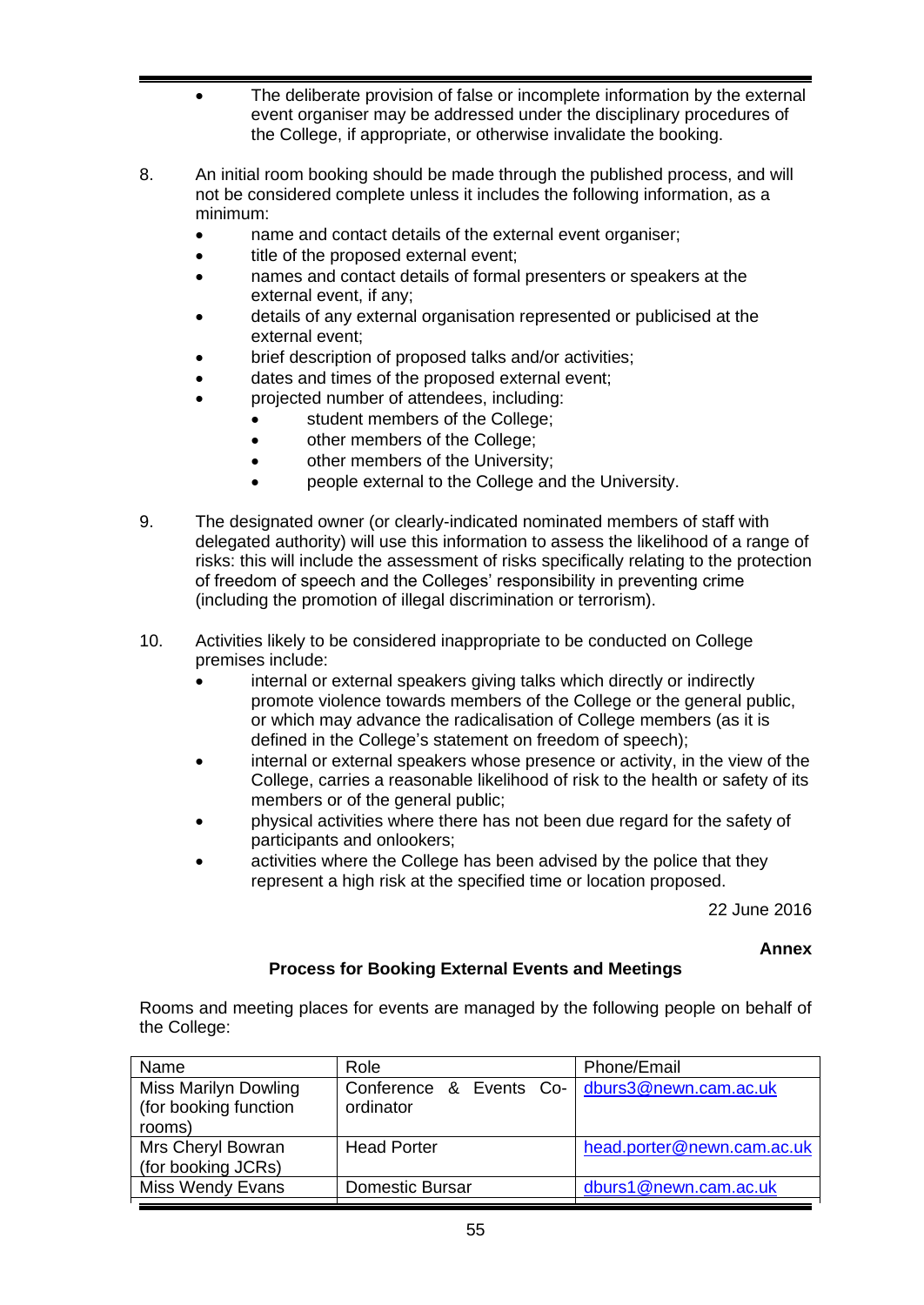Undergraduate students can book the Junior Combination Rooms (JCRs) on-line.

Information required from the event organiser at the time of making the booking:

- name and contact details of the external event organiser;
- title of the proposed external event;
- names and contact details of formal presenters or speakers at the external event, if any;
- details of any external organisation represented or publicised at the external event;
- brief description of proposed talks and/or activities;
- dates and times of the proposed external event:
- projected number of attendees, including:
	- student members of the College;
	- other members of the College;
	- other members of the University;
	- people external to the College and the University.

Details of room layout, equipment needed and catering requirements will also be required at the time of the booking.

Requests for events must be provided in writing by the event organiser and ideally no later than 24 hours in advance for the JCRs and at least a week in advance for the function rooms in advance of the event. (In any event, the organiser will need to take into account any lead time he or she may wish to have to publicise the event: an event should not be publicised before approval has been granted.)

The College reserves the right to refuse outright any requests for the use of a room or meeting place if such a request is made within 24 hours of the proposed event.

Bookings should be made through contacting the persons above for a bookings form; or, in respect of the JCRs, these can be booked through the use of the on-line booking form.

When part of any booking envisages the use of the Garden, permission must be sought separately and explicitly.

No event may be publicised as taking place until confirmation has been received from the College. If an event or room booking is refused, you may appeal the decision to the Domestic Bursar, who may refer the matter to the College Council. The appeal decision will be the final decision of the College.

In addition:

- No out-of-College or private functions may be arranged from the first week of May to mid-June.
- The College reserves the right to seek additional information before confirming a booking.
- The event organiser (i.e. the named person making the booking) agrees as a condition of submitting the room booking request to notify the College if any of the details submitted change.
- The College reserves the right to review its decision on allowing an event to proceed if any of the information provided changes.
- The deliberate provision of false or incomplete information by the event organiser may be addressed under the disciplinary procedures of the College, if appropriate, or otherwise invalidate the booking.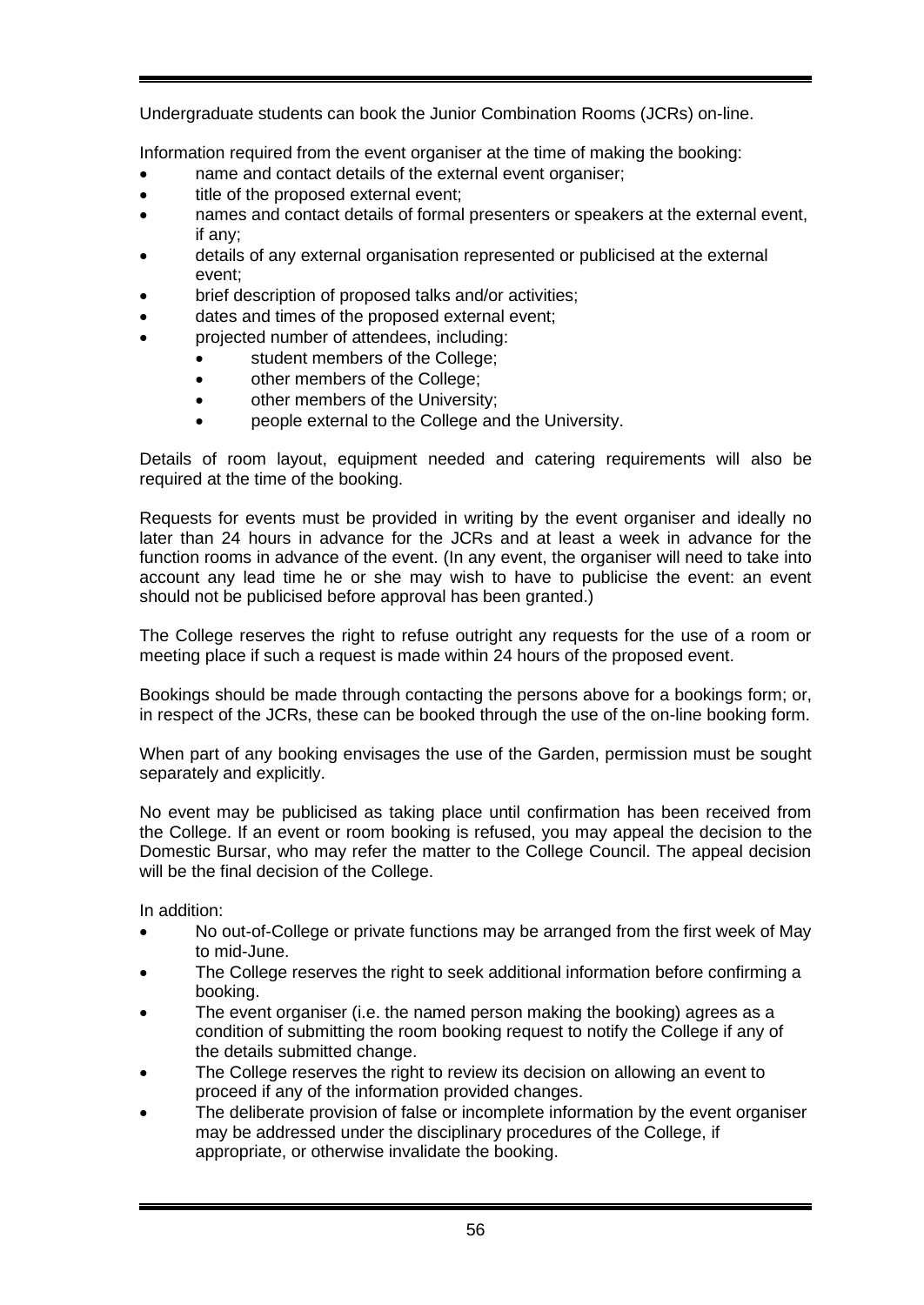## **Specific Guidelines for Garden Parties & Functions**

The Garden is in great demand for parties in the summer and most particularly during May Week. Senior Members wishing to have a party in the Garden then should make the necessary arrangements early in the Easter Term, but are asked to accept that Junior Members have priority. Bookings on behalf of Faculties or Departments will not be accepted earlier than the week before May Week to allow Junior Members an opportunity to book private parties.

- Organisers of functions must comply with any conditions set by the College authorities.
- Functions are not permitted in the gardens during the Easter Term from 1 May until the Friday of the last week of Full Term inclusive.
- No meetings may be held in the gardens.
- Parties are permitted only on Old Hall Chestnut Tree Lawn and the lawn south of Peile.
- Music is not allowed at parties in the garden.
- All parties must end by 9.00 pm.
- The number of people attending must not exceed that applied for.
- Plays may be performed during the same period as parties. Finishing times for plays to be arranged separately.
- Whenever you use the garden, please take care to keep it tidy.
- Smoking is permitted only in designated areas *[See Smoke-Free Policy]*.

#### **Who may hold functions in the garden:**

- Newnham College students
- Newnham College Clubs and Societies, including Newnham Associates
- Other College or University Clubs and Societies provided that the booking is made by a Newnham student member of the club or society who is prepared to be present throughout the function and is prepared to take full responsibility for the function
- Senior Members and College Staff, including the Development and Roll Office

22 June 2016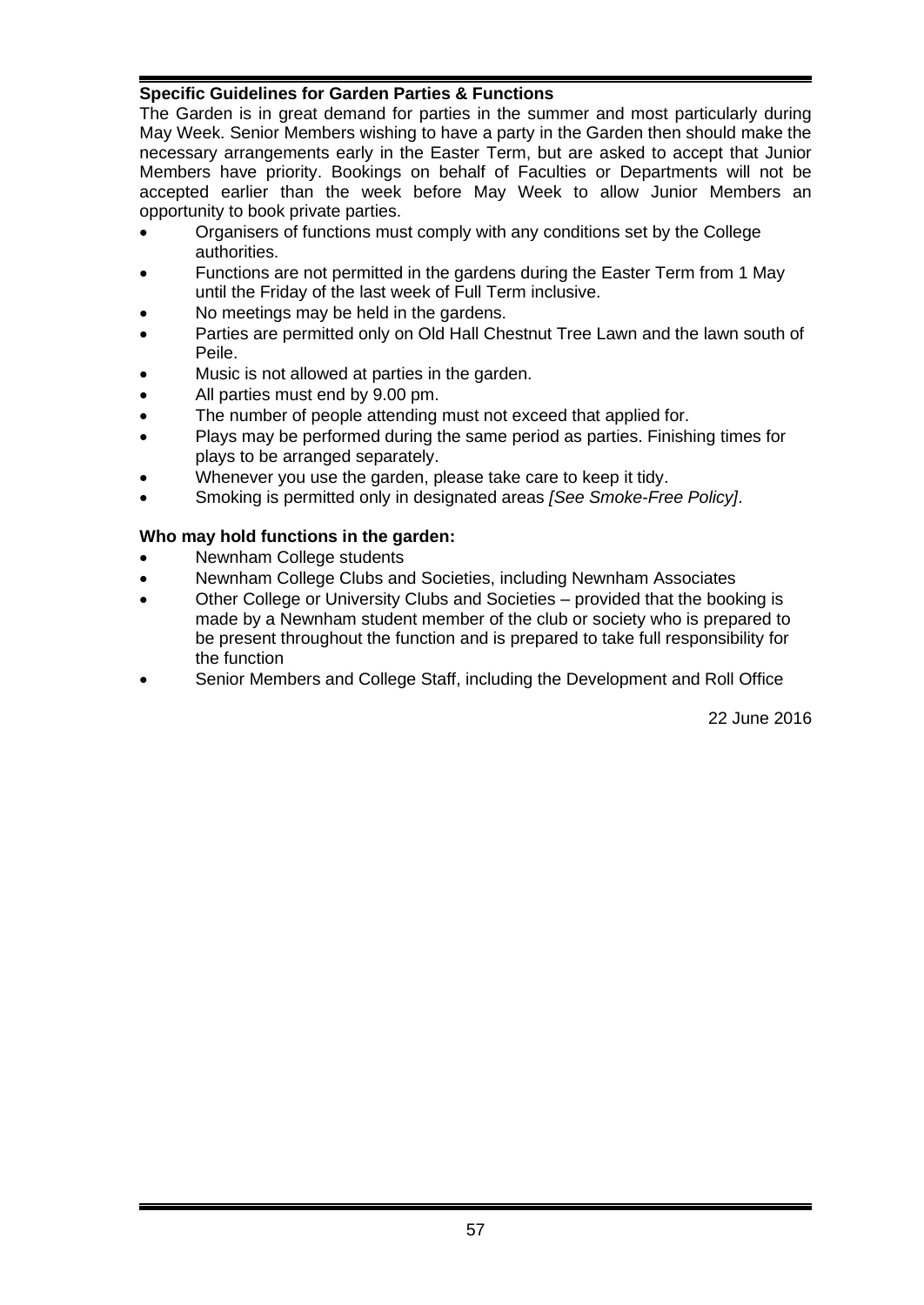# **Smoke-Free Policy**

#### 1) **Introduction**

The College takes the view that smoking in the workplace is a fire risk, contravenes health and safety regulations and is a health hazard to its members, staff and visitors as a result of passive smoking. Passive smoking [breathing in other people's tobacco smoke] has been shown to cause cancers, heart and respiratory disease in non-smokers.

The Health and Safety at Work Act 1974 places a duty on employers to provide a working environment that is **'Safe, without risks to health'.**

Under the Health Act 2006, the College is required to adopt a smoke-free policy with effect from 1 July 2007.

This policy will meet the National Clean Air Award criteria and is designed to ensure that those who live and work in the College and who do not smoke are not affected. This is done by preventing smoking in the workplace and public rooms. It is anticipated that concern for others will ensure the success of this policy, which may be enforced by disciplinary means if necessary.

## 2) **Aims of the Policy**

The policy seeks to:

- Guarantee a healthy working environment and protect the current and future health of all members of the College, its staff, contractors and visitors.
- Guarantee the right of non-smokers to breathe in air free from tobacco smoke.
- To comply with Health & Safety Legislation and Employment Law.
- Raise awareness of the dangers associated with exposure to tobacco smoke.
- Take account of the needs of those who smoke and to support those who wish to stop.

#### 3) **Restrictions on Smoking**

Smoking is not permitted in any part of the buildings, entrances, gardens or grounds at any time, by any person, regardless of their status, except in the designated area/s. This includes the use of e-cigarettes.

For the College Staff, smoking is only permitted during official breaks (for example, a morning tea break or lunch break).

The designated areas are:

- Outside of Peile car park (at least 3 metres away from the buildings & any bin stores)
- Outside of Clough car park
- Two smoking points on the edge of the Sportsfield (Old Hall end)

Suitable bins will be located in or next to these areas for safe disposal of cigarette ends etc. These designated areas will be kept under review and may need to be changed.

Smoking will not be tolerated at entrances and exits to the College buildings and is not permitted in any of the following areas: undergraduate student rooms, lifts, corridors, stairways or wells, the offices, the Porters' Lodge, staff changing or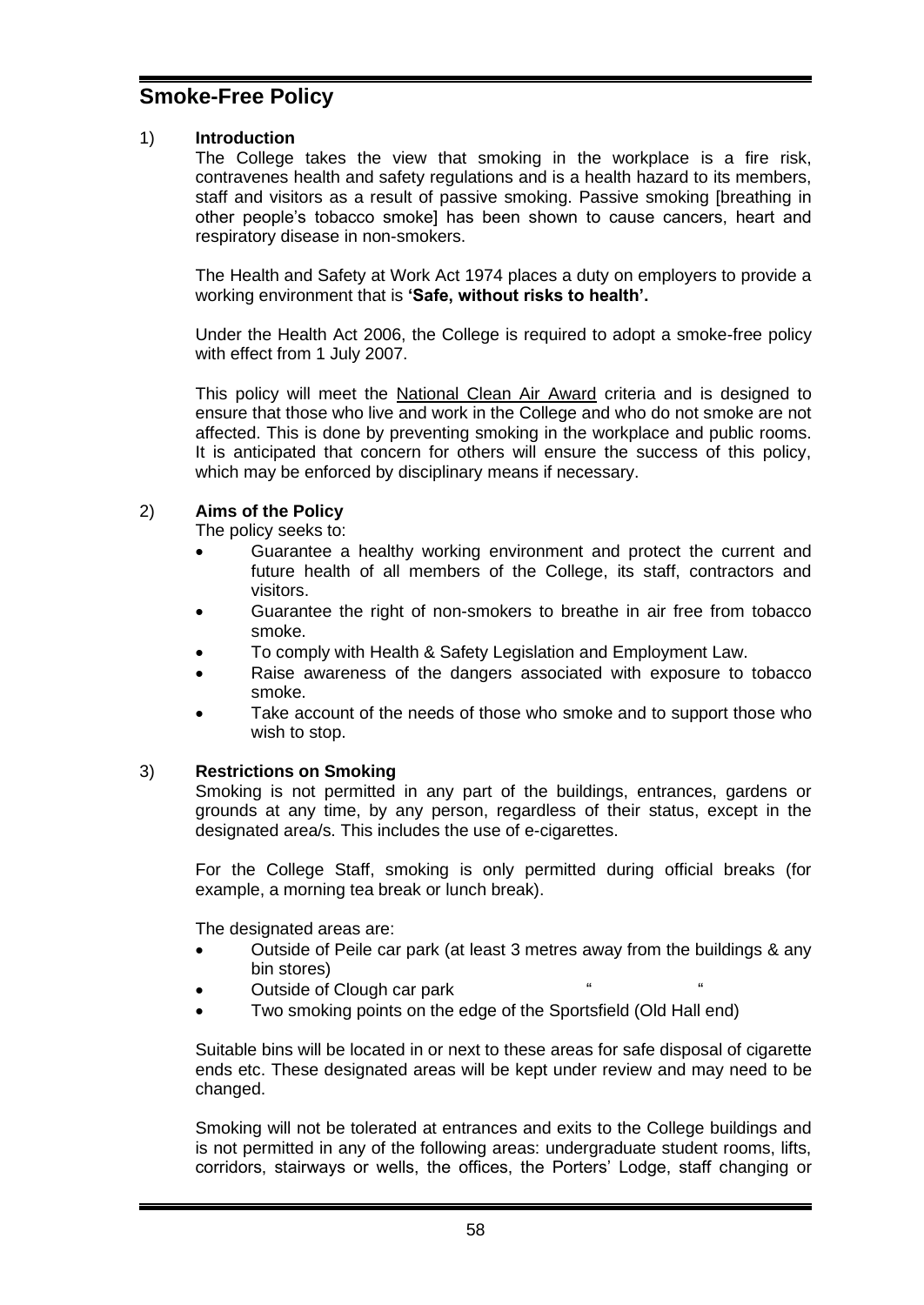staff rest rooms, the Bar, JCR, MCR, SCR, toilets, or any of the public meeting rooms.

## 4) **Visitors**

All visitors, contractors and deliverers are required to abide by the smoke free policy. All members of the College are expected to inform their visitors, contractors etc. of the smoke free policy. However they are not expected to enter into any confrontation which may put their personal safety at risk.

## 5) **Vehicles**

Smoking is not permitted in College vehicles or any vehicles being used on College business.

## 6) **Cleaning**

Staff who are required to work in a room where the occupant is smoking may delay entering the room until such time as the smoke has cleared. Where feasible, they should undertake other duties whilst waiting and should inform the occupant that they will return once the room is free of smoke.

## 7) **Support for smokers**

Members of the College who smoke and request support to quit smoking will be referred to the College Nurse and will be supplied with information and contact details of local NHS Stop Smoking Services (Cambridge OASIS 01223 723022) or the National Don't Give Up Giving Up free-phone helpline 0800 169 0 169.

## 8) **Disciplinary Action**

If a complaint is made concerning the smell of smoke permeating communal spaces, listed although not exhaustively in Section 3, or another student's bedroom, the responsible person will be made aware of the complaint. This will be done by means of an email which will also attach a copy of the Smoke Free Policy.

Members of the College found to be disregarding the smoke free policy may be subject to disciplinary procedures.

## 9) **Monitoring and reviewing**

This policy will be reviewed annually to ensure that it continues to meet the aims. The Smoke-Free Policy Co-ordinator is the College Health & Safety Officer. She can be contacted by telephoning 01223 335801.

Comments related to the maintenance of this policy should be directed to the Domestic Bursar.

This policy will be reviewed annually by the College's Safety Committee which reports to the College Council.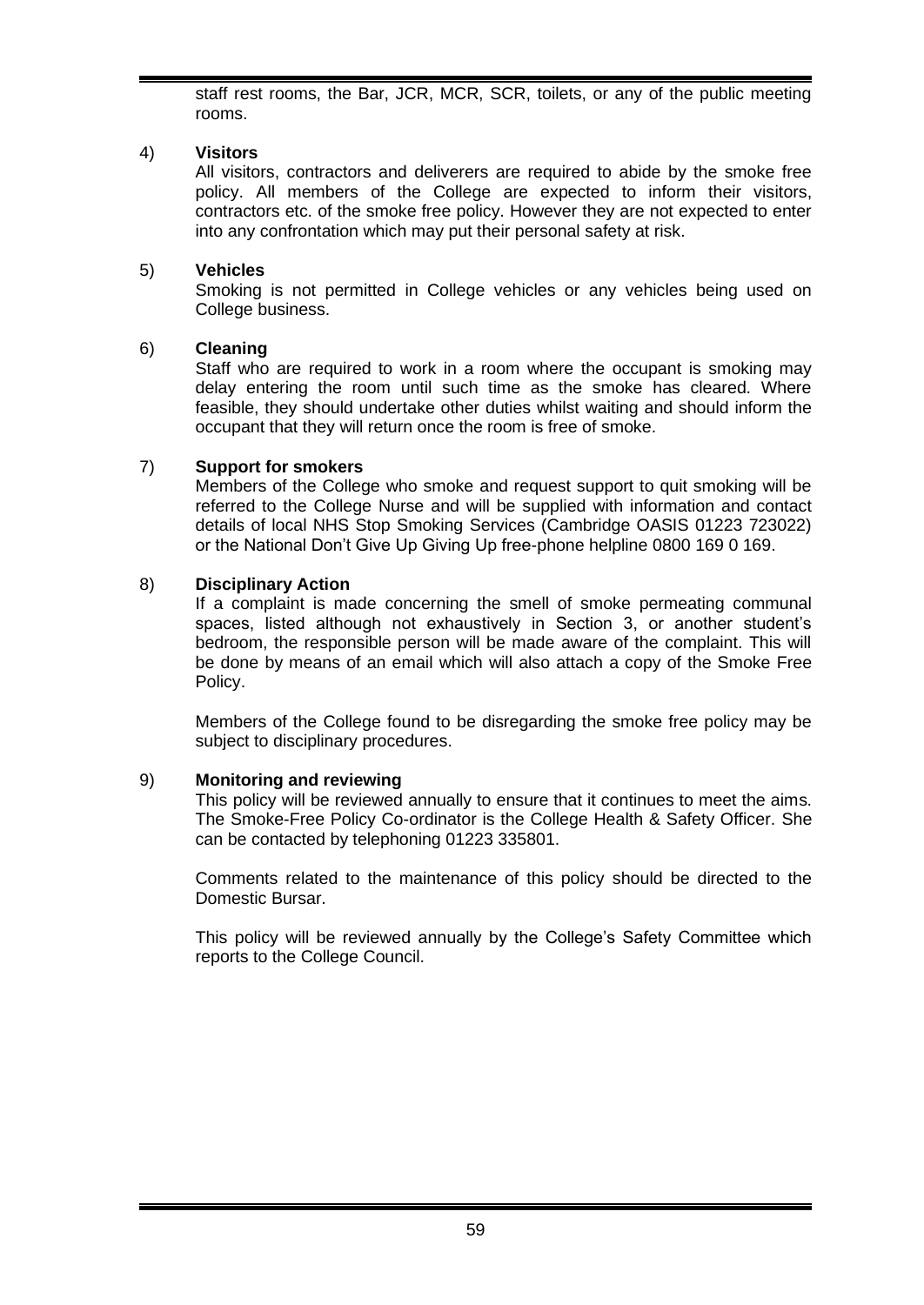# **Whistle-Blowing: Making a Protected Disclosure**

## 1) **Introduction**

- 1.1 Under certain circumstances, members of staff have legal protection if they make disclosures about organisations for which they work. These members of staff are commonly referred to as 'whistle blowers' and their activities have often received wide publicity in the media.
- 1.2 A member of staff who believed, for example, that organisations were disposing of toxic waste illegally may have 'blown the whistle' directly to the press or television, perhaps because of concern for the environment, or a belief that the organisation would attempt a 'cover-up' if asked to stop.
- 1.3 Members of staff who blew the whistle on organisations, were often treated detrimentally by them or had their employment terminated. This discouraged members of staff from whistle blowing even where such action would be for the good of the public. The legislation is designed to protect members of staff from suffering any detriment or termination of engagement for whistle blowing.
- 1.4 Members of staff will only be protected under the whistle blowing legislation if:
	- 1.4.1 they have made a disclosure of information which is a "qualifying disclosure"; and
	- 1.4.2 they have made the disclosure to one of the particular categories of person specified in either section 3 or 4 of this procedure.

## 2) **Qualifying Disclosures**

- 2.1 Disclosures are "qualifying disclosures" where the member of staff has a reasonable belief that it can be shown that there has been a "relevant failure" by the College, namely :
	- committing a criminal offence;
	- failing to comply with a legal obligation;
	- a miscarriage of justice;
	- endangering the health and safety of an individual;
	- environmental damage; or
	- concealing any information relating to the above.
- 2.2 These acts can be in the past, present or future, so that, for example, a disclosure qualifies if it relates to environmental damage that has happened, is happening, or is likely to happen.

## 3) **The Procedure**

3.1 The College, in line with the relevant whistle blowing legislation, encourages members of staff to make any qualifying disclosures internally to the College in the first instance. All qualifying disclosures to the College will be protected disclosures, provided that the member of staff is acting in good faith.

If a member of staff wishes to make a qualifying disclosure internally, they should report their concerns to their Head of Department, preferably specifying that they are reporting their concerns under the whistle-blowing procedures. .

3.2 Once a concern has been raised, the person receiving it will carry out an initial assessment to determine the scope of any investigation and inform the member of staff of the outcome of this initial assessment.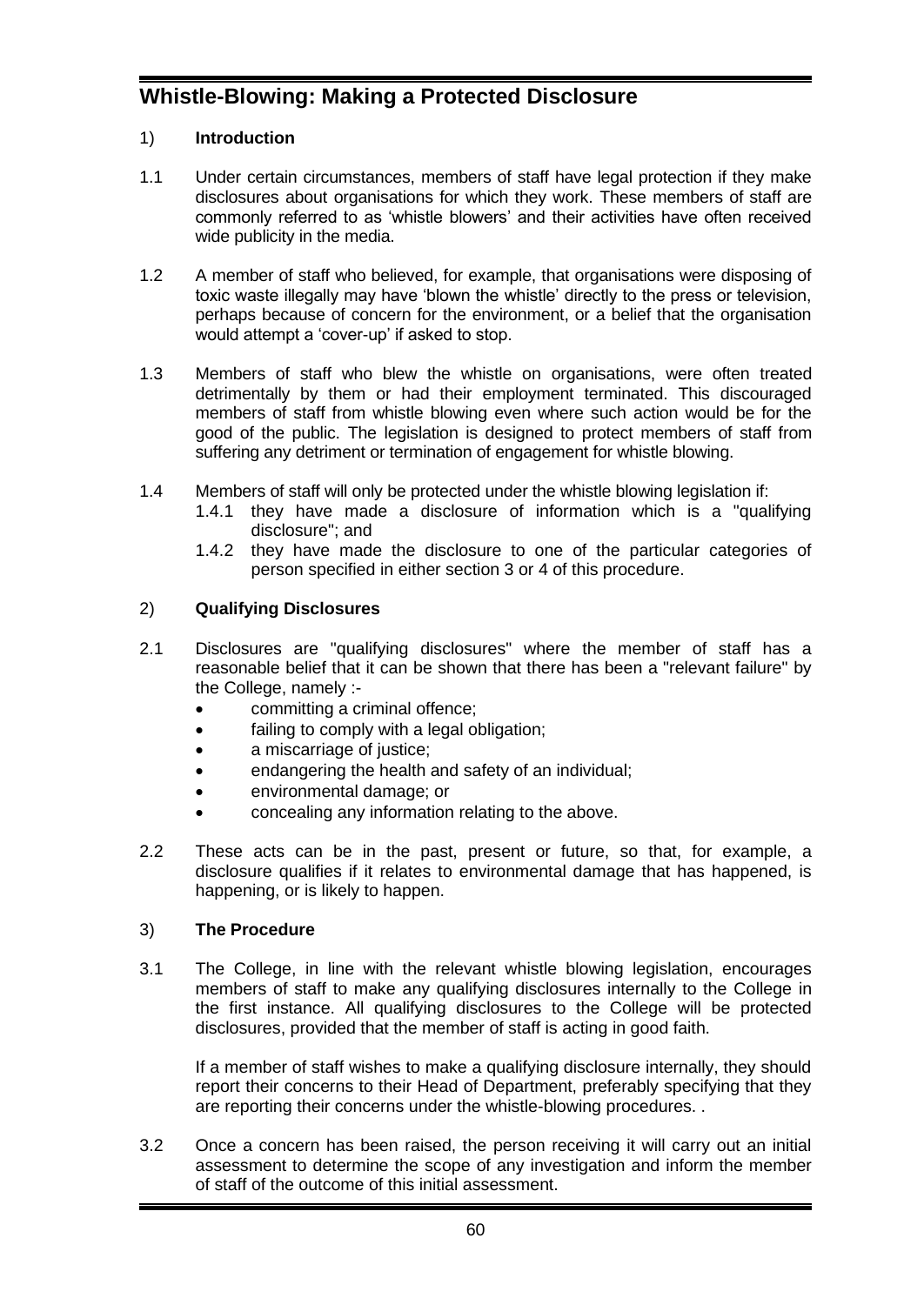- 3.3 Should a Head of Department need to take advice from one of the College Officers (for example, the Bursar, the Senior Tutor, the Domestic Bursar, or the Vice Principal) the Head of Department will discuss this with the member of staff, before discussing the matter with a College Officer.
- 3.4 Heads of Department and College Officers will make every effort to keep the member of staff's identity secret if that individual wants to raise their concerns confidentially.
- 3.5 If further investigation is required the College may appoint an investigator for this purpose. This may be someone with specialist knowledge of the issues in question. If it is necessary for anyone in the course of the investigation to know the member of staff's identity, this will be discussed with the member of staff beforehand.
- 3.6 The College will aim to keep the member of staff informed of the progress, the timescales and the eventual outcome of any investigation wherever confidentiality permits.
- 3.7 If the member of staff is not satisfied with the explanation or reason given (or if it is not appropriate for the member of staff to report their concerns to their Head of Department in the first instance) they should raise the matter directly with one of the College Officers (for example, the Bursar, the Senior Tutor, the Domestic Bursar, or the Vice Principal). .

## 4) **External Disclosures**

- 4.1 The aim of this policy is to provide a means of reporting, investigating and resolving any relevant concerns of a member of staff within the College. Therefore, in most cases there should be no need for the member of staff to report their concerns externally, especially in the first instance.
- 4.2 However the law recognises that in some circumstances it may be appropriate for a member of staff to report their concerns to an appropriate or prescribed external body such as HMRC the Environment Agency or the Health and Safety Executive.
- 4.3 Members of staff should be aware that, unless they have gone through the correct channels and met any necessary conditions when raising a concern externally, they will not be protected under the whistle blowing legislation. Therefore the College strongly advises the member of staff to seek advice before reporting a concern externally.

## 5) **General Notes**

- 5.1 The Public Interest Disclosure Act 1998 prevents staff from suffering a detriment or having an employment contract terminated for 'whistle blowing' and the College takes very seriously any concerns raised under this legislation.
- 5.2 The College will not tolerate any member of staff suffering detrimental treatment as a result of raising a genuine concern in good faith through the correct channels. Detrimental treatment includes dismissal, disciplinary action, threats or other unfavourable treatment experienced as a result of raising such a concern. Anyone involved in such conduct will be subject to disciplinary action.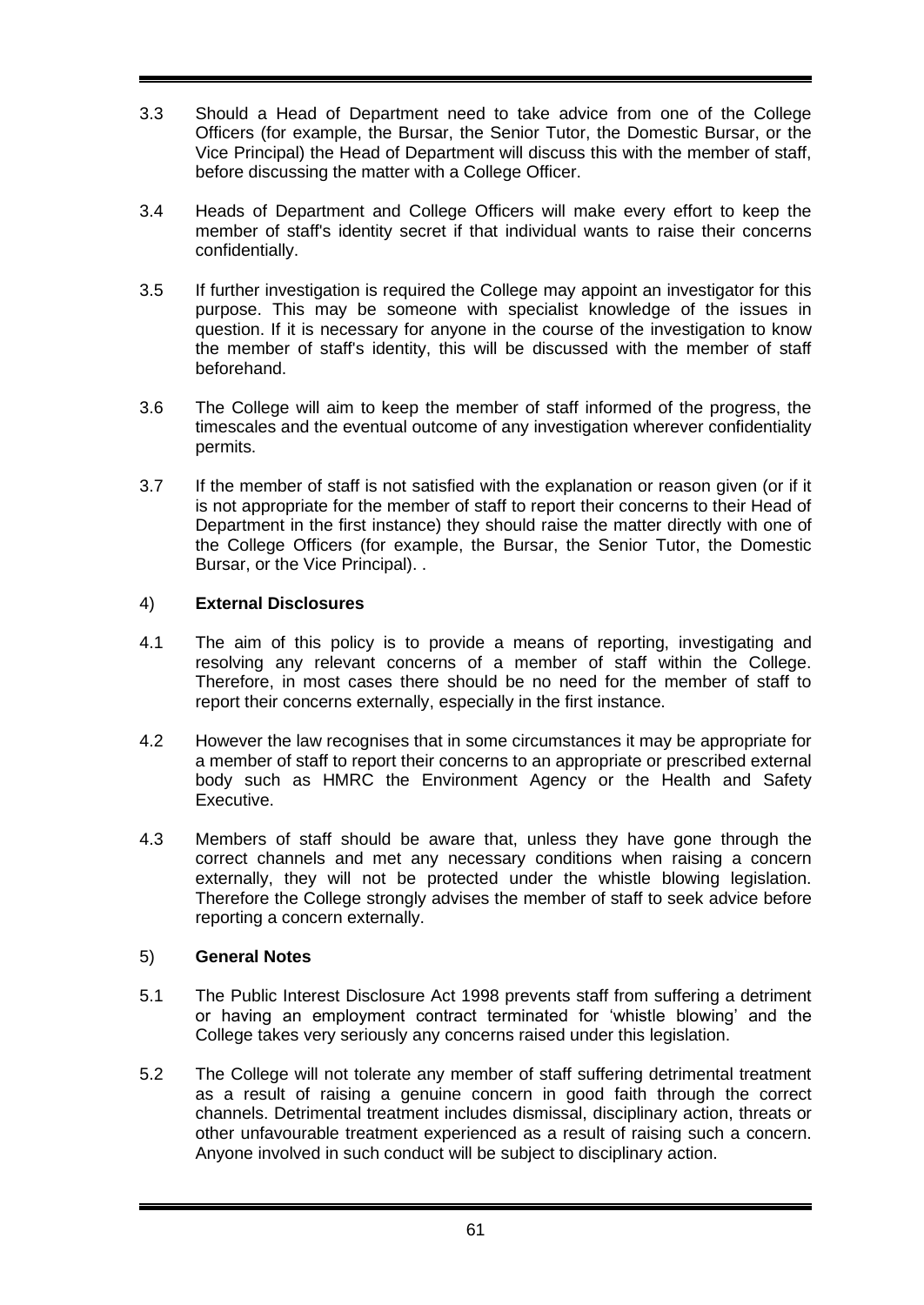- 5.3 However, if the procedure has not been invoked in good faith (e.g. for malicious reasons or in pursuit of a personal grudge), or if the member of staff does not raise the issue through the correct channels, the member of staff will be liable to disciplinary procedures which may include those appropriate to Gross Misconduct, or such lesser disciplinary sanction as may be appropriate in the circumstances.
- 5.4 This policy should not be used for complaints relating to the member of staff's own personal circumstances. In these cases the member of staff should use the College's Grievance Procedure or the Harassment Procedure set out in the Dignity at Work policy.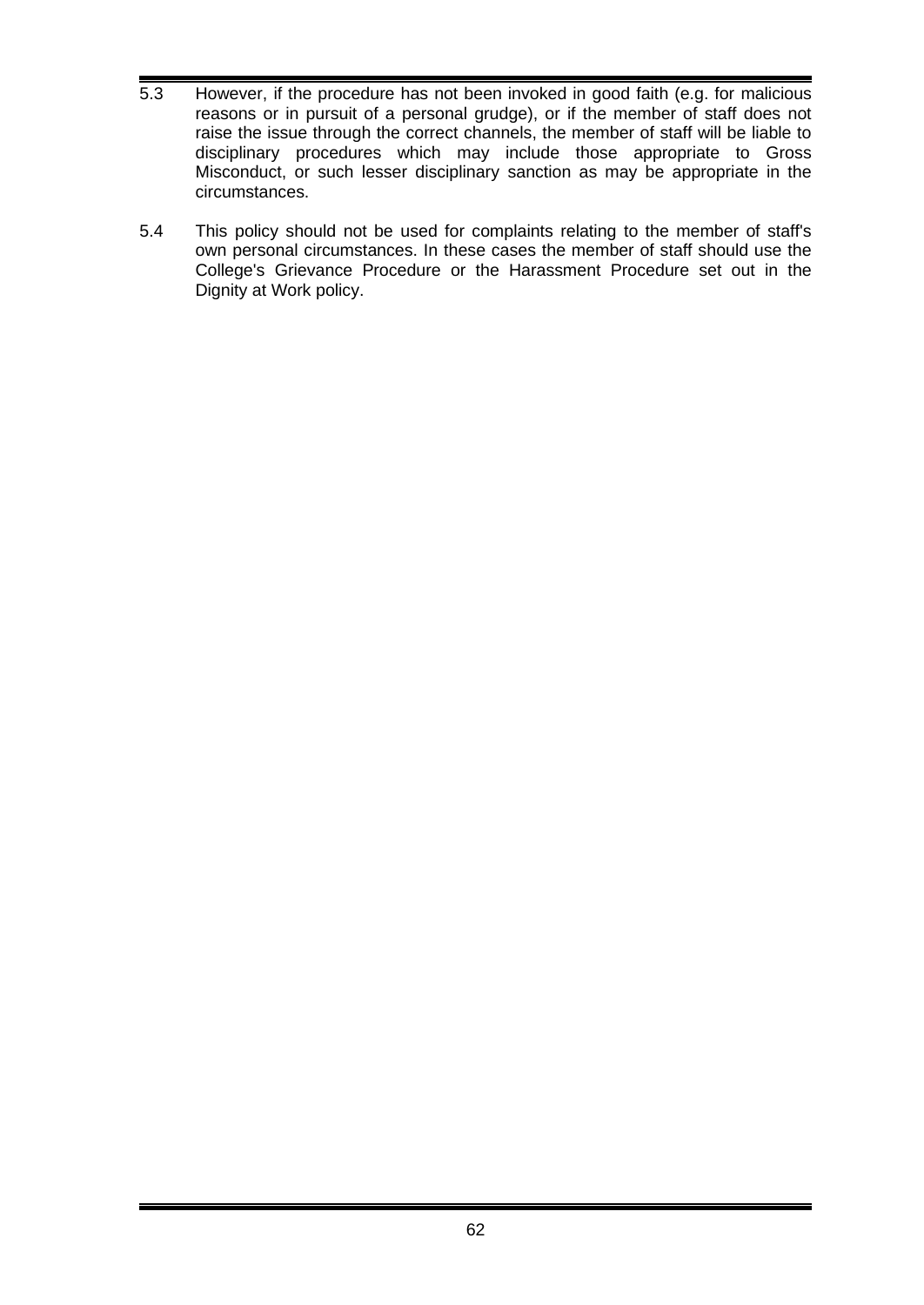# **Working Outdoors: Sun Damage to Skin**

## 1) **Introduction**

This policy applies to all members of staff whose job requires them to work outdoors, either permanently or temporarily, between May and September.

All cancers start from one or more of the billions of cells in our bodies becoming abnormal and then multiplying out of control to form a lump or tumour. It is now well known that most of these cell abnormalities are caused by parts of our bodies being exposed to something harmful over a long period of time.

Most skin cancers are caused by long-term exposure to ultra violet radiation from the sun, and the fairer your skin is, the greater the risk you run.

Skin cancers come in three major variations:

- 1. The first takes the form of a new or existing mole which grows and changes shape. Mostly dark in colour (although sometimes with light patches) the mole may itch and bleed. This cancer is known as a malignant melanoma and, if left untreated, cells from the tumour will break away underneath the skin to set up colonies elsewhere in your body. Most people who die from cancer die because of secondary tumours, and for this reason it is vital to seek medical attention as soon as you discover a mole that has changed shape or has newly formed.
- 2. The second type of skin cancer shows up as a small, painless, wart-like lump that gradually enlarges and may eventually turn into a sort of ulcer. It too is capable of generating cells that will be carried through your bloodstream to set up colonies elsewhere in your body.
- 3. The final major form of the disease shows up as small, flat, hard areas of skin (usually on the face or neck) that gradually enlarge and that also may eventually open up to form a sort of ulcer. This form of cancer virtually never generates new tumours elsewhere in the body.

For ease, skin cancer types two and three are often called non-melanoma skin cancers. You should be aware that all three major forms of skin cancer can be cured, but only if treated at an early stage.

Since 1974, the number of new cases of malignant melanoma in the UK each year has more than doubled to over 4,000. Of those people suffering from malignant melanoma, over 1,500 die annually. Also since 1974, the number of new cases of the non-melanoma skin cancers has almost doubled to about 36,000 cases per annum. Of those suffering from these cancers, almost 500 die each year.

Regardless as to whether a member of staff develops skin cancer or not, staff should bear in mind that skin exposed to too much sunlight becomes leathery and wrinkled, making it look old; this (if for no other reason than vanity) makes it sensible not to overindulge when it comes to the sun.

Other problems associated with exposure to the sun are Sun Stroke and Heat Exhaustion.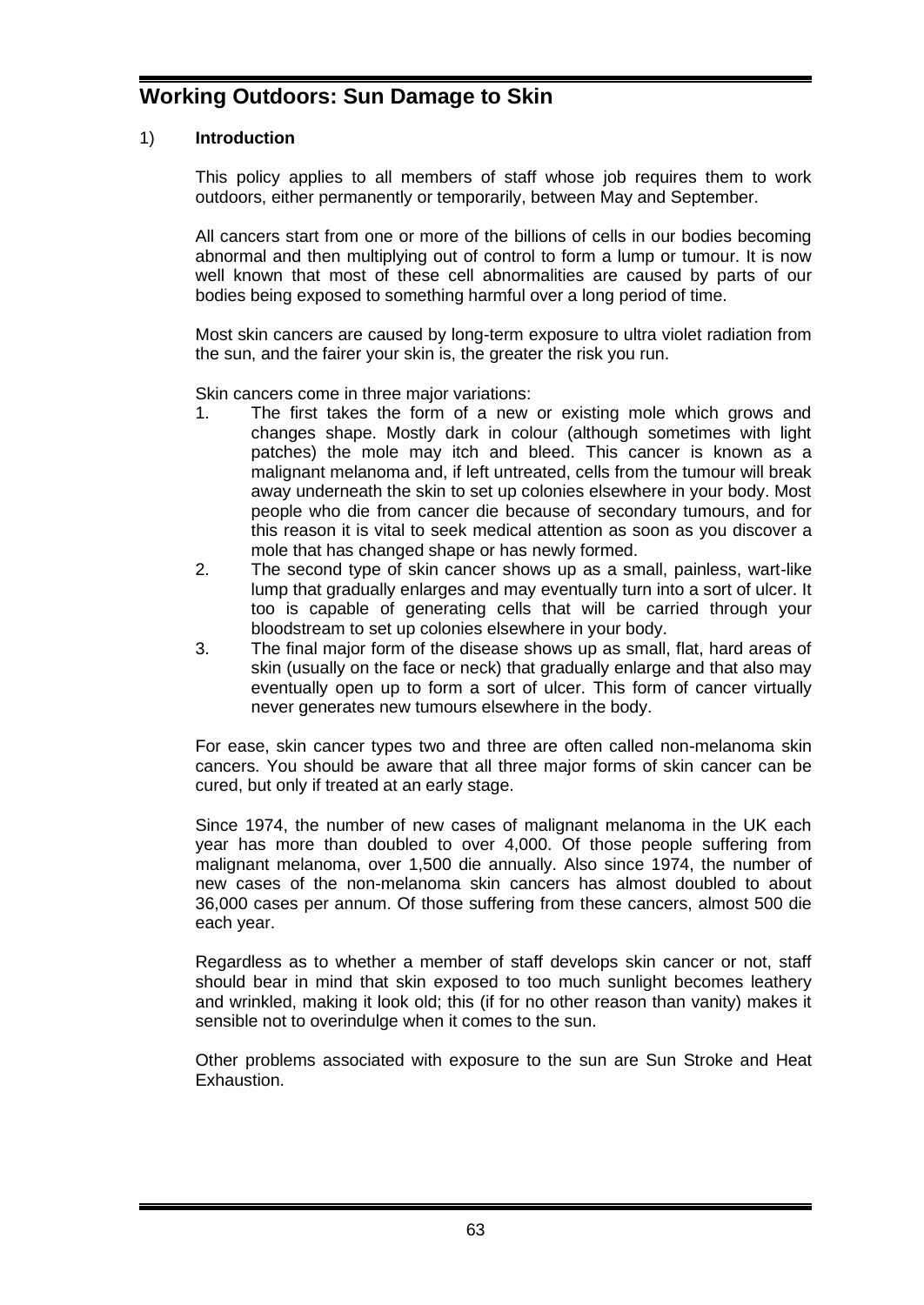# 2) **Working Outdoors – protection from sun**

- Where a task is being carried out that requires the wearing of recognised protective clothing, then this type of clothing must be worn at all times while this task is taking place.
- Where a task does not require recognised protective clothing to be worn, members of staff should wear clothing that covers **their bodies, arms and legs** when working in direct sunlight during the months of May to September. It is particularly important to do this during the hours around midday, when the sun's rays are harshest.
- The College recognises that to undertake work (in particular, physical work) in the sun fully covered can be uncomfortable. It is therefore recommended, that loose-fitting clothing should be worn (as opposed to tight-fitting garments). Loose-fitting clothing must not be worn, however, when using machinery as it could become entangled with the machine and lead to personal injury.
- The Health Education Authority advises that the more tightly woven the cloth of a garment, the better it is at blocking the sun's rays.
- Where a task is being carried out that requires the wearing of a hard hat, then this must be worn. If not required to wear a hard hat, then members of staff should wear a wide-brimmed one that will shade nose, ears, neck and (if present) bald patch, the most common places for skin cancers to occur.
- Sunglasses should be worn that are labelled to the appropriate BS Standard.
- Members of staff should wear a sunscreen with at least a protective factor of 15 on ears, lips, cheeks, nose and neck, and any exposed areas of skin and reapply this at regular intervals. (It should be noted that sunscreens do not make it safe to get a tan. A tan is simply the skin's first reaction to being damaged, and repeated tanning will enhance the likelihood of getting cancer.)
- For those members of staff who have to work outside with exposed skin the College will provide them with sunscreen suitable for their skin. Members of staff should purchase the appropriate factor level from a reputable manufacturer (not designer label products) suitable for their own needs. On production of the receipt to the Head of Department, the amount shall be refunded.
- Hats will be provided as part of the work clothing (Personal Protective Equipment) given to members of staff who have to work outside in the sun.
- Drinking Water will be provided and members of staff are encouraged to drink regularly whilst work outside in sunshine. Personal drinking water bottles will be provided by the College.

#### *Note: You are at the most danger from the sun on a cloudless day, but even on a cloudy one in summer, skin damage can still be caused.*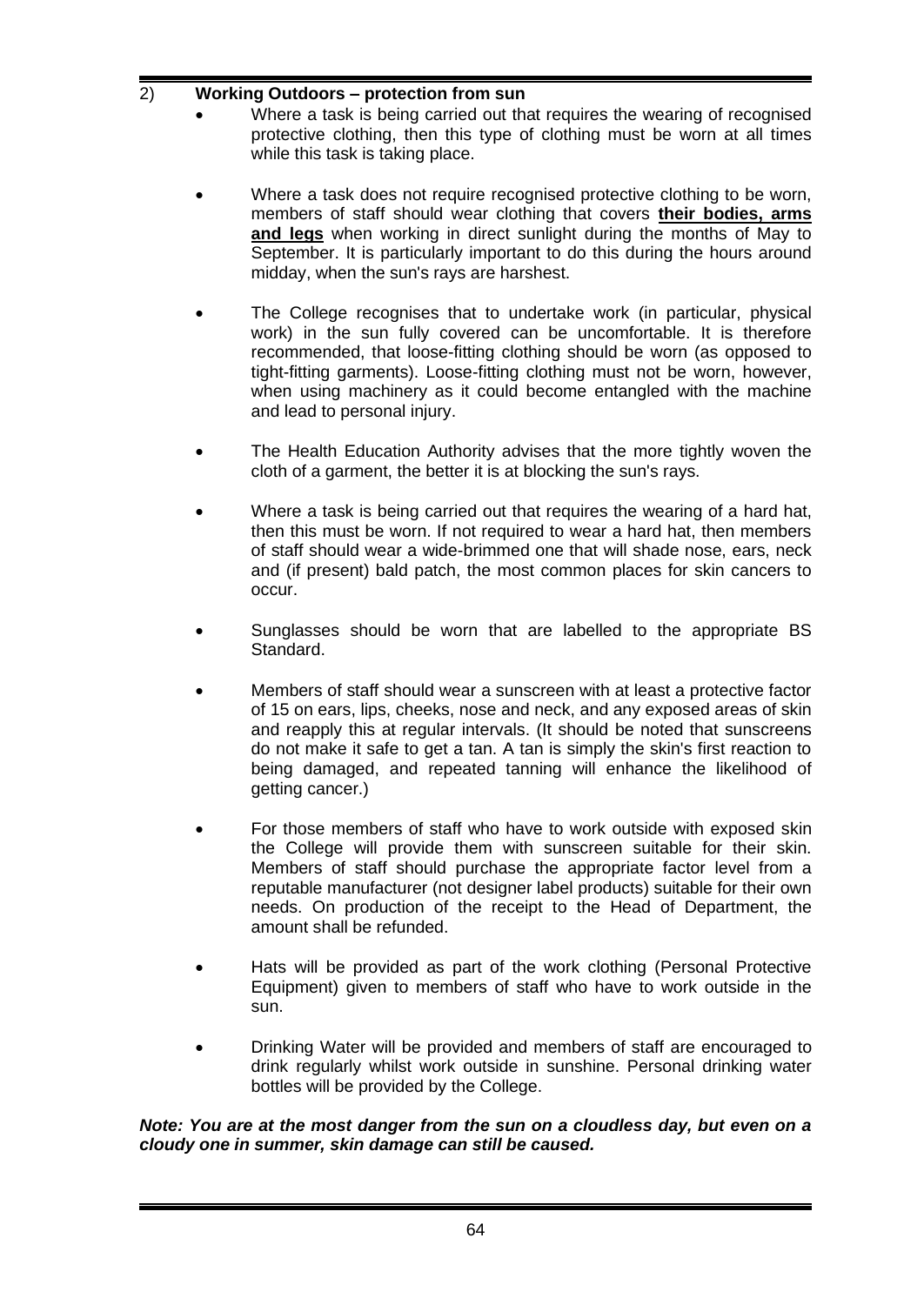# **Lone Working Policy**

## 1) **Introduction**

Newnham College understands that there are departments that require lone working either due to the location of the task or those activities that require 24 hour cover, for example, staff on call in maintenance who work out of normal office hours.

Working alone is not in itself against the law and it will often be safe to do so. The law requires employers to consider carefully, and then deal with, any health and safety risks for people working alone.

The College has developed policies and procedures to control the risks and protect our staff as far as are reasonably practical. Staff should know, understand and follow them. Apart from the staff being sure that they are capable of doing the job on their own, the three most important things to be certain of are that:

- I. the lone worker has full knowledge of the hazards and risks to which he or she is being exposed;
- II. the lone worker knows what to do if something goes wrong;
- III. where possible someone else knows the whereabouts of a lone worker and what he or she is doing.

## 2) **Responsibility**

The College also has responsibility for the health and safety of any contractors or self-employed people doing work for them. These responsibilities cannot be transferred to any other person, including those people who work alone.

Workers have responsibilities to take reasonable care of themselves and other people affected by their work activities and to co-operate with their employers in meeting their legal obligations.

## 3) **Policy**

This policy provides guidance on how to keep lone workers healthy and safe and it is aimed to understand what the College needs to do to comply with its legal duties towards lone workers under:

- the Health and Safety at Work Act 1974;
- the Management of Health and Safety at Work Regulations 1999.

## 4) **Definition of a Lone Worker**

Lone workers are those people who work by themselves without close or direct supervision. Working alone might be a result of the time of day or night that the activity is taking place, or might be due to the location of the activity taking place. Examples include (this is not an exhaustive list): a person working alone in any department, for example, a cleaner in a top corridor in Peile / a gardener working alone in a graduate house garden / a Night Porter between the hours of midnight and 6.30am in the Porters Lodge / a member of the maintenance team on call at night / a contractor working for the College out of office.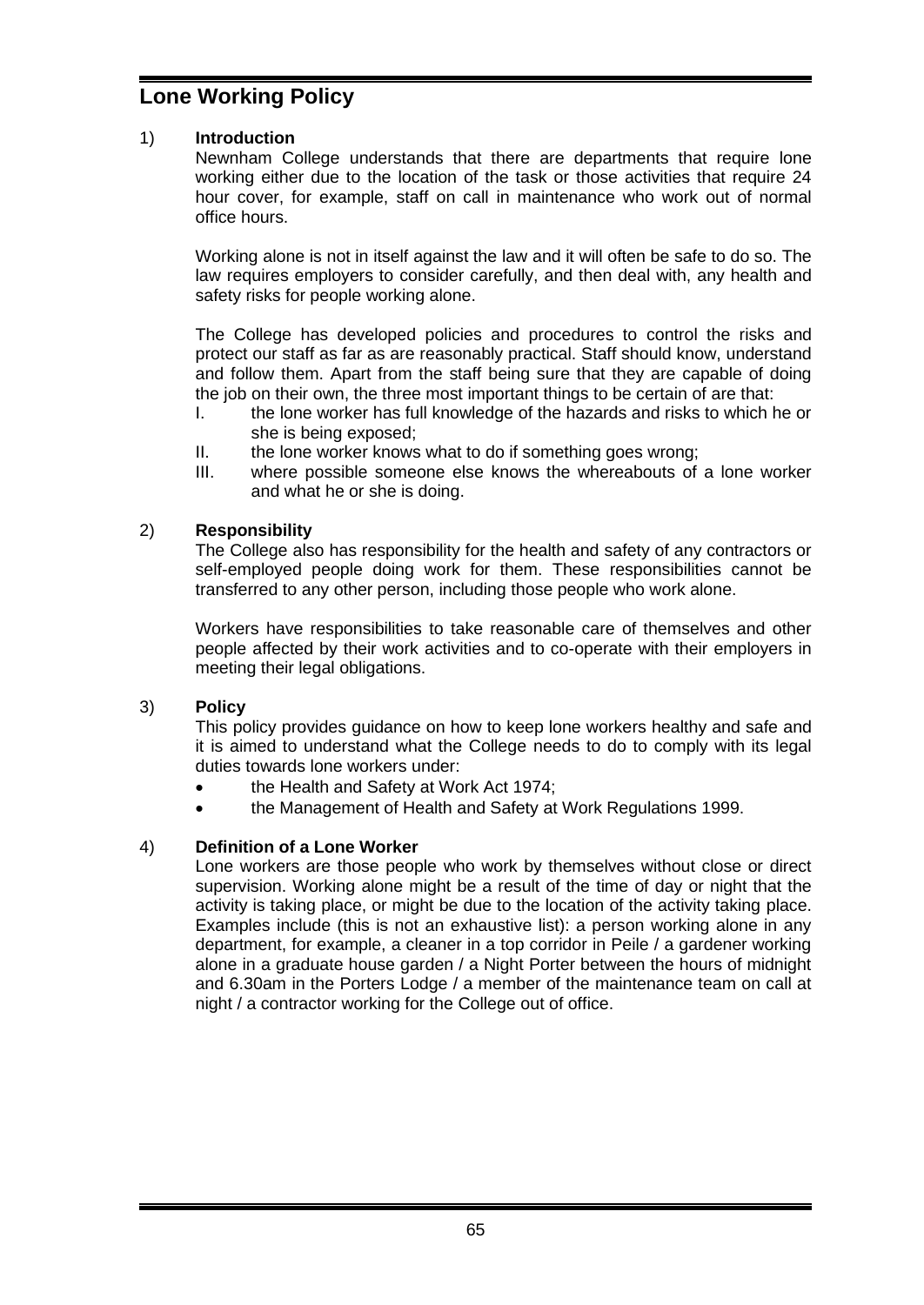# 5) **Information and Training**

Staff and contractors will be given all necessary and reasonable information, instruction, training and supervision to enable them to recognise the hazards and appreciate the risks involved with working alone. Staff and contractors will be required to follow the safe working procedures devised, which will include the provision of first aid, communication procedures and awareness of emergency procedures. All staff and contractors are required to co-operate with these efforts to ensure safe working and, in the first instance, report any concerns to their Head of Department.

# 6) **Safe Systems of Work**

Rules and instructions should be developed in writing, in each department, by the Head of Department and agreed with the relevant College Officer, to cover the following:

- 6.1 Required ability of staff, e.g.:
	- professional training
	- in house training
	- qualifications and experience
	- risk assessments and procedures handbooks
	- method statements
	- contractors guidance booklet (information handbook)
	- medical fitness and annual Occupational Health Checks for Night **Porters**
- 6.2 Suitability of equipment / site safety, e.g.:
	- quality of equipment
	- level of personal protective equipment supplied by the College or contractor
	- PAT testing and other legislative checks
- 6.3 Means of communication, e.g.:
	- two-way radio
	- mobile telephone
	- regular pre-arranged "check-in" times
- 6.4 Provision for treatment of injuries, e.g.:
	- portable first aid kit
	- availability of first aider.
- 6.5 Emergency and accident procedures, e.g.:
	- means of summoning help list of people to contact in an emergency
	- means of raising alarm
	- disaster plans and procedures
	- accident reporting method
	- incident reporting method
	- fire-fighting equipment.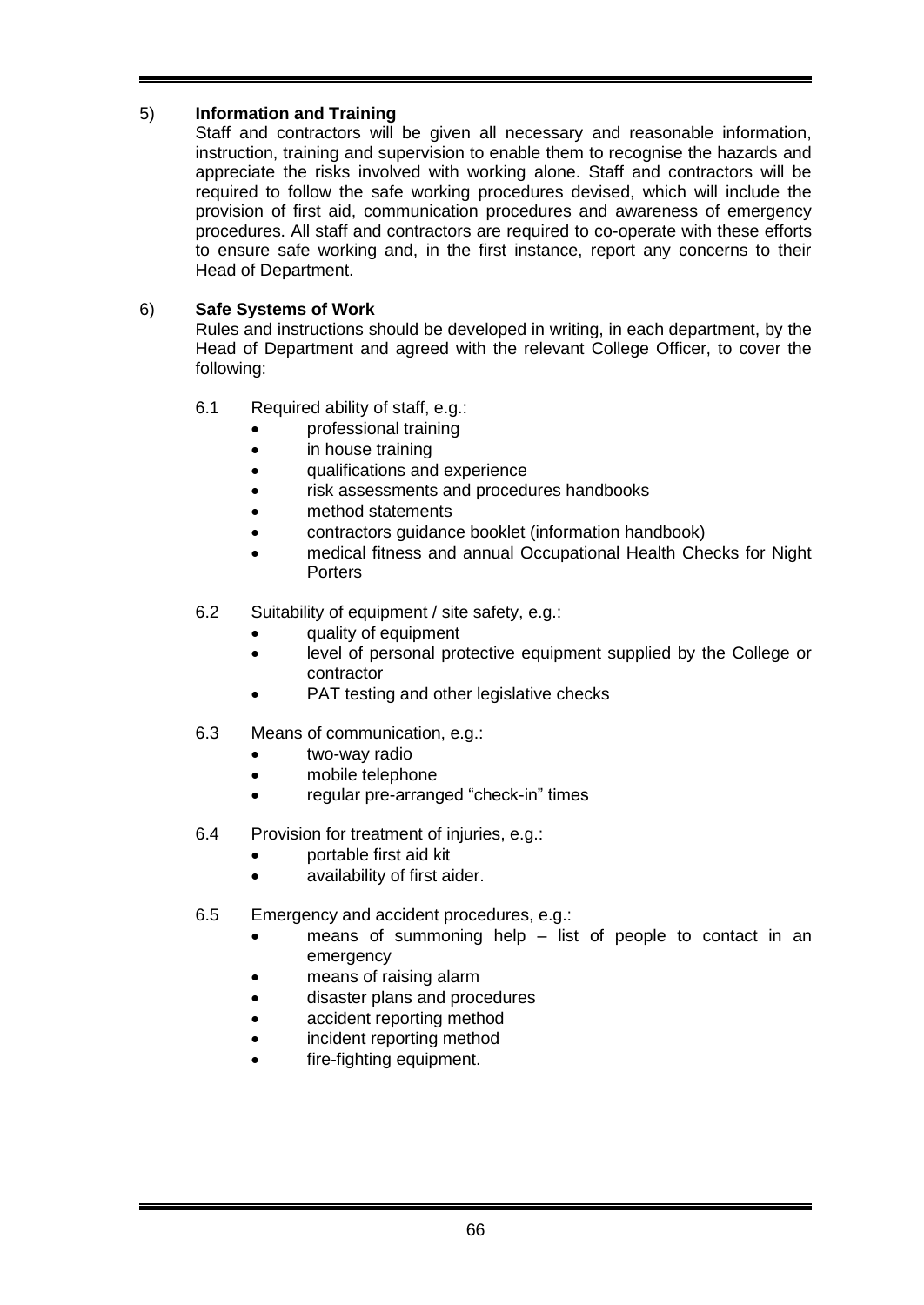## 7) **General information on working alone in another building, garden or location off the main site**

Line Managers and their staff must ensure that:

- sign in and sign out procedures are followed regular communication and "checking-in" arrangement are agreed in advance
- someone is always aware of their movements and expected return time (the Line Manager is responsible for agreeing and facilitating these arrangements which should be tailored to the operating conditions affecting the staff member)
- they are familiar with the fire and, if applicable, intruder alarm procedure and know the location of both exits and alarms
- there is access to a telephone or radio and a first aid kit (Porters' Lodge)
- if there is any indication that the building has been broken into, they call for assistance before entering
- when driving to an outside property that they park in a well-lit area off the road.

# 8) **Staff working Night Shift in the Porters' Lodge**

When leaving the Lodge for any reason the Night Porter must contact Selwyn College's Porters' Lodge on 35846 to advise the Porter that they are leaving the Lodge area and supply an estimated duration of absence. On their return they must immediately contact the Porter at Selwyn to advise of their return. If Selwyn do not have contact prior to the estimated time of return they will attempt for up to 15 minutes to contact the Night Porter, via Mobile / Lodge phone. If they are unsuccessful then they will contact the Head Porter / Senior Porter(s) of Newnham who will take over trying to make contact and do a welfare check / visit.

## 9) **Staff working from home**

Staff working from home should be in regular contact with their Line Manager. Line Managers should be particularly aware of the importance of such arrangements for staff that live alone. Staff working from home should ensure that they have the correct "work station" set up and have completed a DSE assessment if working for extended periods from home.

## 10) **Monitoring and review**

The Safety Committee will review this policy on an annual basis. Any member of staff with a concern regarding lone working issues should ensure that it is discussed with their Line Manager or Head of Department as appropriate.

> *Issued November 2015 Updated by Safety Committee 25 February 2019 Approved by the College Council 15 March 2019*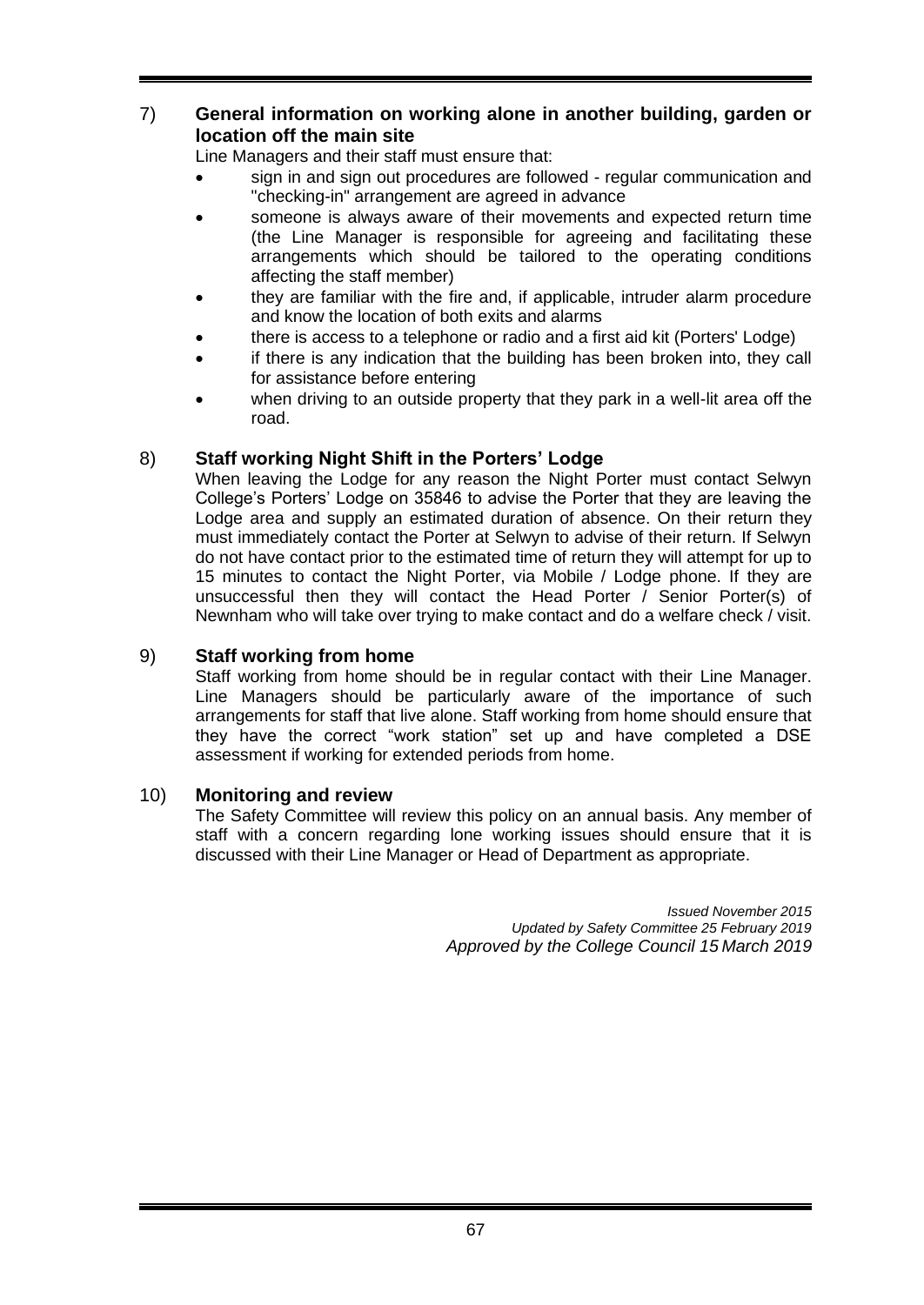# **Lone Working – Notifying the Porters' Lodge**

Under section 7 of the College Lone Working Policy, a system of lone workers to sign in and out of College is shown below. This sheet will be kept in the Porters Lodge.

- $\checkmark$  All staff who will be working alone, for example, a maintenance operative attending a call out, or a gardener watering the nursery at the weekend must contact the Porters Lodge in order to notify the College that they are on site and working alone.
- $\checkmark$  The lone worker does not need to come to the Porters' Lodge but they must ring the Lodge to inform the Duty Porter(s) that they are on duty and to give the following details contained in this table below.
- $\checkmark$  If possible they should contact the Porters' Lodge via the radio every hour to inform the Lodge that they are safe until they call to say they are leaving the College.

| Name           | Depart | Mobile      | Radio<br>Channel | Day /<br>Date | Time In | Check-in<br>times               | Time Out |
|----------------|--------|-------------|------------------|---------------|---------|---------------------------------|----------|
| Wendy<br>Evans | DB     | 07962035408 | $\mathbf{1}$     | Sat 4<br>Aug  | 8.10am  | $9.10$ am<br>10.15am<br>11.08am | 11.30am  |
|                |        |             |                  |               |         |                                 |          |
|                |        |             |                  |               |         |                                 |          |
|                |        |             |                  |               |         |                                 |          |
|                |        |             |                  |               |         |                                 |          |

- $\checkmark$  If a member of staff has NOT signed out or checked in regularly by contacting the Duty Porter, the Duty Porter should try to contact them, on the radio or via a mobile or other contact information provided.
- $\checkmark$  If no contact can be made with the individual the Duty Porter should contact the relevant HOD to inform them.
- $\checkmark$  If the HOD is not available please contact the Head Porter, Buildings Manager and/or Domestic Bursar who will assist.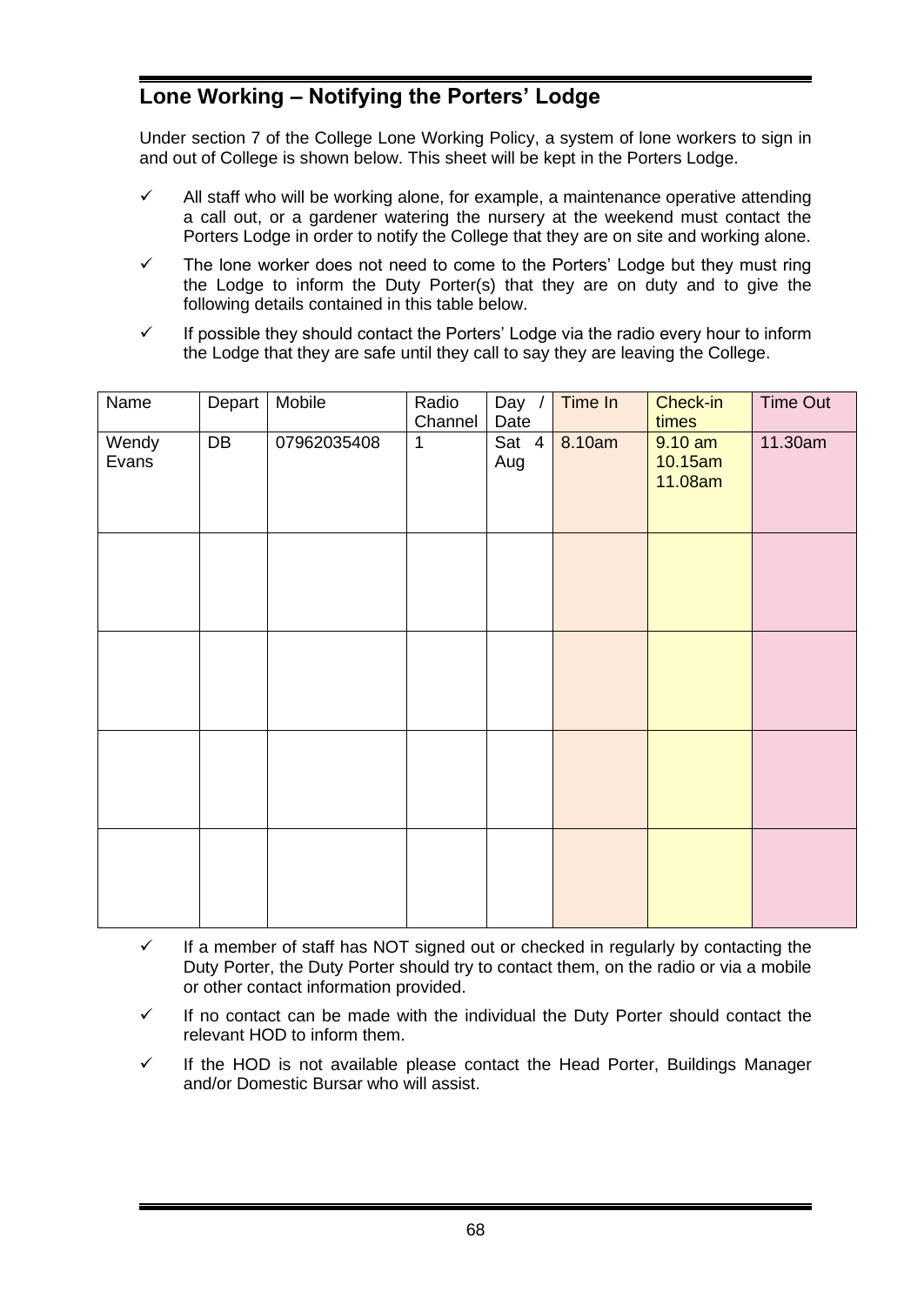# **Investigation Procedure**

## 1) **Introduction**

This investigation procedure supports the following HR Policies and should be read in conjunction with the policies:

- Disciplinary policy and procedure
- Grievance policy and procedure
- Equal opportunities and dignity at work policy

In many cases, the full facts of an alleged incident will not be immediately apparent. Therefore an investigation will be conducted in this situation.

The College reserves the right to dispense with an investigatory interview and to proceed directly to a formal disciplinary meeting where appropriate.

#### 2) **Objectives**

Each investigation will aim to bring to light all relevant facts of a case, whether it is related to a Disciplinary, Grievance or Dignity at Work issue. These facts should be reported in a manner that facilitates fair and reasonable decisions to be taken regarding any subsequent actions and this procedure supports this aim.

#### 3) **Roles and responsibilities**

#### 3.1 **HOD / College Officer**

The HOD/ College Officer will appoint an appropriate person as the Investigating Officer (IO). Upon receipt of the IO's report, the HOD/ College Officer will make a decision with regard to any actions to be taken. These actions will be in accordance with the relevant policy, i.e. Disciplinary, Grievance or Dignity at Work.

#### 3.2 **Investigation Officer (IO)**

The IO should obtain all relevant facts and produce a report for the HOD/ College Officer.

## 3.3 **Staff, Senior Members and Fellows**

All staff, Senior Members and Fellows should co-operate with the investigating officer in order to help them establish the facts of the case. This applies whether the member of staff is a witness, victim, or alleged perpetrator.

## 3.4 **HR**

The HR Officer will provide guidance to the IO and will be available to offer advice regarding any aspect of this procedure. The HR Officer will act as the IO where no other suitable person can be identified.

## 4) **Allegations and areas for investigation**

The investigation should be led by the appointed IO and supported by the HR Officer. The scope/terms of reference/allegations should be concise, giving dates of when incidents occurred, any witnesses to alleged incidents and a precise outline of the areas for investigation i.e.:

- *Disciplinary* **-** 'that x falsified their mileage expenses on XXX/ during April 2008', as opposed to 'x falsified their expense claims'
- or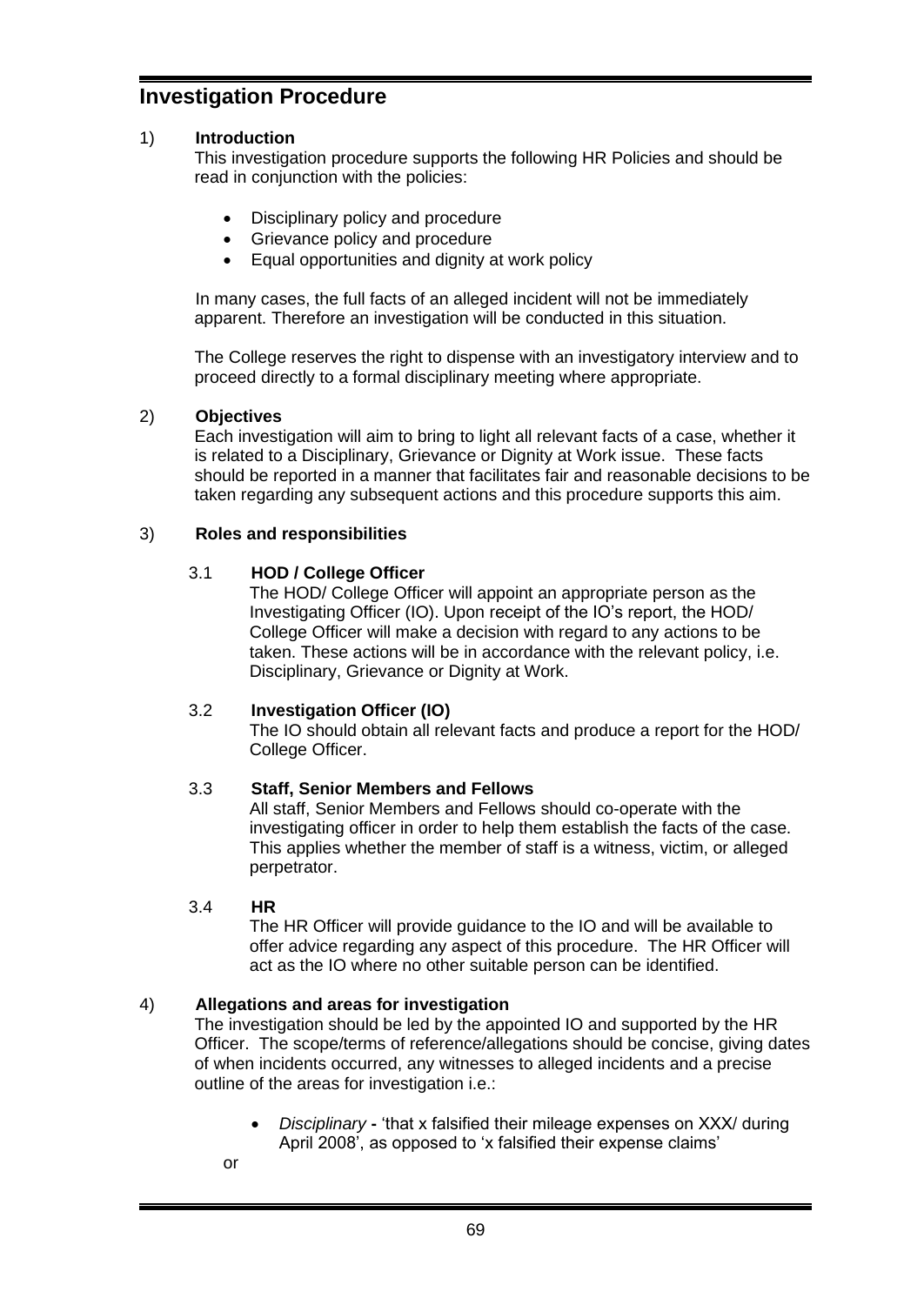- *Dignity at Work* 'that X bullied and harassed X in the course of their work in that they verbally threatened them with violence by saying XX on DATE'
- $\alpha$ r
	- *Grievance* 'that X claims that his/her HOD X did not allow him/her to take annual leave on DATE, despite the team being fully staffed on that day'

Clear terms of reference/allegations are crucial to a successful and accurate investigation process. Unclear terms of reference can cause unnecessary delay of the investigation process as well as potentially pursuing irrelevant matters.

Any initial statements made by witnesses at the time of the incident should also be gathered at this stage. These can form part of the investigation interview if appropriate. However the investigation interview process can often allow for a more focused questioning process than the statements alone.

The IO should have a clear plan as to which witnesses to interview. You may decide to interview more witnesses as the investigation progresses. However, avoid interviewing any witness who is not directly related to/witness to the incident.

Some allegations/areas for investigation may not require interviewing witnesses, ie perhaps where it is alleged a member of staff has falsified a travel expense claim. In these circumstances the investigation may be wholly based on the collection and analysis of the expense claims and records, in conjunction with interviewing the member of staff and the manager who signed the claims.

#### 5) **Investigation interviews**

- Ascertain who needs to be interviewed. Only those directly connected to the allegation(s) i.e. witness to incident or HOD who can confirm aspects/expectations of the individual's job/role/training where this is necessary.
- Set out the list of questions in advance. You may need to probe further at the meeting but a clear set of questions initially is essential.
- It is always advisable to interview the person who the allegations are against, first. Witnesses to the incident should be interviewed subsequently.
- It may be necessary to re-interview the member of staff whom the allegations are made against, in view of evidence that has been given by witnesses.
- Ask questions that are specifically related to the allegations.

## 6) **At the investigation interviews**

For each interviewee each of the following needs to be explained:

- The investigation process that will be undertaken.
- The purpose of the investigation is to gather relevant facts.
- It may be necessary to cross question witnesses where there may be contradictory statements/ differing views about the same incident/allegation. This may mean using the information from another staff members' statement to cross question another witness. This should be approached with caution however, and only information related directly to a contradictory incident should be shared or discussed.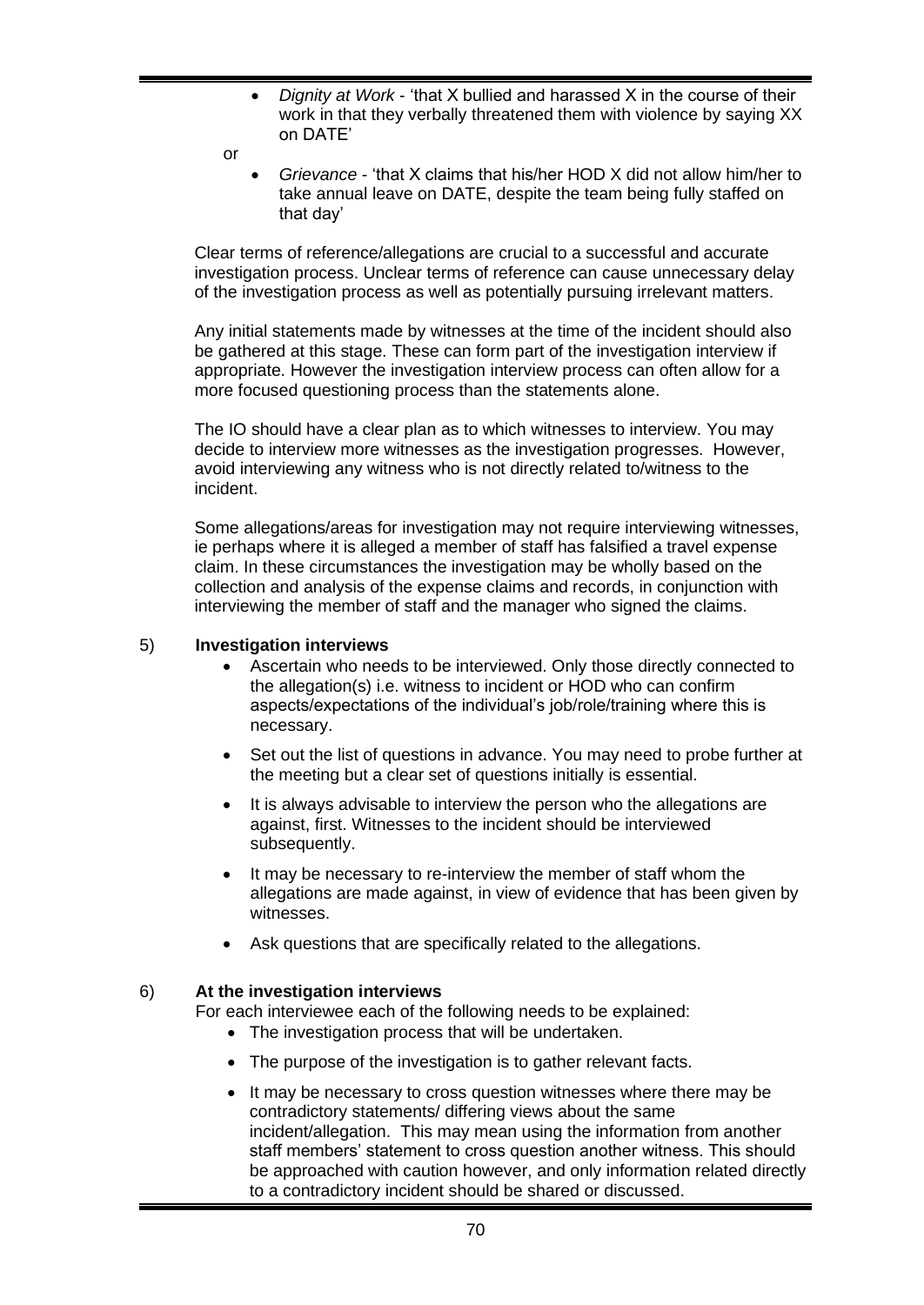- Notes will be taken during the interview. Notes will not be verbatim; they will be a summary of the discussion.
- A copy of the notes will be sent to each interviewee for them to sign and return as agreed. There may be some occasions where there is a difference of opinion as to what was discussed. It is suggested that the interviewee makes comments on the notes so that any potential disciplinary hearing panel are aware.
- After the interviews a report will be written by the IO outlining their findings. This will be sent with the supporting interview notes to the appropriate HOD/ Bursar (or Domestic Bursar in their absence) who will decide if there should be a disciplinary hearing. The IO will not be involved in the decision making.
- If there is a hearing it may be necessary for the interviewees to attend as witnesses.

# 7) **After the investigation interviews**

After the interviews have taken place an Investigation Report (see template) will be written by the IO, with the support of the HR Officer. This will then be forwarded to the appropriate HOD/ College Officer who will decide what action to take, in accordance with the relevant policy.

The HOD/ College Officer should ensure that a member of staff under investigation is written to upon completion of the investigation, making clear what the next steps are and which process is to be followed.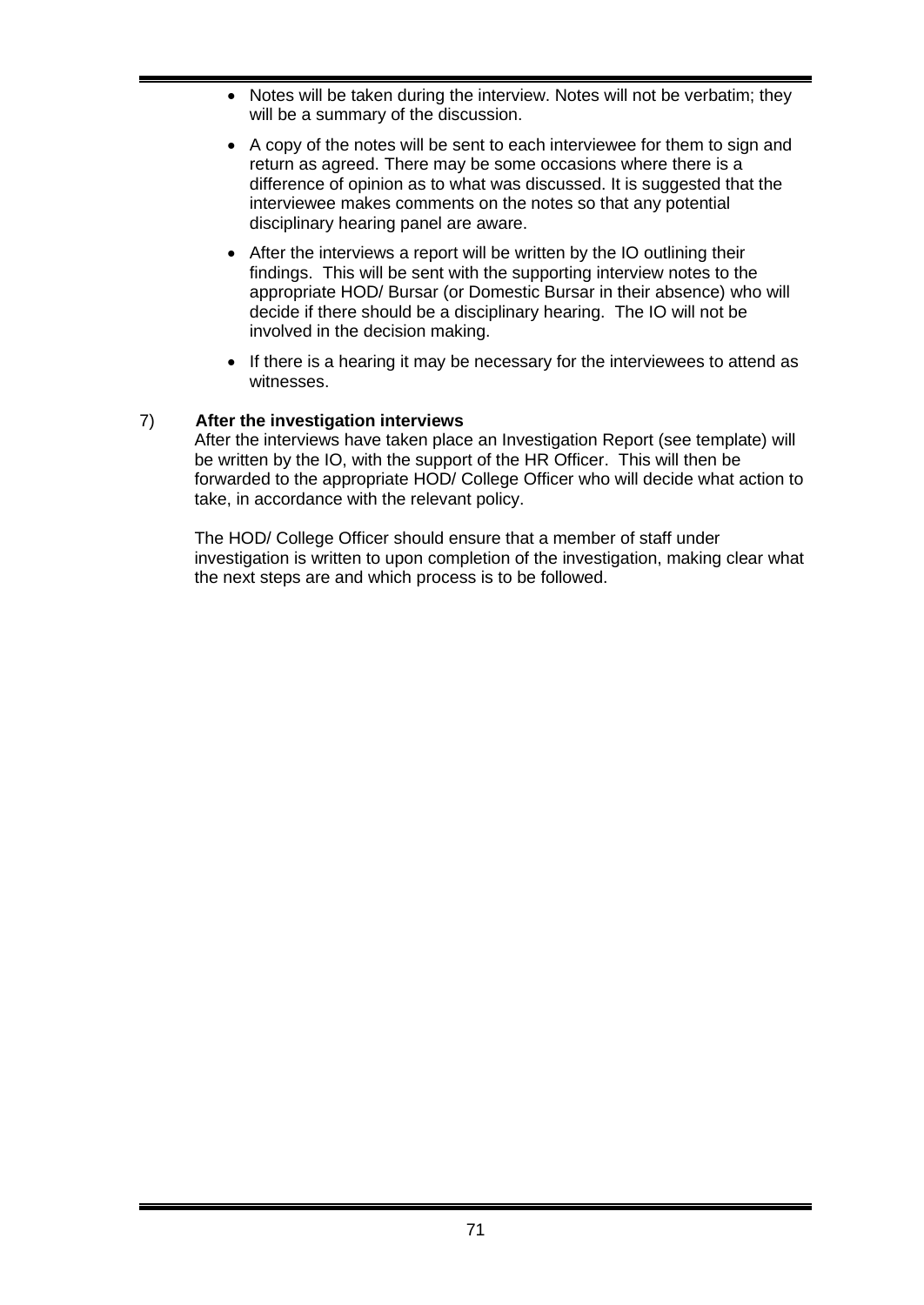# **Managing Attendance**

## 1) **Policy Statement**

The College is committed to maintaining and promoting the health and well being of all its staff. This policy provides a fair and consistent framework for supporting staff who are absent due to sickness. The policy provides guidance to staff in relation to their sickness absence and the potential consequences for their employment. It also provides managers with guidance to ensure that cases are dealt with sympathetically and consistently.

# 2) **Scope of the Policy**

This policy applies to all staff (permanent, fixed and casual) who work for the College.

# 3) **Aims of the Policy**

The aims of the policy are to:

- Maintain a positive attendance culture
- Monitor levels of sickness absence of all staff
- Ensure staff understand their responsibilities
- Provide managers with a structured framework to help them manage sickness absence within their teams
- **■** Implement procedures to deal with unjustified and/or high levels of sickness absence
- Consider the need for reasonable adjustments or redeployment to support staff's return to work
- Adopt a fair and consistent approach

# 4) **Roles and Responsibilities**

# 1.1 **Staff Responsibilities**

All staff are expected to:

- Maintain regular attendance at work
- Follow the absence reporting procedure
- Maintain regular contact with their HOD throughout any absence
- Complete self-certification forms for episodes of illness
- Participate in the return to work discussions
- Provide fit notes from their GP for all absence over 7 days

# 1.2 **HOD Responsibilities**

HODs are expected to:

- Ensure their staff understand the policy
- **Ensure the Bursary is notified in each instance**
- Conduct return to work discussions with all staff following their return to work and forward the completed form to the HR Officer to be retained on the personal file
- Liaise with the HR Officer regarding referrals to Occupational Health
- Support individuals to encourage them back to the workplace
- Maintain regular and reasonable contact with staff during periods of absence, ensuring awareness of the individual's progress and likely duration of absence.

## 1.3 **HR Responsibilities**

The HR Officer is expected to:

- **Provide appropriate assistance and support to managers and staff in** the management of sickness absence
- Promote the consistent application of the policy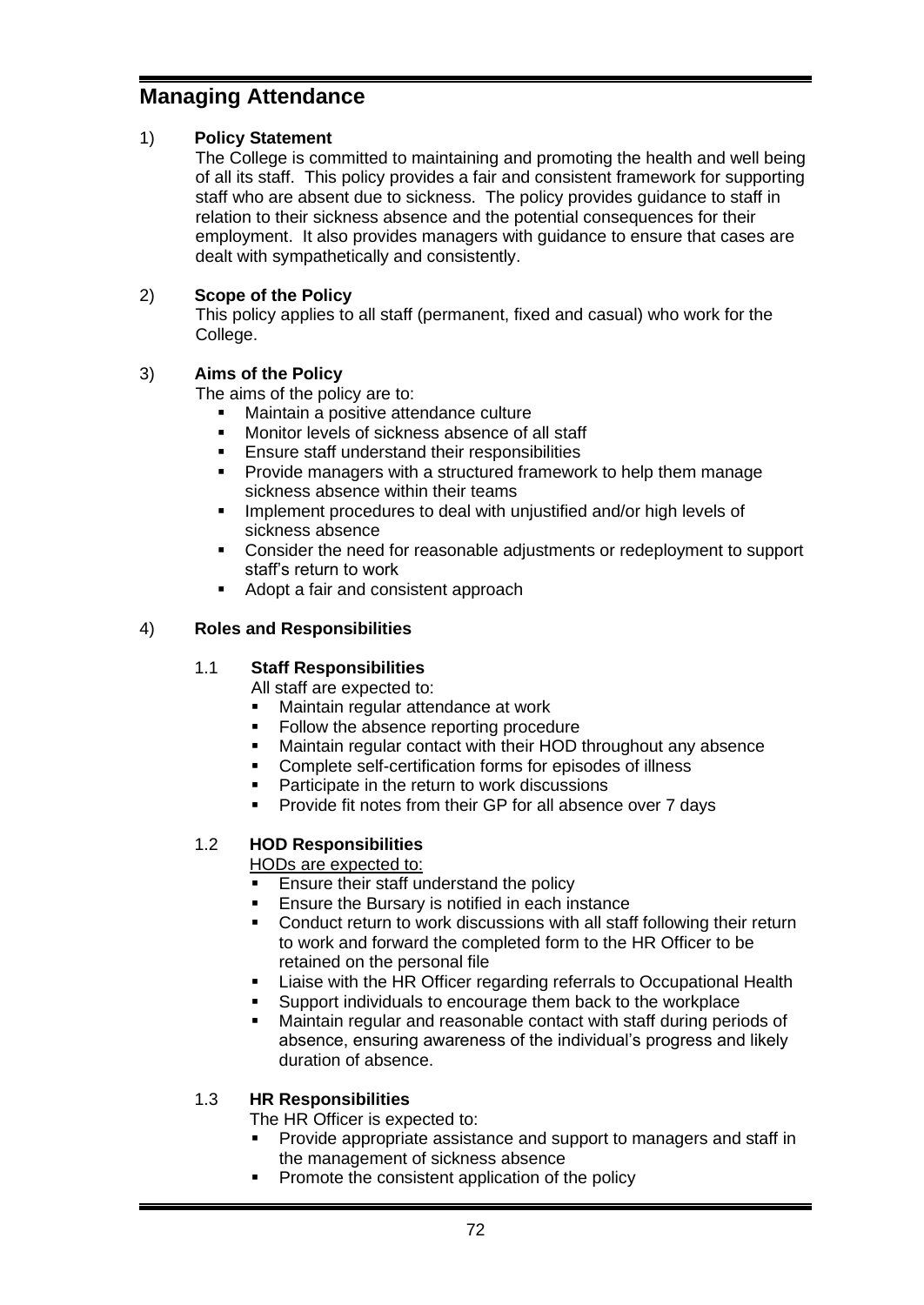- Review sickness levels, patterns and trends across the College and inform managers where relevant
- Refer individuals to Occupational Health when appropriate
- Ensure compliance with legal obligations

#### 5) **Procedure for Notification of Absence**

#### 5.1 **Notification of Absence for Days 1 -7**

- Absence from work must be notified to the College by telephone at the earliest possible opportunity.
- Staff must let their Head of Department, Line Manager or Supervisor know if they are not coming in by the time they were due to start work (repeated failure to do this could lead to disciplinary procedures being invoked).
- Notification should be made personally (or, if this is not possible, then by a relative, neighbour or friend).
- If incapacity extends to more than seven consecutive calendar days, the College should be notified of your continued incapacity once a week thereafter, unless otherwise agreed.
- On return to work complete a self-certification form for episodes of sickness lasting between one to seven days and hand to the HOD

#### 5.2 **Notification of Absence for Day 8 -ongoing**

All staff will:

- Obtain a statement of fitness to work from their GP which will detail the reason and length of the continued absence.
- Immediately forward this and the self-certification form to the HOD
- Continue to provide fit notes for the entire duration of the continued sickness absence
- Keep the HOD informed of their progress and likely return date

#### 6) **Procedure for Managing Absence**

#### 6.1 **Introduction**

To ensure fairness and consistency the trigger points below offer a guide to unacceptable levels of attendance. The normal expectation is that the following guidelines will apply. However, on occasions and for exceptional/ other good reasons, there may be a need to vary the procedures to suit individual cases/ circumstances.

The College will use a formula called the Bradford Factor to measure absence levels in the College. It will highlight individuals with excessive levels of frequent and persistent short-term absence, and is calculated as *B = S<sup>2</sup> x D*.

 $S =$  the number of spells of absence in a specified period  $D =$  the number of days of absence in that period

Examples, in a rolling 12-month period:

| • 1 instance of absence with a<br>duration of 10 days $(=10 \text{ days})$                          | $(1 \times 1 \times 10 \text{ days}) = 10 \text{ points}$ |
|-----------------------------------------------------------------------------------------------------|-----------------------------------------------------------|
| • 2 instances of absence, one with<br>a duration of 1 day, one with 9                               | $(2 \times 2 \times 10 \text{ days}) = 40 \text{ points}$ |
| days $(=10 \text{ days})$<br>• 4 instances of absence, each<br>with a duration of 1 day $(=4$ days) | $(4 \times 4 \times 4 \text{ days}) = 64 \text{ points}$  |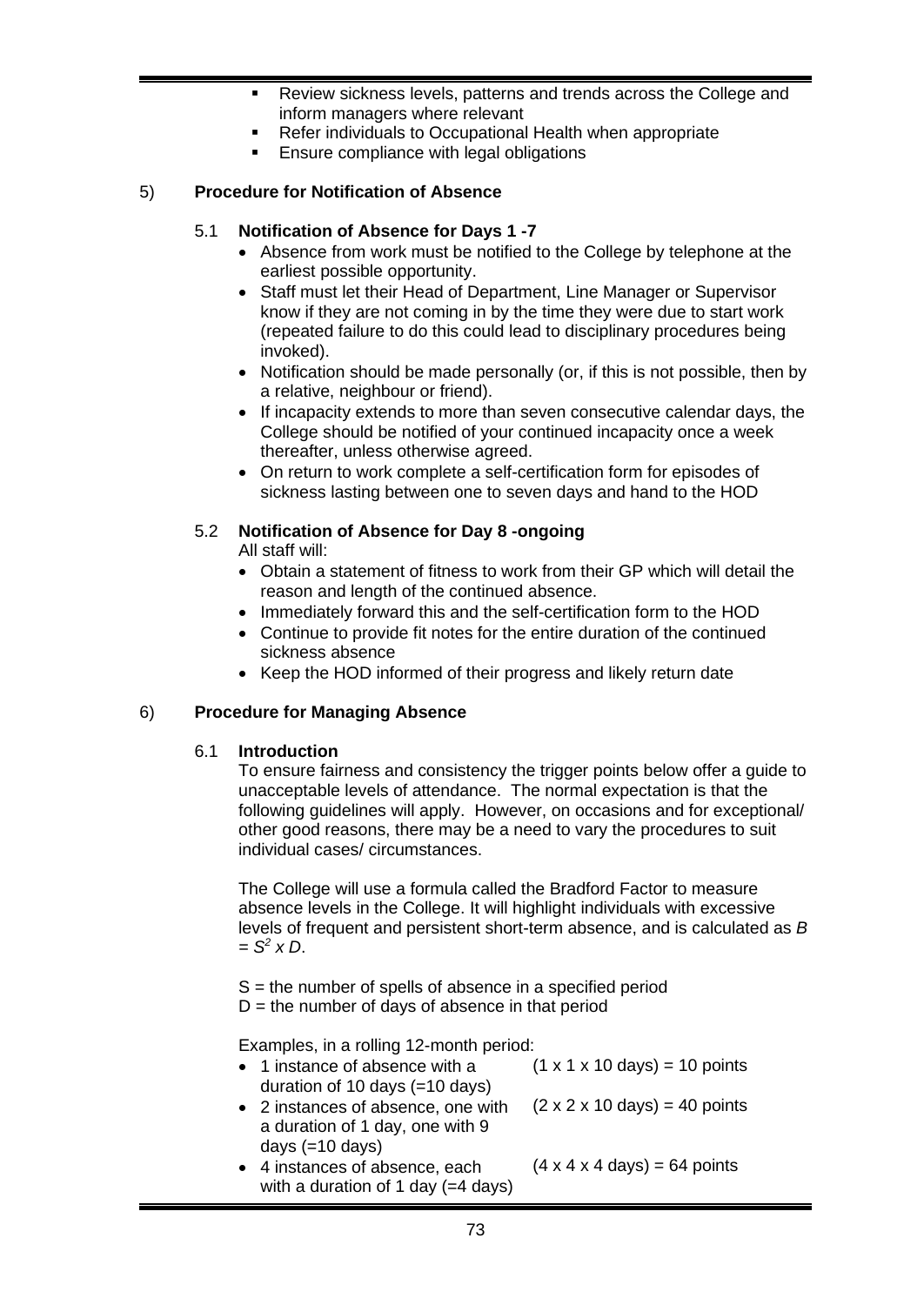| • 3 instances of absence, one with<br>a duration of 5 days, two with 3 | $(3 \times 3 \times 11 \text{ days}) = 99 \text{ points}$   |
|------------------------------------------------------------------------|-------------------------------------------------------------|
| days $(=11$ days)                                                      |                                                             |
| • 1 instance of absence with a                                         | $(1 \times 1 \times 120 \text{ days}) = 120 \text{ points}$ |
| duration of 120 days $(=120 \text{ days})$                             |                                                             |

- 5 instances of absence, each of 2  $(5 \times 5 \times 10 \text{ days}) = 250 \text{ points}$ days (=10 days)
- 10 instances of absence, each of 1 day  $(=10$  days)  $(10 10 x 10 \text{ days}) = 1000 \text{ points}$

#### 6.2 **Short term absence**

If at any time a member of staff has a Bradford Factor score of 100 (this score is measured by looking at absence over a rolling 12-month period) they will be asked to attend an informal meeting with their HOD.

#### 6.3 **Informal Stage**

The manager should meet with the member of staff to manage the attendance problem informally at an early stage. The objective of the meeting is to identify any underlying health issues, inform the member of staff that their attendance level is unacceptable and that it will be monitored for 6 weeks and then reviewed. They should be informed that failure to make significant improvement in their attendance may result in progression to the First Formal stage.

#### 6.4 **First Formal stage**

If significant improvement in attendance is not made then the member of staff will be invited to attend the first formal review meeting. As this is a formal meeting the HR Officer will be present and the member of staff has the right to be accompanied by a fellow member of staff, or Senior Member or trade union representative.

The member of staff will have the opportunity to identify any problems contributing to their sickness absence. Discussions will be had about reasonable adjustments to the role, working hours, suitable alternative employment and potential ill health retirement.

The member of staff will be set a review period of 6 weeks in which they are expected to have no records of absence. They will be informed that failure to meet these objectives may result in progression to the Second Formal stage and could ultimately lead to dismissal.

#### 6.5 **Referral to Occupational Health (OH)**

This can be considered at any stage but must take place before proceeding to the Second Formal stage. Managers should discuss with the HR Officer before referring.

#### 6.6 **Second Formal Stage**

If significant improvement in attendance is not made then the member of staff will be invited to attend the second formal review meeting. As this is a formal meeting the HR Officer will be present and the member of staff has the right to be accompanied by a fellow member of staff, or Senior Member or trade union representative.

Any adjustments or actions implemented and their success or failure will be discussed. At the end of the meeting it may be deemed necessary to progress to a subsequent formal meeting to consider termination of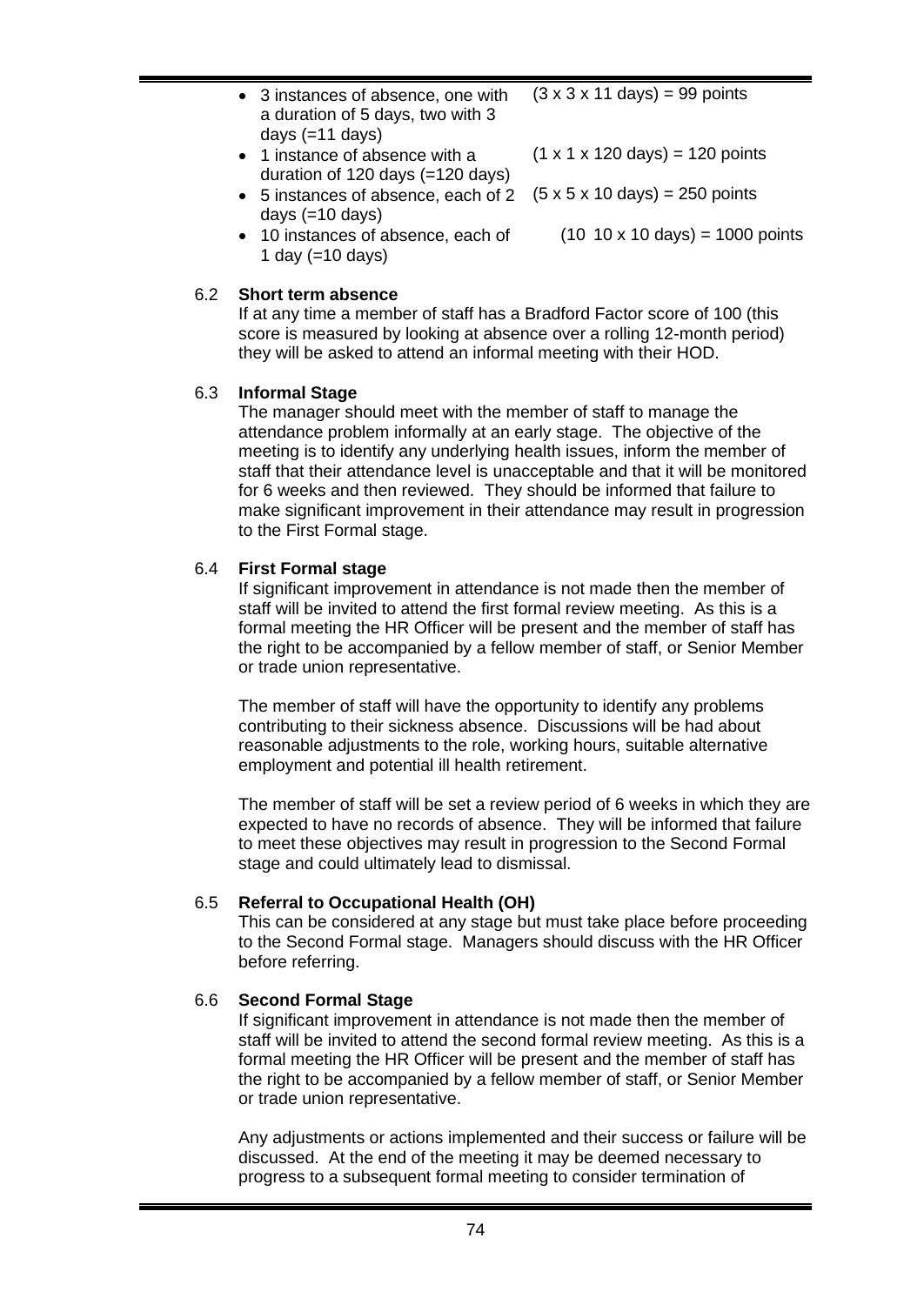employment. The member of staff will be informed that an absence report will be prepared by the HR Officer for the Bursar (or Domestic Bursar in their absence), detailing attendance levels and actions taken to improve attendance.

#### 6.7 **Termination of Employment on Grounds of Incapability**

Once the Bursar (or Domestic Bursar in their absence) has received the absence report they will convene a meeting with the member of staff. The HR Officer will be in attendance and the member of staff has the right to be accompanied by a fellow member of staff, or Senior Member or trade union representative.

The Bursar (or Domestic Bursar in their absence) has the right to implement a further review period if they feel this is appropriate. One outcome could be the termination of their contract. Termination will only be considered once all other options have been considered.

# 7) **Procedure for Managing Long Term Absence**

#### 7.1 **Informal Stage**

Long term absence is when a member of staff has been absent for a period of 6 weeks consecutively (30 days for full time staff). In this case the member of staff may only have a Bradford Factor score of 30 (1 x 1 x 30). When the member of staff's absence reaches 30 days, the HR Officer will inform the HOD and contact should be made with the member of staff. The reasons for the absence should be discussed, and agreement on how contact will be maintained. A decision about referral to OH will also be made.

#### 7.2 **Referral to Occupational Health**

The College may request the individual to allow the College to contact the relevant GP in accordance with according to the Access to Medical Records Act 1988. Also the College may request an independent Medical examination by a doctor nominated by the College or may refer the individual to the Health & Work Assessment and Advisory Service. In some cases referral to OH is required before the member of staff returns from long term sickness absence. Advice from OH is needed regarding fitness for the role, alternative employment or ill-health retirement. Advice should always be sought before moving to the Second Formal stage or if termination of employment is being considered.

#### 7.3 **First Formal Stage**

When the absence exceeds 30 continuous working days (pro rata for part time staff) and the informal stage does not identify a potential return date, a referral to OH should seek to determine a foreseeable return date. Once the OH report is received by the HR Officer a first formal review meeting with the HOD and the member of staff will be arranged. As this is a formal meeting the HR Officer will be present and the member of staff has the right to be accompanied by a fellow member of staff, or Senior Member or trade union representative.

The method and frequency of future communication will be agreed and further OH referrals made if appropriate.

#### 7.4 **Second Formal Stage**

If long term absence continues it may be appropriate to hold a meeting at the second formal stage. As this is a formal meeting the HR Officer will be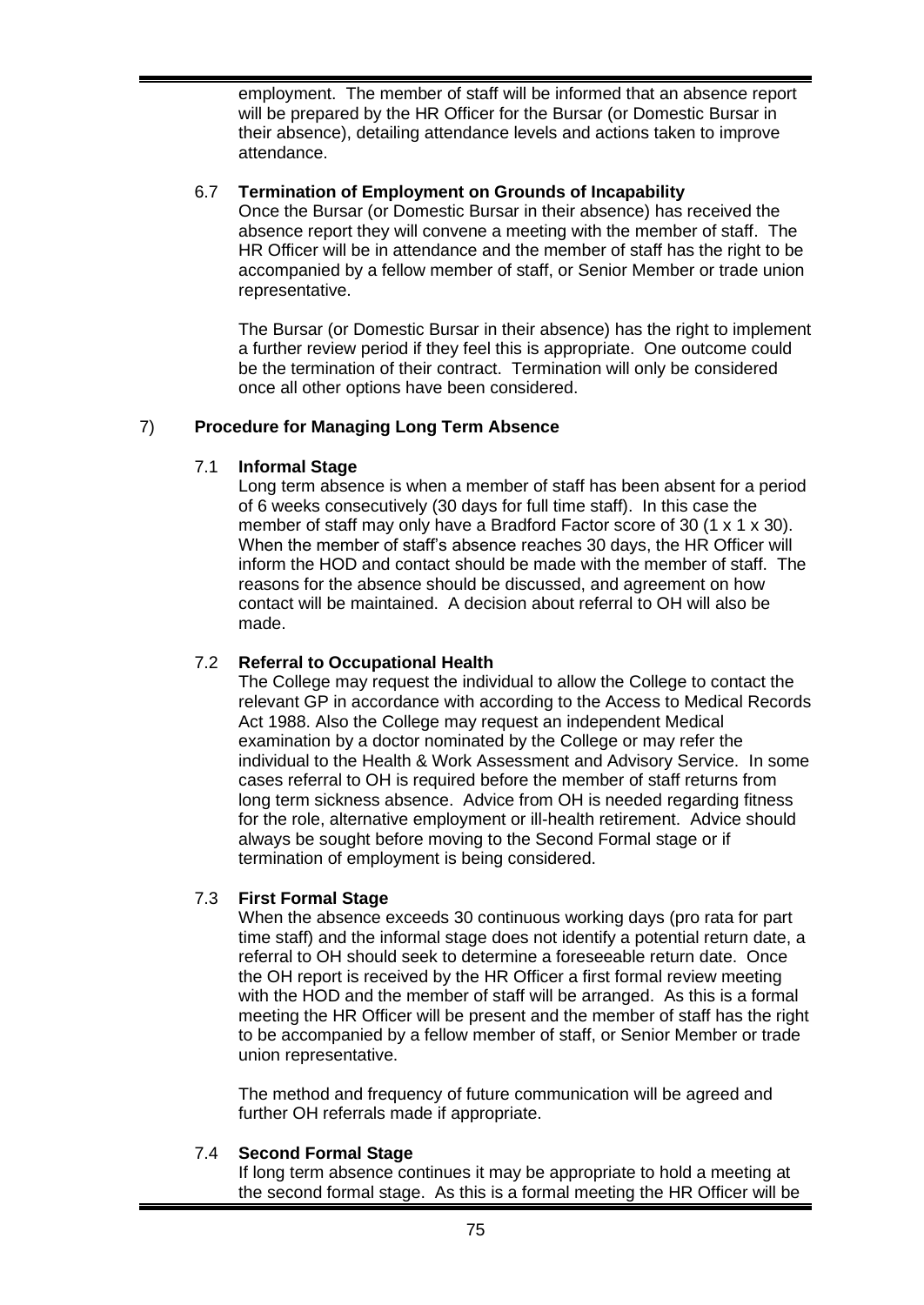present and the member of staff has the right to be accompanied by a fellow member of staff, or Senior Member or trade union representative. At this stage the following will be reviewed:

- Has the member of staff had an OH referral?
- Is there a foreseeable return date?
- Is further OH referral needed?
- If required has a stress risk assessment been completed?
- If required have reasonable adjustments been considered and explored?
- Is redeployment an option?
- Is a phased return required?
- Is ill-health retirement and option?
- Is ill-health dismissal an option?

Any adjustments or actions implemented and their success or failure will be discussed. At the end of the meeting it may be deemed necessary to progress to a subsequent formal meeting to consider termination of employment. The member of staff will be informed that an absence report will be prepared by the HR Officer for the Bursar (or Domestic Bursar in their absence), detailing attendance levels and actions taken to improve attendance.

#### 7.5 **Termination of Employment on Grounds of Capability**

Once the Bursar (or Domestic Bursar in their absence) has received the absence report they will convene a meeting with the member of staff. The HR Officer will be in attendance and the member of staff has the right to be accompanied by a fellow member of staff, or Senior Member or trade union representative.

The Bursar (or Domestic Bursar in their absence) has the right to implement a further review period if they feel this is appropriate. One outcome could be the termination of their contract. Termination will only be considered once all other options have been considered.

#### 7.6 **Appeals**

Staff have the right to appeal against any formal sanction by following the College's Appeal Procedure. **For the full details please refer to the College's Policies and Procedures: Staff [Appeals Procedure].**

#### 8) **Disabled Staff**

#### 8.1 **Introduction**

The Equality Act 2010 prohibits discrimination because of disability and places a duty on employers to make reasonable adjustments to working practices and premises in order to accommodate the needs of individual staff and applicants who have a disability.

The Equality Act 2012 defines the protected characteristics of disability as applying to a person who has a mental or physical impairment that has a substantial and long term adverse effect on their ability to carry out normal day-to-day activities. HODs must have an open discussion with the member of staff. If there are problems with the member of staff's attendance and an underlying medical condition is identified then advise must be sought form the HR Officer who will make an OH referral. OH may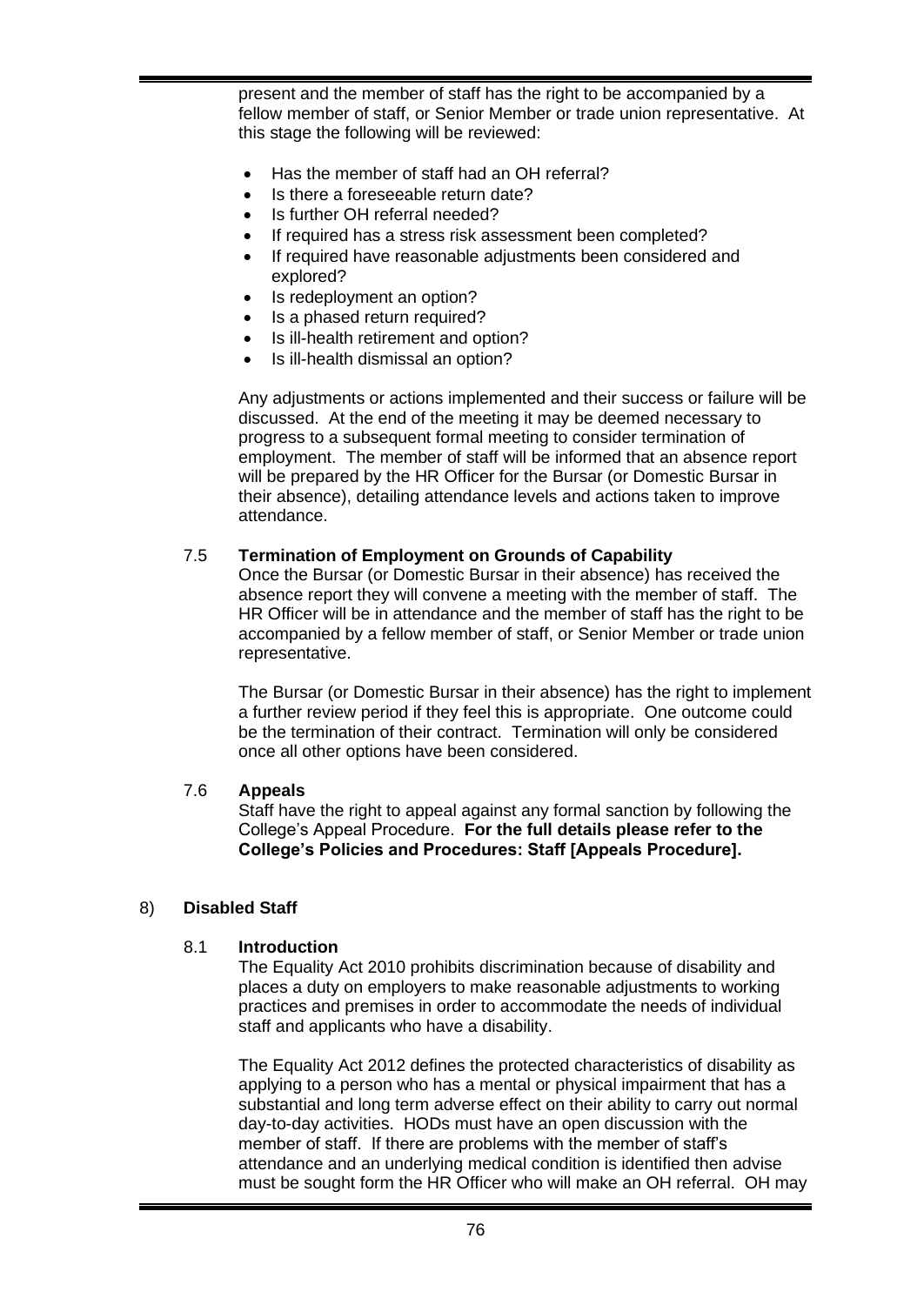suggest reasonable adjustments that could be made to the physical place of work, or the work itself.

### 9) **General Absence Management Information**

# 9.1 **Hospital and Dental Appointments**

Wherever possible, and in order to minimise disruption, staff are asked to make medical and dental appointments either outside of normal working hours, or at the beginning or end of the working day. However, the College does realise that this may not always be possible, particularly with hospital appointments. If staff need to take time off to attend a medical or dental appointment, the HOD must be notified, giving as much notice as possible. Such time off is at the discretion of the HOD and you will be asked to make the time up. If you have an appointment which is not at the end of the working day, you will normally be expected to return to work following your appointment.

# 9.2 **Emergency time off for dependants**

Staff are reminded that the College absence policy and payment schemes relate to absence due to their own illness or injury, not to that of other members of their family or dependants. Should staff need emergency time off to deal with the urgent unforeseen needs of a dependant, reasonable time off will be authorised, but this will be unpaid unless the time can be made up in agreement with the HOD.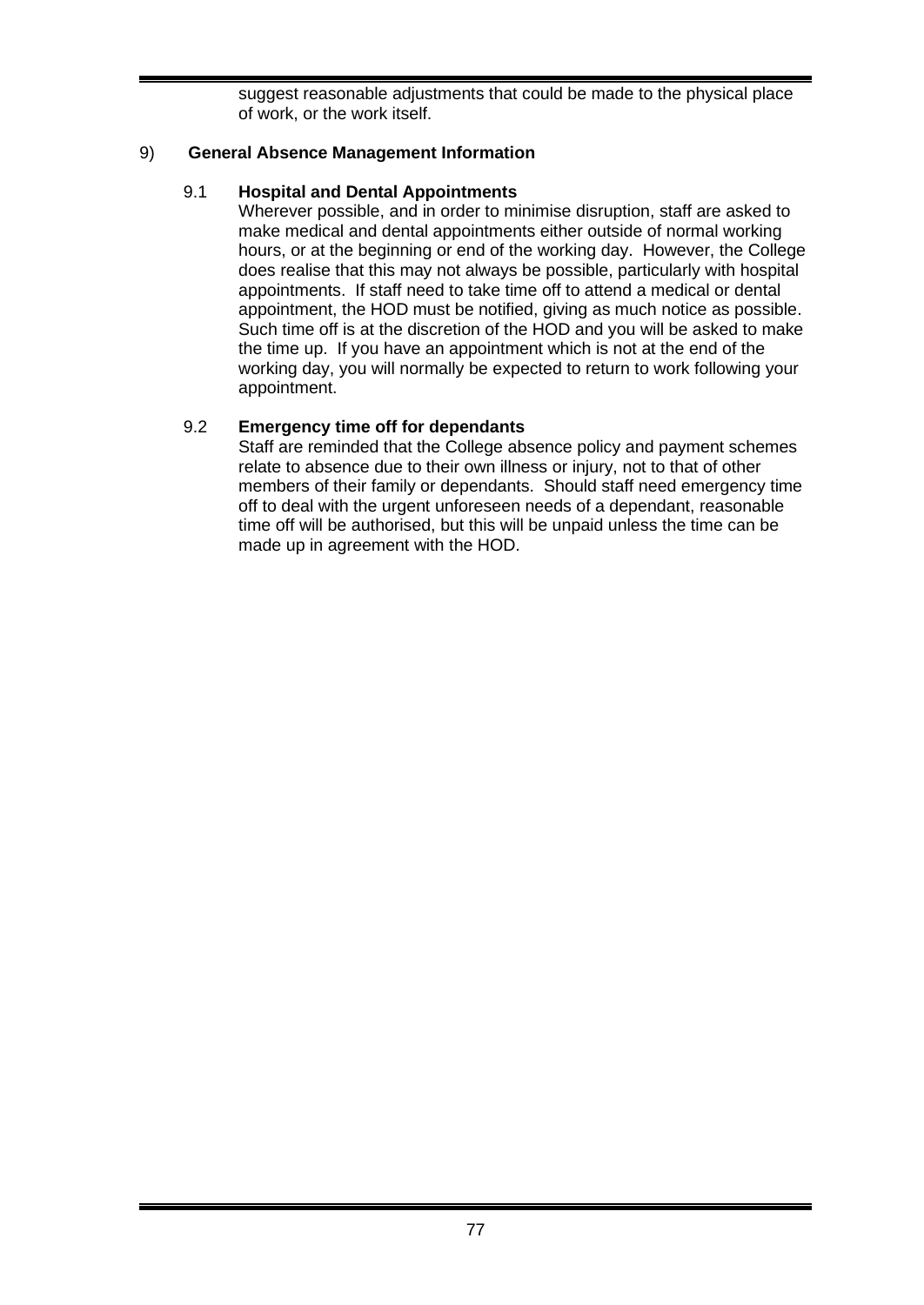# **Managing Performance Policy and Procedure**

# 1) **Policy statement**

The College expects all staff to achieve and maintain a satisfactory standard of performance in their role. Standards of performance are determined by College standards, professional standards, skill levels required for specific jobs and individual objectives recorded through the annual Workplace Discussions.

The aim of the policy is to provide a clear process for the management of situations where an individual's performance consistently falls below the acceptable standard. In such circumstances, all staff will be treated in a fair and equitable manner and every effort will be made to assist the individual in improving their performance and reaching and maintaining a satisfactory level of performance. In all situations where a member of staff's performance is a cause for concern coaching and where appropriate, training will be provided. Redeployment will only be considered once these other forms of support have been instigated. Where redeployment is not available and performance levels continue to be unsatisfactory termination of employment will be considered.

Where poor performance is a result of wilful negligence and/or misconduct, the *disciplinary policy and procedure* should be used.

# 2) **Scope of the policy**

This policy applies to all staff (permanent, fixed and casual) who work for the College.

# 3) **Aims of the policy**

The aims of the policy are to:

- Achieve consistency in the management of capability issues
- Encourage improvements with staff whose performance is below acceptable standards
- Facilitate the retention of experienced and valued staff
- Enable early intervention when poor performance is identified, provide a supportive approach to assist staff to become effective

#### 4) **Roles and responsibilities**

#### 4.1 **Staff**

All staff have a contractual responsibility to achieve and maintain a satisfactory standard of performance. All staff are required to participate in the Workplace Discussion and are expected to actively engage in personal development as detailed in their development plans.

Staff are responsible for attending all meetings arranged in relation to any capability issues and for making every effort to improve in the identified areas where job requirement standards are not being met.

#### 4.2 **HODS**

HODs are responsible for the effective operation of the Workplace Discussion process. This requires the HOD to translate the College objectives into realistic and achievable objectives to enable staff to understand what is expected of them. HODs should monitor staff performance through regular informal reviews as well as through the Workplace Discussions.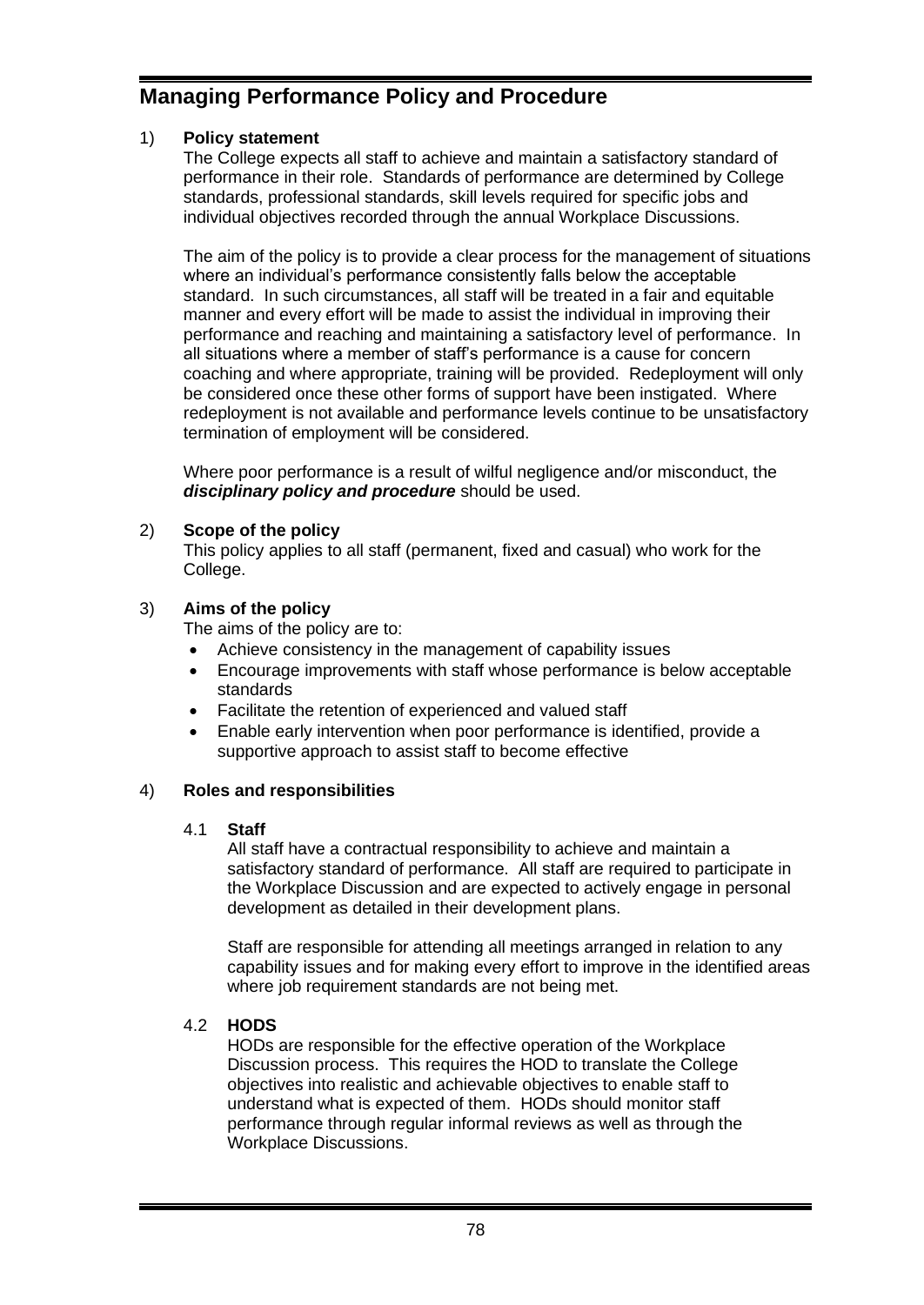HODs are responsible for ensuring that the general procedure of this policy is adhered to in a fair and timely manner. They are also responsible for ensuring staff are given clear feedback on the areas of unsatisfactory performance and for carrying out regular reviews of performance in order to assess whether the required levels of improvements are achieved.

#### 5) **Stages of the procedure**

#### 5.1 **Informal stage**

Minor performance issues should be dealt with informally and immediately. The aim of this discussion is to clarify the standards of performance required and to encourage improvement. It is an opportunity to identify the causes and offer assistance where appropriate.

The HOD should discuss a method of monitoring future performance and agree clear objectives that are realistic and achievable. A timescale within which the required standards of performance could be reasonably attained should be specified (4-8 weeks)

The HOD should record the informal discussion using a file note, noting the salient points of the meeting, objectives set, type of improvement required, any additional support or training that will be provided, any other agreed actions and the timescale for improvement and review . A copy should be given to member of staff.

Where the member of staff's performance improves to a satisfactory level they should be informed. They must also be informed that this must be maintained at a satisfactory level and that if their performance becomes an issue again within 12 months then it will be dealt with at the first formal stage.

#### 5.2 **First formal stage**

If there has not been an acceptable or sustained improvement in performance at the end of the informal stage, then the HOD, in consultation with the HR Officer, should progress to the first formal stage. The HOD will arrange to meet the member of staff, informing them of the purpose of the meeting. As this is a formal meeting the HR Officer will be present and the member of staff has the right to be accompanied by a fellow member of staff, or Senior Member or trade union representative.

At this meeting the individual will have the opportunity to explain their unsatisfactory performance and the HOD may feel a referral to Occupational Health is required. The member of staff will be reminded of the earlier informal discussions and told as precisely as possible, the reasons for the HOD's continued concerns about their performance.

Further consideration should be given to any additional training or support that could reasonably be provided to the member of staff to enable them to reach the required standard of performance. The original action plan should be reviewed and amended where appropriate. A reasonable time period will be set within which improvement is expected (4-8 weeks) and a further meeting arranged at the end of this time to review the situation.

The HR Officer will record the formal discussion using a file note, noting the salient points of the meeting, objectives set, type of improvement required, any additional support or training that will be provided, any other agreed actions and the timescale for improvement and review . A copy should be given to the member of staff.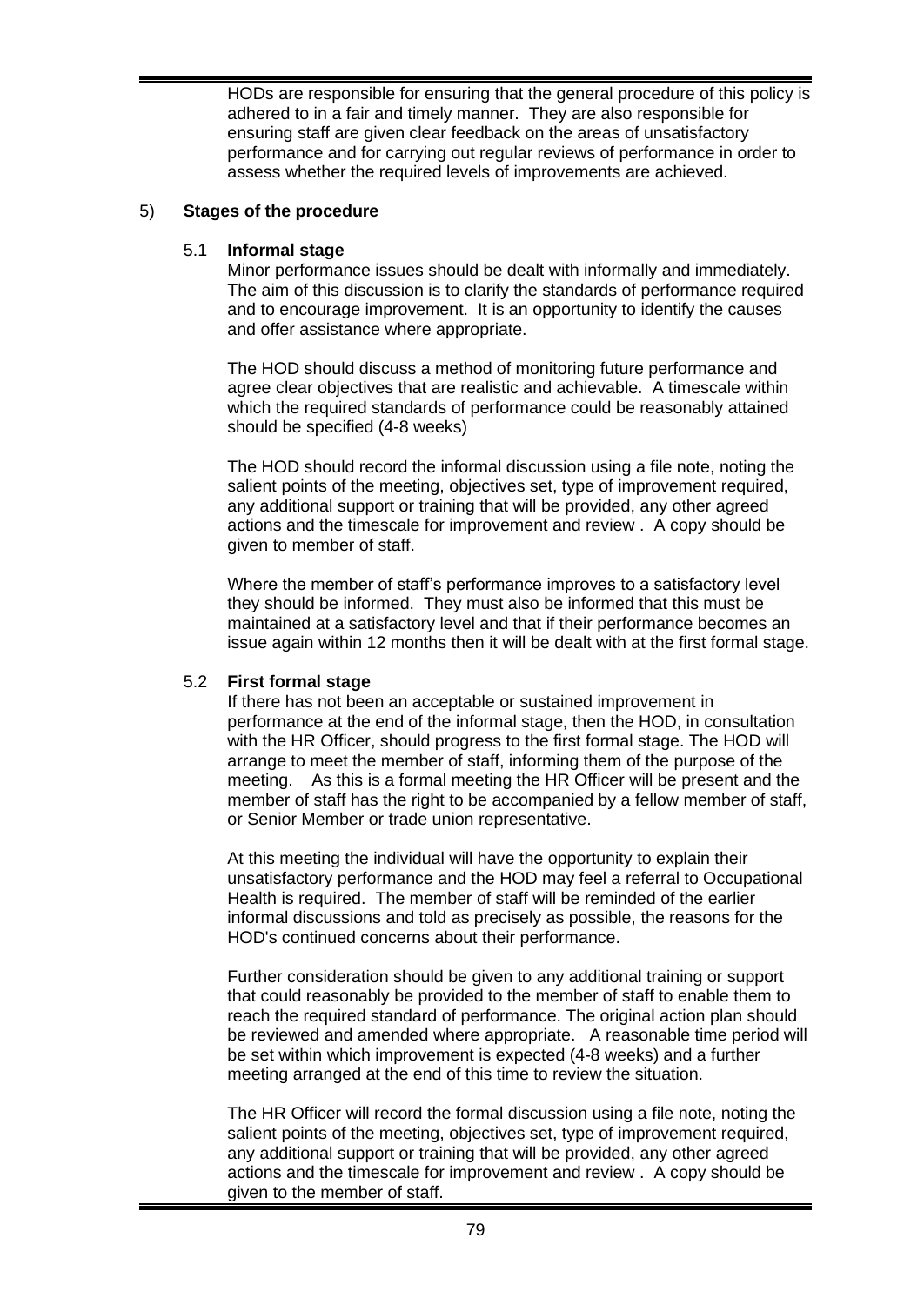Where the member of staff's performance improves to a satisfactory level they should be informed. They must also be informed that this must be maintained at a satisfactory level and that if their performance becomes an issue again within 12 months then it will be dealt with at the Second Formal Stage.

# 5.3 **Second formal stage**

If there has not been an acceptable or sustained improvement in performance at the end of the first formal stage, then the HOD, in consultation with the HR Officer, should progress to the second formal stage. The HOD will arrange to meet the member of staff, informing them of the purpose of the meeting. As this is a formal meeting the HR Officer will be present and the member of staff has the right to be accompanied by a fellow member of staff, or Senior Member or trade union representative.

At this meeting the individual will have the opportunity to explain their unsatisfactory performance and the HOD may feel a referral to Occupational Health is required. The member of staff will be reminded of the earlier formal discussions and the steps taken to support an improvement in their performance. They will be told as precisely as possible, the reasons for the HOD's continued concerns about their performance.

At this meeting the HOD should consider one of the following options:-

- If the member of staff has been showing some signs of improvement, a further period of review (4-8 weeks) may be appropriate. This should be confirmed in writing.
- If the member of staff has failed to meet the required standard and it is felt that a significant improvement is unlikely in the immediate future then a Dismissal Hearing should be arranged
- The offer of a transfer to an alternative role at the same or lower grade where available. Any transfer must resolve the performance issues identified. Any transfer to a lower graded post will not attract salary protection

The HR Officer will record the formal discussion, noting the salient points of the meeting, objectives set, type of improvement required, any additional support or training that will be provided, any other agreed actions and the timescale for improvement and review . A copy should be given to the member of staff.

Where the member of staff's performance improves to a satisfactory level they should be informed. They must also be informed that this must be maintained at a satisfactory level and that if their performance becomes an issue again within 12 months then it will be dealt with at the Final Stage.

#### 5.4 **Final stage- dismissal hearing on grounds of capability**

Where, after having followed the procedure outlined above, the member of staff fails to achieve or maintain the standards of performance required, consideration should be given to dismissal on grounds of capability.

The Bursar (or Domestic Bursar in their absence) will convene a meeting with the member of staff, giving them at least 5 working days' notice. The HR Officer and HOD will be in attendance and the member of staff has the right to be accompanied by a fellow member of staff, or Senior Member or trade union representative.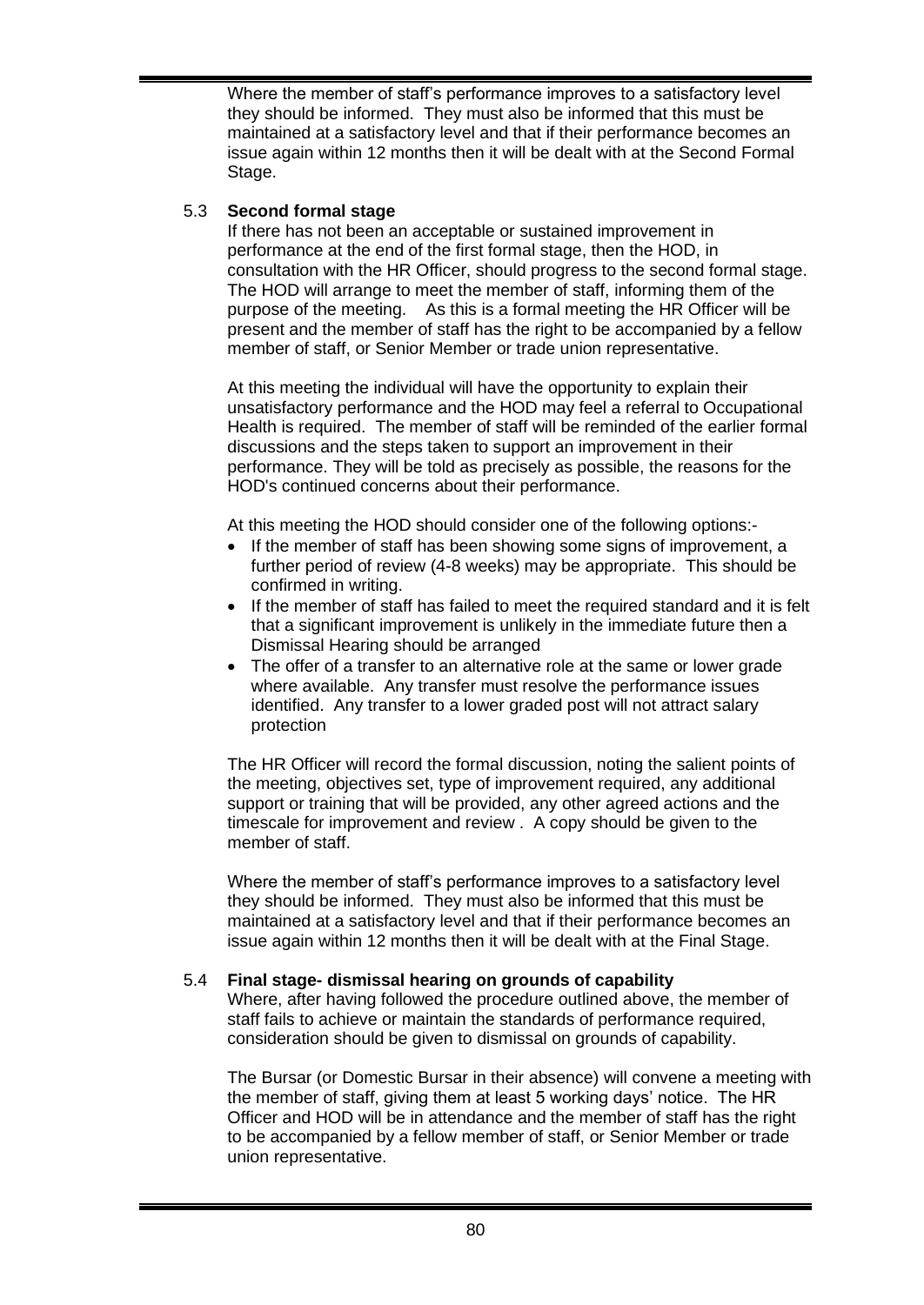The HOD will feedback to the Bursar (or Domestic Bursar in their absence) where the member of staff has failed to meet the required standards and /or objectives. The Bursar (or Domestic Bursar in their absence) will consider the evidence and consider also whether the procedure has been followed and that the member of staff has been given reasonable assistance to improve their performance and achieve the required standard. The member of staff will have the opportunity to ask questions and present their own evidence in relation to their performance, putting forward any mitigating factors.

If the Bursar (or Domestic Bursar in their absence) concludes that the member of staff's performance is below the required standard, then the member of staff's contract of employment will be terminated on the grounds of capability. The Bursar (or Domestic Bursar in their absence) will explain the reasons for dismissal, the effective date of dismissal, period of notice or pay in lieu of notice if appropriate, and the right to appeal. This decision will be confirmed in writing as soon as is reasonably practical following the hearing.

# 5.5 **Appeals**

Staff have the right to appeal against any formal sanction by following the College's appeal procedure. **For the full details please refer to the College's Policies and Procedures: Staff [Appeals Procedure].**

# 6) **Disabled staff**

# 6.1 **Introduction**

The Equality Act 2010 prohibits discrimination because of disability and places a duty on employers to make reasonable adjustments to working practices and premises in order to accommodate the needs of individual staff and applicants who have a disability.

The Equality Act 2010 defines the protected characteristics of disability as applying to a person who has a mental or physical impairment that has a substantial and long term adverse effect on their ability to carry out normal day-to-day activities. HODs must have an open discussion with the member of staff. If there are problems with the member of staff's performance and an underlying medical condition is identified then advice must be sought from the HR Officer who will make an OH referral. OH may suggest reasonable adjustments that could be made to the physical place of work, or the work itself.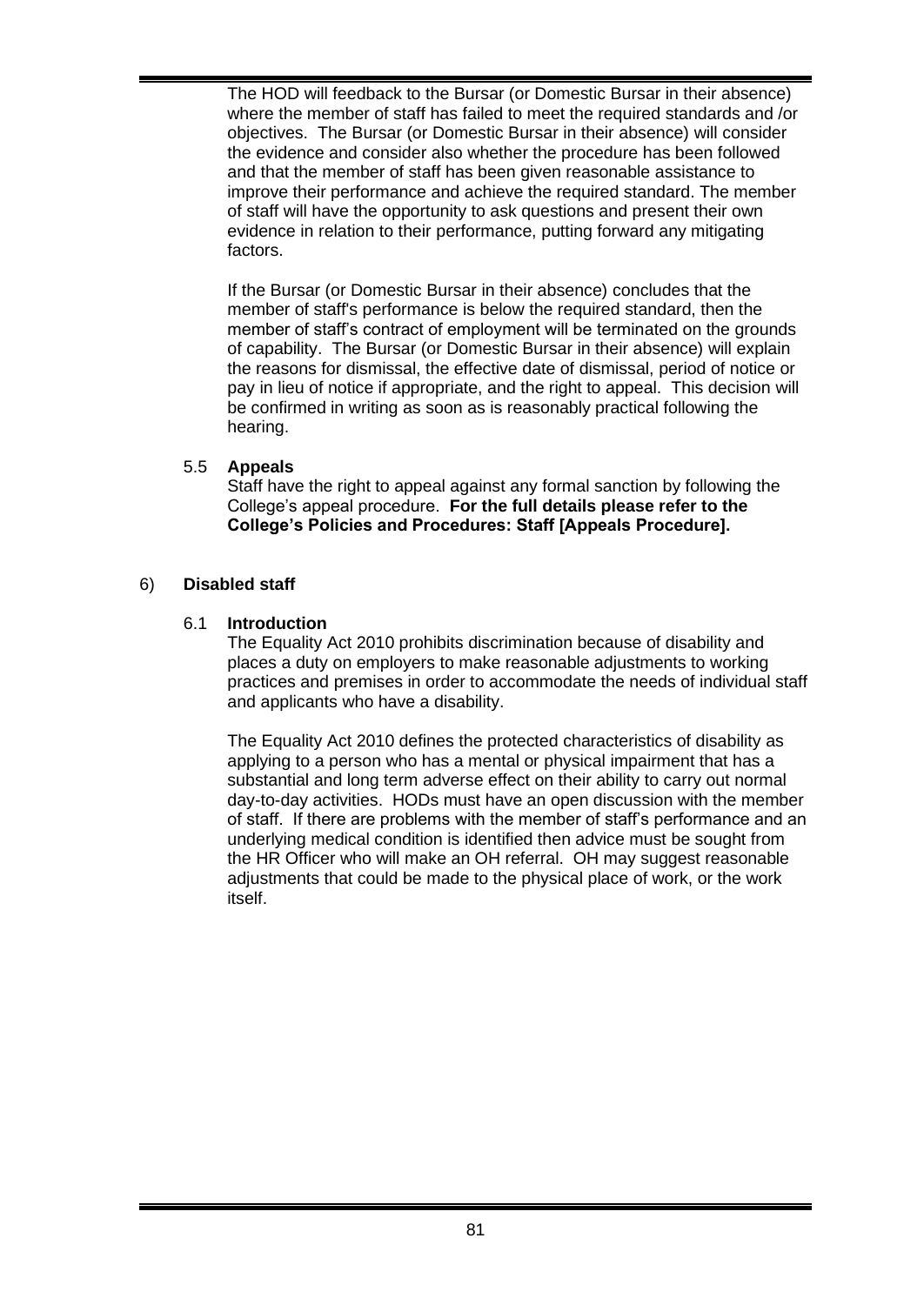# **Appeals Procedure**

# 1) **Introduction**

The procedure allows for appeals to be considered where a member of staff may need to formally exercise their right to challenge decisions made regarding their employment.

The procedure aims to ensure fairness and consistency in the application of the Colleges HR procedures. Staff have the right to appeal against:

- A formal grievance outcome
- Formal action taken in regards to disciplinary/ capability issues
- **•** Termination of Employment
- Redundancy
- Flexible working request outcome

#### 2) **Roles and responsibilities**

- An appeal must be made in writing to the HR Manager within 14 calendar days of the date of notification of the formal sanction/ decision. It must clearly state why the action is too severe, inappropriate or unfair
- An Appeal Review Committee will be appointed by the Council and will normally comprise the Principal or Vice-Principal (in the chair) and two Senior Members entitled to attend the Governing Body.
- **•** The HR Officer is expected to provide advice and guidance on the application of the procedure and may attend the appeal meeting where appropriate
- A meeting of the Appeal Review Committee will be set up within a reasonable period to discuss the appeal.
- **•** The member of staff has the right to be accompanied to the appeal meeting by a fellow worker, a trade union representative or an official employed by a trade union. They may speak on behalf of the member of staff.

#### 3) **Appeal consideration**

The Appeal Review Committee will consider the following before making a decision:

- Whether the original matters/ allegations were adequately considered/ investigated
- Whether the College procedures were fairly and correctly implemented
- Whether the decision/ action taken was reasonable

#### 4) **Appeal decision**

The Appeal Review Committee will make one of three decisions:

- To uphold the appeal
- To substitute a different outcome
- To dismiss the appeal

The panel's decision will be final and will be given in writing as soon as is reasonably practicable after the appeal meeting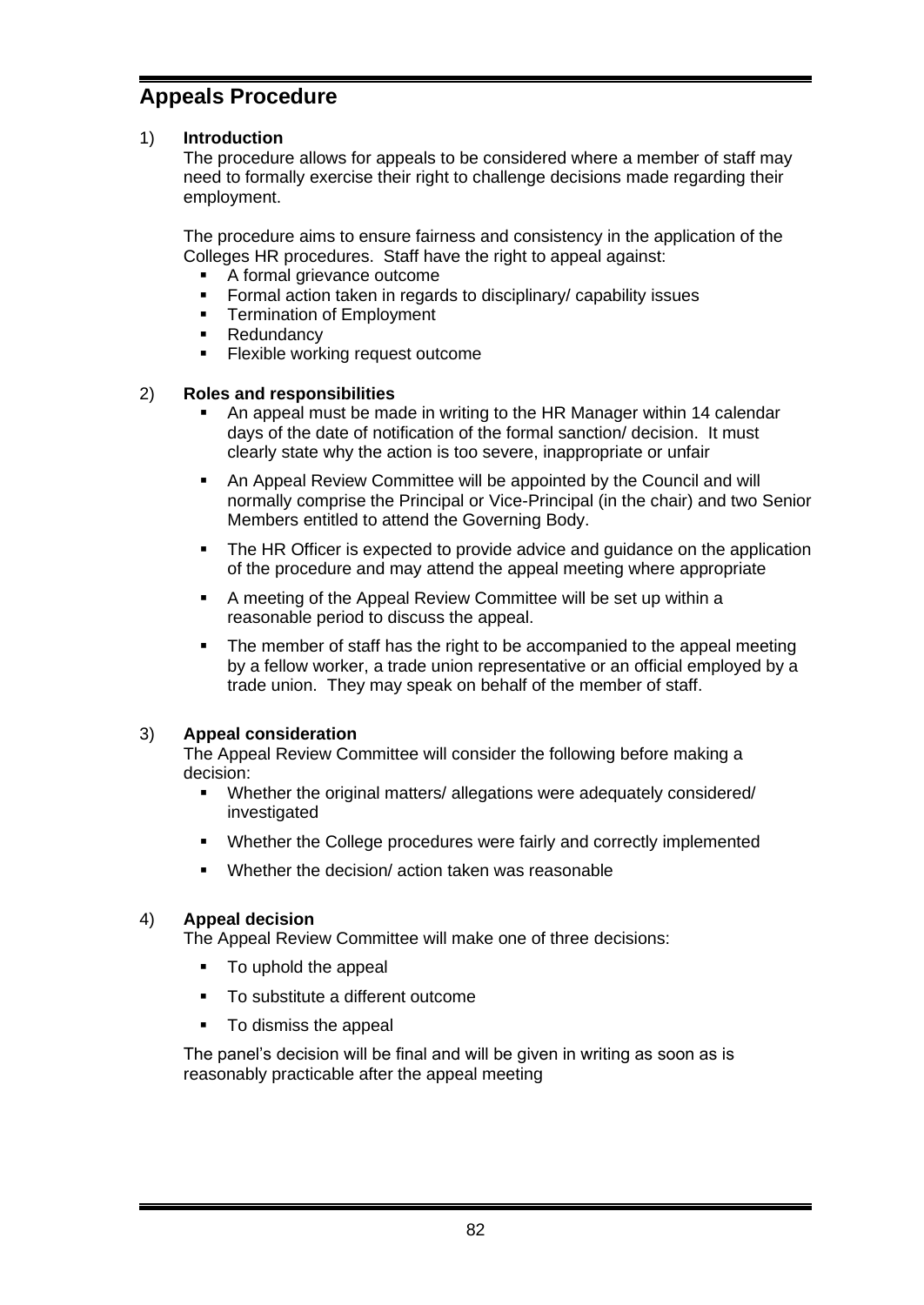# **Use of College Property**

# 1) **Introduction**

This policy outlines members of staff's obligations towards any College property that they use during the course of their employment. It applies to College property that staff have:

- been given for the duration of their employment;
- been assigned for a temporary period only; and/or
- borrowed from a colleague or particular department within the College

The policy applies to permanent, part-time, temporary and casual staff. The policy covers only the use of physical property. The use of intellectual property such as College data is outside the scope of this policy.

#### 2) **Allocation of College property**

On the commencement of their employment, members of staff may be given items of College property, for example:

- **■** Hardware
- office equipment;
- keys;
- **•** security passes;
- credit cards:
- mobile phones

#### 3) **Care of College property**

Members of staff are responsible for any property belonging to the College that is under their control or in their possession and must take proper care of any such items. Members of staff must:

- take good care of College property, both when it is used in the workplace and when it is used outside the College's premises;
- **EXE** ensure that College property is maintained and serviced when necessary;
- not allow College property to be used by anyone outside the College, unless he/she is suitably qualified and this has been authorised by the College in advance (for example, a professional repairs or servicing undertaking);
- not make modifications to College property (for example, upgrades to a laptop) without the prior approval in writing of the College;
- not use College property to carry out any illegal activities or activities that might bring the College into disrepute (for example using a laptop to visit inappropriate websites);
- not, by act or omission, allow College property to be lost or damaged (for example, by not securing property properly or leaving it in a public place such as on public transport); and
- not remove any College property from the College's premises without the prior approval in writing of the College.

The organisation recognises that it is inevitable that there will be some wear and tear of College property.

#### 4) **Consequences of misuse of College property**

Under the College's disciplinary procedure, damage to College property can lead to disciplinary action, depending on the circumstances. Deliberate or negligent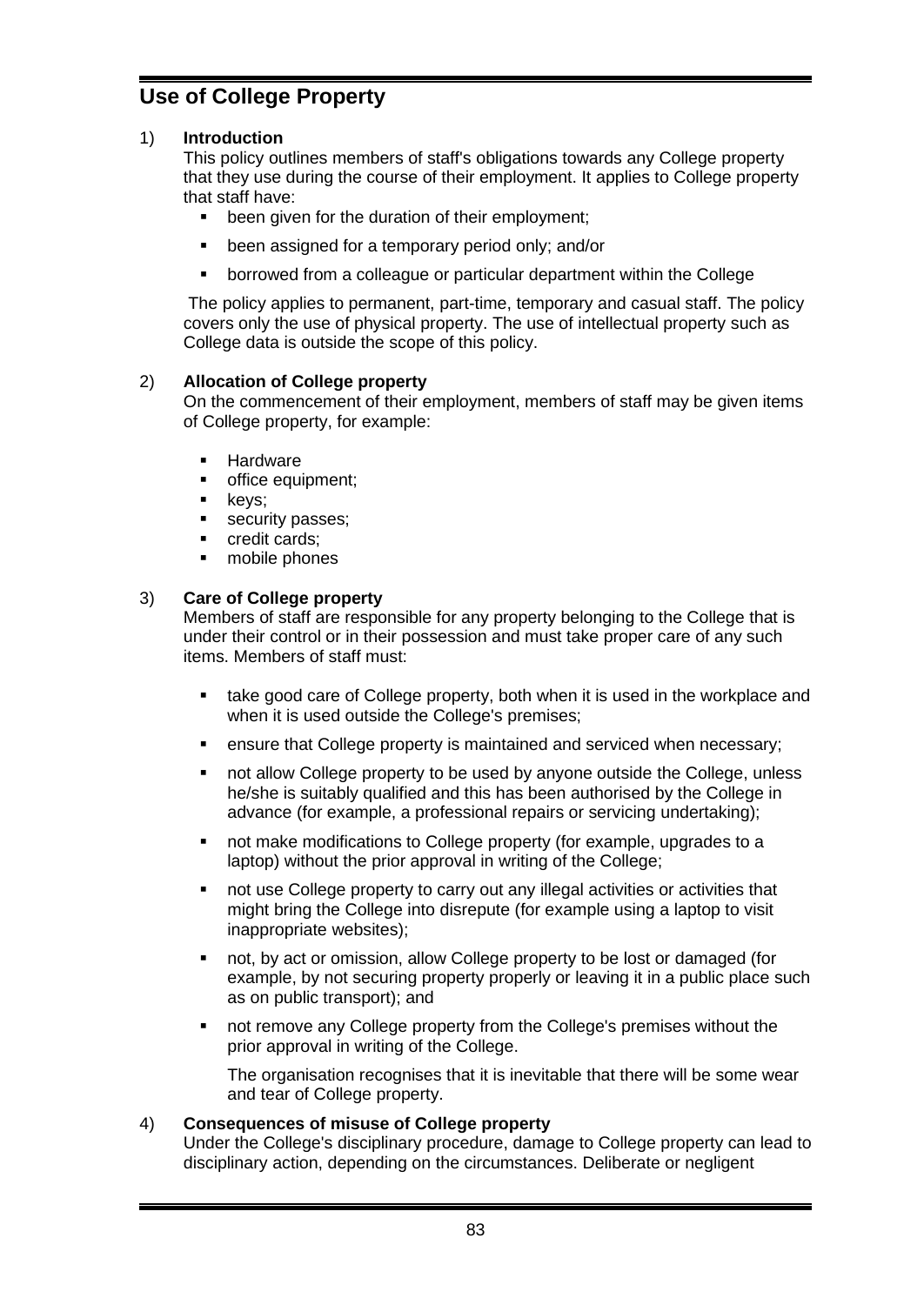damage to, or misuse of, the College's property may be gross misconduct, justifying summary dismissal.

#### 5) **Security of College property**

Members of staff must take all reasonable steps to ensure the security of items of College property that have been allocated to them. This includes taking all reasonable steps to ensure that property is not misplaced or stolen, and that no one else has access to the property to enable confidential data to be accessed or copied.

For example, members of staff must ensure that:

- **Example 2** laptops and other devices such as palmtop/hand-held computers are not left unattended on public transport or in parked cars;
- **EXEDENT A** laptops and other devices are password protected at all times; and
- other College property such as the internal documents are not left in public places or in places where they might be accessible by unauthorised individuals.

Members of staff that use, but do not remove, valuable or important items of College property such as laptops from the College's premises must ensure that the property is properly secured at the end of their day/shift. Most members of staff have access to secure [drawers at their desk/lockers]. If a member of staff does not have access to a secure area, one can be provided on request.

#### 6) **Return of College property**

On the termination of their employment, members of staff will be required to return College property on the date specified by the College, which will normally be their last day at work. Members of staff should return all property that belongs to the College that is in their possession. Most items can be returned to the member of staff's manager.

Members of staff in possession of a laptop or other device such as a palmtop/hand-held computer should ensure that it is returned to the IT department. Members of staff should also ensure that any College documents are returned, whether hard copy or on a computer. Any documents that a member of staff has on his/her computer's desktop in the workplace or at home should be copied to a shared drive and, in the case of the home computer, should then be permanently deleted from it.

In appropriate cases, the College may contact the police about the unreturned property and/or issue civil proceedings against the member of staff for breach of contract and/or trespass to goods to the extent that any outstanding wages withheld do not cover the current market value of the property not returned.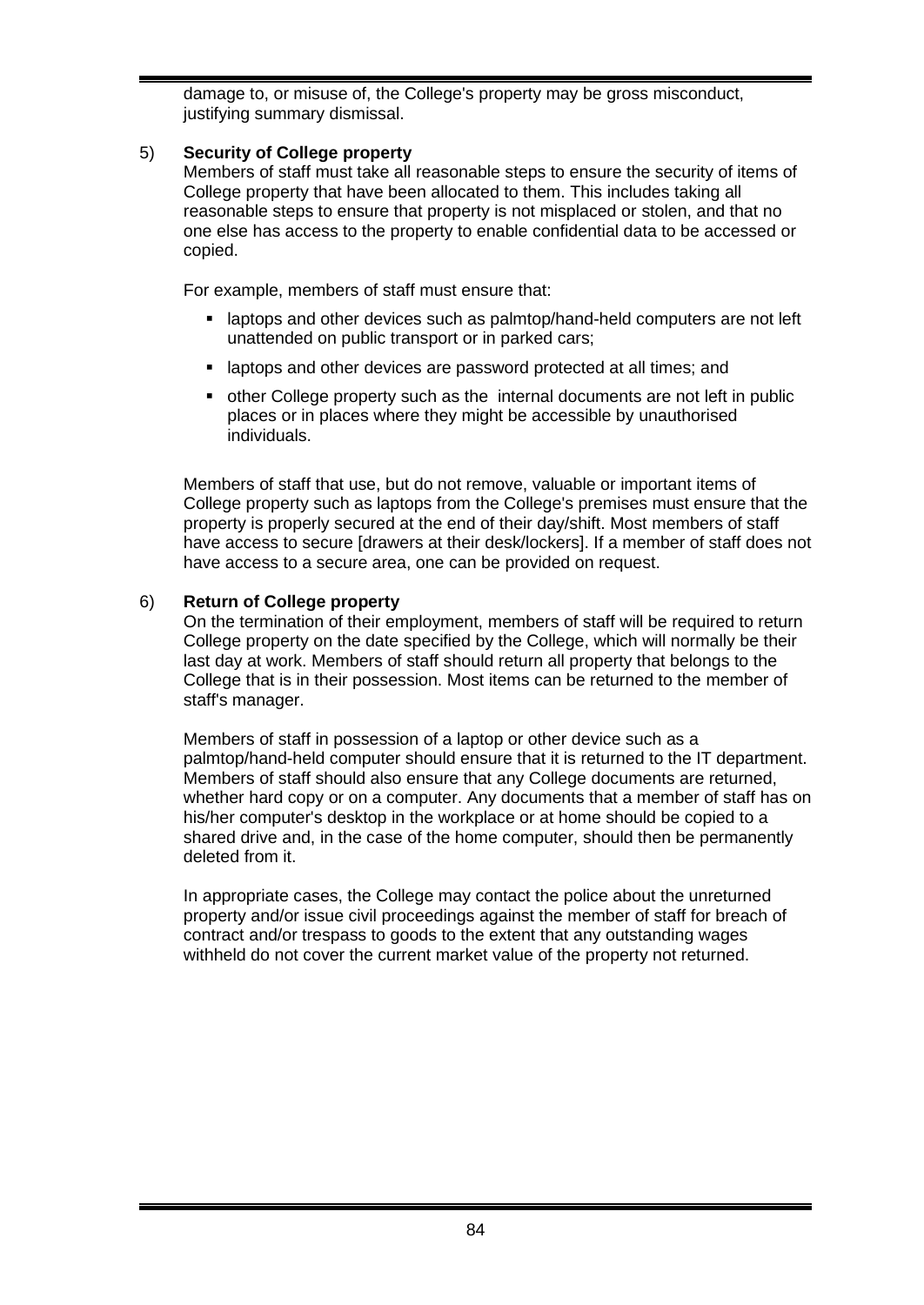# **Training and Development Policy and Procedure**

# 1) **Policy statement**

Newnham College recognises the value and importance of providing opportunities to all staff to develop their job-related knowledge and skills, and expects that training and development will increase individual effectiveness and that well-trained members of staff will make a richer contribution to the College. All training and development undertaken must be clearly focused on achieving the College's objectives.

The College is committed to the development of positive policies to promote equal opportunities in employment regardless of any protected characteristic (race, sex, disability, sexual orientation, religion or belief, age, marital status or civil partnership, pregnancy/maternity or gender reassignment) and this principle applies equally to the training and development of all of our staff.

The College aims to equip all staff with the necessary knowledge and skills to be able to carry out their duties safely and without risk to themselves or others, to do their jobs successfully and with confidence, and to support all staff to reach their full potential.

# 2) **Scope of the policy**

This policy applies to all staff who work for the College.

# 3) **Aims of the policy**

The aims of the policy are to:

- Achieve consistency in the management of training and development issues.
- Ensure new staff have a planned and consistent induction to help them understand their role and their individual responsibilities.
- **•** Provide appropriate development opportunities to help maintain and enhance standards of performance.
- Support continuing professional development.

# 4) **Roles and responsibilities**

# 4.1 **Staff**

All staff have a contractual responsibility to achieve and maintain a satisfactory standard of performance. All staff are required to participate in the Workplace Discussion process and are expected to actively engage in personal development as detailed in their development plans.

# 4.2 **Heads Of Department (HODs)**

HODs will be responsible for identifying areas of their own work and work done by staff for whom they are responsible which could be assisted by training and development activities. They should identify statutory training requirements, ensure these are met and prioritise non statutory training. They must ensure all new members of staff reporting to them are provided with proper induction training and have the annual and end of probation performance reviews completed on time, with clear targets set and any training needs clearly identified.

HODs need to ensure staff who are attending organised training know the reasons for the training, its objectives, the expected outcomes and standard of performance; that their performance is measured against this and the training properly evaluated.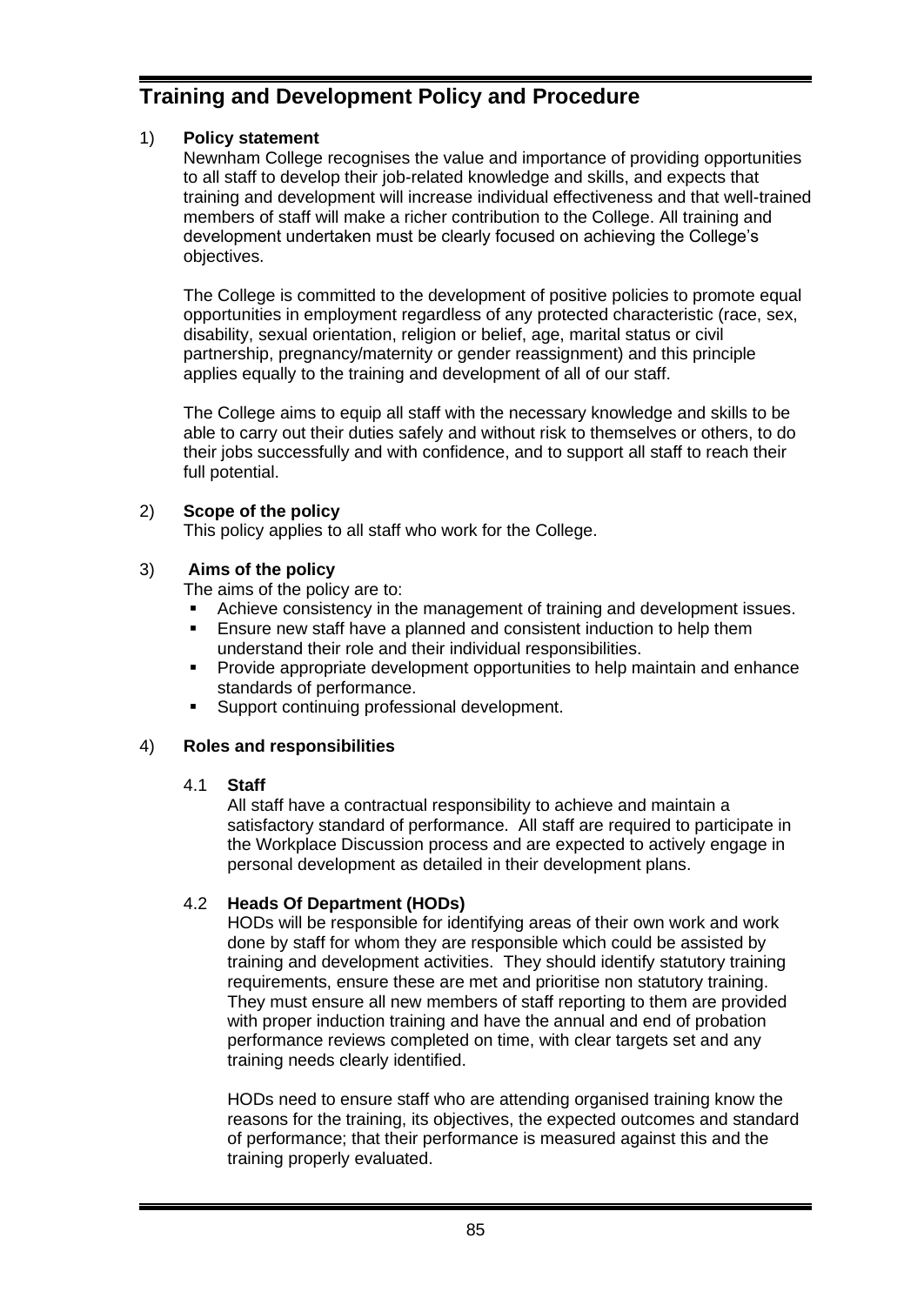### 4.3 **Personnel**

The Personnel Manager will work with the HODs to collate the individual training and development plans to produce an annual training plan for the College. They will also provide support and guidance to HODs and staff on the completion of the Workplace Discussion paperwork

#### 5) **Workplace Discussions**

Each year, each member of staff will take part in a meeting with his/her immediate HOD to discuss aspects of his/her work performance. The objective of the meeting will be to review the previous year's achievements and to discuss any future training, development and career planning relevant to the individual and to the College.

It is important that the Workplace Discussion focuses upon some clear objectives so that the effort it demands from both reviewer and member of staff can be directed towards specific outcomes. The benefits of Workplace Discussion in terms of improved communication and enhanced performance, both for the individuals involved and for the College, will be achieved only by the continuous commitment of all those involved in the scheme.

#### 5.1 **Timing of Workplace Discussions**

Each year in January all HODs will prepare a schedule so that each member of their team is allotted a Workplace Discussion meeting with them. New staff who are still in their 6 month probationary period will be seen as normal for their probation one-to-one. Otherwise, all staff with over 6 months' service will be included on the Workplace Discussion schedule.

The Workplace Discussion meeting will normally take place over the months of February to March. The schedule will start from HOD level downwards in order that communication of College objectives can be made more effectively. It is important that these objectives are considered when discussing performance and development with each individual so that he/she remains clear about the importance of his/her work within the context of the College's objectives and that any planned development is relevant to the College's needs.

#### 5.2 **Workplace Discussion paperwork**

Workplace Discussion paperwork is provided on the College Intranet or form the HOD. It is downloadable and HODs and staff can choose whether they prefer to use the document electronically or as hard copy.

Any paperwork or electronically filed forms should be completed within two weeks of the Workplace Discussion meeting and must be kept absolutely confidential. Either a hard copy or an electronic copy must sent to the HR Officer to place on the individual's own personnel file, but the member of staff must have a copy of the Workplace Discussion for his/her own safekeeping. The completed form must be viewed as a working document and as such be continually referred to and reviewed throughout the year.

#### 6) **Induction training**

The College recognises the need to ensure that all new staff receive a planned, thorough induction to enable them to settle quickly into the College Induction Checklist. It is each HOD's responsibility to ensure that new members of staff are provided with proper induction training, on-going monitoring and coaching during their 6 month probationary period, and that the end of probation performance review is undertaken before the end of the probationary period to enable a timely decision to be made regarding confirmation in post Probationary Review.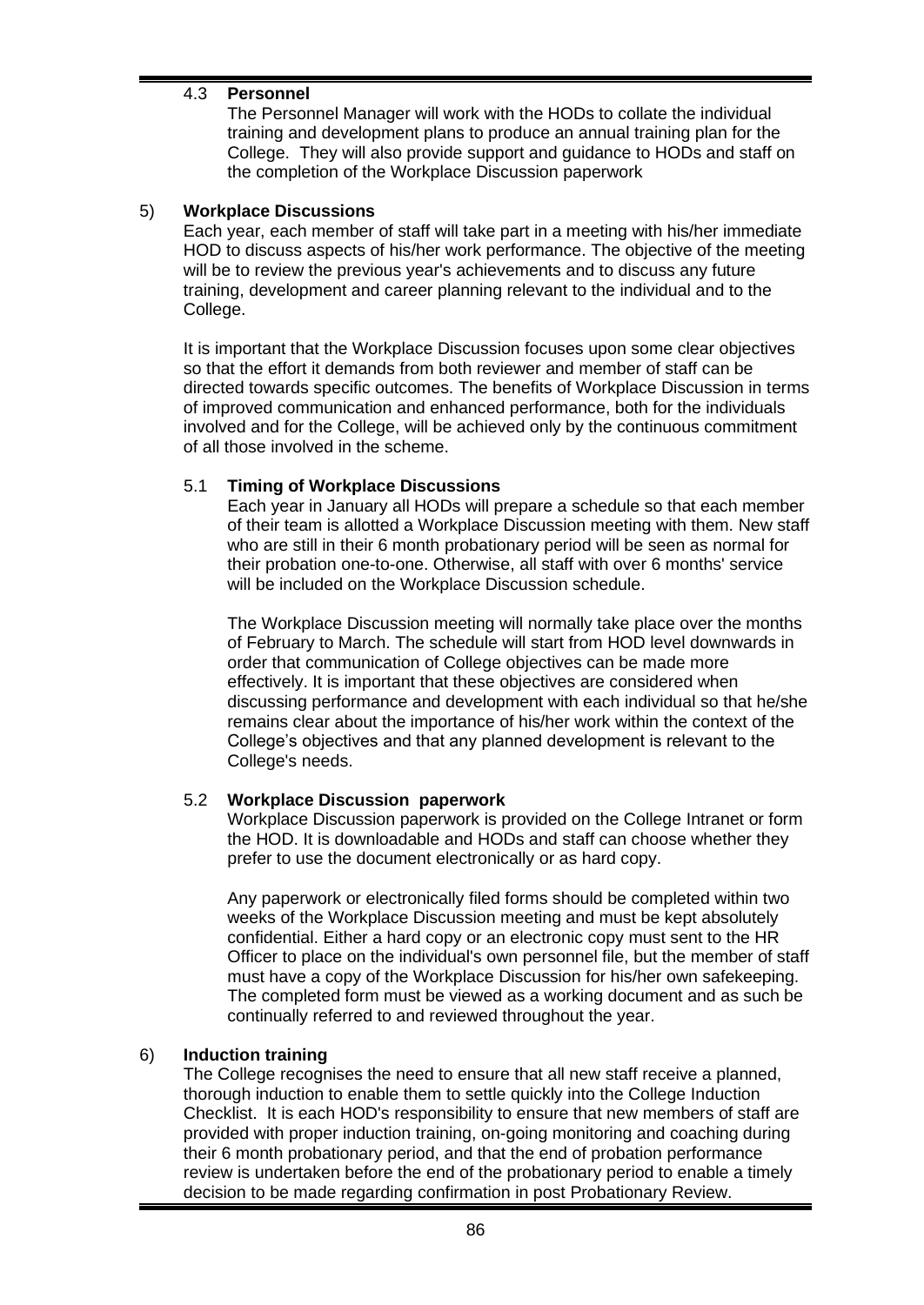# 7) **Identification of training needs**

Primary responsibility for the planning and implementation of cost-effective training and development lies with HODs of the College, who should act through or in consultation with the HR Officer. Central to the implementation of the policy is a department's training plan which should identify each individual's training needs and how and when these are satisfied. Training needs may be individual or by type of iob.

# 7.1 **What needs to be considered**

- statutory requirements for health and safety and other training
- when staff are new to the College or to the department:
	- ➢ appoint mentor
	- $\triangleright$  use induction checklist
	- $\triangleright$  provide induction programme
	- ➢ allow attendance at central induction events
- when staff are at or near the beginning of their working lives:
	- $\triangleright$  teaching, learning and research skills and knowledge
	- ➢ professional and technical skills training
	- ➢ day release for trainee or Modern Apprenticeship staff, BTEC, City and Guilds, NVQs
- when members of staff take on new management or supervisory responsibilities:
	- ➢ financial management training for budget holders
	- $\triangleright$  first-line supervisory management training
	- ➢ management development
- continuing professional development for all:
	- $\triangleright$  professional and technical updating
	- $\triangleright$  training for new technologies and processes
	- $\triangleright$  adapting to a changing work environment
- personal organisation and communications skills
- computer skills
- when staff are nearing retirement:-
	- $\triangleright$  Pre- retirement course run by the University or running at other **Colleges**

Departments should consider group development needs as well as individual. They should consider a range of development methods to meet these needs:

- departmental development events or activities
- inviting contributions from external experts or facilitators
- external courses and conferences
- programmes of self-study
- visits to other Cambridge colleges
- professional or technical qualifications
- short courses provided by the College or others
- working with a mentor
- working as a mentor
- keeping a learning journal to reflect on feedback or experience
- job rotation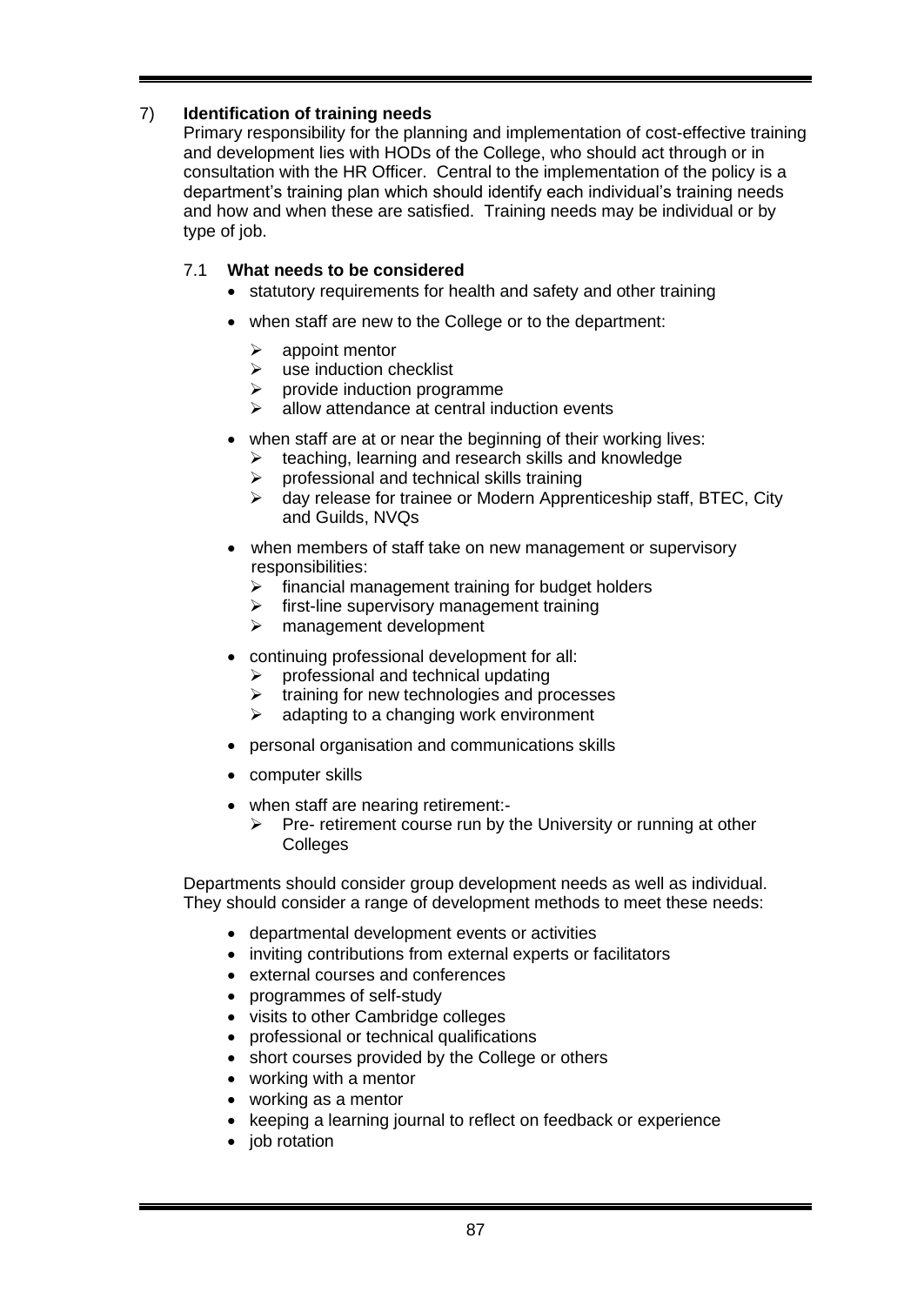### 8) **Individual training expenses**

The College is fully committed to the career development of all staff and is therefore willing to meet the costs associated with necessary and identified study and training. Expenses incurred attending training courses, seminars etc during normal working hours will be dealt with under our normal expense procedures.

The College will consider financial support for costs associated with training for proficiency at work and/or career development. Subject to approval of the request in principle, the Bursar (or Domestic Bursar in their absence) will then normally approve some or all of the following expenditure in relation to the course: course fees, travelling expenses where appropriate, course materials such as books or essential equipment (which shall remain the property of Newnham College), examination fees, professional memberships etc.

In addition, paid study leave of a specified duration may be authorised for certain professional qualifications. Such funding will however normally only be offered to those members of staff who are prepared to commit to Newnham College and any such training expenditure is normally dependent on the member of staff agreeing to sign a repayment agreement, should he/she leave within a specified period following the completion of the training, or abandon the training without good reason.

Where the fees for an external programme or course to be paid for by the College exceed £500, the individual members of staff will be required to complete an Application for Development Assistance form (Appendix 1) and agree to pay back a proportion of the fees if they leave the employment of the College, according to the following schedule:-

| <b>Leaving College Employment</b>   | <b>Fees Pay-Back</b> |
|-------------------------------------|----------------------|
| Before completion of qualification  | 100%                 |
| Within 1 year of completion         | 100%                 |
| Between 1 and 2 years of completion | 50%                  |
| More than 2 years after completion  | 0%                   |

#### *Where attendance at a course is at the insistence of the College, or a mandatory requirement of the role, the repayment of any fees by the member of staff will be wavered*

#### 9) **Training Evaluation**

The benefits of training activities undertaken by staff teams or individuals should be reviewed within the relevant department following each activity. Evaluation may take place via informal feedback and at departmental meetings. However where the time and money invested by the individual and/or the College is significant, then the completion of a Post-Development Evaluation form (Appendix 2) would be recommended.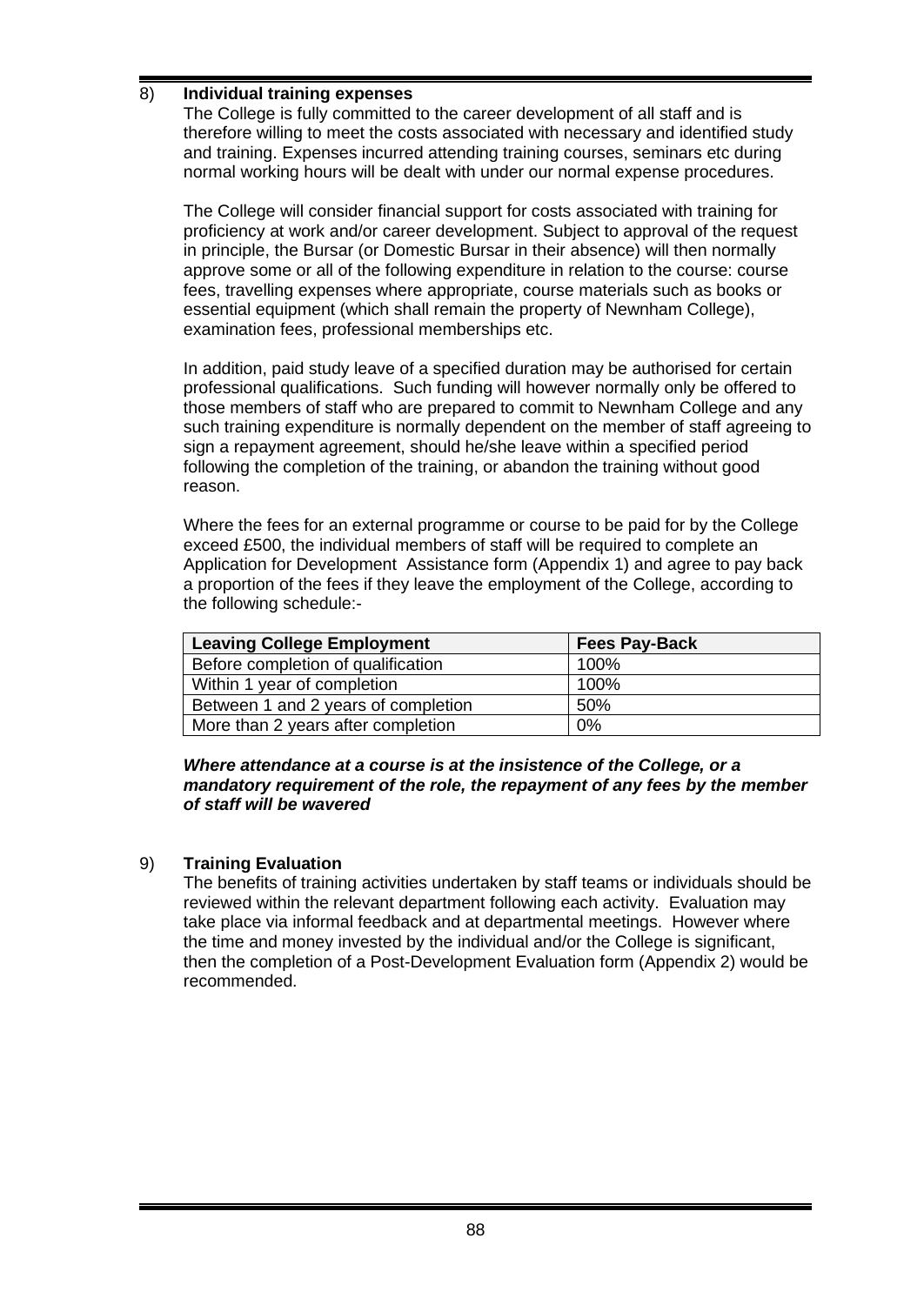# **Appendix 1-** Application for Development Assistance Form

*(to be completed for all courses exceeding £500 which are not a mandatory requirement or at the insistence of the College)*

| Name       |  |
|------------|--|
| Job Title  |  |
| Department |  |

1. Course/ training etc. which the applicant wishes to enrol:

| Course title and venue | Days/ times of attendance | Fees and other costs |
|------------------------|---------------------------|----------------------|
|                        |                           |                      |
|                        |                           |                      |
|                        |                           |                      |
|                        |                           |                      |

2. The College expects you to continue in employment for at least 2 years after the completion of the course. Should you not do so, the following repayment terms will come into effect:

| <b>Leaving College Employment</b>   | <b>Fees Pay-Back</b> |
|-------------------------------------|----------------------|
| Before completion of qualification  | 100%                 |
| Within 1 year of completion         | 100%                 |
| Between 1 and 2 years of completion | 50%                  |
| More than 2 years after completion  | 0%                   |

#### **Declaration**

I confirm that I wish to accept the College's support to attend the course under the above conditions and agree that the College has the right to deduct any outstanding amounts under this agreement from any salary or other payments due to me on termination of my employment (as detailed above).

Member of staff

Signed \_\_\_\_\_\_\_\_\_\_\_\_\_\_\_\_\_\_\_\_\_\_\_\_\_\_\_\_\_\_\_\_\_\_\_\_\_\_\_\_ Date \_\_\_\_\_\_\_\_\_\_\_\_\_\_\_\_

**HOD** 

Signed \_\_\_\_\_\_\_\_\_\_\_\_\_\_\_\_\_\_\_\_\_\_\_\_\_\_\_\_\_\_\_\_\_\_\_\_\_\_\_\_ Date \_\_\_\_\_\_\_\_\_\_\_\_\_\_\_\_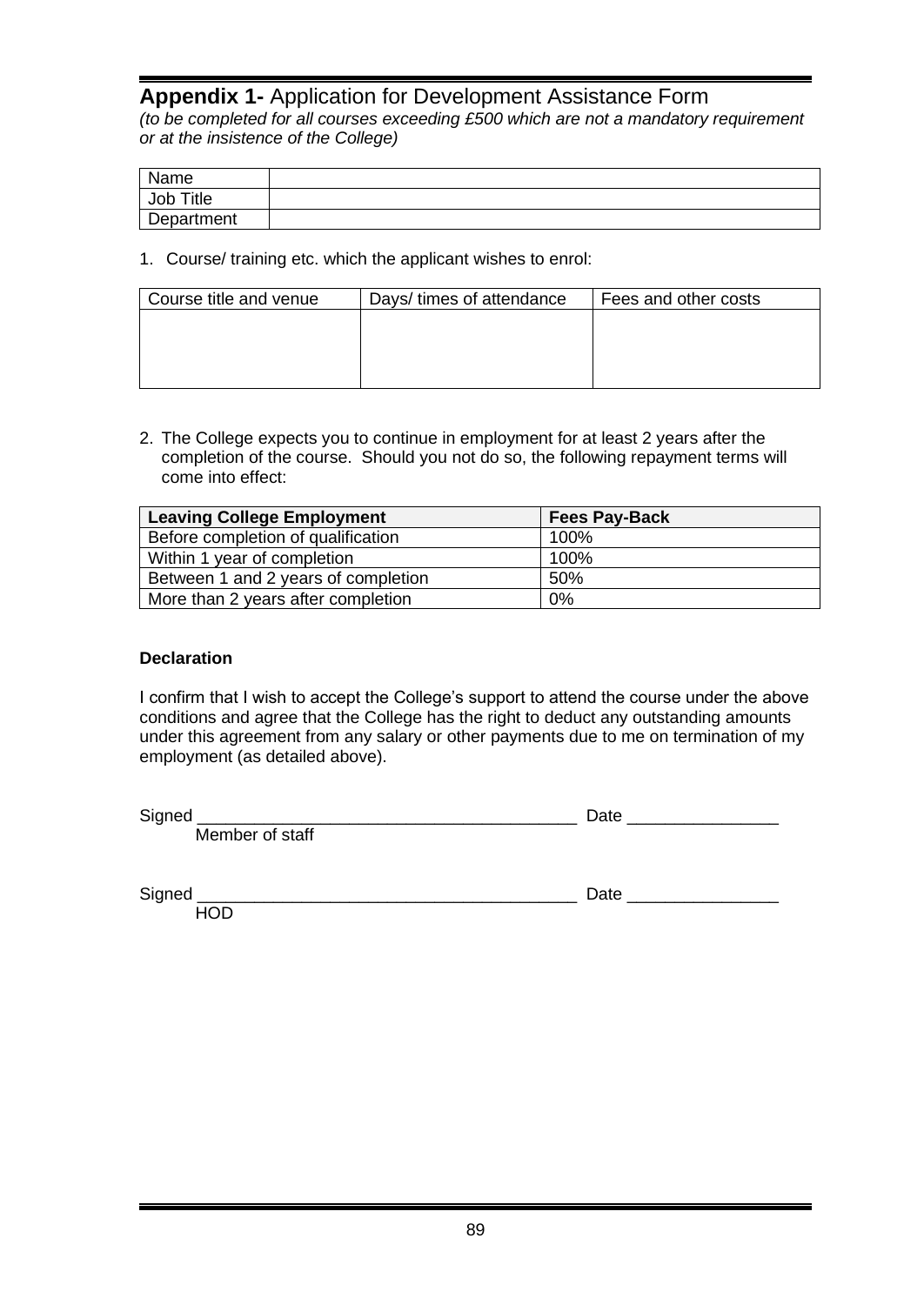# **Appendix 2-** Post- Development Evaluation

| Name                      |  |
|---------------------------|--|
| Job <sup>-</sup><br>Title |  |
| Department                |  |

#### 1. Course/ training etc. completed:

| Course title and venue | Days/ times of attendance | Fees and other costs |  |
|------------------------|---------------------------|----------------------|--|
|                        |                           |                      |  |
|                        |                           |                      |  |
|                        |                           |                      |  |

2. What staff development objective(s) was the training course intended to support? *Please give details*

3. Did the activity meet the identified development objectives **fully/ partially/ not at all** *Please give details*

4. How have you applied what you have learnt? *Give specific examples*

5. What impact/ benefit has the development activity had on:

*a) Your own skills, knowledge and behaviour b) The team that you work in*

*c) The departments objectives*

6. What additional support or opportunities (if any) do you need from your HOD/ others to help you to further implement what you have learnt?

*Please give details* Signed \_\_\_\_\_\_\_\_\_\_\_\_\_\_\_\_\_\_\_\_\_\_\_\_\_\_\_\_\_\_\_\_\_\_\_\_\_\_\_\_ Date \_\_\_\_\_\_\_\_\_\_\_\_\_\_\_\_\_ Member of staff Signed **Example 2** Date  $\overline{a}$ 

HOD